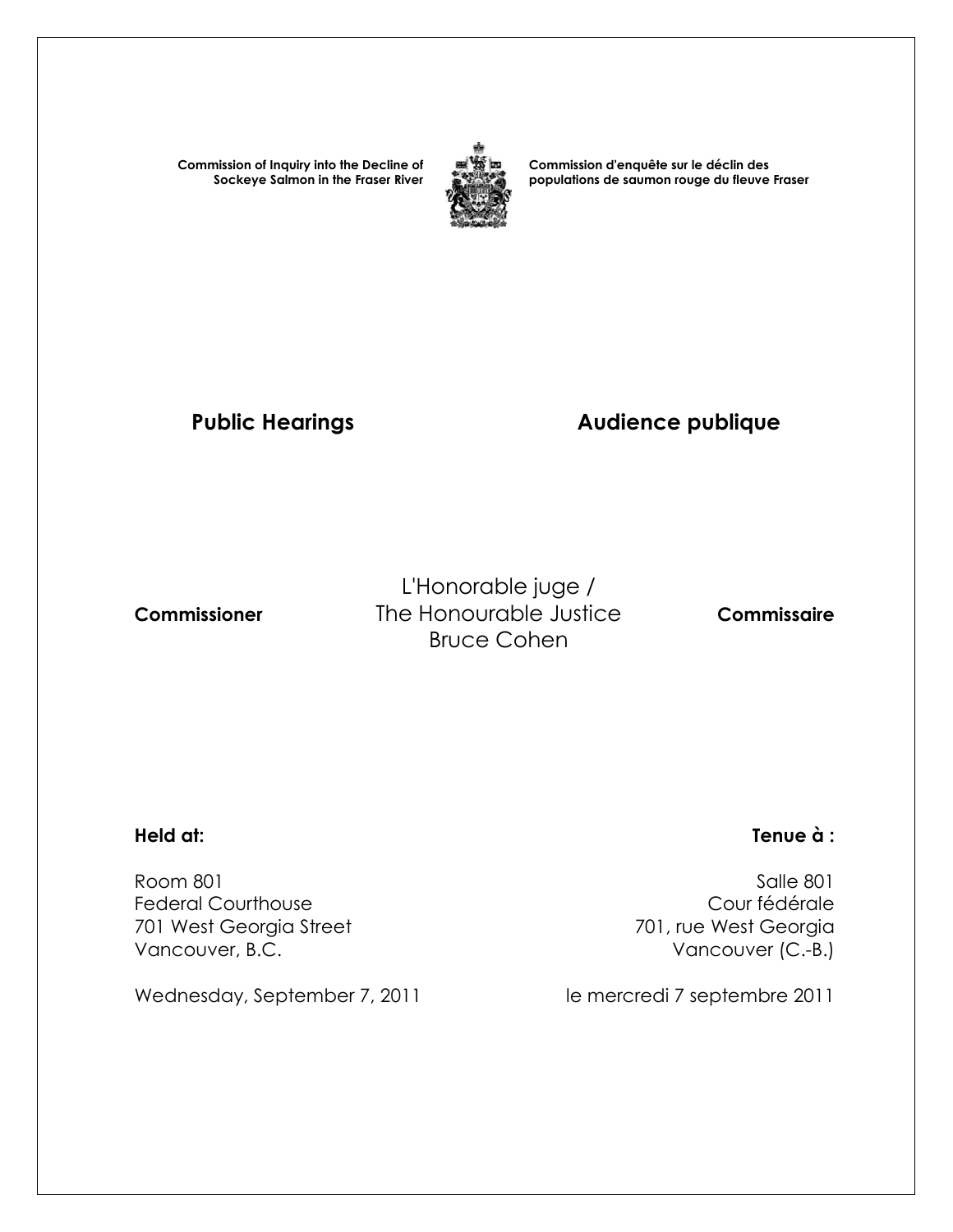## **APPEARANCES / COMPARUTIONS**

| <b>Brock Martland</b><br>Kathy L. Grant    | <b>Associate Commission Counsel</b><br><b>Junior Commission Counsel</b>                                                                                                                                                                                               |
|--------------------------------------------|-----------------------------------------------------------------------------------------------------------------------------------------------------------------------------------------------------------------------------------------------------------------------|
| Mitchell Taylor, Q.C.<br>Jonah Spiegelman  | Government of Canada ("CAN")                                                                                                                                                                                                                                          |
| Clifton Prowse, Q.C.<br><b>Tara Callan</b> | Province of British Columbia ("BCPROV")                                                                                                                                                                                                                               |
| No appearance                              | Pacific Salmon Commission ("PSC")                                                                                                                                                                                                                                     |
| No appearance                              | <b>B.C. Public Service Alliance of Canada</b><br>Union of Environment Workers B.C.<br>("BCPSAC")                                                                                                                                                                      |
| No appearance                              | Rio Tinto Alcan Inc. ("RTAI")                                                                                                                                                                                                                                         |
| Alan Blair<br><b>Shane Hopkins-Utter</b>   | <b>B.C. Salmon Farmers Association</b><br>('BCSFA")                                                                                                                                                                                                                   |
| No appearance                              | Seafood Producers Association of B.C.<br>('SPABC")                                                                                                                                                                                                                    |
| Gregory McDade, Q.C.                       | Aquaculture Coalition: Alexandra<br>Morton; Raincoast Research Society;<br>Pacific Coast Wild Salmon Society<br>("AQUA")                                                                                                                                              |
| Tim Leadem, Q.C.<br><b>Judah Harrison</b>  | <b>Conservation Coalition: Coastal Alliance</b><br>for Aquaculture Reform Fraser<br>Riverkeeper Society; Georgia Strait<br>Alliance; Raincoast Conservation<br>Foundation; Watershed Watch Salmon<br>Society; Mr. Otto Langer; David Suzuki<br>Foundation ("CONSERV") |
| Katrina Pacey                              | Area D Salmon Gillnet Association; Area<br>B Harvest Committee (Seine) ("GILLFSC")                                                                                                                                                                                    |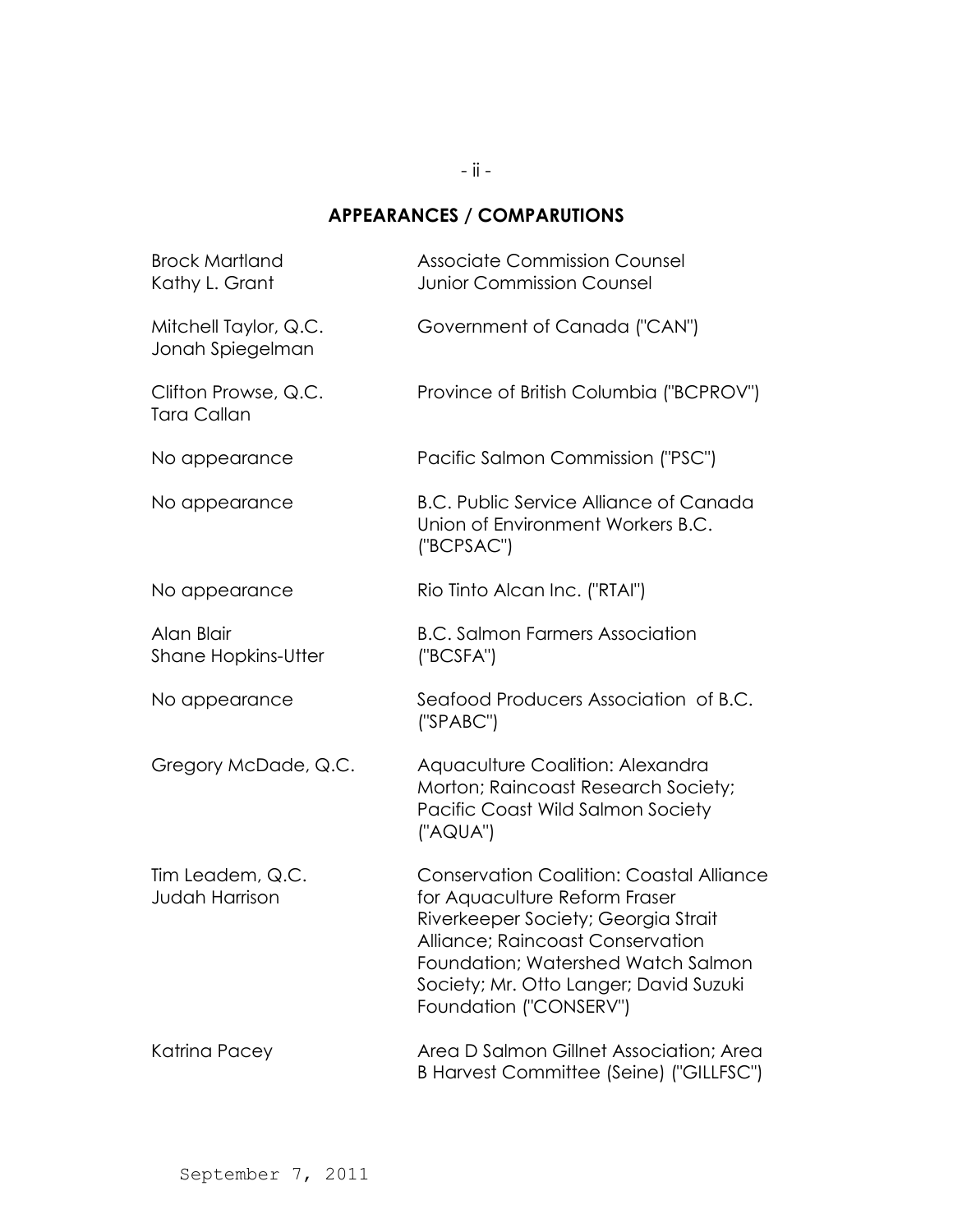- iii -

## **APPEARANCES / COMPARUTIONS, cont'd.**

| No appearance          | Southern Area E Gillnetters Assn.<br><b>B.C. Fisheries Survival Coalition ("SGAHC")</b>                                                                                                                                                                                                                                                                                                                                                                                                                                                                                                              |
|------------------------|------------------------------------------------------------------------------------------------------------------------------------------------------------------------------------------------------------------------------------------------------------------------------------------------------------------------------------------------------------------------------------------------------------------------------------------------------------------------------------------------------------------------------------------------------------------------------------------------------|
| No appearance          | West Coast Trollers Area G Association;<br>United Fishermen and Allied Workers'<br>Union ("TWCTUFA")                                                                                                                                                                                                                                                                                                                                                                                                                                                                                                 |
| No appearance          | B.C. Wildlife Federation; B.C. Federation<br>of Drift Fishers ("WFFDF")                                                                                                                                                                                                                                                                                                                                                                                                                                                                                                                              |
| No appearance          | Maa-nulth Treaty Society; Tsawwassen<br>First Nation; Musqueam First Nation<br>("MTM")                                                                                                                                                                                                                                                                                                                                                                                                                                                                                                               |
| No appearance          | <b>Western Central Coast Salish First</b><br>Nations:<br>Cowichan Tribes and Chemainus First<br>Nation<br>Hwlitsum First Nation and Penelakut Tribe<br>Te'mexw Treaty Association ("WCCSFN")                                                                                                                                                                                                                                                                                                                                                                                                         |
| <b>Brenda Gaertner</b> | <b>First Nations Coalition: First Nations</b><br>Fisheries Council; Aboriginal Caucus of<br>the Fraser River; Aboriginal Fisheries<br>Secretariat; Fraser Valley Aboriginal<br>Fisheries Society; Northern Shuswap Tribal<br>Council; Chehalis Indian Band;<br>Secwepemc Fisheries Commission of the<br><b>Shuswap Nation Tribal Council; Upper</b><br>Fraser Fisheries Conservation Alliance;<br>Other Douglas Treaty First Nations who<br>applied together (the Snuneymuxw,<br>Tsartlip and Tsawout); Adams Lake<br>Indian Band; Carrier Sekani Tribal<br>Council; Council of Haida Nation ("FNC") |
| No appearance          | Métis Nation British Columbia ("MNBC")                                                                                                                                                                                                                                                                                                                                                                                                                                                                                                                                                               |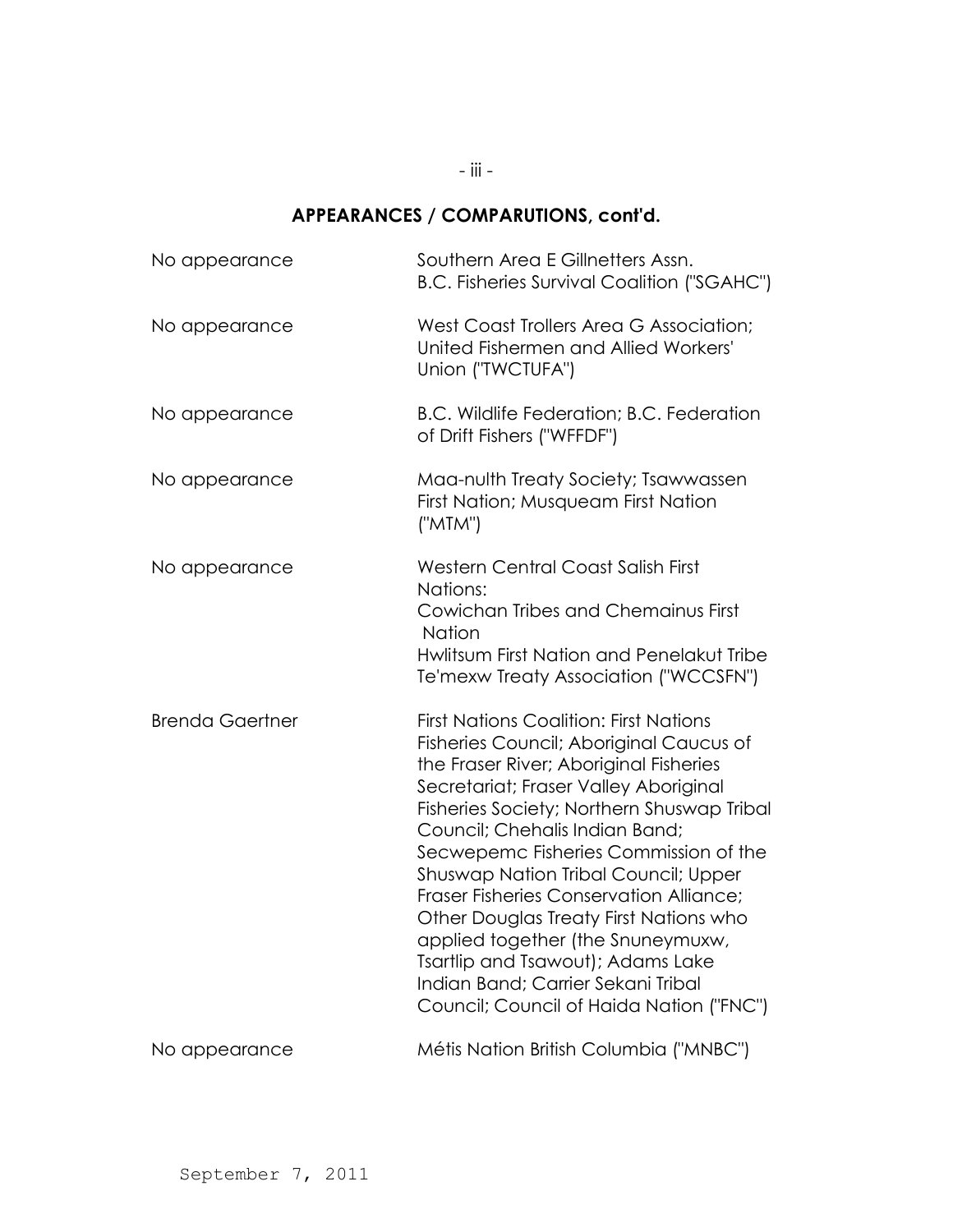- iv -

# **APPEARANCES / COMPARUTIONS, cont'd.**

| No appearance                        | Sto:lo Tribal Council<br>Cheam Indian Band ("STCCIB")                                                 |
|--------------------------------------|-------------------------------------------------------------------------------------------------------|
| Steven Kelliher                      | Laich-kwil-tach Treaty Society<br>Chief Harold Sewid, Aboriginal<br>Aquaculture Association ("LJHAH") |
| Krista Robertson                     | Musgamagw Tsawataineuk Tribal<br>Council ("MTTC")                                                     |
| Lisa Fong<br><b>Benjamin Ralston</b> | Heiltsuk Tribal Council ("HTC")                                                                       |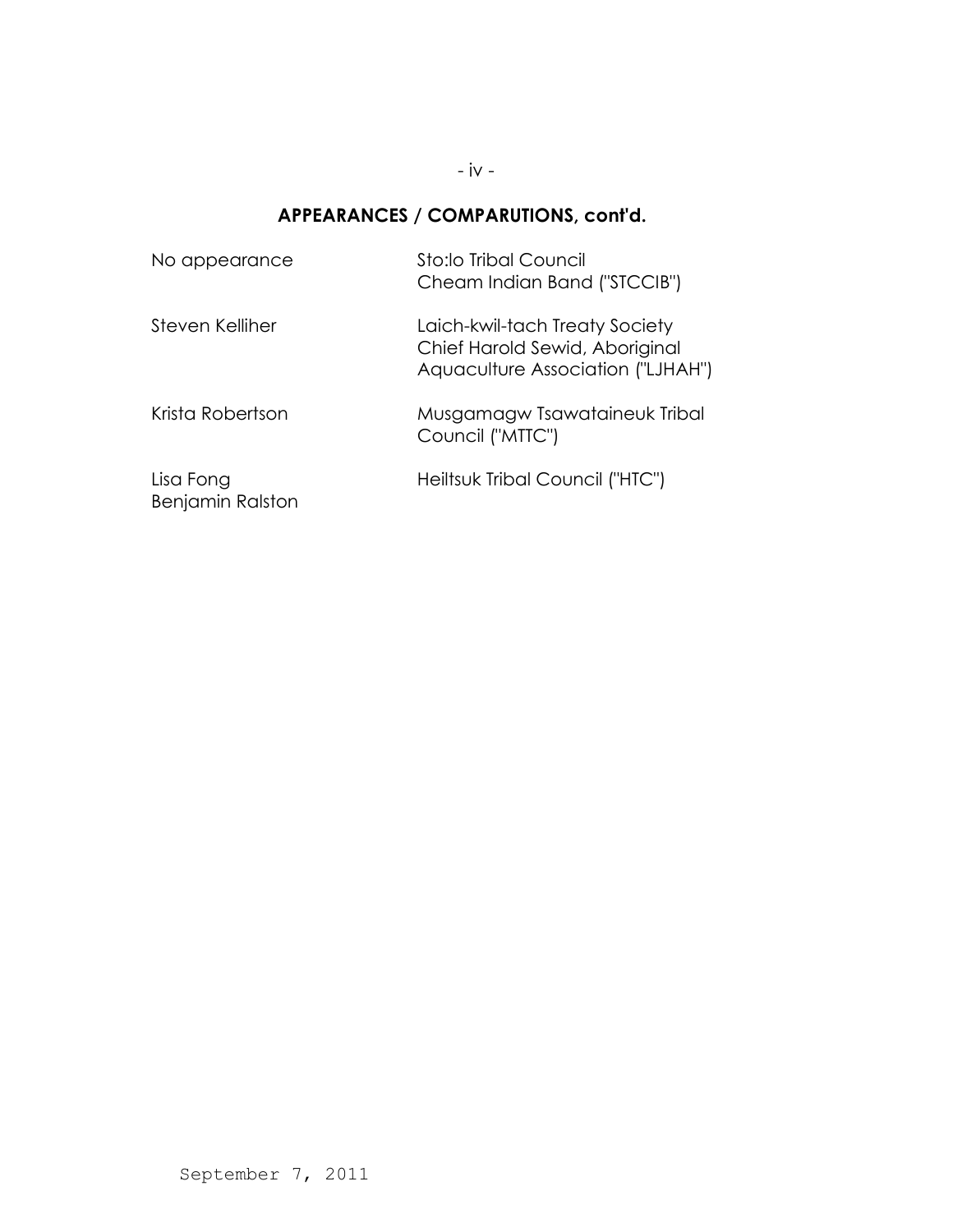# **TABLE OF CONTENTS / TABLE DES MATIÈRES**

#### PANEL NO. 62:

| <b>CATHERINE STEWART</b><br>In chief by Mr. Martland<br>Cross-exam by Mr. Blair<br>Cross-exam by Mr. McDade<br>Cross-exam by Mr. Kelliher | 3/7/18/23<br>48<br>90<br>104                              |
|-------------------------------------------------------------------------------------------------------------------------------------------|-----------------------------------------------------------|
| <b>ALEXANDRA MORTON</b><br>In chief by Mr. Martland<br>Cross-exam by Mr. Blair<br>Cross-exam by Mr. McDade<br>Cross-exam by Mr. Kelliher  | 2/8/13/24<br>45<br>59/71/85/87/93/97<br>105               |
| <b>CLARE BACKMAN</b><br>In chief by Mr. Martland<br>Cross-exam by Mr. Blair<br>Cross-exam by Mr. McDade<br>Cross-exam by Mr. Kelliher     | 4/11/15/21<br>28/31/36/51<br>83/87/88/92/96/99<br>101/105 |
| <b>MIA PARKER</b><br>In chief by Mr. Martland<br>Cross-exam by Mr. Blair<br>Cross-exam by Mr. McDade<br>Cross-exam by Mr. Kelliher        | 6/11/17/22<br>26/30/33/45<br>92/93<br>103                 |
| Ruling                                                                                                                                    | 70                                                        |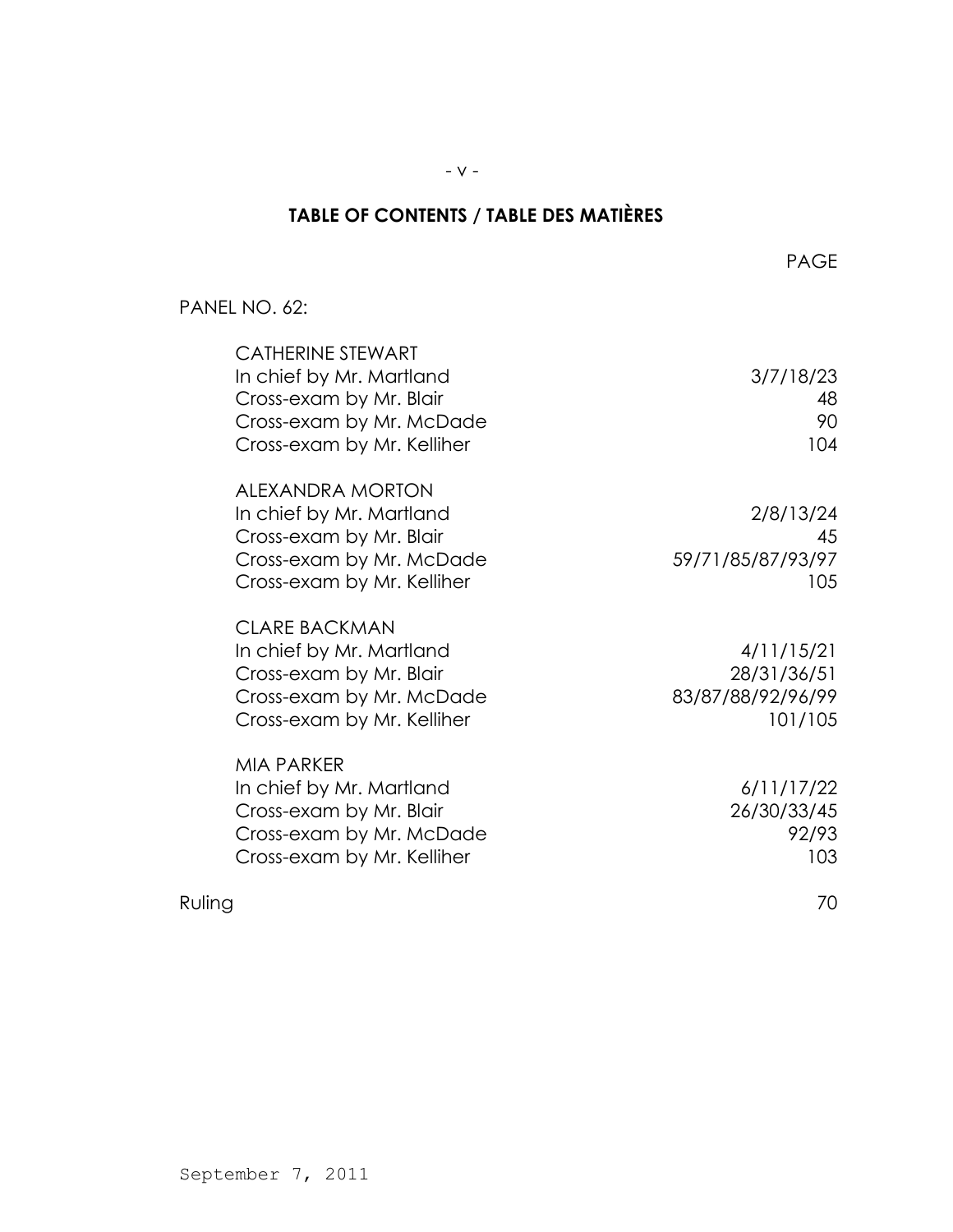# - vi -

# **EXHIBITS / PIECES**

| No.  | Description                                                                                          | <u>Page</u> |
|------|------------------------------------------------------------------------------------------------------|-------------|
| 1798 | Curriculum vitae of Alexandra Morton                                                                 | 2           |
| 1799 | Curriculum vitae of Catherine Stewart                                                                | 3           |
| 1800 | Curriculum vitae of Clare Backman                                                                    | 4           |
| 1801 | Curriculum vitae of Mia Parker                                                                       | 5           |
| 1802 | Salmon Aquaculture - Comparison of Regulations                                                       | 32          |
| 1803 | Protection, Restoration and Enhancement of Salmon<br>Habitat, Focus Area Report, Norway              | 34          |
| 1804 | Recommendations for Change, Report of the                                                            |             |
|      | Commissioner for Aquaculture Development to the                                                      |             |
|      | Minister of Fisheries and Oceans Canada                                                              | 56          |
| 1805 | Perspective on the Technical Challenges Associated<br>with Closed System Aquaculture for Grow-out of |             |
|      | Salmon of B.C.                                                                                       | 59          |
| 1806 | Email from Brian Riddell to Alan Cass, et al, Subject:                                               |             |
|      | Cultus Lake prespawning mortality 2006, dated                                                        |             |
|      | December 8, 2006                                                                                     | 72          |
| 1807 | Email from Timber Whitehouse to Keri Benner and                                                      |             |
|      | Paul Welch, Subject: Cultus Diagnostic Update,                                                       |             |
|      | dated November 10, 2006                                                                              | 73          |
| 1808 | Email from David Willis to Brian Leaf, et al, Subject:                                               |             |
|      | Prespawn update: Upper Pitt (as of Aug 25), dated                                                    |             |
|      | August 26, 2008                                                                                      | 74          |
| 1809 | Email from David Patterson to Kristi Miller-Saunders,                                                |             |
|      | Subject: cultus lake sockeye salmon histology                                                        |             |
|      | samples - gill form of a Parvicapsula-like parasite is                                               |             |
|      | present, dated January 31, 2007                                                                      | 74          |
| 1810 | Memorandum from Pacific Biological Station to Rick                                                   |             |
|      | Stitt and Doug Lofthouse, Weaver Creek Spawning                                                      |             |
|      | Channel, Subject: PSM Loss Investigation Oct 29, 2009                                                |             |
|      | Summary Report, dated December 21, 2009                                                              | 75          |
| 1811 | 2007 Late Run Research on Pre-Spawning Mortality,                                                    |             |
|      | David Patterson and Mike Bradford                                                                    | 75          |
| 1812 | Email from Brad Thompson to Mark Higgins, et al,                                                     |             |
|      | Subject: Nadina Gill Samples, dated May 24, 2009                                                     | 75          |
| 1813 | Fisheries and Oceans, Physiological control of entry                                                 |             |
|      | timing and fate                                                                                      | 76          |
| 1814 | Paper prepared for Cohen Commission by Kyle                                                          |             |
|      | Garver, 2011                                                                                         | 77          |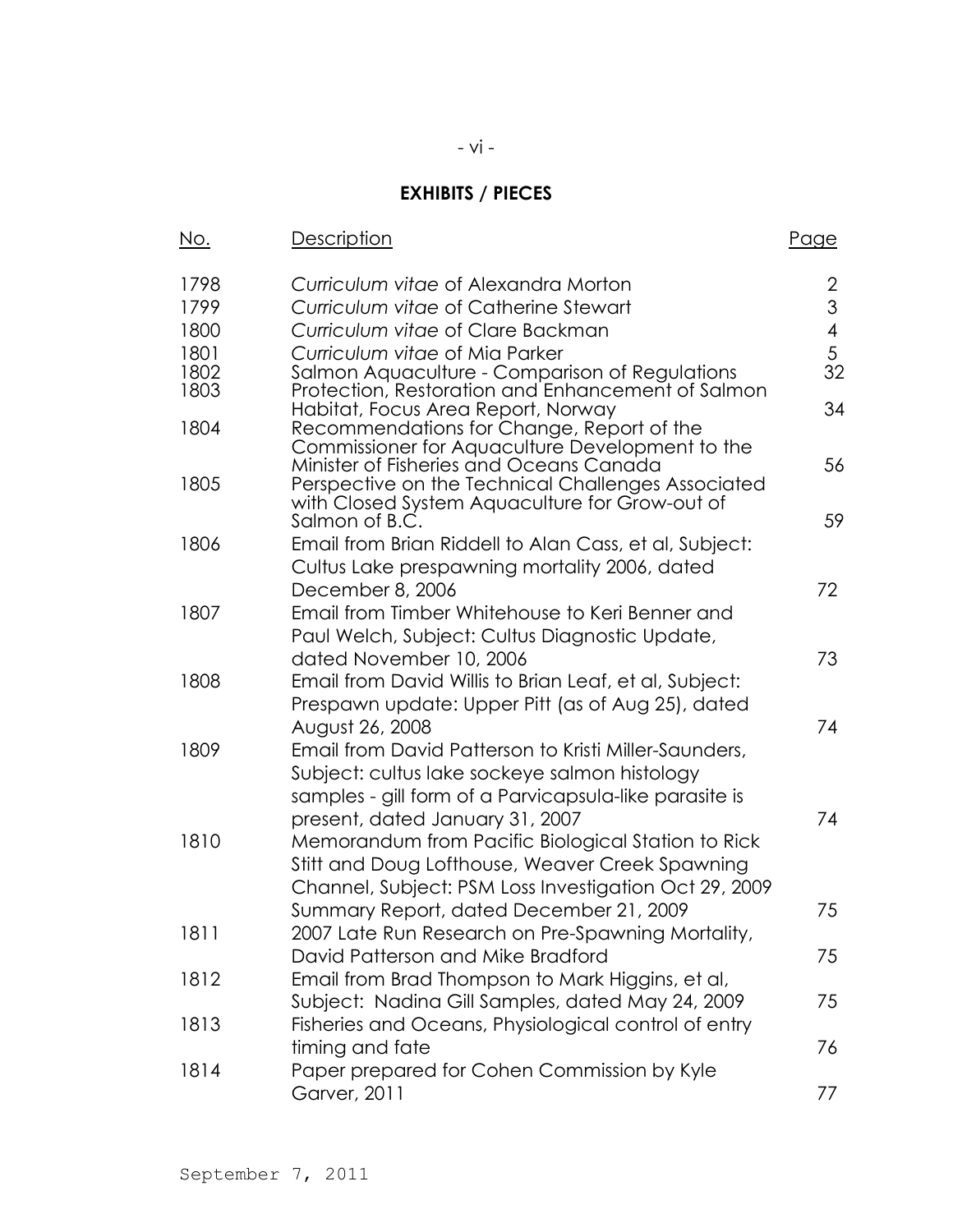## **EXHIBITS / PIECES**

| <u>No.</u> | Description                                                                                                                                                                        | Paae |
|------------|------------------------------------------------------------------------------------------------------------------------------------------------------------------------------------|------|
| 1815       | Email from Kristi Miller-Saunders to Chuck Parken,<br>Subject: Clarification Question, with attachment<br>titled, 2009 Fraser Sockeye Meeting Hypothesis,<br>dated October 2, 2009 | 77   |
| 1816       | Email from Kristi Miller-Saunders to Mark Saunders,                                                                                                                                |      |
|            | Subject: Briefing report, dated October 5, 2009                                                                                                                                    | 77   |
| 1817       | Email from Kristi Miller-Saunders to Mark Saunders,<br>Subject: Version 2, dated November 4, 2009                                                                                  | 78   |
| 1818       | Tucker, Salmon Aquaculture-Comparison of                                                                                                                                           |      |
|            | Regulations, May 25, 2005                                                                                                                                                          | 97   |
| 1819       | Email from Simon Jones to Kristi Miller-                                                                                                                                           |      |
|            | Saunders, October 8, 2008                                                                                                                                                          | 98   |
| 1820       | Email string between Diane Lake and Kristi                                                                                                                                         |      |
|            | Miller-Saunders re "Media lines - fish disease",                                                                                                                                   |      |
|            | November 16, 2010                                                                                                                                                                  | 98   |
| 1821       | Email string between Stewart Johnson, Arlene<br>Tompkins and others re "brief summary<br>needed related to Sx response", from                                                      |      |
|            | November 2, 2009 to November 3, 2009                                                                                                                                               | 98   |

## **EXHIBITS FOR IDENTIFICATION / PIECES POUR 'IDENTIFICATION**

| EEE | Socio-Economic Benefits of Finfish Aquaculture in BC |     |
|-----|------------------------------------------------------|-----|
|     | Aboriginal Communities, Canadian Aquaculture         |     |
|     | Systems Inc., August 2011                            | 106 |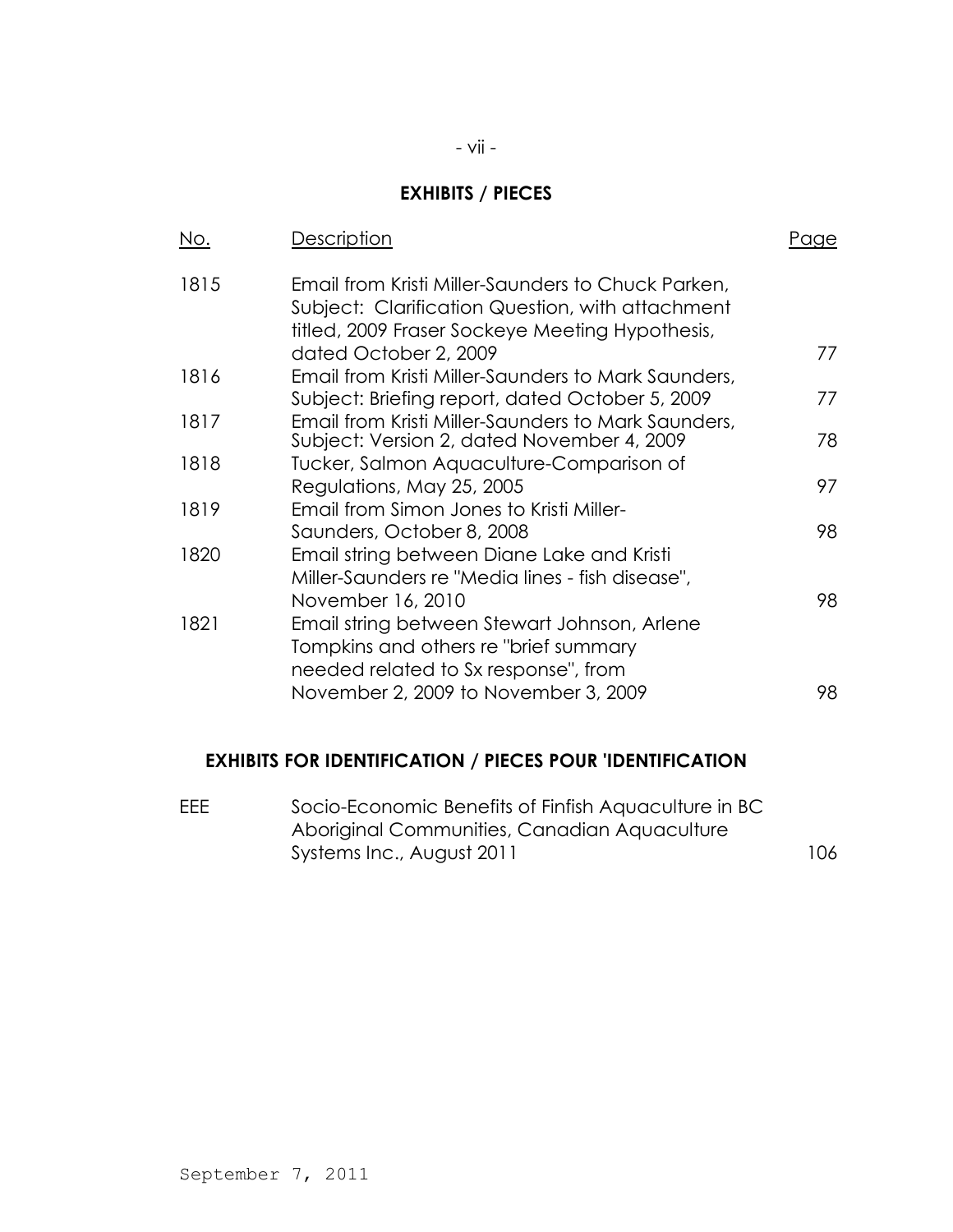1 Vancouver, B.C./Vancouver<br>2 (C.-B.) 2 (C.-B.)<br>3 Septemb 3 September 7, 2011/1e 7<br>4 Septembre 2011 septembre 2011 5 6 THE REGISTRAR: The hearing is now resumed.<br>7 MR. COMMISSIONER: Mr. Martland? MR. COMMISSIONER: Mr. Martland? 8 MR. MARTLAND: Mr. Commissioner, we have today a panel<br>9 entitled "Perspectives on Management, Risks and 9 entitled "Perspectives on Management, Risks and<br>10 Finfish Aquaculture", and the members of the par Finfish Aquaculture", and the members of the panel 11 from left to right before you are, first, 12 Catherine Stewart from the Living Oceans Society, 13 Alexandra Morton, the Executive Director of the 14 Raincoast Research Society, Clare Backman, the 15 Director of Environmental Compliance and Community 16 Relations with Marine Harvest Canada, and Mia 17 **Parker who, until recently, was the Manager of** 18 Regulatory Affairs with Grieg Seafood. 19 11 I'll begin by -- this is a panel, I should<br>20 also add, that is scheduled for both today and also add, that is scheduled for both today and 21 tomorrow, but that will be the conclusion of our 22 hearings on aquaculture. I'll ask Mr. Registrar, 23 please, to have these witnesses affirmed. 24 THE REGISTRAR: Turn on your microphones, please. 25 Thank you.  $\frac{26}{27}$ CATHERINE STEWART, affirmed. 28 29 ALEXANDRA MORTON, affirmed. 30<br>31 CLARE BACKMAN, affirmed. 32 33 MIA PARKER, affirmed. 34 35 THE REGISTRAR: State your names, please? 36 MS. STEWART: Catherine Stewart. 37 MS. MORTON: Alexandra Morton. 38 MR. BACKMAN: Clare Backman. 39 MS. PARKER: Mia Parker. 40 THE REGISTRAR: Thank you. Counsel? 41 MR. MARTLAND: Thank you. 42 EXAMINATION IN CHIEF BY MR. MARTLAND: 44 45 Q Ms. Morton, I'd like to start with you. You've 46 been in the room and you've heard me do this on a 47 few other occasions.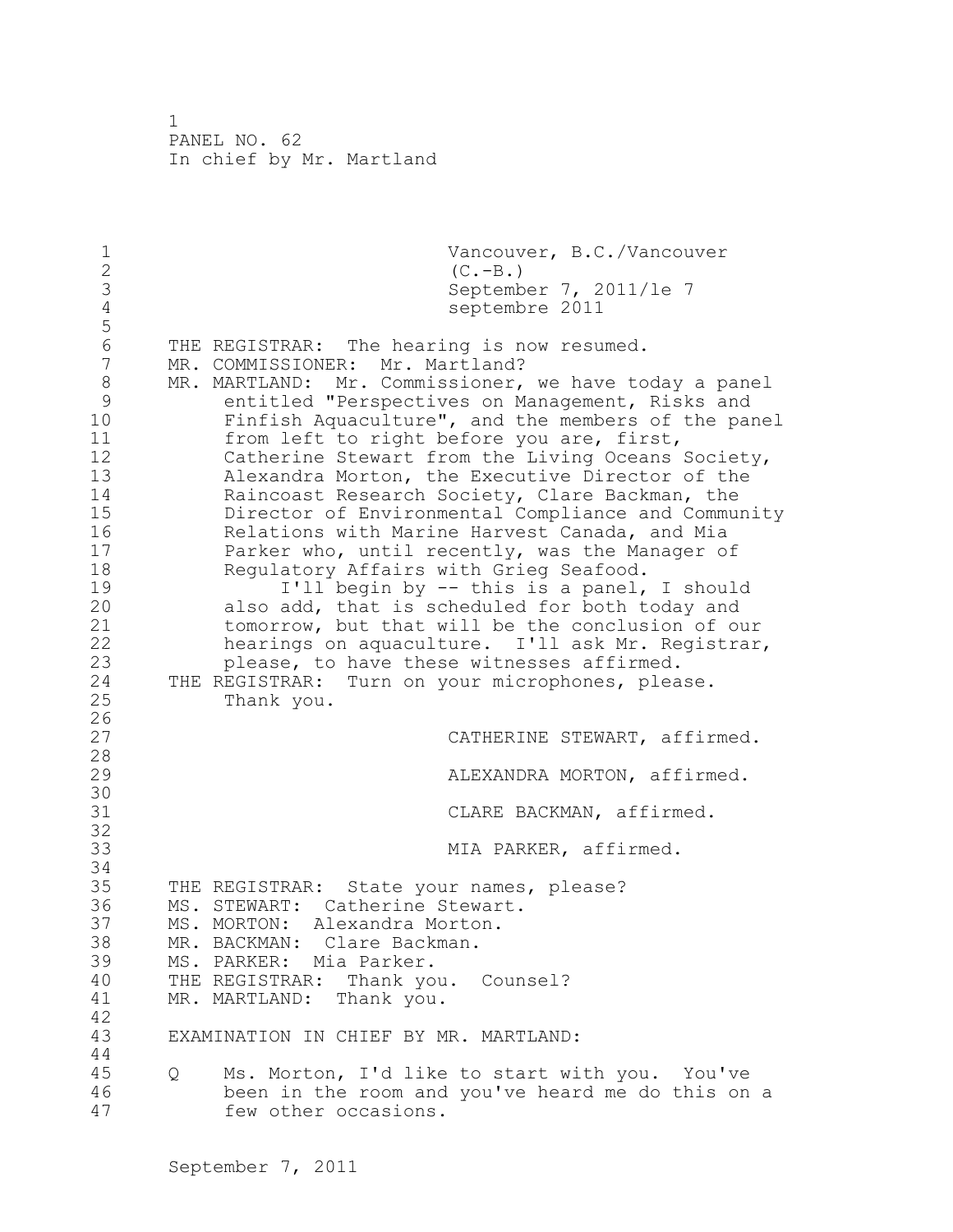1 MR. MARTLAND: I'm going to first begin by having your 2 c.v. which, Mr. Lunn, is number 2 on Commission 3 counsel's list of documents for this panel. If<br>4 that might be put on the screen? 4 that might be put on the screen?<br>5 0 You'll know the routine, but I'l 5 Q You'll know the routine, but I'll begin first by<br>6 asking you to confirm, please, that that's your 6 asking you to confirm, please, that that's your  $c.v.$ ? 8 MS. MORTON: Yes, it is.<br>9 MR. MARTLAND: Mr. Regis 9 MR. MARTLAND: Mr. Registrar, if that might become the<br>10 mext exhibit, please? next exhibit, please? 11 THE REGISTRAR: Exhibit 1798. 12 MR. MARTLAND: 1-7-9-8? 13 THE REGISTRAR: That's correct. 14 MR. MARTLAND: Thank you.  $\frac{15}{16}$ 16 EXHIBIT 1798: *Curriculum vitae* of Alexandra Morton 18 19 MR. MARTLAND:<br>20 0 I'll ask 20 Q I'll ask next a long-winded question, if you will, 21 but largely to cover and to set out on the record 22 some of your background. 23 You completed a B.Sc. from American 24 University in Washington, D.C. in 1977. You are a 25 registered professional biologist, and since 1981, 26 you've been the Director of the Raincoast Research<br>27 Society; is that correct? Society; is that correct? 28 MS. MORTON: That's correct. 29 Q Since the late 1970s, you have conducted research 30 **related to marine mammals including a long-term**<br>31 field study of killer whale ecology in the field study of killer whale ecology in the 32 Broughton Archipelago in this province. You 33 published several academic articles relating to 34 marine mammal ecology and behaviour, and during 35 the 1990s, you began to have concerns about the 36 pace of the development for fish farms in the 37 Broughton Archipelago, the increased incidence of 38 disease which you saw at the Scott Cove Hatchery, 39 the capture of escaped Atlantic salmon in 40 commercial fisheries, and the request by a local 41 fishing lodge to examine juvenile pink and chum<br>42 salmon found to be infested with sea lice. salmon found to be infested with sea lice. 43 I understand that those, and perhaps other 44 factors, led you ultimately to shift your research 45 focus to sea lice in fish farms; is that a fair 46 capsule description of...? 47 MS. MORTON: Yes. I'd say the original concern had to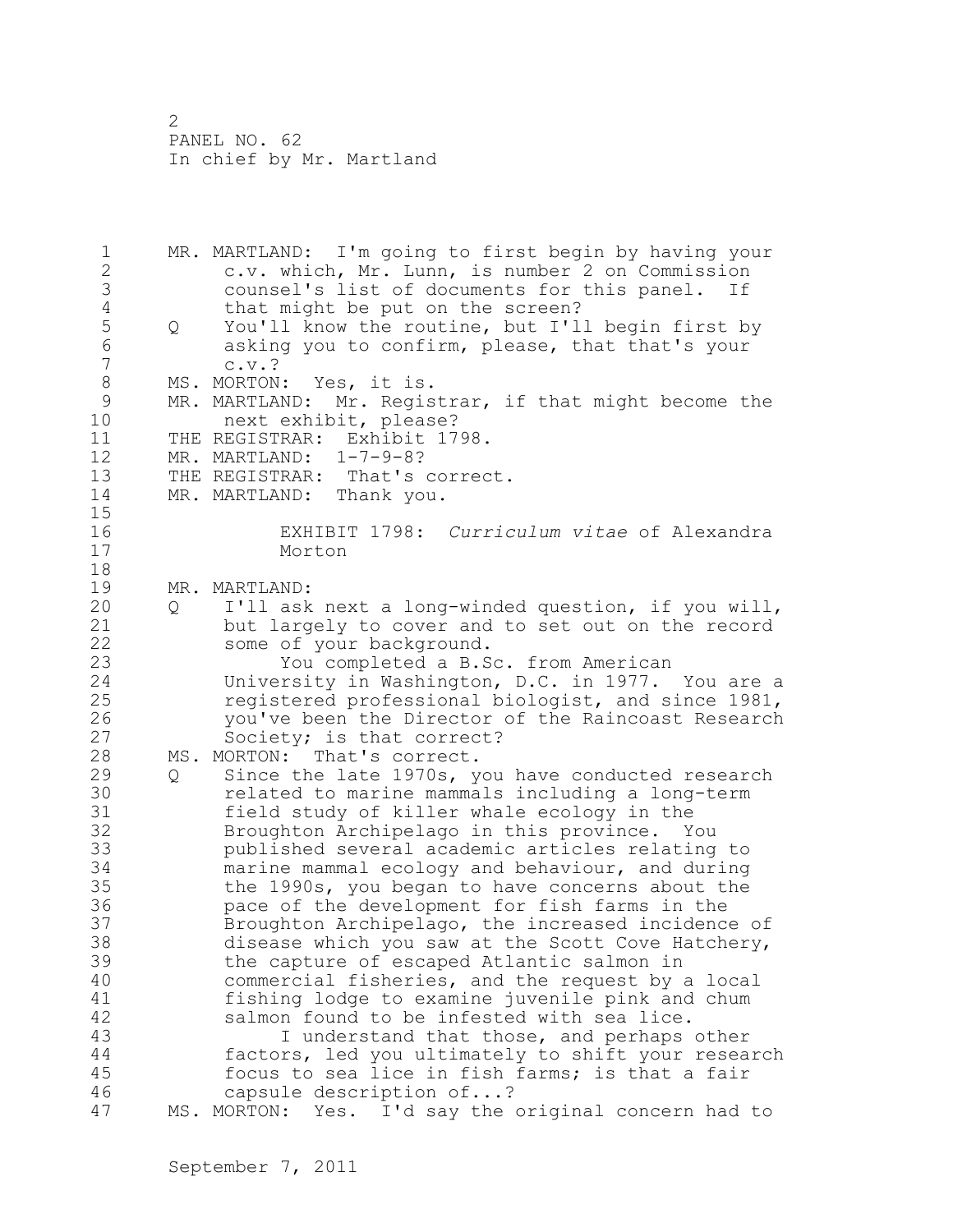1 do with the siting of the fish farms.<br>2 Q Thank you. Since the early 2000s, yo 2 Q Thank you. Since the early 2000s, you've 3 published several academic articles that relate to 4 escaped farm salmon, sea lice and the effects of<br>5 fish farms on wild pink and chum salmon migration 5 fish farms on wild pink and chum salmon migration 6 routes; is that right?<br>7 MS. MORTON: I would charac MS. MORTON: I would characterize it as over 20 8 scientific papers. 9 Q Thank you. You're a popular speaker and advocate on issues related to protecting wild salmon from 11 potential effects of fish farms. You've received 12 several environmental and conservation awards for 13 your advocacy work, and in 2010, you were awarded 14 an honorary Doctorate of Science from Simon Fraser 15 University for your sea lice research. 16 MS. MORTON: That's correct. 17 MR. MARTLAND: Next, Mr. Lunn, number 4 on our list is, 18 I hope, Ms. Stewart's c.v. 19 Q Ms. Stewart, you recognize that as being your 20  $c.v.$ ? 21 MS. STEWART: I do. 22 MR. MARTLAND: If that might be Exhibit 1799? 23 THE REGISTRAR: So marked. 24 25 EXHIBIT 1799: *Curriculum vitae* of Catherine 26 Stewart 27 28 MR. MARTLAND: 29 Q Ms. Stewart, you've spent over 20 years working 30 with environmental NGOs or ENGOs in Canada. From<br>31 1988 to 2005, you worked as Greenpeace Canada's 1988 to 2005, you worked as Greenpeace Canada's 32 Western Regional Director, and in 1991, you 33 assumed the position of Oceans Campaign Director 34 for Greenpeace's national office. Do I have that 35 right? 36 MS. STEWART: Not quite. I was Western Regional 37 Director from '88 to '91, and then I became Oceans 38 Coordinator, and then later switched to Forestry 39 and was the lead negotiator for Greenpeace in the 40 Great Bear Rain Forest negotiations. 41 Q Thank you. My note is that you moved to doing<br>42 that work on the Greenpeace forest campaign in that work on the Greenpeace forest campaign in 43 this province in 1997? 44 MS. STEWART: That's correct. 45 Q And again, in 1999, you became the negotiator for 46 Greenpeace in talks with the B.C. forest industry, 47 as you mentioned, dealing with the Great Bear Rain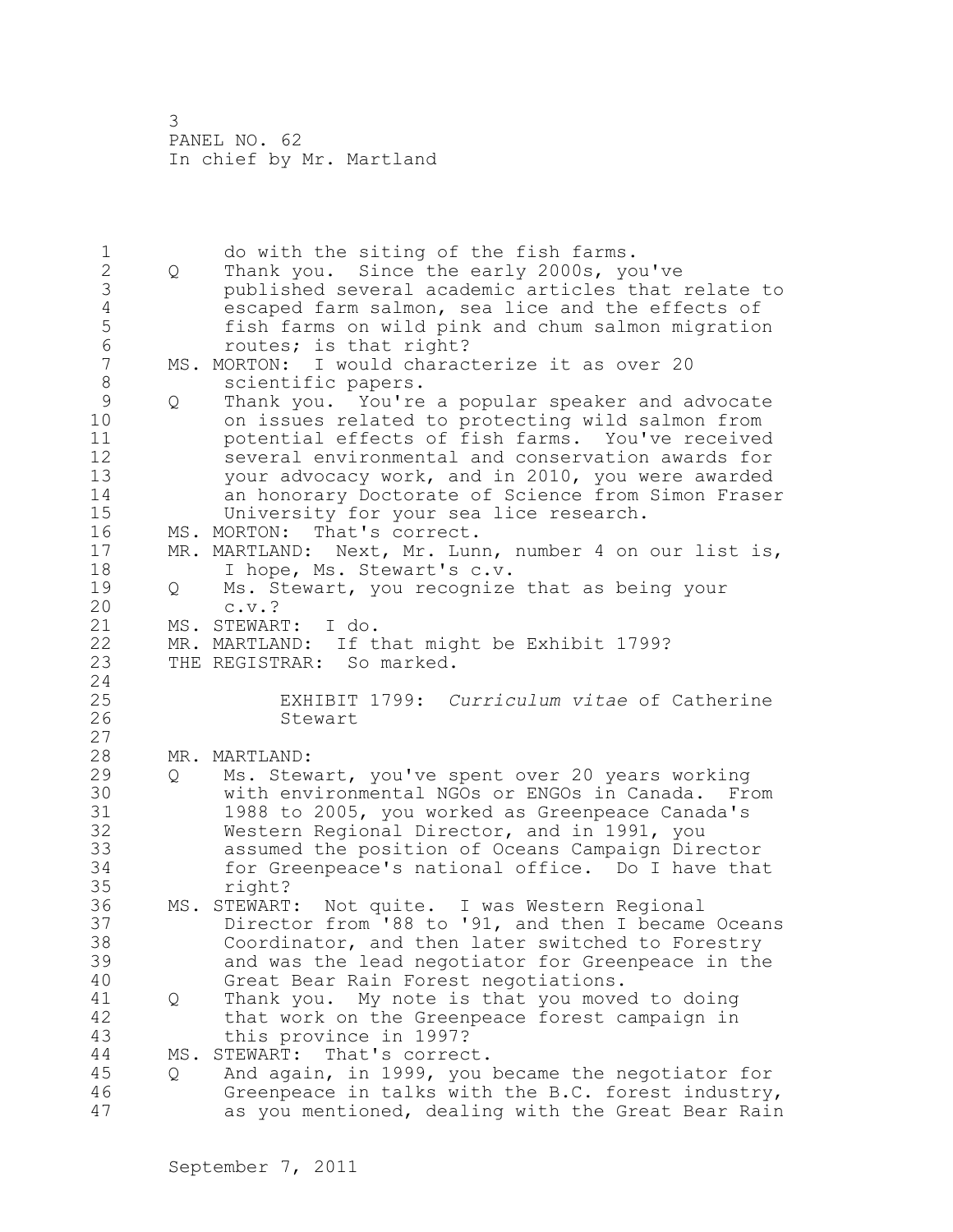| $\mathbf 1$<br>$\mathbf{2}$<br>3<br>$\sqrt{4}$<br>5<br>$\sqrt{6}$ | $Q \qquad \qquad$ | Forest?<br>MS. STEWART: Correct.<br>You also worked for Greenpeace International<br>facilitating annual meetings of the international<br>forest campaign, and since 2005, you've worked on<br>the salmon farming campaign as - sorry - the                                                                                                    |
|-------------------------------------------------------------------|-------------------|-----------------------------------------------------------------------------------------------------------------------------------------------------------------------------------------------------------------------------------------------------------------------------------------------------------------------------------------------|
| $\overline{7}$<br>8<br>$\mathsf 9$<br>10<br>11<br>12              |                   | salmon farming campaign manager for the Living<br>Oceans Society?<br>MS. STEWART: That's correct. I should also mention<br>that in the mid-'90s, I participated in the Salmon<br>Aquaculture Review as a representative of<br>Greenpeace.                                                                                                     |
| 13<br>14<br>15<br>16<br>17                                        | Q<br>Q            | And that SAR process is the provincial process?<br>MS. STEWART: That's right.<br>Thank you. In that role, you managed -- in the<br>role of salmon farming campaign manager for Living<br>Oceans Society, you manage a campaign team,                                                                                                          |
| 18<br>19<br>20<br>21<br>22<br>23                                  |                   | participate in and manage the budget and staff for<br>CAAR, the Coastal Alliance for Aquaculture Reform.<br>You participate in industry and government<br>dialogues on salmon farming. You also act as a<br>media and public spokesperson on salmon farming<br>issues?                                                                        |
| 24<br>25<br>26                                                    |                   | MS. STEWART: Correct.<br>MR. MARTLAND: Mr. Lunn, number 1 on our list, and I'll<br>turn next to Mr. Backman.                                                                                                                                                                                                                                  |
| 27<br>28                                                          | Q                 | In a moment, sir, you'll see, I expect, your c.v.;<br>is that right?                                                                                                                                                                                                                                                                          |
| 29<br>30<br>31                                                    |                   | That's correct.<br>MR. BACKMAN:<br>MR. MARTLAND: If that might be Exhibit -- we're<br>crossing to the magical 1800, please.                                                                                                                                                                                                                   |
| 32<br>33<br>34<br>35                                              |                   | THE REGISTRAR: So marked.<br>EXHIBIT 1800: Curriculum vitae of Clare<br>Backman                                                                                                                                                                                                                                                               |
| 36<br>37<br>38<br>39<br>40                                        | Q                 | MR. MARTLAND:<br>Mr. Backman, you have a B.Sc. in marine biology<br>from the University of British Columbia from 1981<br>as well as a professional teaching certificate.                                                                                                                                                                      |
| 41<br>42<br>43<br>44<br>45<br>46<br>47                            | MR.<br>Q          | You're a registered professional biologist and<br>you've published academic articles related to<br>organic deposition from fish farms; is that right?<br>BACKMAN: That's correct.<br>In the 1980s, you performed contract work for the<br>federal and provincial governments relating to<br>hatcheries, salmon habitat and spawning, and from |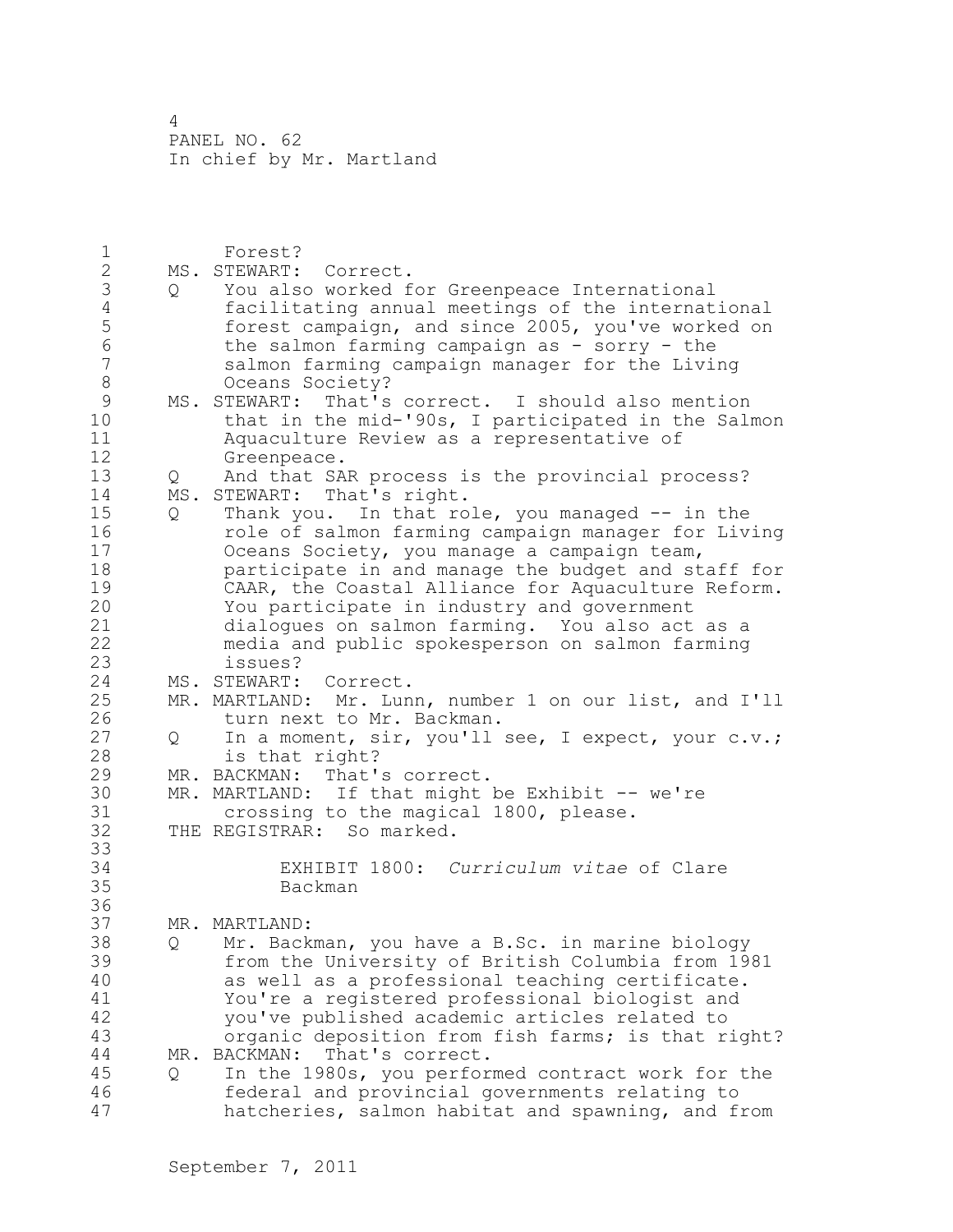1 1987 to 1990, you served as the Prince Rupert area 2 Saltwater Operations Manager for Royal Pacific Sea 3 Farms Limited which operated chinook salmon farms 4 on the Sunshine Coast, in Campbell River and<br>5 Tofino, and in the area of Prince Rupert? 5 Tofino, and in the area of Prince Rupert?<br>6 MR. BACKMAN: That's correct. 6 MR. BACKMAN: That's correct.<br>7 0 From 1991 to 2000, you w 7 Q From 1991 to 2000, you worked as a biologist for 8 the B.C. Ministry of Agriculture, Food and<br>9 Fisheries and, in that capacity, assisted w 9 Fisheries and, in that capacity, assisted with the<br>10 orovincial government's development of salmon provincial government's development of salmon 11 farming policies and assessing new site 12 applications as well as the operational compliance 13 of finfish aquaculture facilities? 14 MR. BACKMAN: Yes. 15 Q In 2000, you accepted a position with Stolt Sea 16 Farm Incorporated, a company that was later 17 purchased by Marine Harvest, and since 2005, 18 you've served as the Director of Sustainability 19 for Marine Harvest Canada.<br>20 MR. BACKMAN: That's correct. MR. BACKMAN: That's correct. 21 Q In that role, you've represented Marine Harvest on 22 business development issues such as closed 23 containment systems, certification programs and 24 farm applications. You've monitored and reported 25 on regulatory compliance. You've also built 26 relationships and worked on communications<br>27 initiatives. initiatives. 28 MR. BACKMAN: Yes. 29 MR. MARTLAND: Thank you. Next, Mr. Lunn, number 3 on 30 our list of documents.<br>31 0 Ms. Parker, this may b Q Ms. Parker, this may be a version which is not the 32 very most recent because it gives your current 33 position as being at Grieg Seafood. That's no 34 longer the case. But with comment aside, this is 35 your c.v., I take it? 36 MS. PARKER: Yes, it is. 37 MR. MARTLAND: If this might become Exhibit 1801, 38 please. 39 THE REGISTRAR: So marked. 40 41 EXHIBIT 1801: *Curriculum vitae* of Mia Parker 42 43 MR. MARTLAND: 44 Q Ms. Parker, you hold a B.Sc. Honours in biology 45 from the University of Victoria from 1996. You've 46 completed post-degree studies in fisheries and 47 aquaculture from Malaspina University College, and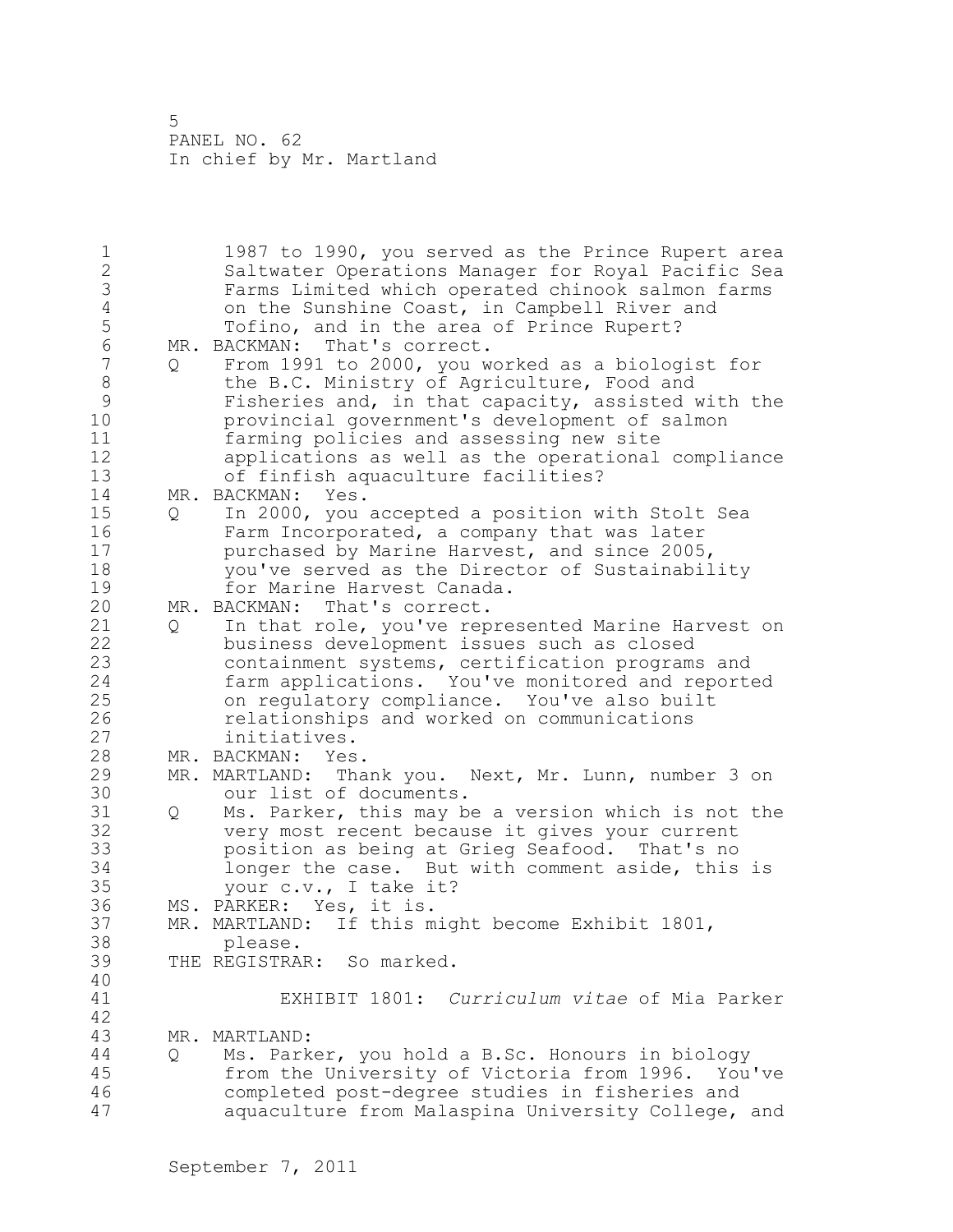| $\mathbf 1$      |   | in 2006, you obtained an MBA in management            |
|------------------|---|-------------------------------------------------------|
| $\sqrt{2}$       |   | consulting from Royal Roads University on the         |
| 3                |   | Island.                                               |
| $\sqrt{4}$       |   | MS. PARKER: Correct.                                  |
| 5                | Q | From 1996 onwards, I understand that you worked as    |
| $\sqrt{6}$       |   | a consultant on projects for government and First     |
| $\boldsymbol{7}$ |   | Nations related to fisheries, shellfish               |
| $\,8\,$          |   | aquaculture and finfish aquaculture, and that in      |
| $\mathsf{S}$     |   | the period of 2004/2005, you served as the            |
| 10               |   | Director of Sustainable Housing for the Cowichan      |
| 11               |   | tribes.                                               |
| 12               |   | MS. PARKER:<br>That's correct.                        |
| 13               | Q | From January 2007 until April of 2011, you were       |
| 14               |   | the Manager of Regulatory Affairs for Grieg           |
| 15               |   | Seafood Limited; is that right?                       |
| 16               |   | MS. PARKER: Yes, it is.                               |
| 17               | Q | And in that role, among other things, you worked      |
| 18               |   | to develop and implement programs to meet             |
| 19               |   | corporate and regulatory environmental objectives,    |
| 20               |   | fostered relationships with government, community     |
| 21               |   | and other NGOs, developed communication tools,        |
| 22               |   | worked on performance and compliance monitoring       |
| 23               |   | and assessed aquaculture industry certification       |
| 24               |   | standards. Is that, again, a capsule description      |
| 25               |   | of the work you did?                                  |
| 26               |   | MS. PARKER: Yes.                                      |
| 27               | Q | And most recently - and the c.v. doesn't reflect      |
| 28               |   | this - but the update since April 2011 is that        |
| 29               |   | you've been working with the Department of            |
| 30               |   | Fisheries and Oceans Aquaculture Management           |
| 31               |   | Directorate, or AMD, in Ottawa?                       |
| 32               |   | MS. PARKER: Correct.                                  |
| 33               |   | MR. MARTLAND: Mr. Commissioner, I'll add on that last |
| 34               |   | point, you'll note that Ms. Parker has a              |
| 35               |   | background working in the aquaculture industry        |
| 36               |   | until very recently. She is now working for DFO.      |
| 37               |   | DFO isn't appearing as her counsel for today, so      |
| 38               |   | her appearance, and indeed the purpose of our         |
| 39               |   | calling her on a perspectives panel like this is      |
| 40               |   | not to call upon her for an added DFO perspective     |
| 41               |   | Indeed our view as Commission counsel is<br>per se.   |
| 42               |   | that it's not fair either to her or to the DFO        |
| 43               |   | that she be asked to wear the hat or take             |
| 44               |   | positions for the Department which she's joined       |
| 45               |   | relatively recently. Rather, she's part of this       |
| 46               |   | panel in order to really look to her for her          |
| 47               |   | involvement with and knowledge of the industry and    |
|                  |   |                                                       |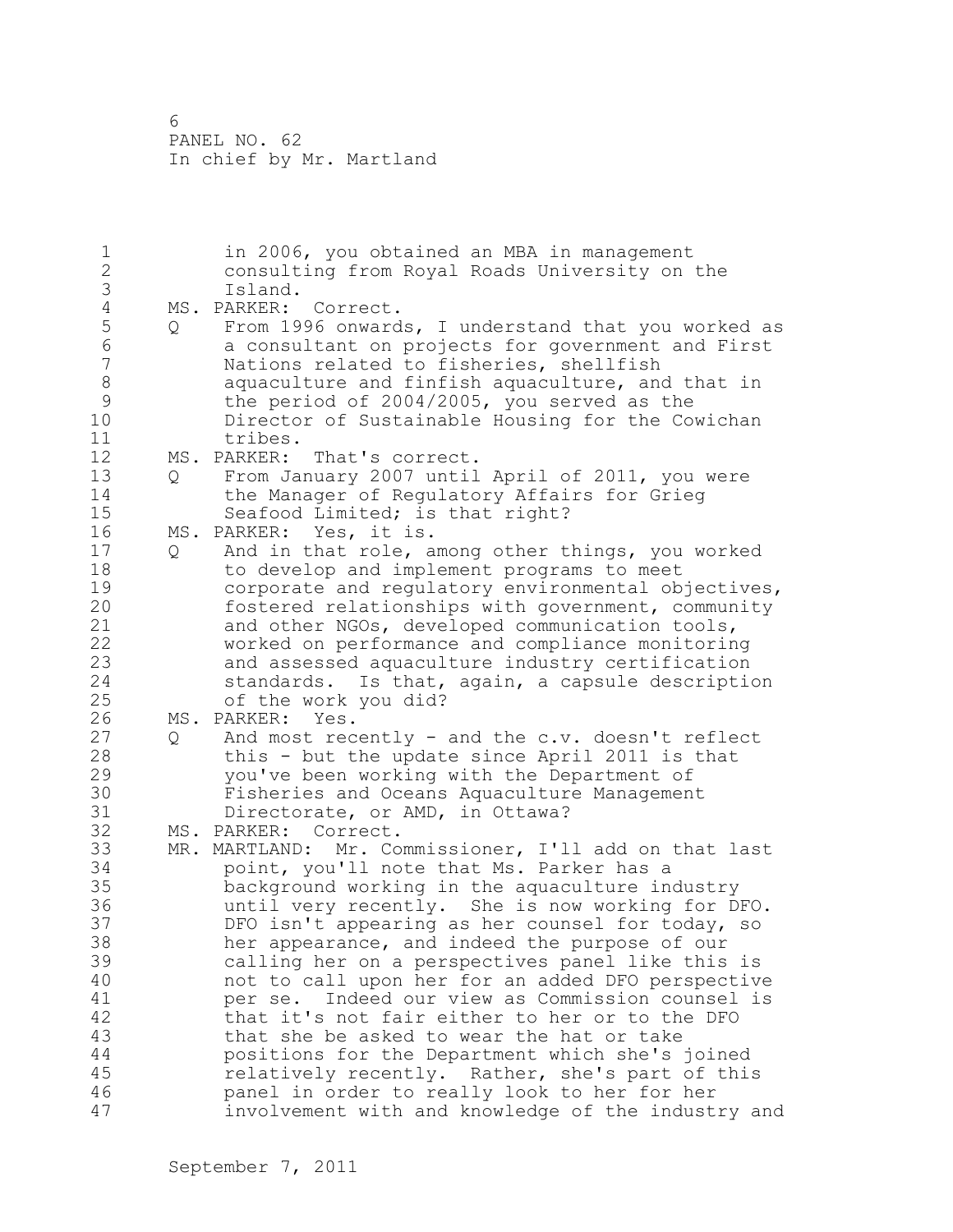1 to offer an industry perspective. Really, her 2 understanding of the aquaculture industry's 3 perspective and history on different issues that<br>4 we're addressing. So it's in that capacity that 4 we're addressing. So it's in that capacity that<br>5 we're looking to lead her evidence today. 5 we're looking to lead her evidence today.<br>Fanel members, the approach that we' 6 Fanel members, the approach that we're taking<br>7 here to ensure that we do our level best to keep here to ensure that we do our level best to keep 8 these hearings on schedule. We have two days, and<br>9 so as a result of that, we've made a fairly 9 so as a result of that, we've made a fairly<br>10 deliberate decision -- each of vou has cound deliberate decision  $-$ - each of you has counsel, 11 and we've made a decision to try to permit your 12 counsel as much time as we can within the confines 13 of the time available to ask you questions in 14 addition to mine. 15 As a result, my approach today will be to go 16 to some relatively big questions and to take that 17 approach. I'll do my best as well to permit each 18 of you to address the different questions that I 19 have.<br>20 Q I wil 20 Q I will start with one, if you will, a big question 21 which is this, and perhaps I'll start, Ms. 22 Stewart, with you, and we can move through the 23 panel this way and I'll see if I shuffled the 24 batting order, so to speak, as we go. 25 So, Ms. Stewart, I'll begin with you. Can 26 DFO successfully both promote and regulate the<br>27 aquaculture industry? Can it do both things? aquaculture industry? Can it do both things? 28 MS. STEWART: I don't believe that's possible, and I 29 believe that DFO has a primary constitutional 30 mandate to protect ocean and ecosystem health and<br>31 wild stocks. They have a political mandate in wild stocks. They have a political mandate in 32 recent years to be a promoter and an advocate for 33 the aquaculture industry, the development and 34 expansion of such. If you look at the patterns of 35 behaviour from marketing, meeting with retailers, 36 promoting aquaculture at seafood expositions such 37 as the Boston Seafood Show, at their promotional 38 materials, at the granting programs such as AIMAP, 39 they're very much acting on behalf of the 40 promotion and development of the aquaculture 41 industry.<br>42 I th I think that the Department needs to fulfill 43 its primary obligation to Canadians and ensure 44 that there are healthy wild salmon stocks and 45 healthy fully functioning marine ecosystems for 46 our future. Those two are in conflict with one 47 another. Given the weight of scientific evidence,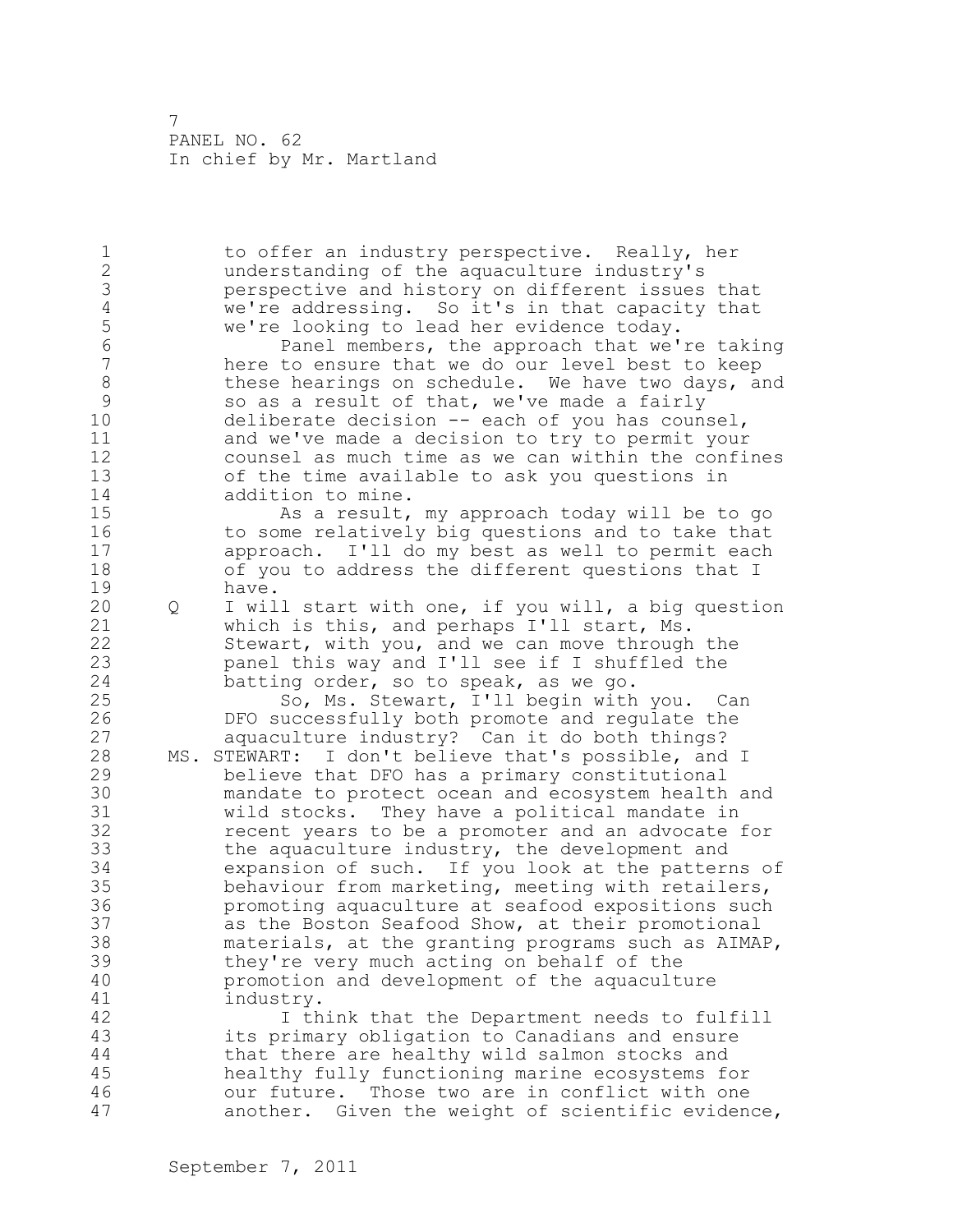1 given the track record of the industry globally, 2 and the continual evolution and exposure of the 3 beight problems that are associated with open-net cages,<br>4 DFO cannot be a rigorous and effective enforcing 4 DFO cannot be a rigorous and effective enforcing<br>5 mechanism at the same time as they're being an 5 mechanism at the same time as they're being an<br>6 advocate and a promoter of the industry. 6 advocate and a promoter of the industry.<br>7 0 In your view, what should happen? If th 7 Q In your view, what should happen? If there's a 8 conflict that you've described, what is the 9 solution? Is there a solution to that conflict?<br>10 MS. STEWART: I think those two mandates have to be MS. STEWART: I think those two mandates have to be 11 separated. I mean, I personally don't have a 12 problem with Industry and Trade Canada or other 13 departments supporting Canadian businesses, 14 although I would certainly prefer to see them 15 supporting much more responsible and ecologically 16 sustainable businesses, so open-net cages would 17 still not be on that list. But I understand the 18 mandate of the government to support Canadian 19 industry, but I believe that the two mandates are<br>20 in fundamental conflict and they have to be in fundamental conflict and they have to be 21 extricated. 22 So if DFO is constitutionally mandated to be 23 the enforcing agency, then the promotional 24 responsibility to be shifted to another 25 department. I'm not in a position to say what 26 department. Maybe it's Agriculture Canada, maybe<br>27 it's Industry and Trade. But we have to extract it's Industry and Trade. But we have to extract 28 that responsibility from DFO in order to allow 29 them to effectively perform their primary mandate. 30 Q Ms. Morton, your name is atop a case that we all 31 know about. It's sometimes referred to as the<br>32 **Morton** decision or the Hinkson decision, but i Morton decision or the Hinkson decision, but it's 33 your name on the style of cause. The case states 34 -- I believe it was released in February 2009 and 35 really changed an important part of the regulatory 36 regime putting the DFO largely in the driver's 37 seat vis-à-vis the regulation of finfish 38 aquaculture. I wonder if you could address the 39 question about conflicts but also offer your views 40 on whether the change in the federal role, so to 41 speak, resulting from that court decision,<br>42 aggravates or mitigates any conflict that aggravates or mitigates any conflict that exists? 43 MS. MORTON: Okay. Great questions. Just so people 44 know, the reason I came into conflict with this 45 industry was as a biologist in the Broughton 46 Archipelago, as you said, studying whales. So the 47 first experience that myself and my community and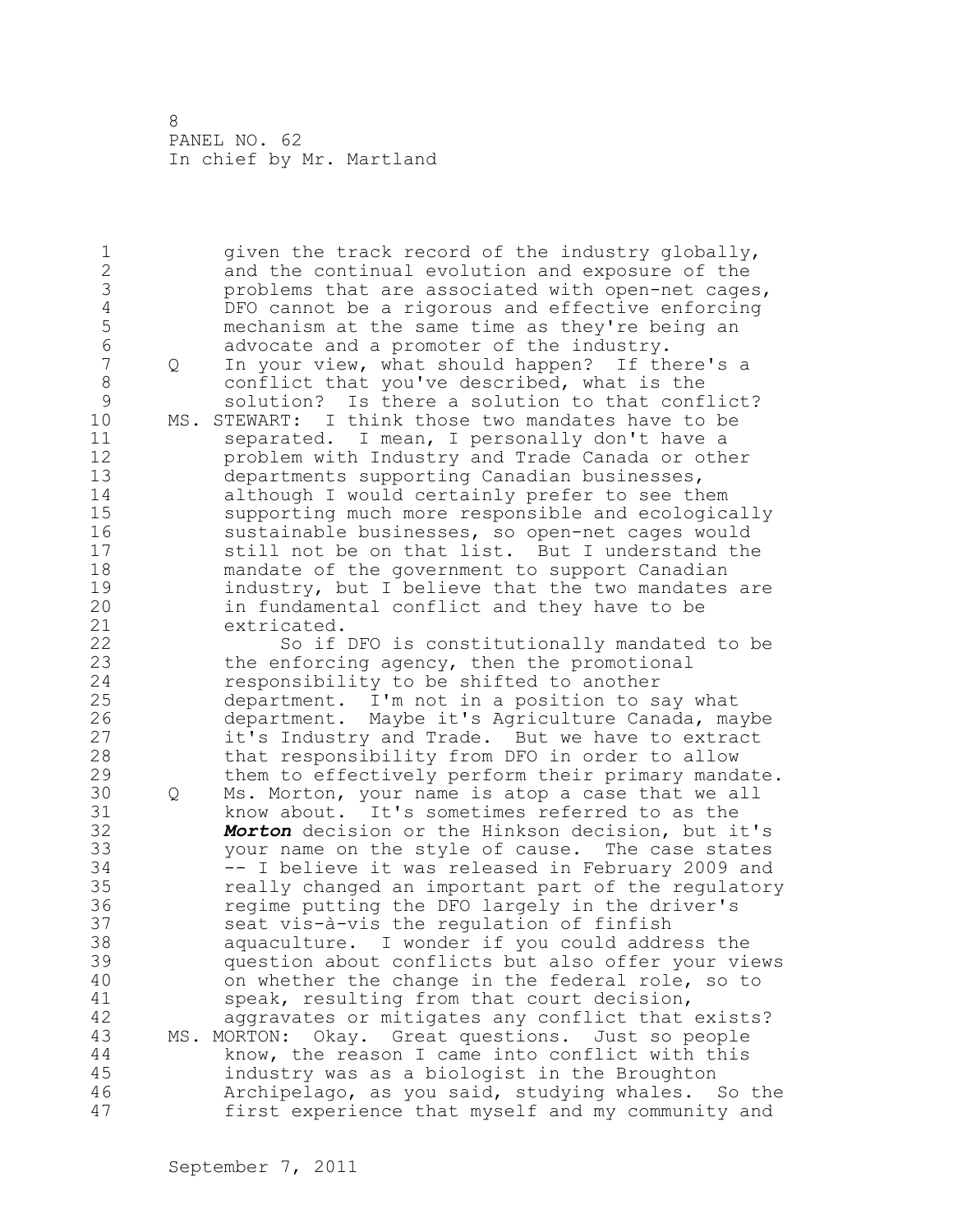1 the First Nations community around us had with the 2 industry had to do with siting. 3 We were asked to tell DFO and the province<br>4 Where we did not want salmon farms. They produ 4 where we did not want salmon farms. They produced<br>5 a map and they made red zones, and they said they 5 a map and they made red zones, and they said they<br>6 would not even accept an application for a finfish 6 would not even accept an application for a finfish farm to those sites. But within a few months, 8 there were more sites, more farms in those red<br>9 sones than anywhere else. So there were DFO 9 zones than anywhere else. So there were DFO officers involved at that level, and a lot of them 11 quit over that because they did not feel good 12 about what was happening. 13 So from my perspective, from that point 14 forward, when push has come to shove about whether 15 the priority is going to be given to the wild fish 16 or to the industry, it has always gone to the 17 **industry.** Now, the industry might have a 18 different perspective on that, but I'm on the 19 ground and I'm looking at the fish.<br>20 The reason I went to Gregory M The reason I went to Gregory McDade and 21 challenged the provincial regulation of salmon 22 farms is because when this was done in the late 23 1980s, when salmon farms were given to the 24 province, it was because it was a constitutional 25 problem to be regulating a fishery in the oceans, 26 because that is a federal jurisdiction. There was<br>27 work done by Bruce Wildsmith, a lawyer, was tasked work done by Bruce Wildsmith, a lawyer, was tasked 28 by the government to give them a decision on 29 whether or not it was constitutional for the 30 Government of Canada to have salmon farms in the<br>31 6 ocean. He said, in his decision, you're going to ocean. He said, in his decision, you're going to 32 have to change the constitution of Canada to be 33 able to privatize the spaces and pretend to own 34 fish in the ocean. 35 But what happened was instead of going to the 36 level of changing the constitution of Canada, they 37 slid the whole thing to the province. At that 38 moment, they were regulated as farms and the 39 province knew how to regulate farms. Everybody 40 knows the rules about that. But what happened was 41 mobody was responsible for the impact of the farm<br>42 to the wild salmon. to the wild salmon. 43 So I didn't make that move because I thought 44 the federal government would be better. I had a 45 long history of problems with the federal 46 government accepting that there were problems with 47 the industry. I did it because what was happening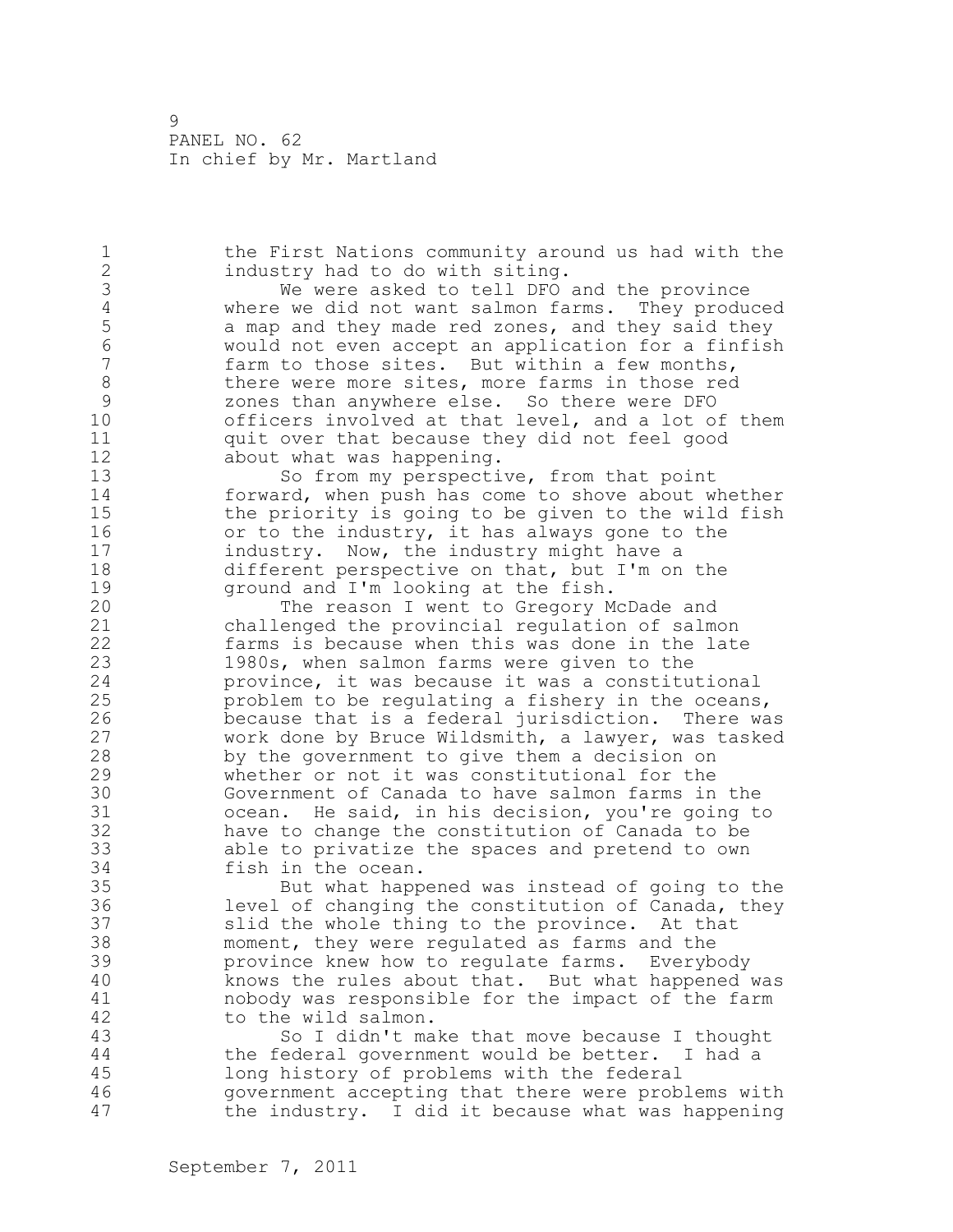1 was so wrong, and I was hoping that in the shake-2 up that occurred after, that it would resettle in 3 a more logical and beneficial manner to Canada.<br>4 But what I see is a retraction of even whe 4 But what I see is a retraction of even where<br>5 we were with the province where there are no 5 we were with the province where there are no<br>6 requlations against infecting wild salmon wi 6 regulations against infecting wild salmon with disease from farms. There's no regulations about 8 the release of pathogens. The whole issue of<br>9 deleterious substances seems to have been rem 9 deleterious substances seems to have been removed.<br>10 Everything seems to now be up not the province Everything seems to now be up not the province 11 anymore but just the fish farmers themselves. So 12 I think it's potentially worse. 13 As a biologist, as someone who's looked at 14 this from inside and out, I don't see how the 15 industry can exist legally or biologically in the 16 ocean. So I really don't think you can -- I don't 17 think anyone can regulate this industry correctly 18 in the ocean. 19 Q Vis-à-vis a conflict in the DFO's involvement in<br>20 aquaculture, I take from - you didn't quite say : aquaculture, I take from - you didn't quite say it 21 this way - but I take from your answer that you 22 would identify a conflict. Do you see there being 23 any solution to it, or would you suggest an even 24 further solution of simply putting an end to the 25 aquaculture as practised on the coast now? 26 MS. MORTON: Well, when I was living in Echo Bay, my<br>27 Theighbour was the DFO patrol officer, and he go neighbour was the DFO patrol officer, and he got 28 rumours that herring had spawned on the chains of 29 a net called the Birdwood farm. He was physically 30 restrained from going -- his job was to enumerate<br>31 herring spawn, but he was physically restrained by 31 herring spawn, but he was physically restrained by<br>32 other DFO officers from going there. He tried to other DFO officers from going there. He tried to 33 get onto the First Nations patrol boat, but also 34 was restrained. They had the argument in boats 35 out in front of my house. 36 So the first thing that needs to happen is 37 officers need to be able to go onto these 38 facilities without an invitation, simply board 39 them as they do all vessels. But because these 40 operations break fundamental biological laws, I 41 don't even see a way forward with DFO managing it at all. 43 Q Mr. Backman, the initial question had to do with 44 whether there is a conflict for the Department of 45 Fisheries and Oceans in both promoting and 46 regulating the aquaculture industry. Do you have 47 views on that?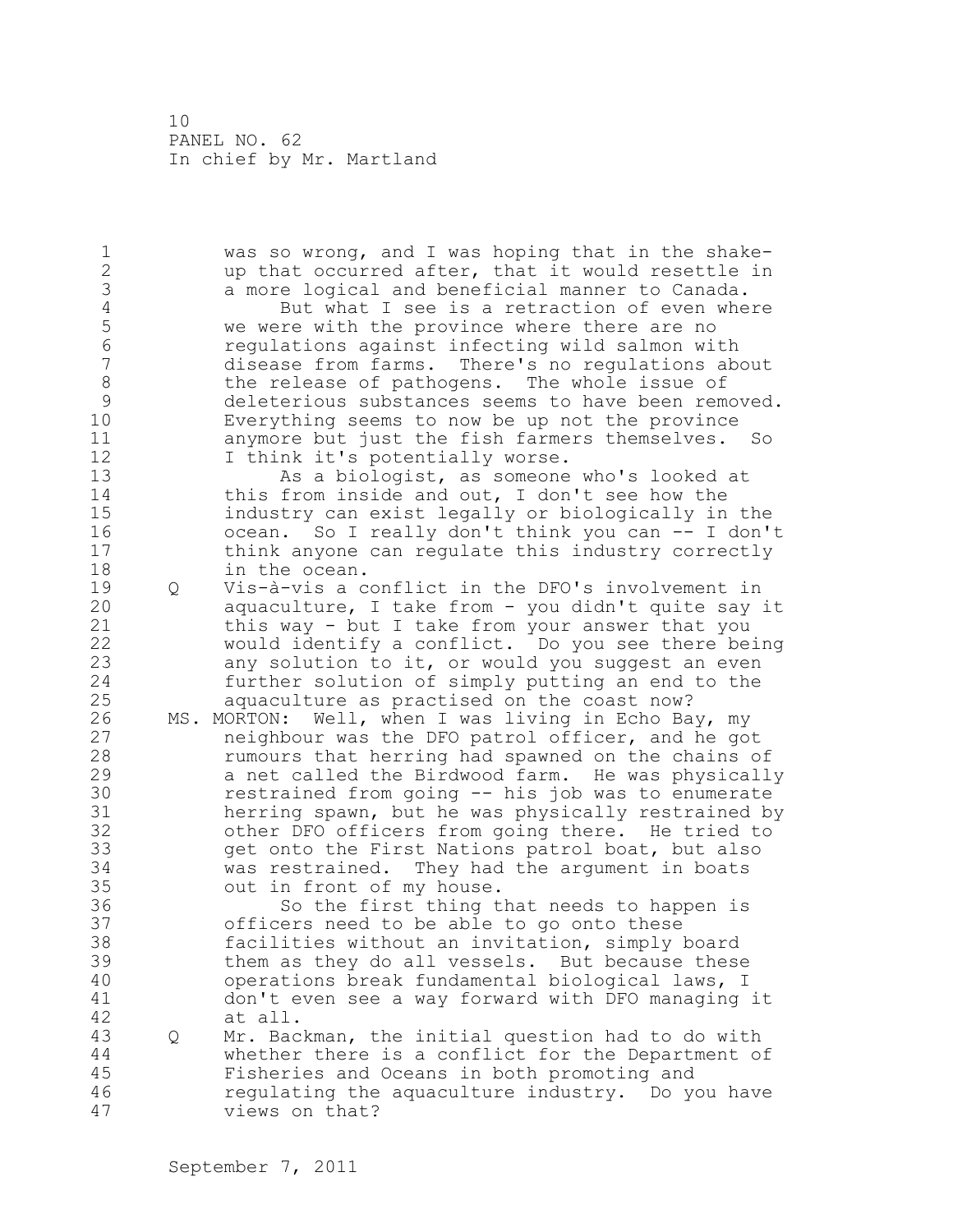1 MR. BACKMAN: Yeah. I think that it appears to be a 2 conflict to the initial observer when you've got 3 an agency that both has to appear to promote and<br>4 to requlate an industry. But in a modern world, 4 to regulate an industry. But in a modern world,<br>5 in the modern system of governance, it's quite 5 in the modern system of governance, it's quite<br>6 6 common that you have an agency that actually p 6 common that you have an agency that actually plays dual roles. They have to, on the one hand, 8 understand the fishery or the industry that<br>9 they're dealing with, and on the other hand 9 they're dealing with, and on the other hand, they<br>10 have to enforce the regulations that apply to it. have to enforce the requlations that apply to it. 11 An example of that would be operation of 12 health and safety officers working within a 13 particular industry where they're promoting the 14 compliance with operation of health and safety. 15 At the same time, they're bringing forward the 16 regulations. 17 So we have a situation in our industry where 18 we are now a fishery, and when you look at other 19 fisheries that the DFO manages, they understand<br>20 the fishery, they work with the fishery to try the fishery, they work with the fishery to try and 21 promote the most effective means of undertaking 22 that activity but, on the other hand, they very 23 clearly lay out what the regulatory requirements 24 are, and the regulatory requirements are also 25 subject to change. 26 They're being adapted, and we see that<br>27 happening in the last few months under the happening in the last few months under the new 28 regime as well. We're moving forward, we're 29 seeing changes and improvements and new aspects to 30 the regulation under the DFO. So, really, it's a<br>31 movement toward a collaborative effort, if you movement toward a collaborative effort, if you 32 would, but in the main, the DFO has their role to 33 play. They learn as they go. As a brand-new 34 approach to us, they're learning as they go to 35 some degree about our industry, but they're 36 clearly demonstrating what it is that they expect 37 us to be doing. 38 Q Ms. Parker, do you -- would you care to offer your 39 sense of the industry view on whether there's a 40 conflict for the Department that arises? Anything 41 to add to what Mr. Backman said?<br>42 MS. PARKER: Well, if you accept the MS. PARKER: Well, if you accept the premise that 43 aquaculture is a fishery, then this approach to 44 management is consistent with how other commercial 45 fisheries are managed in Canada, and historically 46 DFO has both promoted Canadian capture fisheries 47 while, at the same time, making sure they meet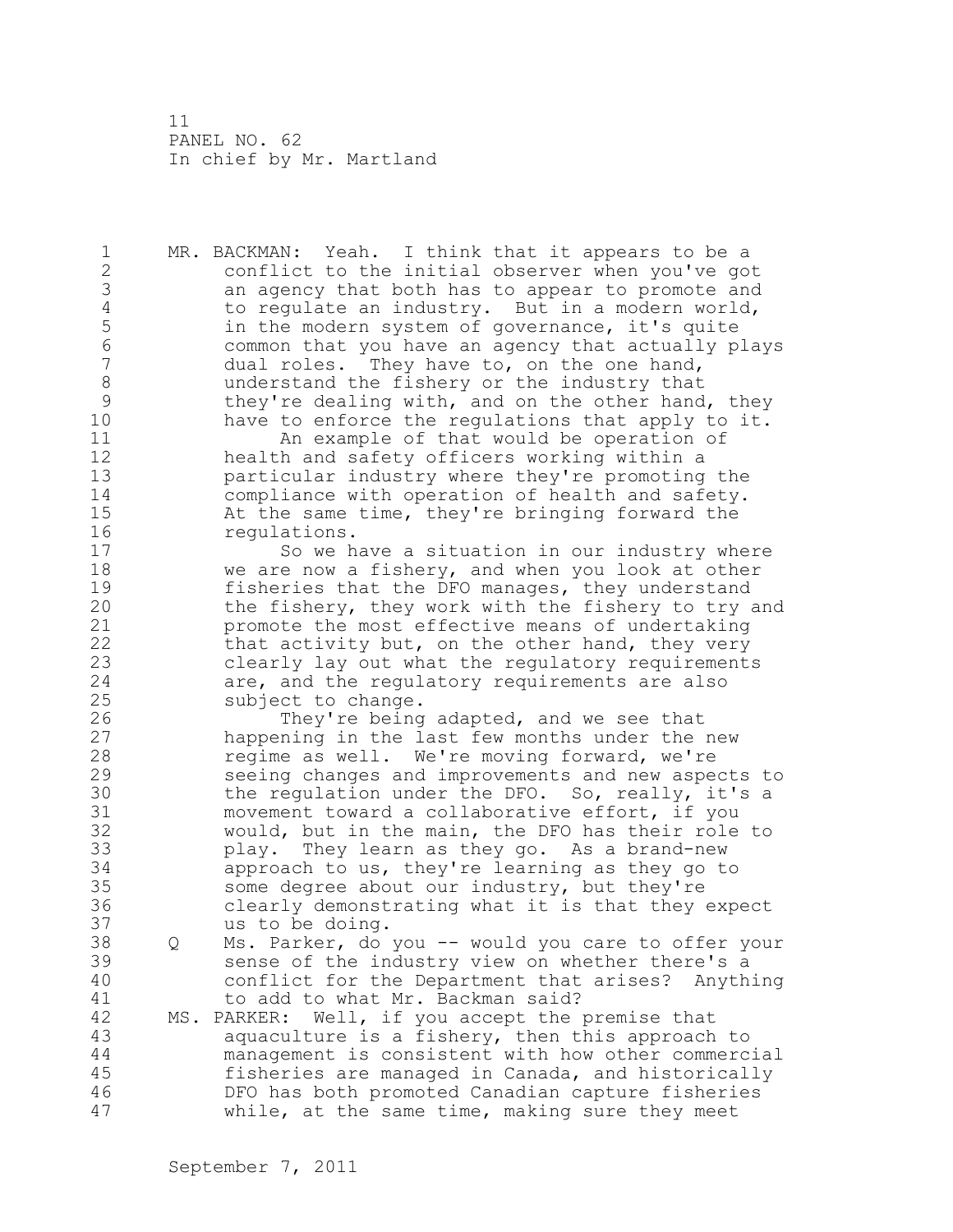1 national and international regulations. 2 I think one of the things to realize, that 3 this is, I think, more visible now than it was<br>4 previously because we have this global trend 4 previously because we have this global trend<br>5 towards eco-certification and also export 5 towards eco-certification and also export 6 certification to international markets. So what you see is the regulator taking a stronger role in 8 educating markets on the role the regulator has.<br>9 So what -- am I too quiet? Sorry. 9 So what -- am I too quiet? Sorry.<br>10 So what you have is the same So what you have is the same activities that 11 have been taking place, taking place in a more 12 visible way. Product going to Europe right now 13 has to be certified by DFO from a regulatory 14 perspective, what the management structure is, 15 what the frameworks are that are being met and 16 enforced. I think there is a slight benefit to 17 enforcement when DFO is now our lead regulator in 18 that they have access to all of our information. 19 So before a C&P officer ever sets foot on the<br>20 site, he has access to every bit of informati site, he has access to every bit of information, 21 so the investigation can almost happen before the 22 site visit. 23 Q In the course of asking the first question around 24 conflicts, it's not a problem, but I think a 25 number of you went into a discussion about the 26 merits of how DFO is doing. So let me simply move<br>27 into asking you about that. into asking you about that. 28 Ms. Morton, you started to offer some 29 thoughts. I think you touched on the s. 35 HADD, 30 Harmful Alteration and -- I'm sorry, I won't even<br>31 try and give it to you off the top of my head -- $31$  try and give it to you off the top of my head  $-$ -<br>32 but the approach that the DFO has taken which, a but the approach that the DFO has taken which, as 33 I understand, would subsume those considerations 34 into the conditions of licence. 35 What I'll do here is ask again for your 36 comments, panel members, on what the Department is 37 doing well, where the Department's approach to 38 regulation management of aquaculture falls short, 39 and if you have particular suggestions or 40 recommendations or improvements that you'd like to 41 speak about, that's helpful. Certainly within<br>42 that question, if you'd care to address siting that question, if you'd care to address siting and 43 licensing, consultation with First Nations, local 44 communities, stakeholders or other components of 45 the management regime which is, as I appreciate, a 46 very broad description, but would include the s. 47 35 HADD question, habitat compensation, the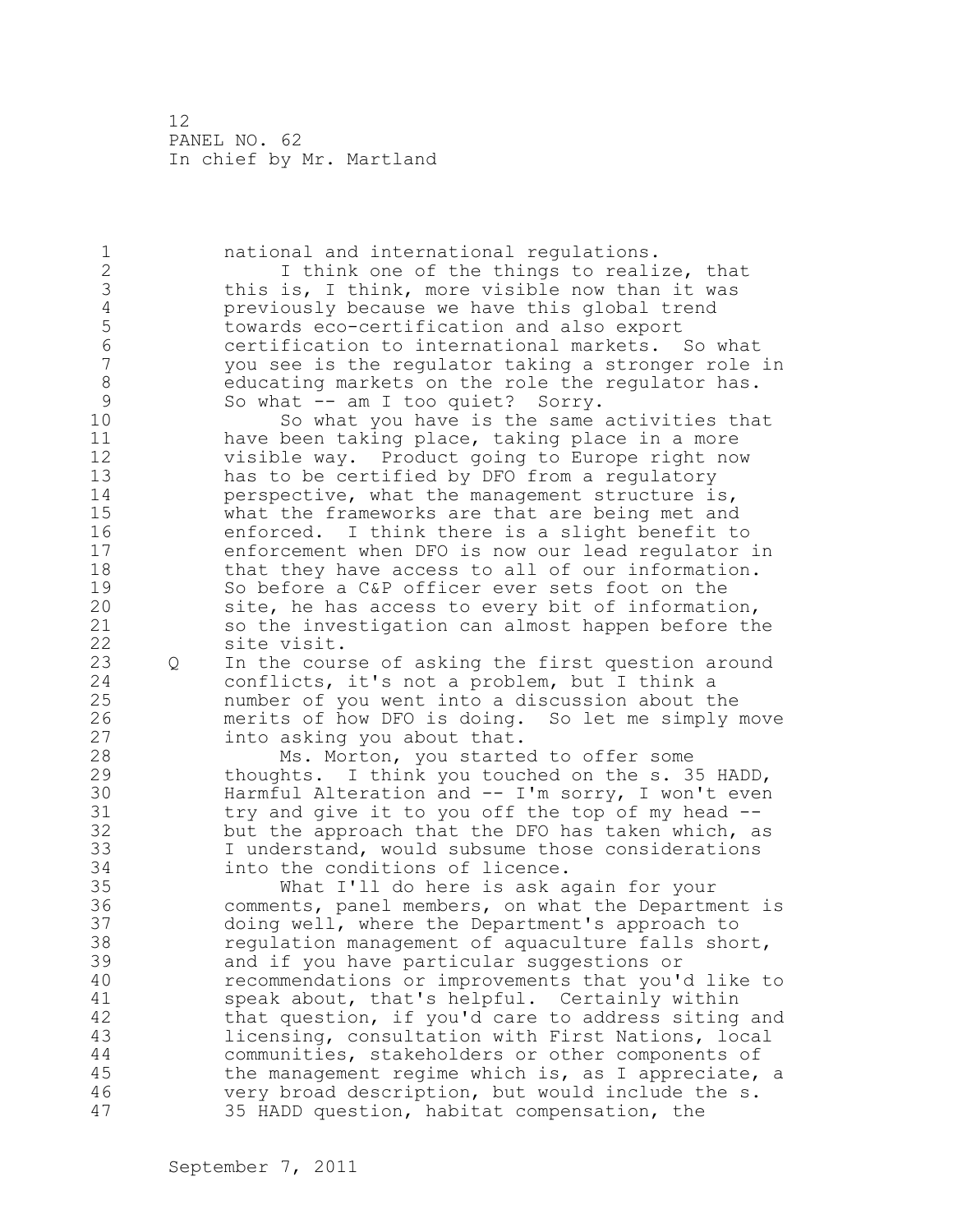1 proposed IMAPs, Integration Management of 2 Aquaculture Plans, as well as the question about 3 public access to information for finfish<br>4 aquaculture. 4 aquaculture.<br>5 So it i 5 So it is a broad question, but, Ms. Morton, 6 if I could start with you and ask for your views on what, if you have anything on the good side of 8 the ledger that's gone well with the DFO's<br>9 management, and what has not gone well, and 9 management, and what has not gone well, and where<br>10 vou see a need for improvement. you see a need for improvement. 11 MS. MORTON: The last two weeks of sitting in these 12 hearings have confirmed, for me, the enormity of 13 the problem. We have a scientist who says the 14 majority of Fraser sockeye appear to be weakened 15 and dying of what she truly thinks is a virus. 16 Now, for Dr. Miller, this virus being associated 17 with salmon farms has clearly been bad for her 18 **career.** Her husband is in the aquaculture 19 industry. It's been bad for her personally. And<br>20 vet she's determined to get to the bottom of this yet she's determined to get to the bottom of this 21 and DFO has withdrawn her funding to work on 22 sockeye. I think that that, for me, so clearly 23 represents the issues that I've had. 24 When I began writing letters to DFO in 1989 25 about siting, I said to them, don't put them on 26 the major migration routes. Maybe the Broughton<br>27 is a one-corporation archipelago, because the is a one-corporation archipelago, because the 28 companies kept saying they needed a cluster of 29 five farms. Have an ace in the hole. Leave a 30 migration route opening just in case this is a big 31 problem, and they refused.<br>32 Today, I see part of Today, I see part of the problem -- I've read 33 so much of what's in ringtail, and the problem is 34 everybody's in their trenches. I don't think 35 anyone in senior management in DFO knows what Dr. 36 Marty so carefully put into his disease records. 37 I've phoned a couple of them and asked them, 38 without revealing what I know, have you read the 39 disease records of salmon farms? No. So they've 40 been saying this is sustainable and not a problem 41 without actually knowing what's going on. Now we<br>42 have a scientist who could illuminate it. have a scientist who could illuminate it. 43 The other thing that DFO has not done, but 44 there are people within the Department who want to 45 do it, is let's just follow the fish. With 46 telemetry, genomic profiling, the ability to test 47 the plankton, we could know where these fish are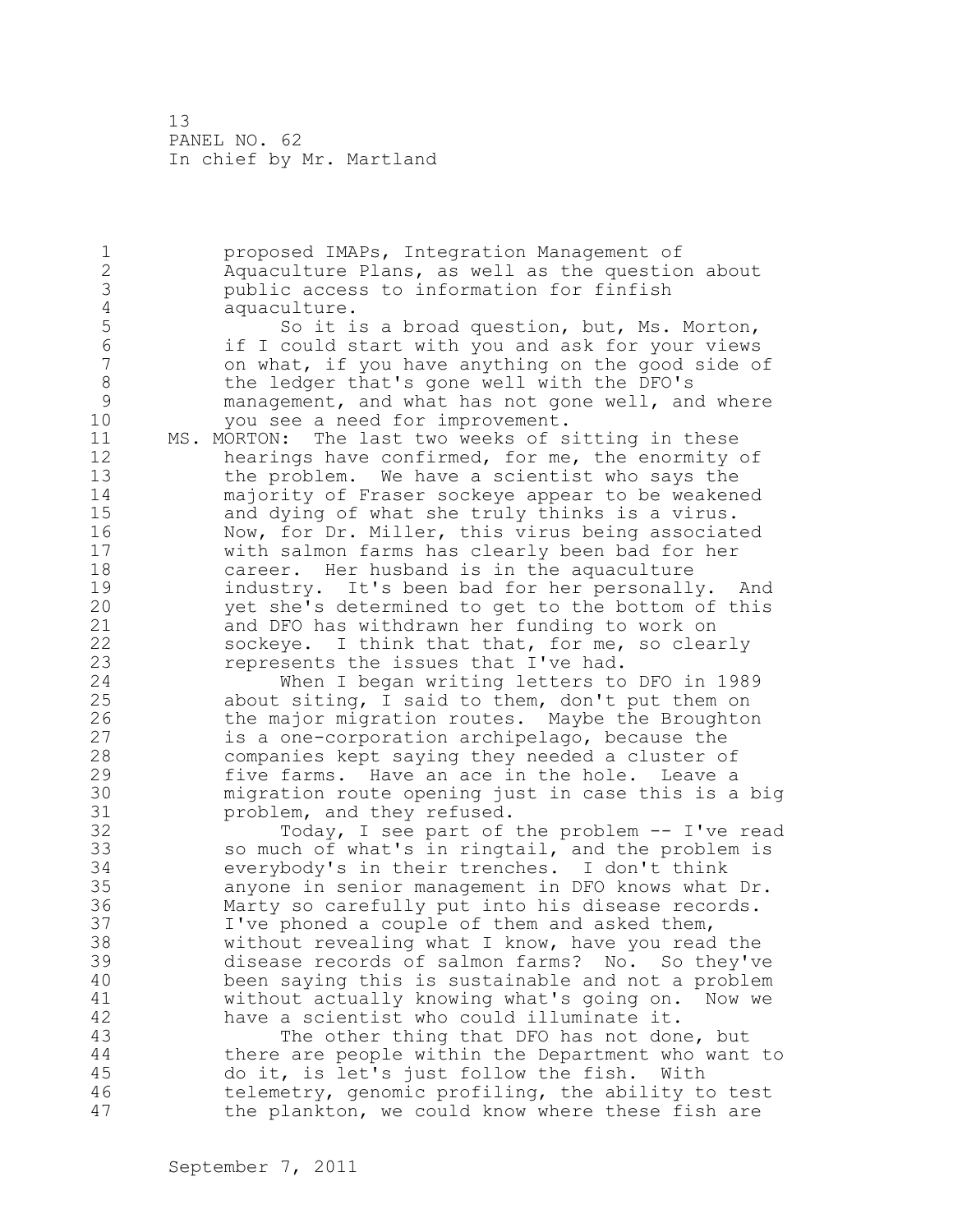1 1 running into a bottleneck. For 18 years, hundreds 2 of thousands of sockeye have been dying before 3 they spawned on the banks of the Fraser River.<br>4 When I read through ringtail -- there's a docu 4 When I read through ringtail -- there's a document<br>5 I put together, and it's been marked for 5 1 put together, and it's been marked for<br>6 1 identification, where I quote a lot of the 6 identification, where I quote a lot of the scientists talking about it. Dr. Christine 8 MacWilliams saying everything but the kitchen sink<br>9 is in these fish, other people saying we've got 11 9 is in these fish, other people saying we've got 11 gill arches and we lost the entire Nadina Fraser 11 sockeye. All I have is 11 gill arches and they're 12 rotten. I can't tell what happened to these fish. 13 DFO didn't support these pathologists who 14 were going into the field and trying to figure it 15 out. Then Miller comes along with a new method, 16 cuts through the noise of all the symptoms and her 17 data very uncomfortably said retrovirus, virus, 18 cancer. 19 Today, I'm in a confused state about that.<br>20 We had Dr. Kent, who was ex-head of science for We had Dr. Kent, who was ex-head of science for 21 the Pacific Biological Station saying he now 22 doesn't believe his ten years' of work. There are 23 no brain tumours. We have Mark Sheppard who is 24 diagnosing the farms on a farm level. He's saying 25 salmon leukemia, marine anaemia doesn't exist. 26 Dr. Gary Marty has painstakingly been recording<br>27 their symptoms, and I thank Dr. Marty for that, their symptoms, and I thank Dr. Marty for that, 28 because when he came online, we finally were able 29 to see the -- he organized the data in a way that 30 even I could understand it. Then we had Dr.<br>31 Saksida on the stand vesterdav saving, oh ve 31 Saksida on the stand yesterday saying, oh yeah, marine anaemia exists. 33 Okay. So, guys, does it exist or does it 34 not? Are there brain tumours in the majority of 35 the Fraser sockeye or not? DFO needs to figure 36 that out, I think, before we go one step farther. 37 Where is this coming from? This Commission is 38 about not only what's happened to the Fraser 39 sockeye in 2009, but the whole pattern. So 40 whatever we're looking for has to fit that whole 41 pattern.<br>42 So So I would say I can't give DFO any credit 43 for anything at this point until we work that one 44 out. 45 Q To pick up on a point you made, would you say that 46 the DFO needs to do more to support its 47 scientists?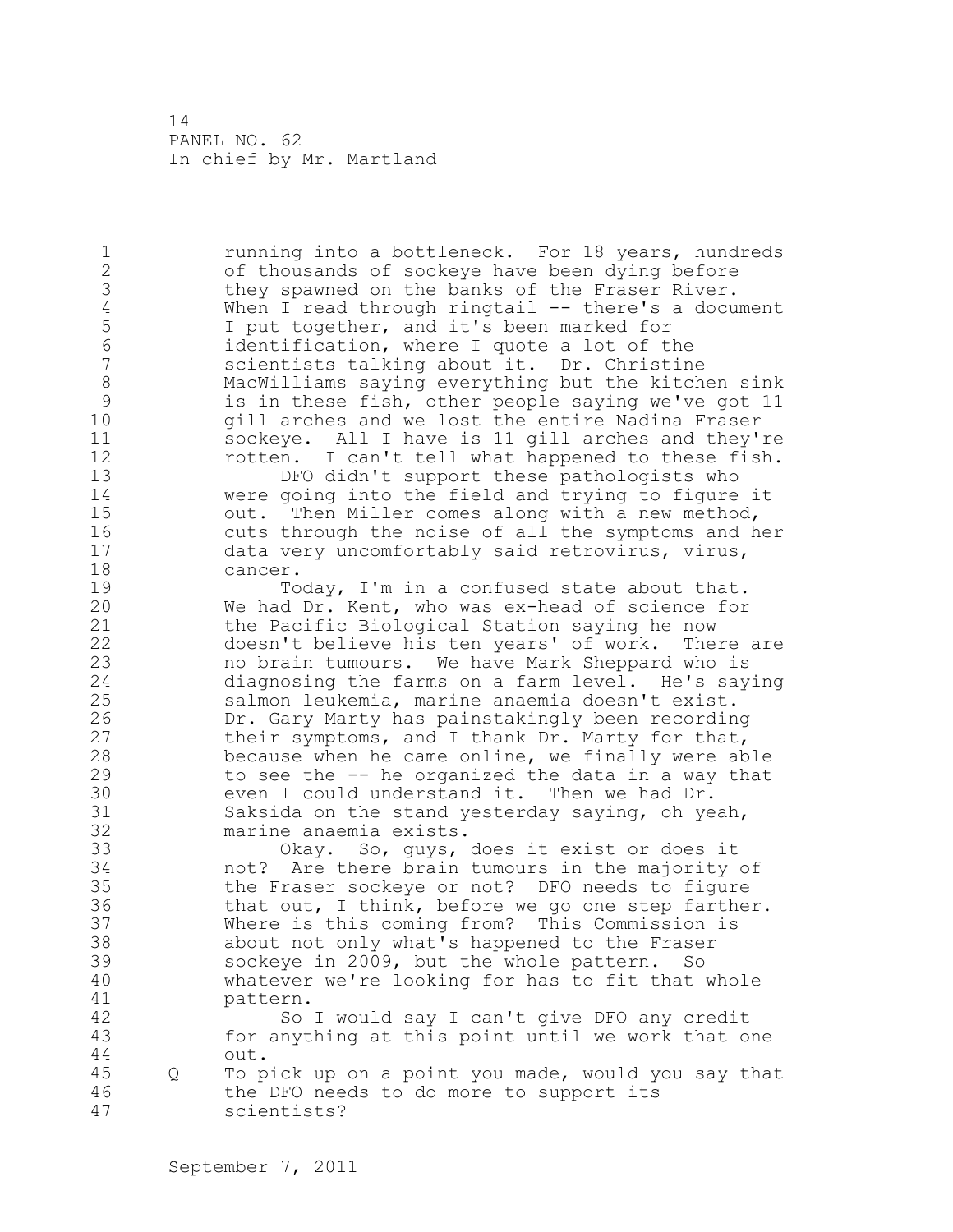1 MS. MORTON: They need to free their scientists. We 2 need the Fisheries Research Board type of style 3 back again. I've talked to people like Gordon 4 Hartman who resigned from DFO over the Nechako.<br>5 They wanted to take the water out of the Nechak 5 They wanted to take the water out of the Nechako<br>6 River and divert it to the Alcan plant. DFO's 6 River and divert it to the Alcan plant. DFO's line was basically the salmon will be fine without 8 water in their river. This man just quit because 9 he could not toe that line.<br>10 So the scientists, ves So the scientists, yes, need to be released 11 from the political body. All the correspondence 12 we've seen where Miller can't talk to the press, 13 even to her own colleagues -- she was prevented 14 from telling the Pacific Salmon Commission when 15 she thought this virus began because, 16 uncomfortably, it began at the moment the salmon 17 farms were put in the narrowest passages of the 18 Fraser sockeye migration route. That's just plain 19 wrong.<br>20 Q Mr. Ba 20 Q Mr. Backman, I'll move to you next and then we'll 21 proceed through to Ms. Parker and then Ms. 22 Stewart. Could you comment, please, on the 23 strengths and weaknesses of the Department's 24 regulation and management of aquaculture, and if 25 you see room for improvement or changes, what 26 those might be.<br>27 MR. BACKMAN: I'd be MR. BACKMAN: I'd be happy to. The new situation that 28 we're under is actually more efficient than 29 previous. Previous to December 2010, we had 30 several agencies in the provincial government plus 31 the DFO who were responsible for managing and<br>32 fequiating this industry. This led to some regulating this industry. This led to some 33 inefficiencies with communication between 34 departments, time delays. Certainly there was an 35 inability to engage with DFO Science because the 36 province had to talk to them about an issue that 37 was becoming apparent, and then engage them in 38 their budgeting process and that sort of thing. 39 What we have now under the Pacific 40 Aquaculture Regulation is everything under one 41 house, so to speak. We're already seeing some<br>42 benefits there in terms of being able to have benefits there in terms of being able to have more 43 efficient discussions and responses back and forth 44 between the agencies. 45 I think another aspect that should be brought 46 up too is the level of consultation both with 47 First Nations and with industry groups, those that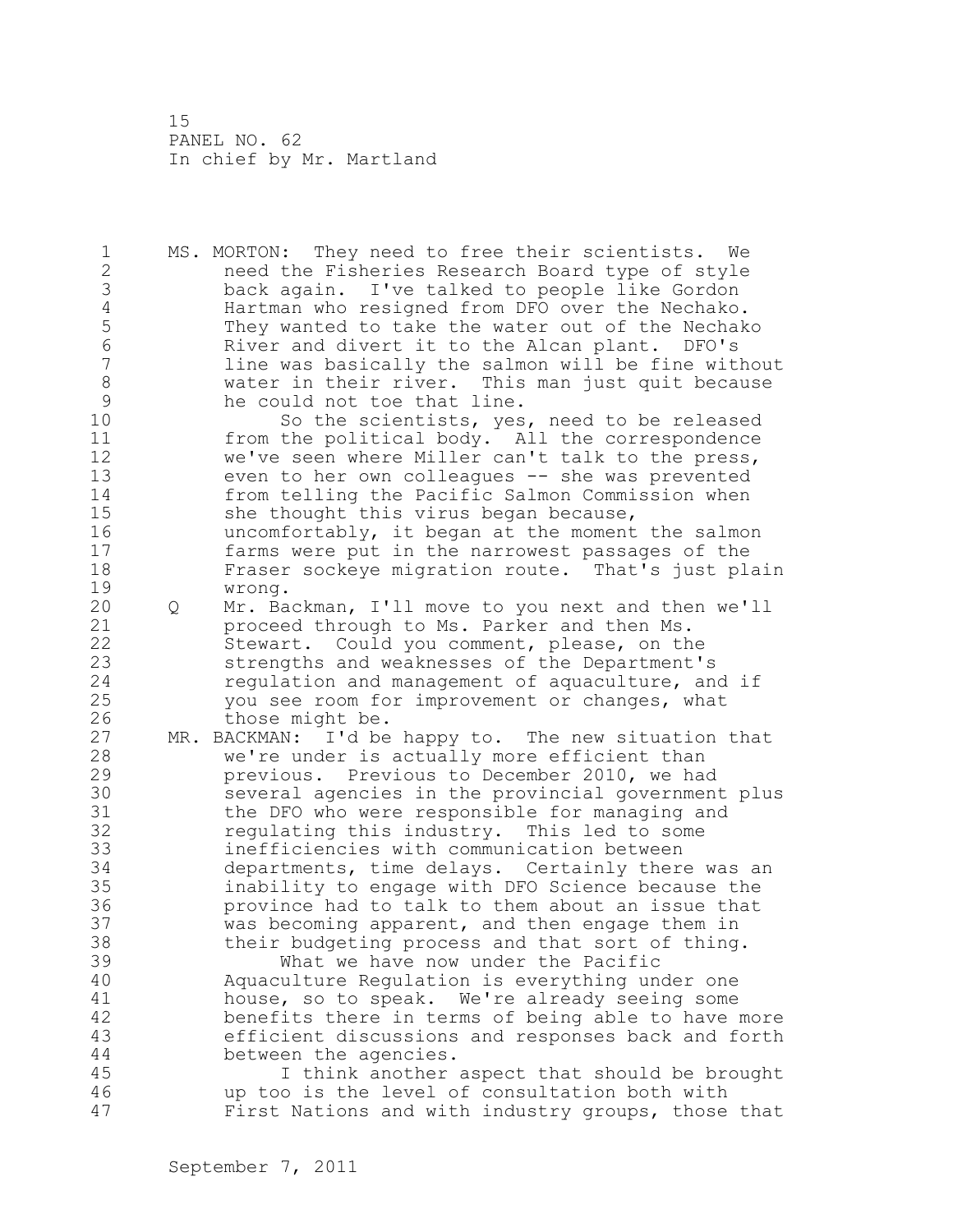1 are interested in the industry. We see through 2 the developing IMAP process an opportunity to 3 expand the level of consultation that exists<br>4 already. It has been, in the past, associate 4 already. It has been, in the past, associated<br>5 with change, primarily consultation around farm 5 with change, primarily consultation around farm 6 applications or consultation around major amendments. So the IMAP process, one of the many 8 aspects, promises to bring ongoing and continual<br>9 stakeholder input and information-gathering. 9 stakeholder input and information-gathering. There's many improvements that we see. One 11 of the ones we're grappling with right now is the 12 public reporting aspect. We've had already some 13 release of information captured of the farms this 14 year, and it's a wide variety of information. 15 There's at least ten new reporting elements under 16 the Pacific Aquaculture Regulation that weren't 17 there before, and it's caused quite a bit of 18 activity, and the resource to be placed this way 19 into reporting by the companies. Just exactly how<br>20 that information will be used and what the effects that information will be used and what the effects 21 will be is going to be worked out as we go 22 forward, certainly supporting transparency, 23 sharing of information and supporting an openness 24 that hasn't been there in the past. 25 Maybe I'll... 26 Q And maybe I can simply pick up on one point. When<br>27 vou describe this information that's being made you describe this information that's being made 28 available -- I don't know if you were present for 29 it or know about it, we had some evidence recently 30 from, I think, Trevor Swerdfager, answering<br>31 ouestions and took us to some excerpted page 31 questions and took us to some excerpted pages from<br>32 the DFO's website, but is that part of what you're the DFO's website, but is that part of what you're 33 describing in terms of the making information 34 available to the public? 35 Ms. Grant's passed me a note that says 36 Exhibit 1597. 37 MR. MARTLAND: Perhaps, Mr. Lunn, you can put that on 38 screen if you're able. 39 Q Is that what you're describing? 40 MR. BACKMAN: I am, yes. I'll quickly summarize the 41 difference. In the past, under the provincial<br>42 megulation, there was certainly information requlation, there was certainly information 43 captured and reported to government on a regular 44 basis. It usually was discussed back and forth 45 between the company and the agency. Then there 46 would be a reporting out by the government on an 47 annual basis, and sometimes it was a year delayed.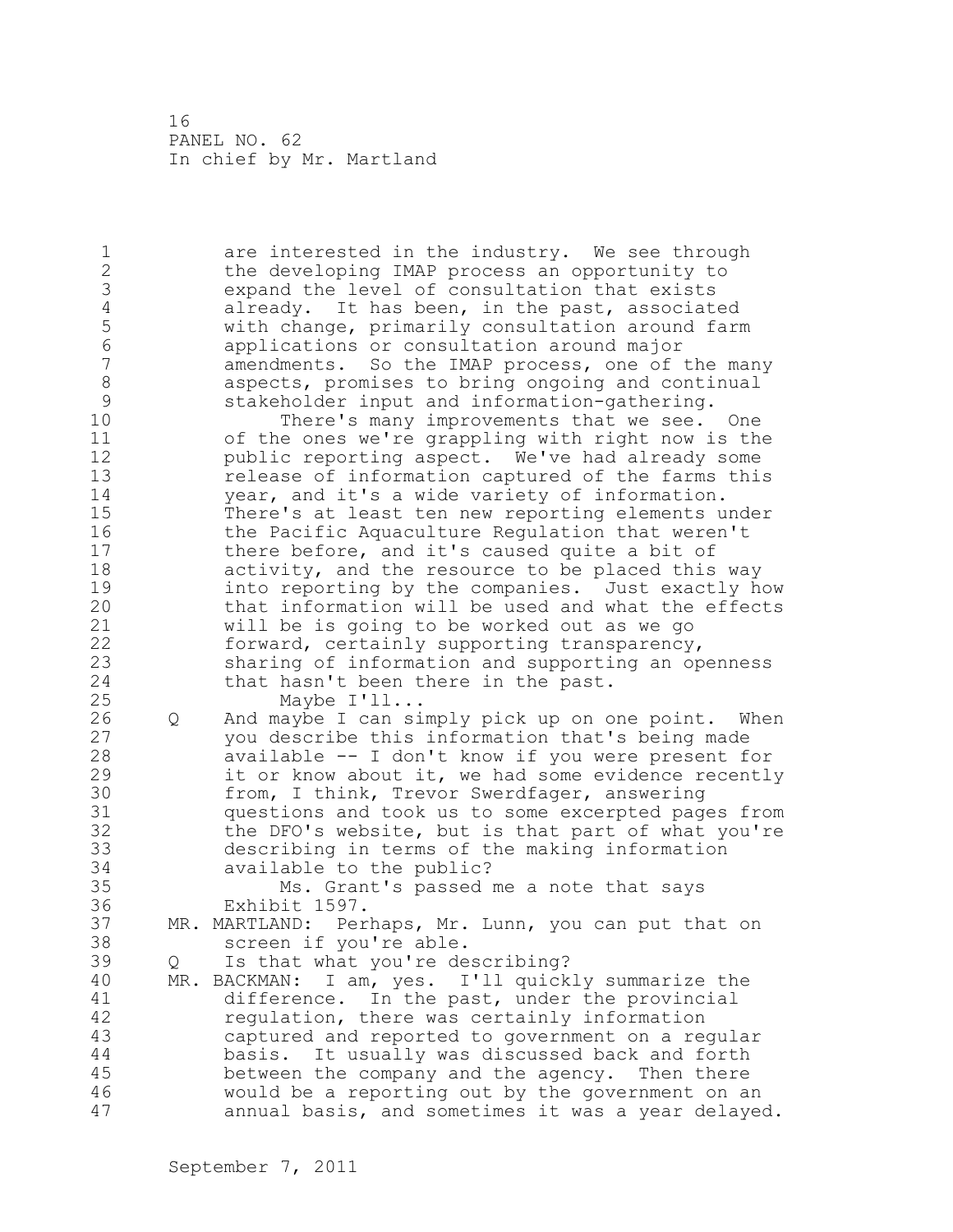1 I assume that the reporting out will still happen 2 in terms of the government responses to the 3 information, but now what we see -- and on the<br>4 webpage here is a good example of what's actua 4 webpage here is a good example of what's actually 5 happening on the farms in terms of issues related<br>6 to by-catch: that is, animals that -- fish that we 6 to by-catch; that is, animals that -- fish that we don't have a licence for that move in through the 8 pens, for example, information related to whatever<br>9 escapes may occur from salmon farms. It's right 9 escapes may occur from salmon farms. It's right<br>10 there for evervone to see. there for everyone to see. 11 We welcome this in the industry because it's 12 **really demonstrating two things:** one, a lot of 13 the concerns are much lower than maybe are 14 popularly thought. The other thing is it allows 15 us to demonstrate a trend over time of continuing 16 to reduce these concerns. 17 Q Ms. Parker, the question about strengths and 18 weaknesses and areas for improvement in the DFO's 19 management and approach to aquaculture, comments<br>20 on that? on that? 21 MS. PARKER: I'd like to follow up on something that 22 Clare said when he mentioned greater access to 23 science, and I think it's also greater emphasis on 24 science, as science informs management approaches 25 that inform decision-making, and it's applied 26 throughout the process from the application review<br>27 stage to the actual licensing, and then stage to the actual licensing, and then 28 operationally afterwards. I think that that 29 closer connection to science will help improve the 30 environmental performance of the industry.<br>31 1 also think that it'll help align mo 31 I also think that it'll help align more<br>32 efficiently where both government and indust efficiently where both government and industry 33 resources are allocated so that we're focusing on 34 the right kinds of impacts or effects and the 35 right kinds of issues. I think that will only be 36 helpful. 37 I also feel that the Integrated Management of 38 Aquaculture Plan process, I think it could be of 39 great benefit. I think it'll have more regular 40 structured consultation. I think it'll be a 41 broader way to capture community and stakeholder<br>42 input. Right now, when consultation happens, it input. Right now, when consultation happens, it 43 happens on an ad hoc basis site by site. It 44 doesn't capture impacts or effects to an area that 45 doesn't support broad-based area planning. All of 46 these things, I think, would be better for the 47 relationship with industry and communities, and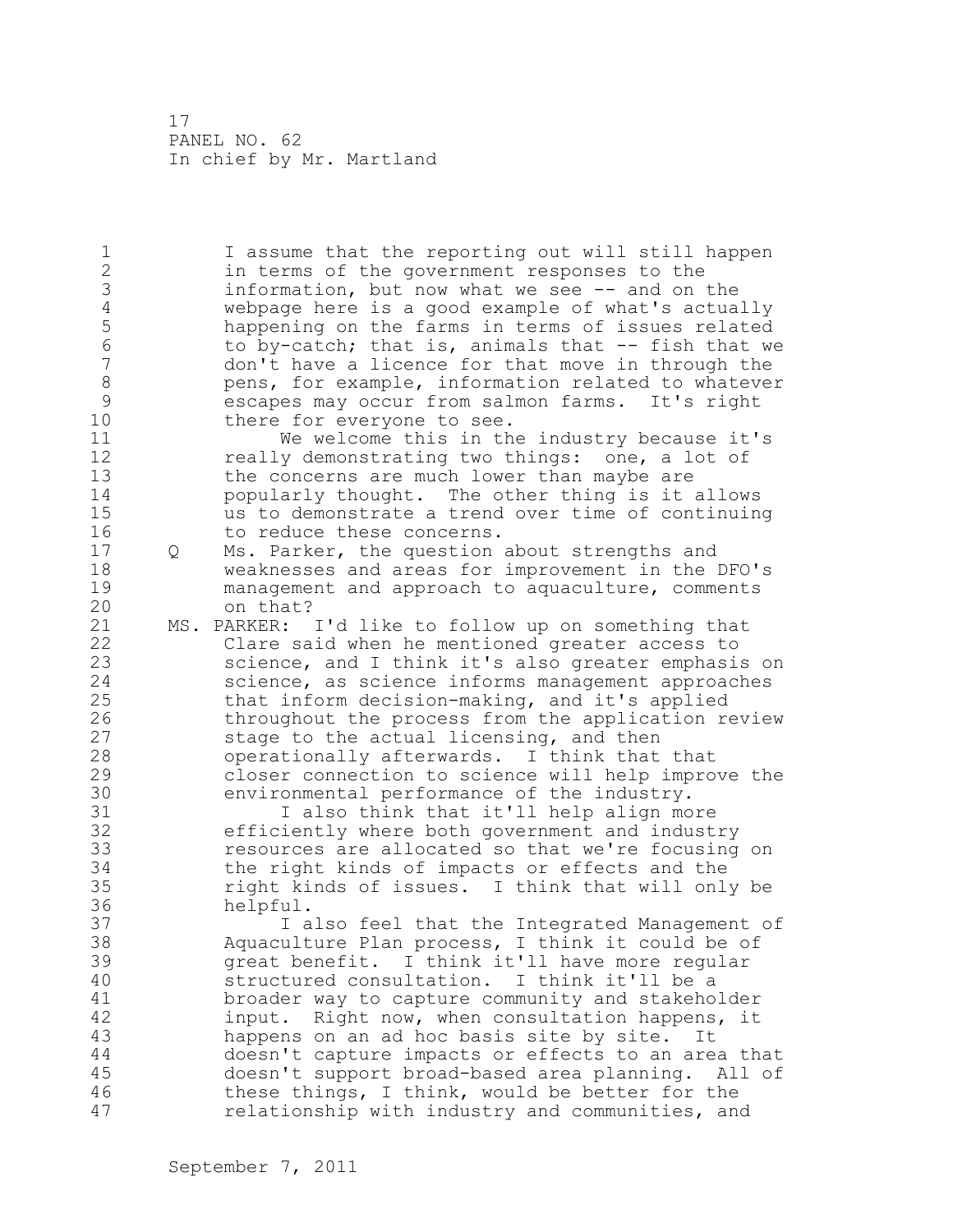1 also I think gives us a better stronger platform 2 for environmental management. 3 Q Ms. Stewart, do you have a further comment, and if<br>4 you'd care to pick up on the development of IMAPs 4 you'd care to pick up on the development of IMAPs 5 and whether that's a process that instills<br>6 contimism for you? 6 optimism for you?<br>7 MS. STEWART: Optimism MS. STEWART: Optimism? That's an unfamiliar term. 8 But, yeah, I do actually have several comments. I 9 think, for starters, I do want to acknowledge that<br>10 there are a lot of good people and verv wellthere are a lot of good people and very well-11 intentioned and very dedicated people in DFO, and 12 they're constrained by the political mandate. 13 They're constrained from doing the job they would 14 like to do by their desire to actually stay with 15 the Department and have a career. 16 I think that we have a real problem with the 17 new Pacific Aquaculture Regulations, now that DFO 18 is assuming control of regulating the industry. 19 They're abandoning the CEAA process. They are<br>20 assuring us that HADDs will be captured within assuring us that HADDs will be captured within the 21 licences and yet we see no mechanism for 22 compensation around habitat loss. 23 I'm very concerned about the black hole 24 around deleterious substances and the pest and 25 pathogen regulation. Initially, we were given a 26 copy of a regulatory discussion document because<br>27 eest and pathogen treatment was omitted from the pest and pathogen treatment was omitted from the 28 Pacific Aquaculture Regulations. Trevor and his 29 associates started with a discussion document 30 around new regulations. Then there was some<br>31 discussion around fast-tracking that, becaus 31 discussion around fast-tracking that, because<br>32 there were -- in effect, the industry was bei there were  $-$ - in effect, the industry was being 33 exempt from s. 36 of the *Fisheries Act* by the 34 absence of requirements under the PARs. 35 But then recently we've heard Mr. Swerdfager 36 testify that that's kind of on hold and there's 37 some jurisdictional confusion with Environment 38 Canada. 39 In a conversation I had with Andy Thomson, I 40 said, well, so who is controlling this? The farms 41 are administering parasiticide treatments for sea<br>42 lice infestations. On the east coast, they're lice infestations. On the east coast, they're 43 using bath treatment such as deltamethrin which is 44 highly toxic. Where does this fall on the Pacific 45 coast within that regulatory regime? Mr. Thomson 46 admitted it was a black hole, that they're simply 47 not covered at the moment. There is no regulatory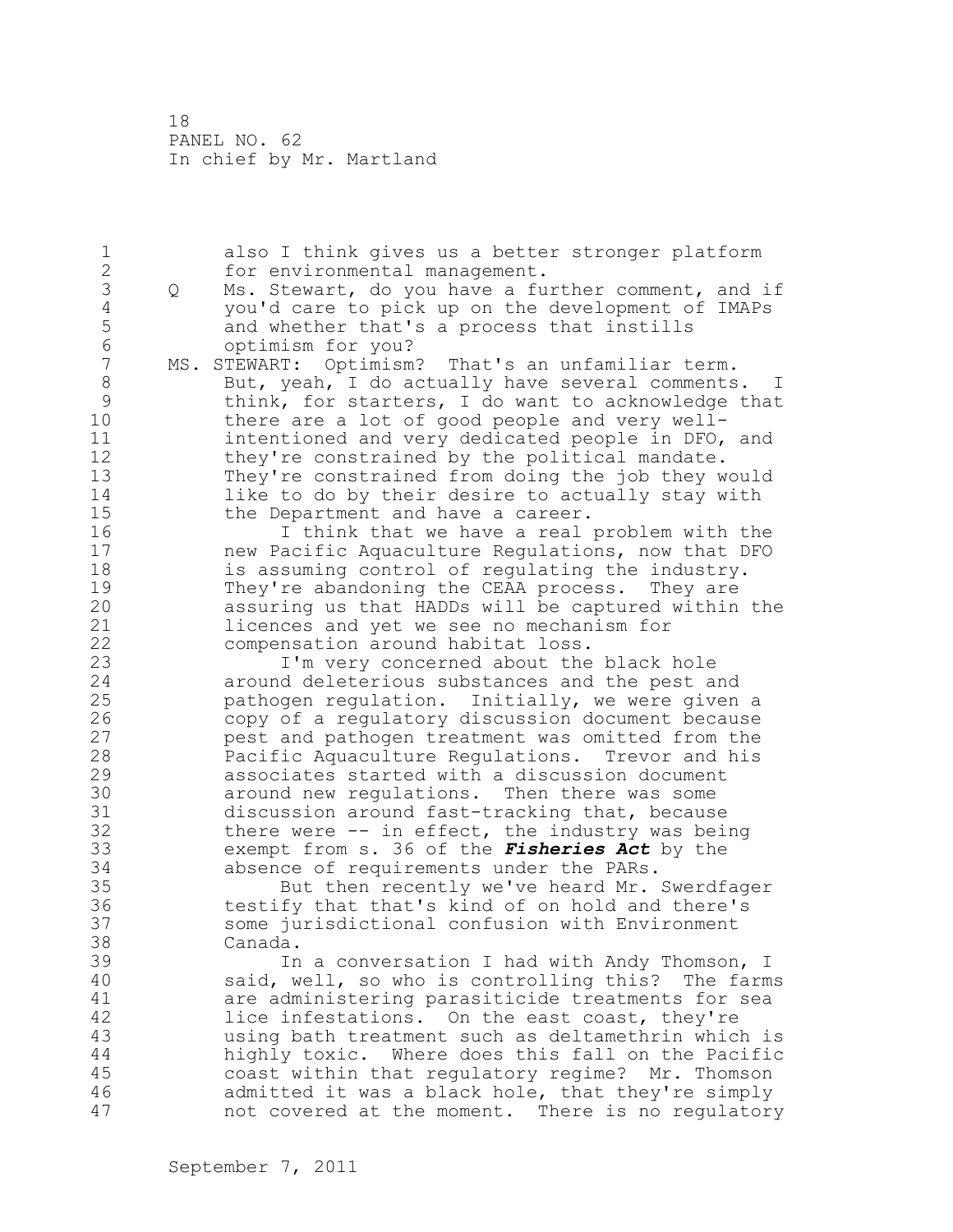1 process in place that restricts, limits or 2 controls the administration of those toxic 3 substances in the marine environment.<br>4 I'm sure the Department's intent 4 I'm sure the Department's intention is to<br>5 cesolve the jurisdictional dispute and come up 5 resolve the jurisdictional dispute and come up 6 with some regulation, but it's a real concern to me that they are currently in effect exempt. 8 It's a concern that we're hearing there's no<br>9 icketable offences. I think it's very difficult 9 ticketable offences. I think it's very difficult for a conservation and protection officer, if he 11 sees a violation that perhaps isn't an end-of-the-12 world violation but is one that should be duly 13 noted and the company should be admonished for, he 14 doesn't have the option of writing a ticket, 15 right? Now the only option available is to lay 16 charges. That's followed by letters. I think 17 that there's some big gaps in the regulatory 18 regime right now. 19 19 I think DFO has misaligned its priorities<br>20 10 20 20 around spending money. They've invested \$70 around spending money. They've invested \$70 21 million in the five-year program under AIMAP and a 22 lot of that money goes directly to the industry to 23 support programs that, in many cases, should be 24 the industry's problem to resolve. 25 There's been a real priority focus on the 26 expansion of the aquaculture industry. The NASAPI program, the National Aquaculture Strategic -- I 28 can't even remember what all the acronym stands 29 for, but it's basically -- 30 Q I'll give you another one, which is the PPR, but 31 the Policy and Practice Report does indeed<br>32 describe the NASAPI. describe the NASAPI. 33 MS. STEWART: It does describe NASAPI and -- 34 Q Of course that's -- 35 MS. STEWART: -- I'm very familiar with the NASAPI and 36 the primary agenda there is the industry's 37 expansion. It talks about the market potential. 38 It talks about the growth potential being under-39 utilized. They funded Bob Devlin's research into 40 transgenic fish for, what, 20 years? That is not 41 to benefit wild fish. That is another sort of<br>42 hidden subsidy to the aquaculture industry. hidden subsidy to the aquaculture industry. 43 I think the Department has to acknowledge the 44 weight of scientific evidence, and they do so 45 outside of our borders. So within Canada, if you 46 look at DFO's website, there's a lot of denial 47 around the problems of sea lice and transfer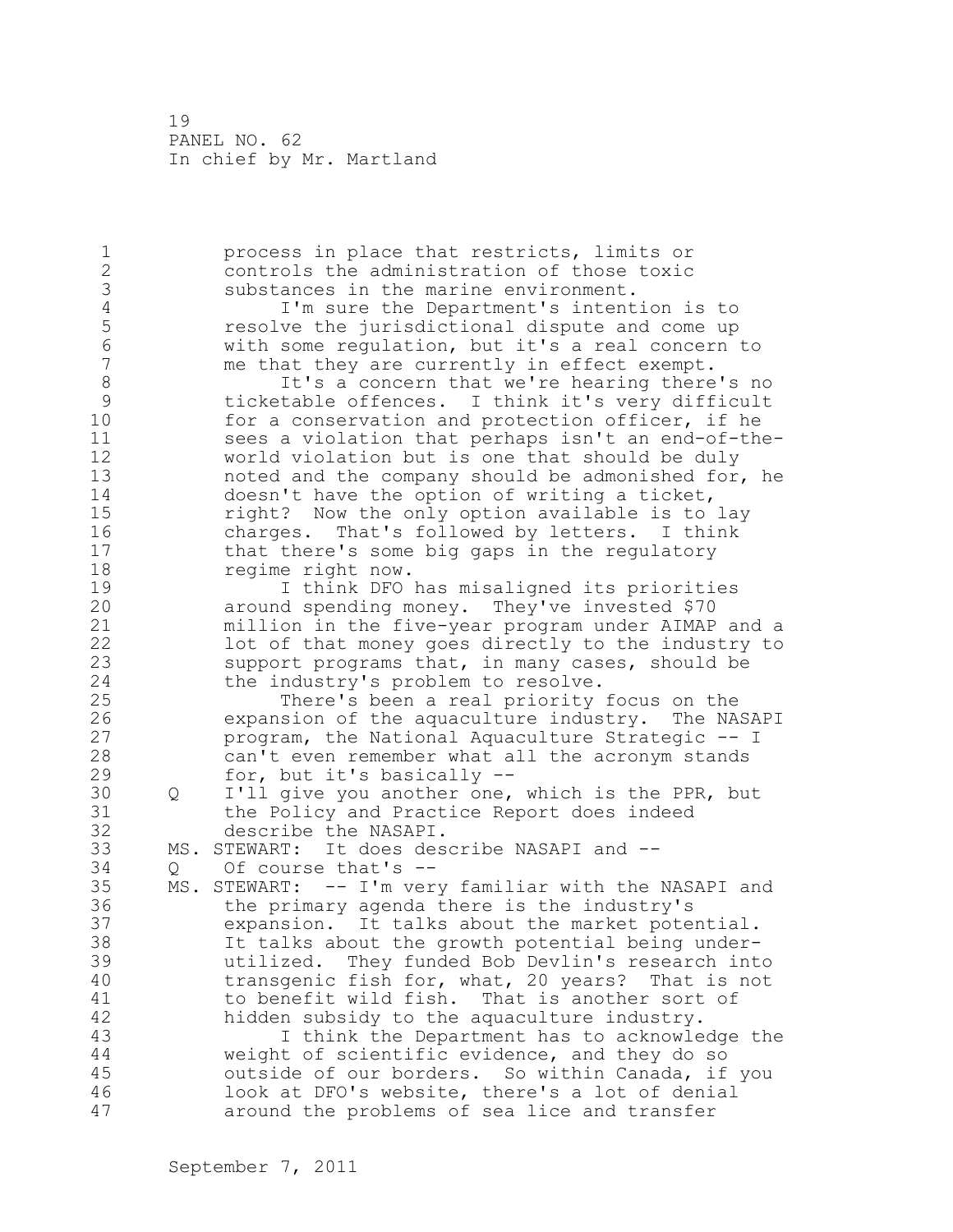1 pathogens and disease. But, then, internationally 2 in forums like NASCO, the North Atlantic Salmon 3 Conservation Organization, when Canada writes a<br>4 Teport, they acknowledge within that report that 4 report, they acknowledge within that report that<br>5 lice impact wild fish. So they know that 5 lice impact wild fish. So they know that<br>6 internationally they would not be able to 6 internationally they would not be able to maintain 7 credibility of their science if they failed to 8 acknowledge the weight of scientific evidence, but<br>9 they're still trying to deny it domestically. 9 they're still trying to deny it domestically.<br>10 1 agree with Alex, I think the Departmen I agree with Alex, I think the Department 11 needs to free up the scientists. It needs to 12 prioritize the funding of science, rather than the 13 funding of industry promotion and subsidizing the 14 industry. They need to publish DFO science. 15 There's an awful lot of science done that never 16 sees the light of day. I see the industry is 17 nodding in agreement -- 18 Q I'm not inclined to interrupt -- 19 MS. STEWART: -- and I think it be to everyone's<br>20 benefit -benefit --21  $Q = -$  if I can avoid it, but  $-$ 22 MS. STEWART: Sure. 23 Q -- it may be the only chance we have of all of you 24 nodding. Do all panel members agree with that 25 last point? I saw you all nod, but perhaps you 26 can state on the record so we reflect it. Do you<br>27 all agree with the point about DFO publishing all agree with the point about DFO publishing 28 science? 29 MR. BACKMAN: Yes. 30 MS. PARKER: Yes.<br>31 MS. MORTON: Yes. MS. MORTON: Yes. 32 MS. STEWART: All right. We all agree. I think that 33 the point was made around more transparency in the 34 industry and certainly that's something that CAAR 35 and Living Oceans have been pushing for, for a 36 very long time. DFO has been rather slow to get 37 information up on the website, and we'll see how 38 much comes out and how quickly. But much of it, I 39 think we have to remember, is going to be reliant 40 on industry's self-reporting, and that point was 41 raised by one of the witnesses earlier this week.<br>42 1 T think that Conservation and Protection is I think that Conservation and Protection is 43 seriously under-funded and under-resourced and 44 needs an awful lot more capacity, and that DFO 45 should look at market trends, look at the weight 46 of evidence, and invest in innovation and 47 solutions such as closed containment.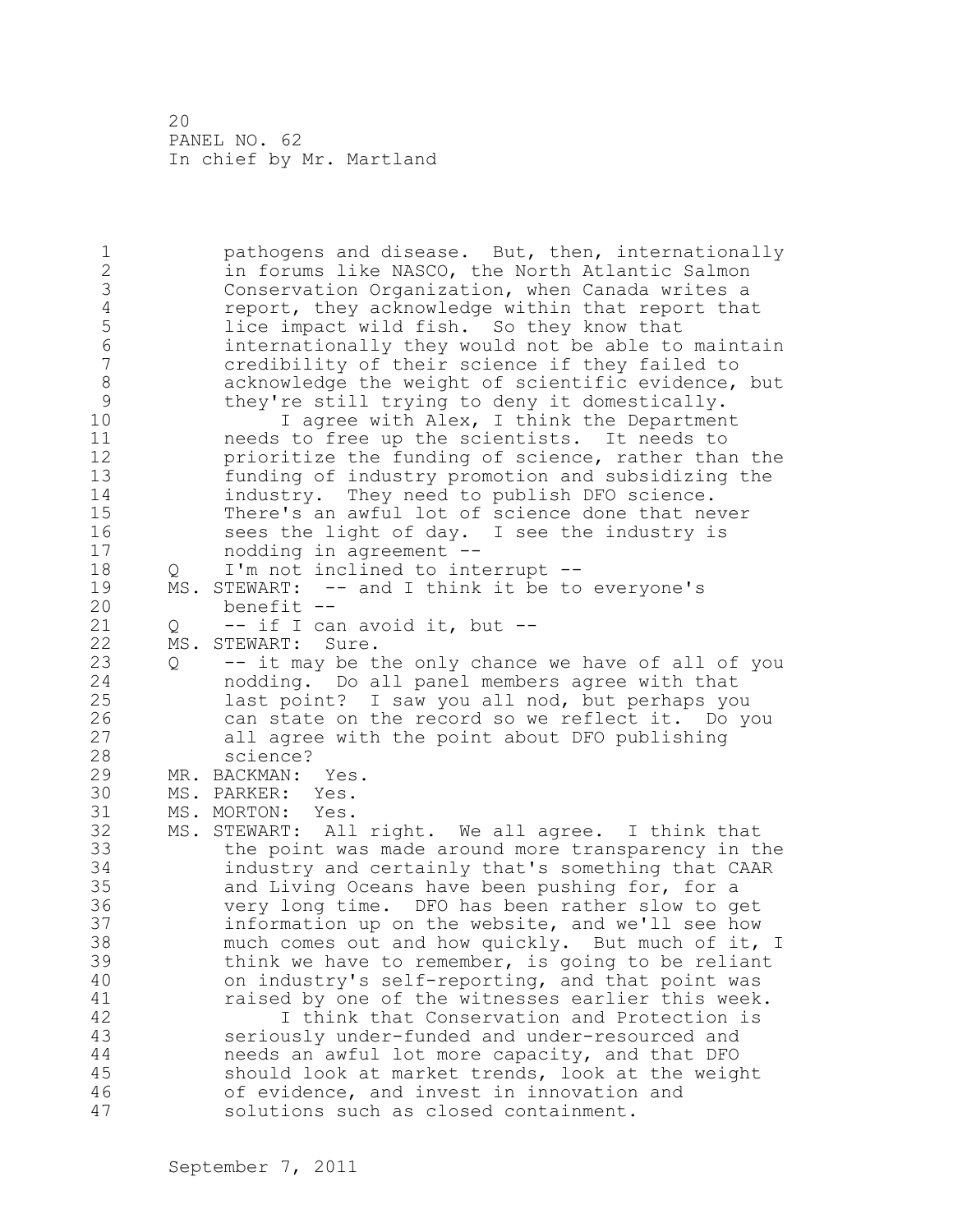1 Q Mr. Backman, I was going to move to you for the 2 next question. I saw that you'd indicated you 3 wish to pick up on a point I believe Ms. Stewart 4 made. So perhaps I can simply invite you to offer<br>5 the further comments you have, but in the course 5 the further comments you have, but in the course 6 of that as well, if you're able to address the next topic I have, which is the topic of fish 8 health. 9 MR. MARTLAND: Mr. Lunn, if you could put number 9 from<br>10 our list which is Exhibit 1611, which is a our list which is Exhibit 1611, which is a 11 proposed approach to fish health from the DFO. 12 Q I won't go into it in much detail, but we've had 13 some evidence about this. This approach describes 14 efforts to keep the farm fish healthy, to monitor 15 their health, respond to fish health events, 16 **record and report fish health data, and as well,** 17 employ fish health management plans. 18 From your perspective, is the DFO approach to 19 fish health the right one? Do you see room for<br>20 improvements with that approach? improvements with that approach? 21 MR. BACKMAN: Before I answer that, I just wanted to 22 return to the comment. It was mentioned that 23 there's been an abandonment of the Canadian 24 Environmental Assessment of farms and I think that 25 that's incorrect, in that what we haven't had is 26 any applications for farms as a result of the<br>27 changeover from the provincial to the federal changeover from the provincial to the federal 28 jurisdiction. There's been a very long delay. 29 There hasn't been any applications come forward. 30 I think the Canadian Environmental Assessment<br>31 Te-screening of applications is still very much re-screening of applications is still very much 32 alive. I think it's still very much in place, and 33 I think that compensatory habitat is still very 34 much an element of that as we go forward. 35 To your question on the approach to fish 36 health by the Pacific Aquaculture Regulation draft 37 here, it looks from the familiarity that I have at 38 this point, a very good start, a very good 39 approach by the federal agencies. I think what it 40 will do is, as has been brought up previously by 41 other panels, specifically the veterinarian panel,<br>42 it will bring another level of familiarity and it will bring another level of familiarity and 43 audit to the work that we're already doing on our 44 farm sites. 45 I think Dr. Sheppard, when he was on a panel 46 recently, spent some time explaining the degree of 47 testing that goes on at a farm site level. He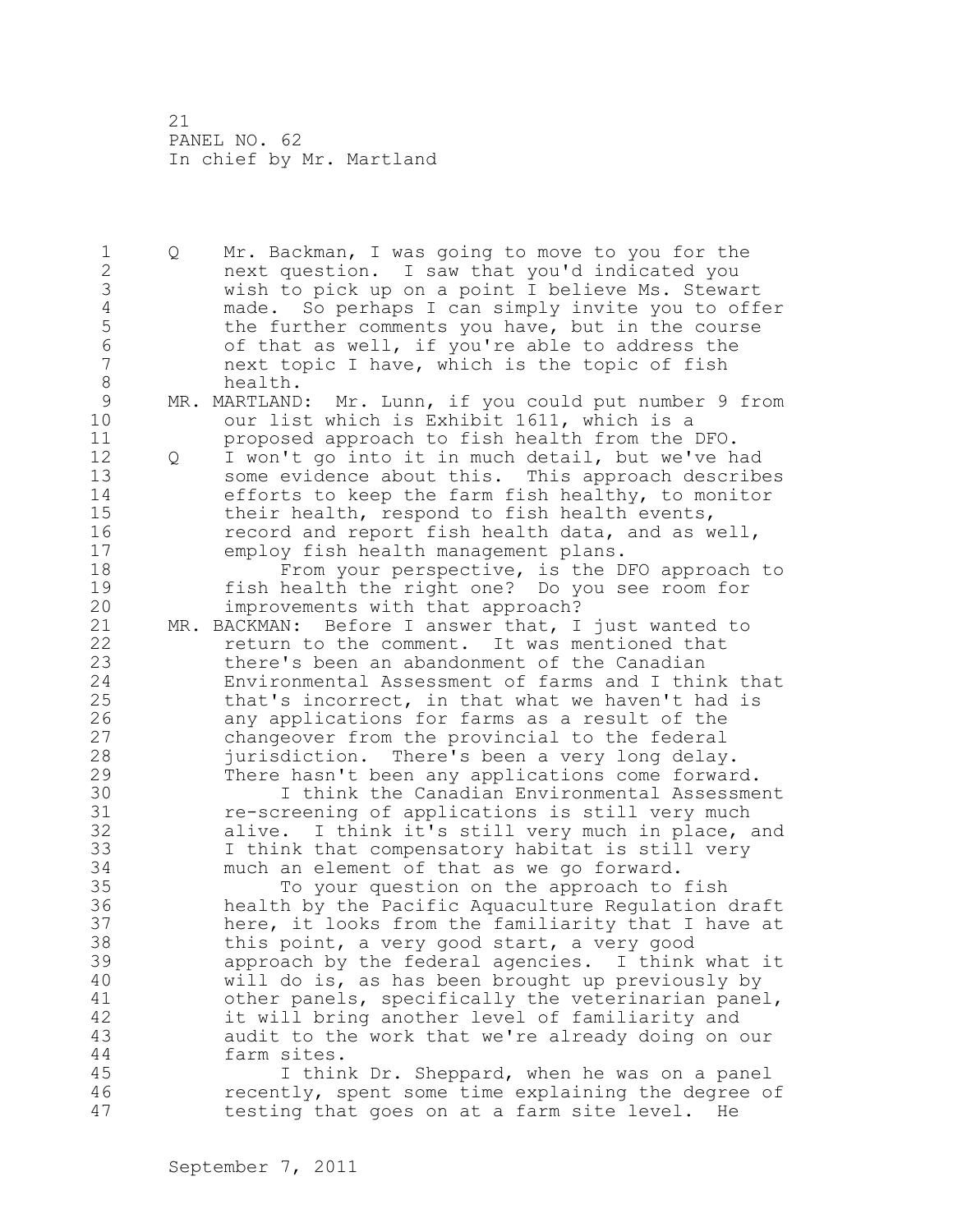1 characterized it as day in/day out/365 days a year 2 where the farm staff observe, report, take 3 records. They do necropsies on recently dead<br>4 animals. They keep ongoing strong databases 4 animals. They keep ongoing strong databases<br>5 within the company. This is working with the 5 within the company. This is working with the 6 veterinarial (sic) staff. They send -- to independent labs, they send tissue samples for 8 bacteriology or virology work. This is ongoing<br>9 all the time. 9 all the time.<br>10 So what So what I see happening here is that the 11 federal government will then become more aware. 12 They will have a parallel program which will have 13 more, perhaps, more resources than was previously 14 under the provincial government, and they will be 15 able to more closely monitor this kind of work 16 that's already ongoing and be able to validate, 17 and also to offer improvements where they see 18 improvements can be made. 19 There was a whole program identified in order<br>20 to reduce the already low incidence of fish health to reduce the already low incidence of fish health 21 offence that are happening on our farm sites, so 22 with the good husbandry, with the vaccination of 23 all of the fish before they go into the ocean, the 24 number of fish health events on salmon farms today 25 is very, very low. A program like this can only 26 **partner with industry and develop situations where**<br>27 we can actually reduce the incidence of reportable we can actually reduce the incidence of reportable 28 events even further than they are today. 29 Q Ms. Parker, from your point of view, any further 30 boints to make vis-à-vis -- or do you care to<br>31 offer a view with respect to the approach to offer a view with respect to the approach to fish 32 health? 33 MS. PARKER: Yes. And before I start, I'd just like 34 to -- 35 Q And perhaps I'll just ask all witnesses as we do 36 this, if you're able to toggle the mike so it's 37 right in front of you, that's helpful. Thanks. 38 MS. PARKER: Sorry. I just wanted to correct something 39 that Catherine said earlier if that's okay. You 40 said that there was no regulation that restricts 41 the use and application of lice treatments. In<br>42 fact, the **Health of Animals Act, FDA** and the *Pe*. fact, the *Health of Animals Act, FDA* and the *Pest* 43 *Control Products Act* all restrict the application 44 and use of lice treatments. 45 Q All right. 46 MS. PARKER: Okay. So one of the -- this is a very -- 47 well, it's an approach document, not necessarily a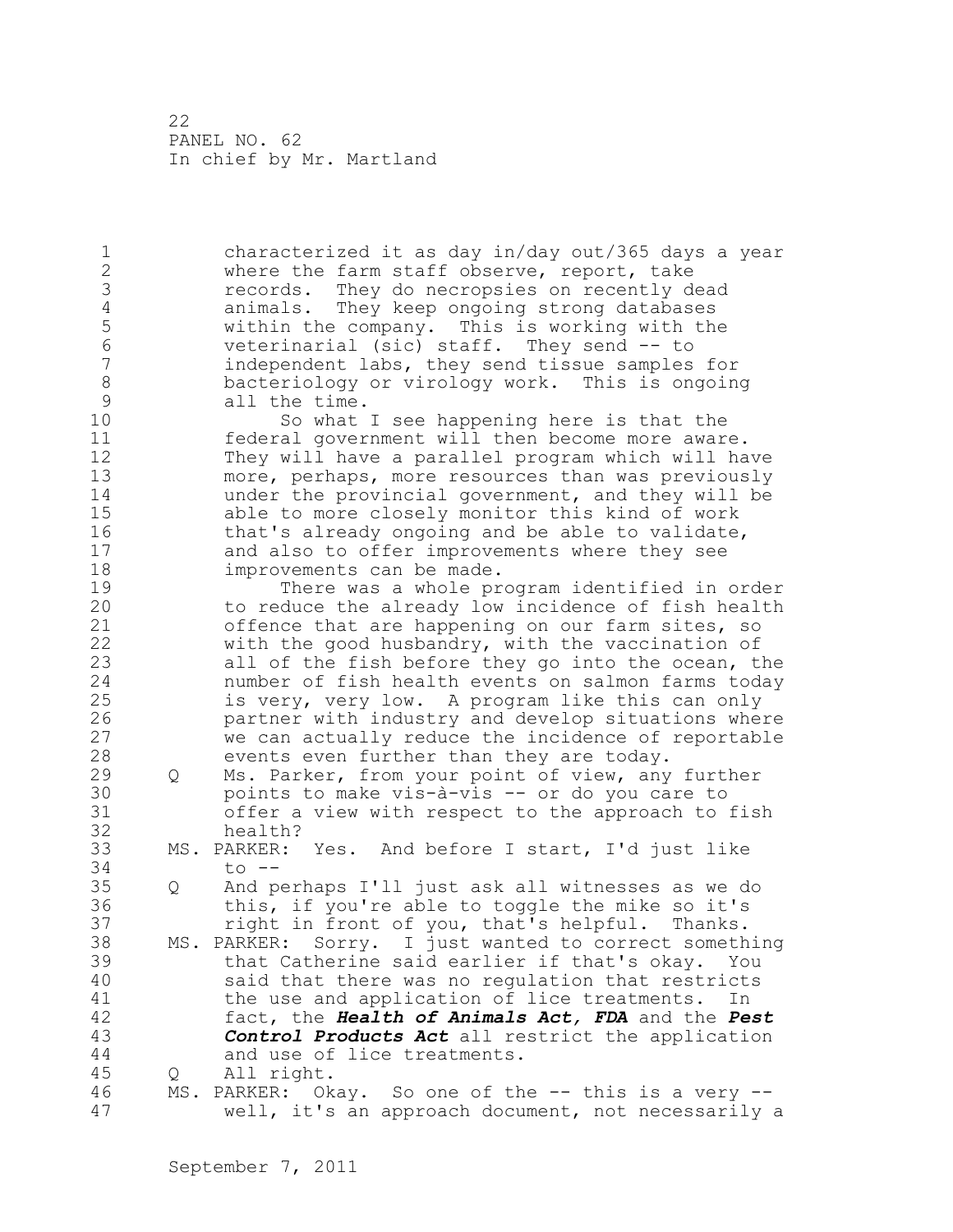1 policy or a very structured document. But what it 2 does do is it sets the stage for hazard access, 3 critical control point approach to managing fish 4 health. So it's consistent with FAO guidelines<br>5 and it sets the stage for sort of hazard-based 5 and it sets the stage for sort of hazard-based or<br>6 risk-based management of fish health so that there 6 risk-based management of fish health so that there are controls from brood stock and egg-take all the 8 way through to disease monitoring on farm, and 9 actually sets the stage for management actions should there be a problem when the fish are in the 11 ocean. 12 So it takes a multi-stage approach and it's 13 consistent with both OIE, but particularly with 14 the FAO Hassett (phonetic) approach to health 15 management. 16 Q Before I forget to do this, I'll just put on 17 record that the document onscreen, Exhibit 1611 18 has a big watermark - it's more clear on the big 19 screen - indicating it's a draft document. I<br>20 think that fits with what we heard about it i think that fits with what we heard about it in 21 evidence, so this is just to clarify this is a 22 draft as opposed to a final policy or approach 23 document. 24 1f I might turn, please, Ms. Stewart, with 25 the same question about fish health. If you'd 26 like to pick up on the point that Ms. Parker made<br>27 that's fine. Thank you. that's fine. Thank you. 28 MS. STEWART: Thanks, I will, and I agree with Mia that 29 there are controls in terms of what the farmers 30 can administer and the impact on their fish<br>31 stocks, what is shipped into the marketplace stocks, what is shipped into the marketplace, 32 residues in product being delivered to the 33 marketplace. But that's all about their stocks. 34 When I talk about the administration of pest and 35 pathogen treatments in our marine environment, I'm 36 talking about deleterious substances going into 37 our receiving waters, into the commons. I'm 38 talking about the impact on non-farmed species, on 39 wild salmon and on other species in that 40 surrounding environment. 41 I mean, the same thing applies to the use of<br>42 SLICE, right? SLICE is authorized by Health SLICE, right? SLICE is authorized by Health 43 Canada for use on the farms, emamectin benzoate. 44 When CAAR tried to obtain the information on which 45 that decision was based, Health Canada told our 46 representative who contacted them that it was 47 proprietary. The information was -- their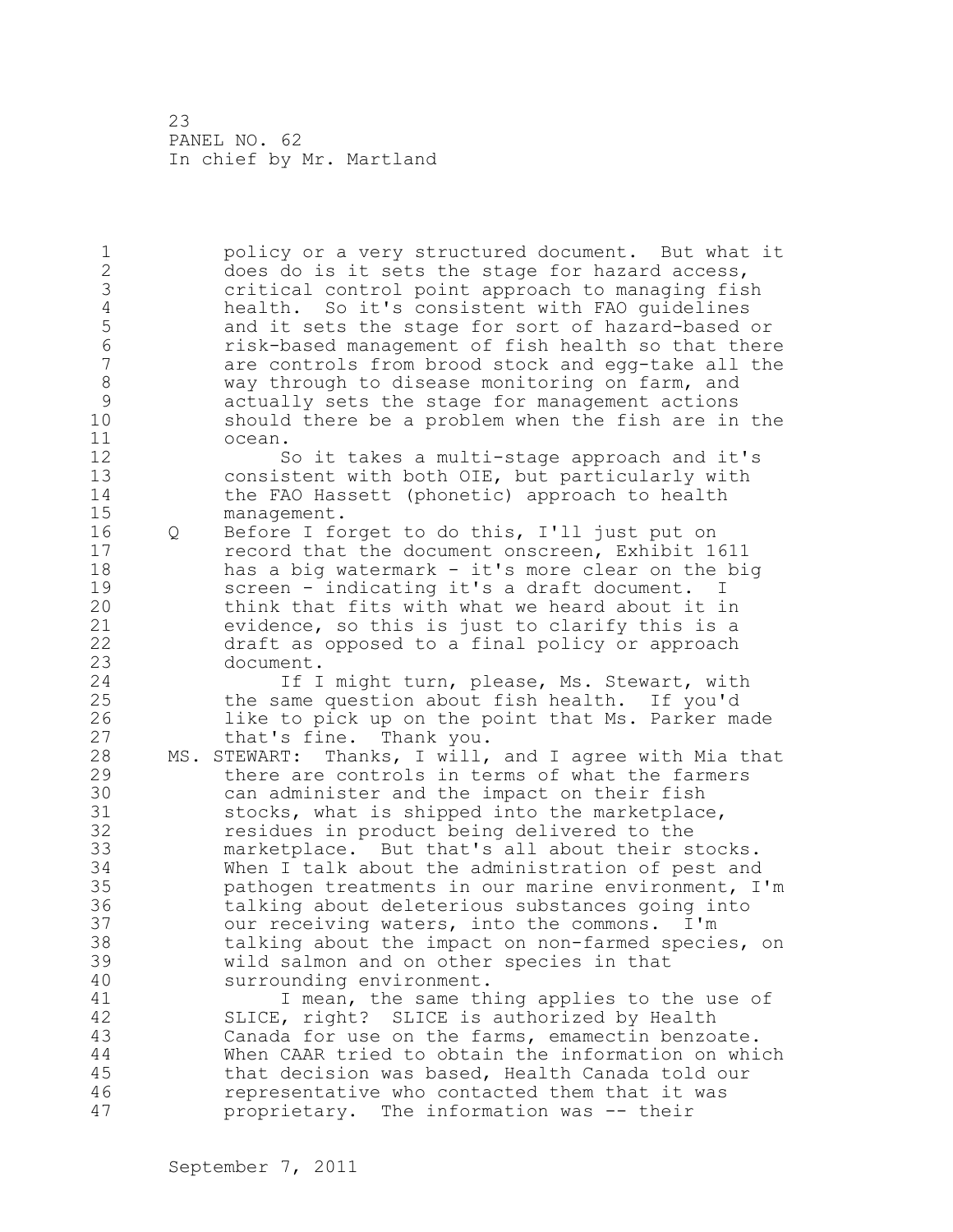1 decision was based on studies that were conducted 2 by the manufacturer of SLICE, and they were unable 3 to provide us with the studies that informed their 4 decision because they were conducted by the<br>5 manufacturer. That does not give me a grea 5 manufacturer. That does not give me a great deal 6 of comfort that the health of our marine<br>7 ecosystems are being protected. ecosystems are being protected. 8 Sea lice are a crustacean. What's the impact<br>9 of SLICE on other crustaceans? Dr. John Volpe at 9 of SLICE on other crustaceans? Dr. John Volpe at the University of Victoria was trying to do a 11 study on that, and asked the farms to give him 12 notice when they were going to be administering 13 SLICE in their feed to their farm fish and they 14 declined to do that. So he was reduced to taking 15 random samples based on a guesstimate of when they 16 might or might not be treating in order to try and 17 do some assessment. 18 So I have no doubt that the farms are 19 committed to doing their best to maintain the<br>20 health of their fish. My concern is the heal health of their fish. My concern is the health of 21 our fish, the health of the wild ecosystem, and 22 that's where I think we're falling down on the 23 job. I think DFO needs to undertake an awful lot 24 more science analyzing what is happening outside 25 the farm environment. 26 For example, there's a study that was<br>27 undertaken by Dr. Orr and others around el undertaken by Dr. Orr and others around elevated 28 -- that found elevated levels of mercury in 29 rockfish in close proximity to fish farms. What 30 is DFO doing about that? Where's the analysis on<br>31 those impacts? That's where I think the 31 those impacts? That's where I think the<br>32 Department needs to take its enforcement Department needs to take its enforcement 33 responsibilities and its environmental 34 responsibilities much more seriously. 35 Q Ms. Morton, I'm approaching the end of my own time 36 allocation to myself, but to close the circle, I 37 wonder if I could ask you to please respond to 38 this question about the approach taken to fish 39 health. 40 MS. MORTON: I would agree with Catherine. It is about 41 their fish. The new regulations are about their<br>42 fish. Like I said, it is not unlawful to expose fish. Like I said, it is not unlawful to expose 43 or even infect wild fish with pathogens. There's 44 a lot of information in the disease records that 45 speak to the potential for exotic pathogens having 46 arrived, and I don't see that that was captured 47 anywhere. I was certainly not alerted. I don't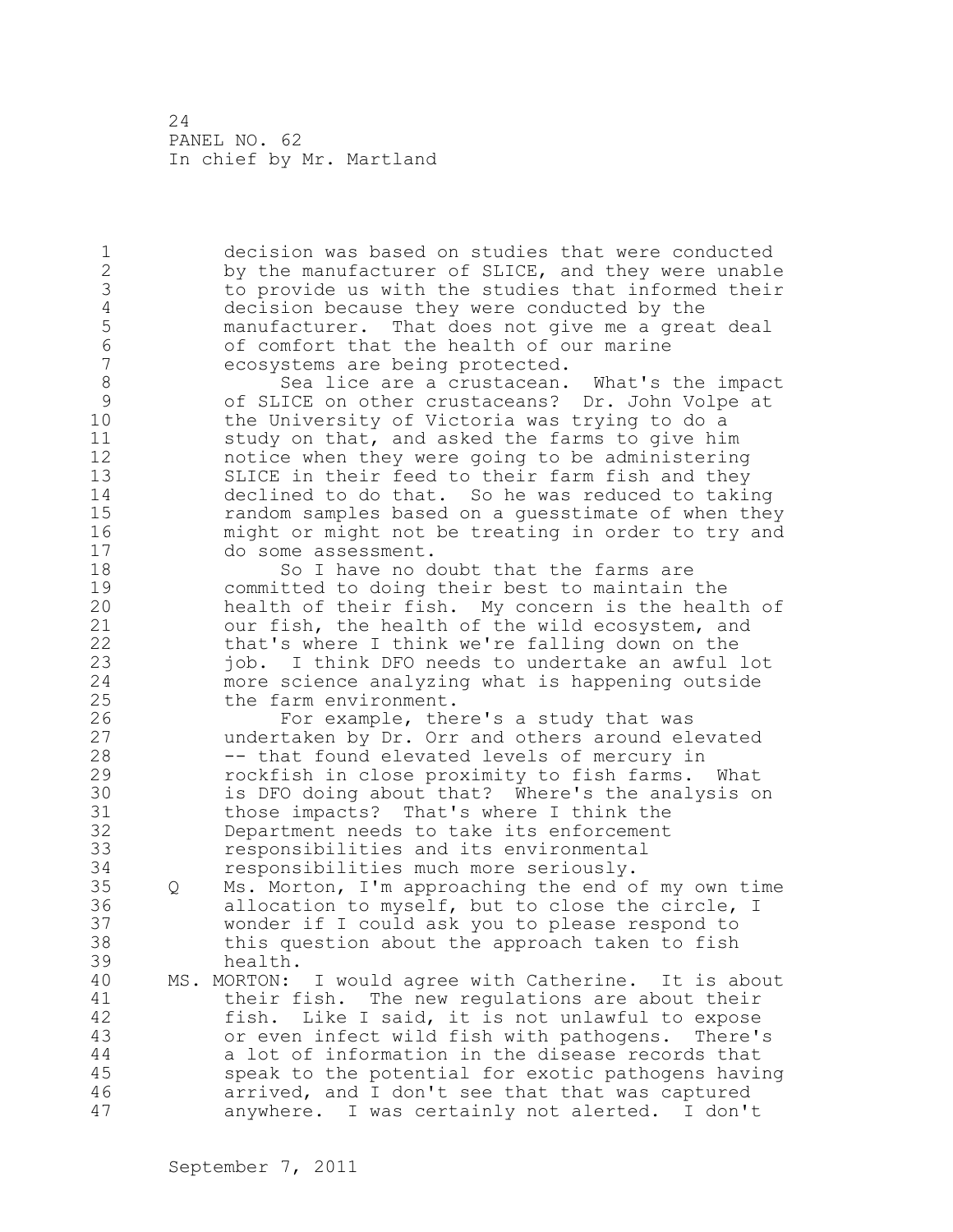1 hear anybody talking about it. I don't see the 2 type of testing done to certify these farms as 3 being free of those diseases.<br>4 50 I think it is the num 4 So I think it is the number one concern is<br>5 disease transfer from salmon farms. A lot of ti 5 disease transfer from salmon farms. A lot of that<br>6 is based on bad siting. 6 is based on bad siting.<br>7 MR. MARTLAND: Panel members MR. MARTLAND: Panel members, thank you very much for 8 your time with my questions. I'm only the first 9 of a series of lawyers. I will just simply remind<br>10 vou before I sit down that as you answer you before I sit down that as you answer 11 questions, if you could please direct your answer 12 to the Commissioner or to the lawyer asking the 13 question as opposed to the other panel members. 14 That's very helpful for our process. 15 I'll ask next counsel for the B.C. Salmon 16 Farmers Association, Mr. Commission, with a 90- 17 minute allocation. 18 MR. BLAIR: Good morning, Mr. Commissioner. Members of 19 the panel, for the record, my name is Alan Blair.<br>20 1 appear as counsel for the B.C. Salmon Farmers I appear as counsel for the B.C. Salmon Farmers 21 Association, and also with me is my assistant, Mr. 22 Shane Hopkins-Utter. 23 I have a number of questions for our panel 24 members. Given our time constraints, I'll be 25 directing my questions, if I may, to specific 26 panel members and where appropriate, given our<br>27 time constraints, seeking answers from some of time constraints, seeking answers from some of the 28 other panel members as well. 29 Mr. Lunn, I wonder if we might put up PPR 30 number 2, please.<br>31 MR. LUNN: Mr. Blair, MR. LUNN: Mr. Blair, maybe you could adjust your mike. 32 MR. BLAIR: Yes. 33 34 CROSS-EXAMINATION BY MR. BLAIR: 35 36 Q My first question is for Ms. Parker. 37 MR. BLAIR: Mr. Lunn, if you could also go to 38 paragraphs 17 to 24 which commence on paper page 39 9. Thank you. I'll try to move my binder up and 40 organize it. 41 Q So, Ms. Parker, my questions for you really relate<br>42 to this document specifically as perhaps an aid to to this document specifically as perhaps an aid to 43 you and to the Commissioner to address the issue 44 of the precautionary principle. My specific 45 question for you, Ms. Parker, is can you explain 46 what role you think the precautionary principle 47 has in the regulation and management of salmon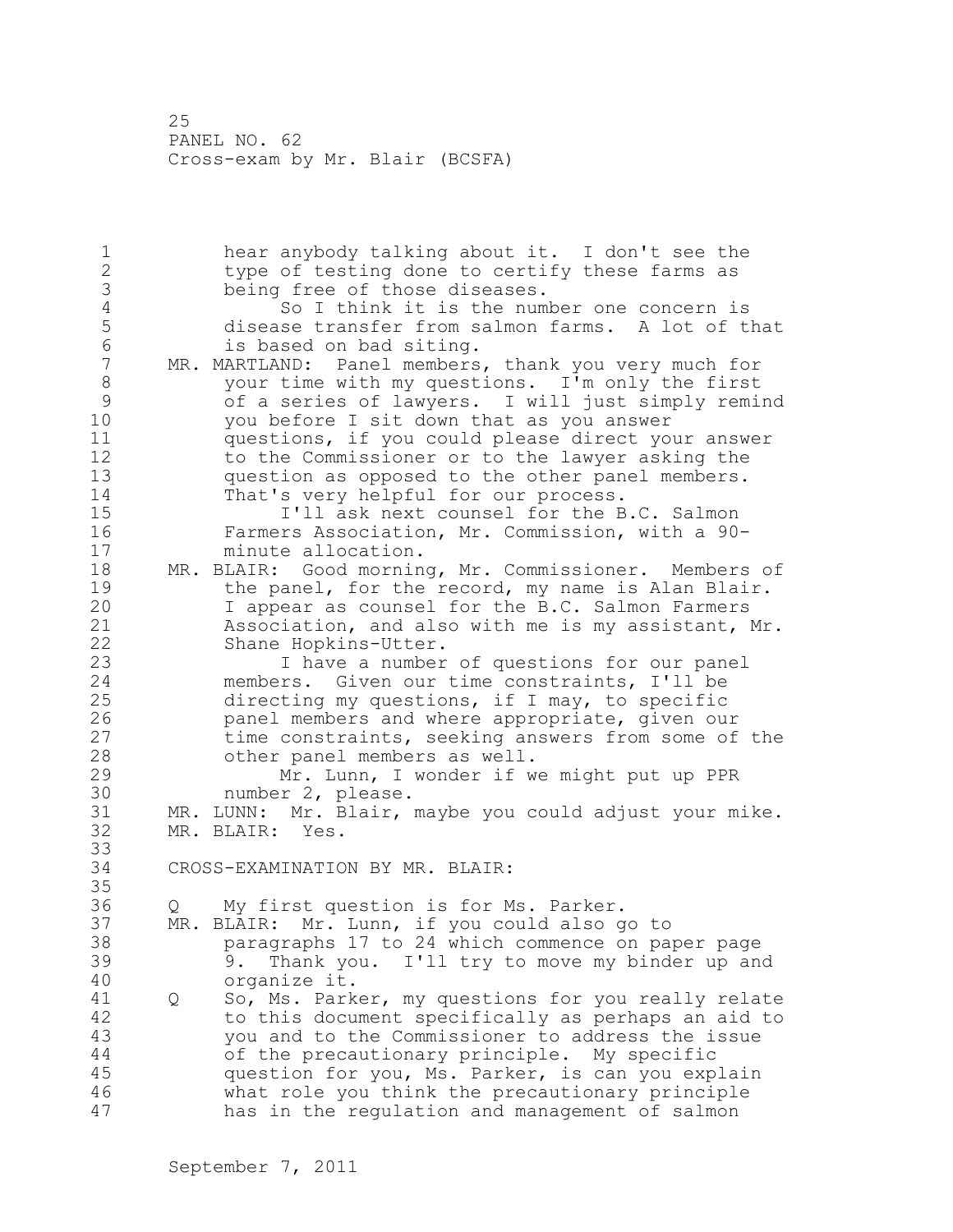1 farming? You, of course, may answer that 2 generally or you may use the preference, 3 precautionary principle, on the screen to commence 4 your answer.<br>5 MS. PARKER: Well 5 MS. PARKER: Well, up on the screen is the<br>6 declaration --6 declaration --<br>7 0 Is vour microp 7 Q Is your microphone...? 8 MS. PARKER: Sorry. I'm not usually accused of having 9 a quiet voice. Up on the screen is the declaration on the 11 precautionary approach from *Rio 1992*. The 12 precautionary principle is, I think, very elegant, 13 because it doesn't say when in doubt, don't. It<br>14 says in the absence of scientific certainty of says in the absence of scientific certainty of 15 risk, proceed cautiously and put measures in place 16 as though those risks exist and deal with them. 17 So I feel like it's a really elegant 18 connection between risk-based management and 19 adaptive management. So you have a scientific<br>20 misk assessment that says there's potentially risk assessment that says there's potentially risk 21 here. We can't guarantee there's risk, we 22 definitely can't guarantee there isn't risk. So 23 let's put measures in place as though the risk 24 exists. Let's collect information, let's do more 25 research, and then let's adapt those measures that 26 we put in place.<br>27 One of the One of the things that I think is really 28 brilliant about the precautionary approach is it's 29 not about a single solution. It's about a suite 30 of measures that you put, so that you can be<br>31 flexible in how you apply those precautionar flexible in how you apply those precautionary 32 measures. If you look at the siting criteria that 33 have been in place, both under the provincial 34 regulatory regime and the federal regulatory 35 regime, they carry them over consistently. And it 36 doesn't mean that they won't change, and I think 37 that's where that link we have with DFO having 38 science within DFO that we'll see more rapid 39 evaluation of those, and we may see new ones put 40 in place and old ones removed, or we may see the 41 current ones applied differently. So that's also<br>42 adaptive management. adaptive management. 43 So if you look at something like the one-44 kilometre setback from a fish-bearing stream, with 45 that, that was put in place because adult spawners 46 hold in streams, and out-migrating juveniles hold 47 in the mouths of estuaries, that's where food is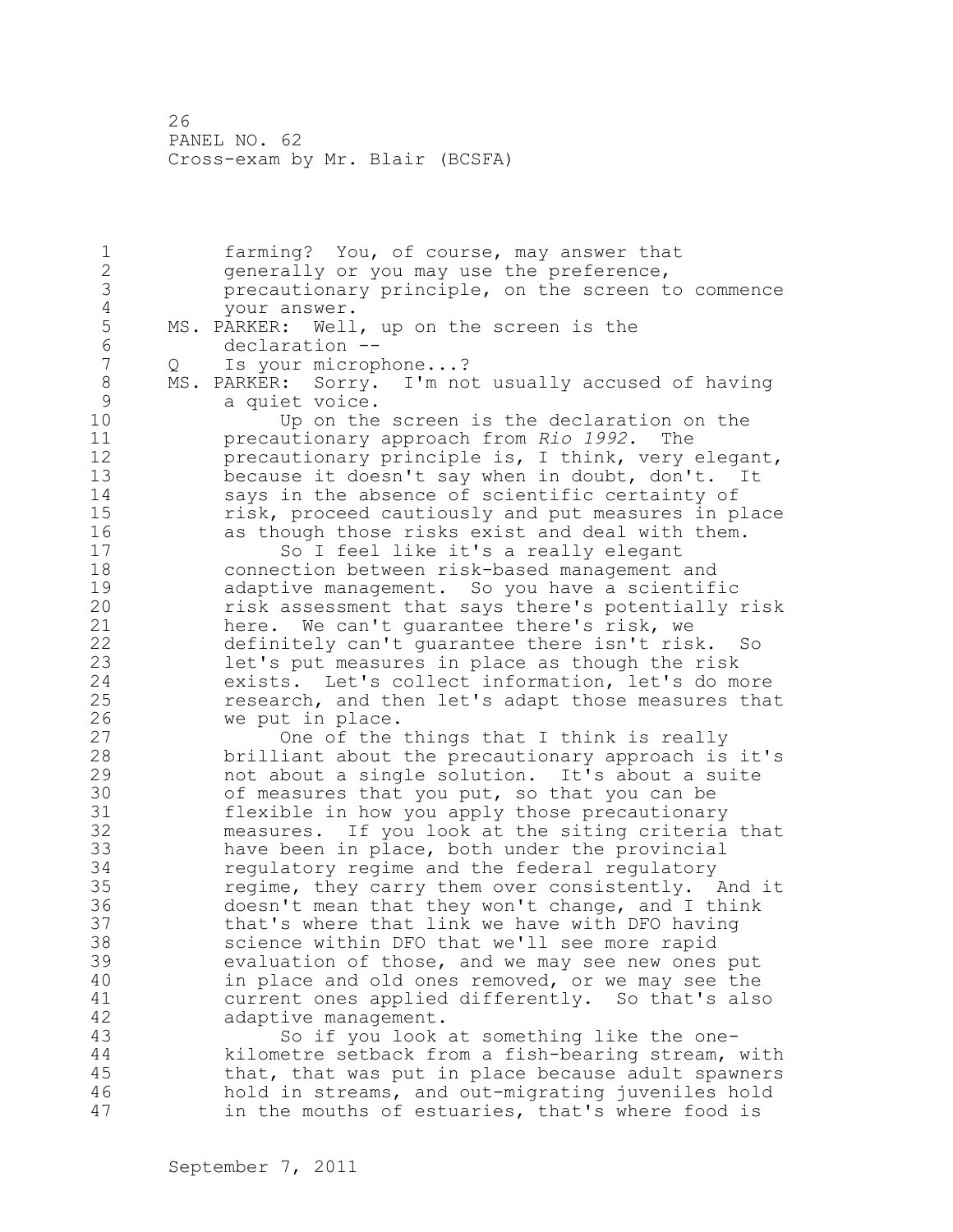1 abundant. So was there any knowledge that one 2 kilometre was enough or too much, or that there 3 was a definite risk there? No. But they applied 4 the precautionary principle and put that setback<br>5 in place. 5 in place.<br>6 Q Ms. Parke 6 Q Ms. Parker, can you indicate whether or not that siting restriction, as you've called it, of a 8 kilometre, is that an example of the application 9 of the precautionary principle by industry or by<br>10 the regulators or by both, and if you can just the regulators or by both, and if you can just 11 give us a sense of if it was applied, when it was 12 applied relative to the commencement of the salmon 13 farming industry? 14 MS. PARKER: Well, it's actually a principle that's 15 applied by both the regulator and by industry. 16 Originally when it was applied, there was a two-17 tiered approach so that there was a one-kilometre 18 setback from "significant" streams, and a smaller 19 setback for streams that were rearing habitat<br>20 only. But that's a fairly esoteric decision only. But that's a fairly esoteric decision to 21 make, so the industry defaulted to just using a 22 one-kilometre setback. It's simpler and it 23 provides the maximum amount of protection without 24 any haggling over what does "significant" mean. 25 Q And is this a recent application of the principle, 26 or did it exist from the early years of the<br>27 industry in B.C.? industry in B.C.? 28 MS. PARKER: I think it was formal -- Clare has a 29 longer industry -- Mr. Backman has a longer 30 experience in the industry than I do, but it was<br>31 definitely in place before the Salmon Aquacultur definitely in place before the Salmon Aquaculture 32 Review, and it was formalized after that. 33 MR. BLAIR: I have a question on Exhibit 1711, please, 34 Mr. Lunn. 35 Q On the screen in front of you, members of the 36 panel, is the proceedings of the National Peer 37 Review Meeting on Aquaculture Pathways of Effects. 38 MR. BLAIR: If you could now -- thank you for enlarging 39 it. If you could now go to pdf 51, the top of 40 paper page 41, please. 41 Q Ms. Parker --<br>42 MR. BLAIR: In the  $MR.$  BLAIR: In the first paragraph to the left, Mr. 43 Lunn, if you could enlarge that. 44 Q -- there's a reference here to stressor-effect 45 linkage and a 95 percent confidence. Can you put 46 a context around that paragraph? 47 MR. BLAIR: And perhaps just to put context for the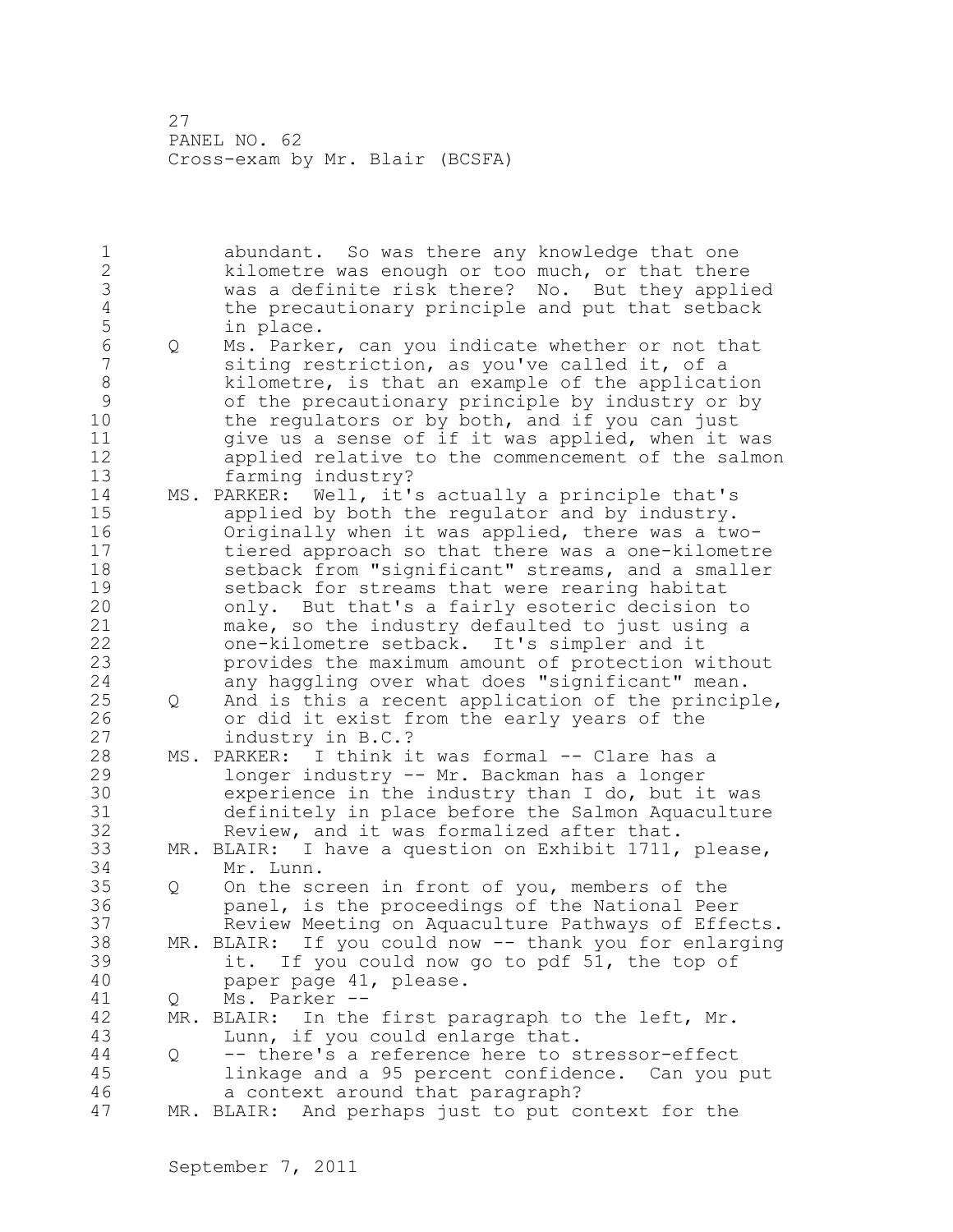1 rest of the audience, if you could go back, Mr. 2 Lunn, and just pull up the bottom of the previous 3 page. We'll see there's a presenter's name and a 4 description of stressor-effect linkage. That's 5 perfect.<br>6 0 Could vo 6 Q Could you speak to those issues, Ms. Parker? MS. PARKER: Well, it relates back to that phrase 8 within the declaration that it's the absence of 9 scientific certainty. So you don't need certainty to move forward. What you need is a 11 scientifically-based risk assessment, and then you 12 put the measures in place that makes sense within 13 that risk assessment. 14 MR. BLAIR: My question now relates to Exhibit 1632, 15 please, Mr. Lunn. 16 Q In a moment, you'll see the heading for this 17 particular exhibit is "Criteria for Siting New 18 Finfish Aquaculture Facilities". 19 Mr. Backman or Ms. Parker, can you let me<br>20 know the history of this document? I note on know the history of this document? I note on the 21 first line it says: 22 23 The following criteria have been in place 24 since March 2000... 25 26 Do you know when the actual document was written?<br>27 1t seems to be reflective of a commencement date. It seems to be reflective of a commencement date. 28 MR. BACKMAN: Well, the siting criteria for salmon 29 farms have been in a state of consistent and 30 continual evolution, so this document here, dated<br>31 caround October 2000, represents what has been around October 2000, represents what has been 32 added to that list going back from the very 33 beginning. As Ms. Parker mentioned, the 34 separation from salmon-bearing streams is one of 35 the original very first siting criteria. It goes 36 back to the mid-'80s when the original salmon 37 farms were being applied for and they were being 38 assessed. 39 Other long-standing separations and siting 40 guidelines are, for example, the one kilometre 41 from mapped First Nation reserves.<br>42 The point here is that the si The point here is that the siting criteria 43 have been both scientific-based and also 44 precautionary when there hasn't been adequate 45 science done. So an agreed-upon separation has 46 been put in place, for example, the shellfish-47 bearing intertidal beaches. This stands in place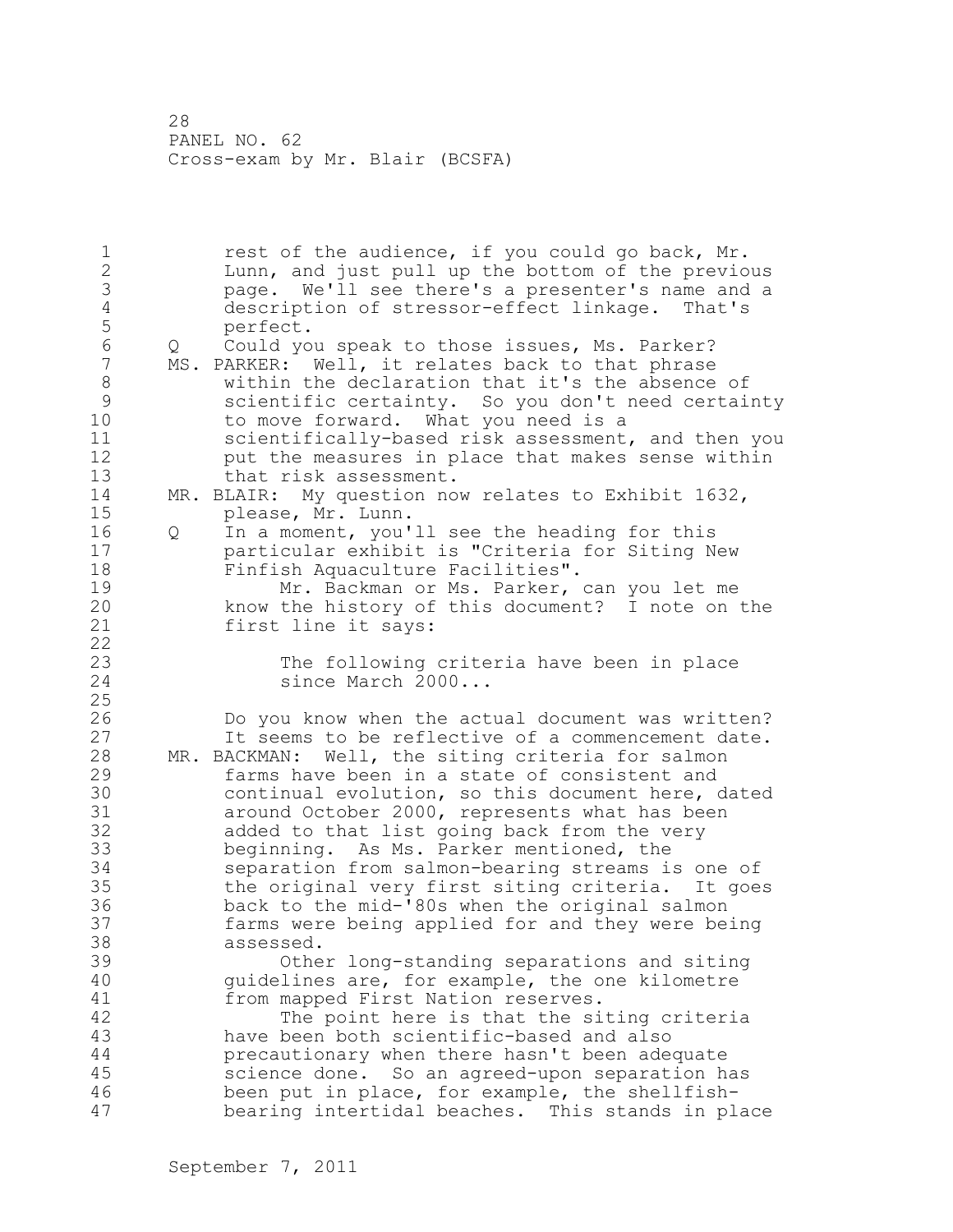1 until enough science or the research is backfilled 2 to bring about a decision to either increase or 3 decrease that later on.<br>4 as I say, each rev 4 As I say, each review - and there have been<br>5 many reviews of salmon aquaculture in British 5 many reviews of salmon aquaculture in British 6 Columbia - have progressively added to this list of siting criteria, so by extension, making the 8 choice of sites and the locations more and more<br>9 protective of the wild environment in which we's 9 protective of the wild environment in which we're operating. 11 But this is not the only list that we have to 12 deal with. This is only the first cut, if you 13 will. This is the first tier looking at potential 14 location for a salmon farm. From here, once a 15 decision is taken that we can move forward to 16 actually gathering information on the ground, 17 there's a vast list of actual information that 18 needs to be captured from the farm site potential 19 location.<br>20 SCUB SCUBA surveys of shoreline, we actually look 21 not just at the mapped streams, but at every 22 drainage that is within the potential area for the 23 salmon farm, and determine whether or not it has 24 the potential for salmon, not whether -- 25 Q I'm going to touch on that a little bit later. 26 I'd like, if we could, now move to Exhibit 1561,<br>27 blease. please. 28 Mr. Backman, can you speak to this particular 29 exhibit on the screen as the Salmon Aquaculture 30 Dialogue Working Group Report on Salmon Disease?<br>31 1t's a draft from March 2009. In the lead-off, 31 It's a draft from March 2009. In the lead-off,<br>32 there's a Larry Hammell. there's a Larry Hammell. 33 MR. BACKMAN: Yes, prepared for the Salmon Aquaculture 34 Dialogue, which is a certification process which 35 has been going on for a number of years.<br>36 0 And you've reviewed this document in pre 36 Q And you've reviewed this document in preparation 37 for your evidence today? 38 MR. BACKMAN: Yes. 39 Q Can you indicate what it particularly speaks to? 40 MR. BACKMAN: Well, it speaks to the adequacy of the 41 actions and precautionary approaches taken in the management and operation of salmon farms related 43 to their potential impacts on the wild fisheries 44 in the areas in which they're located. 45 MR. BLAIR: Mr. Commissioner, I note it's just about 46 ten after 11:00. If you'd like to take the break 47 now?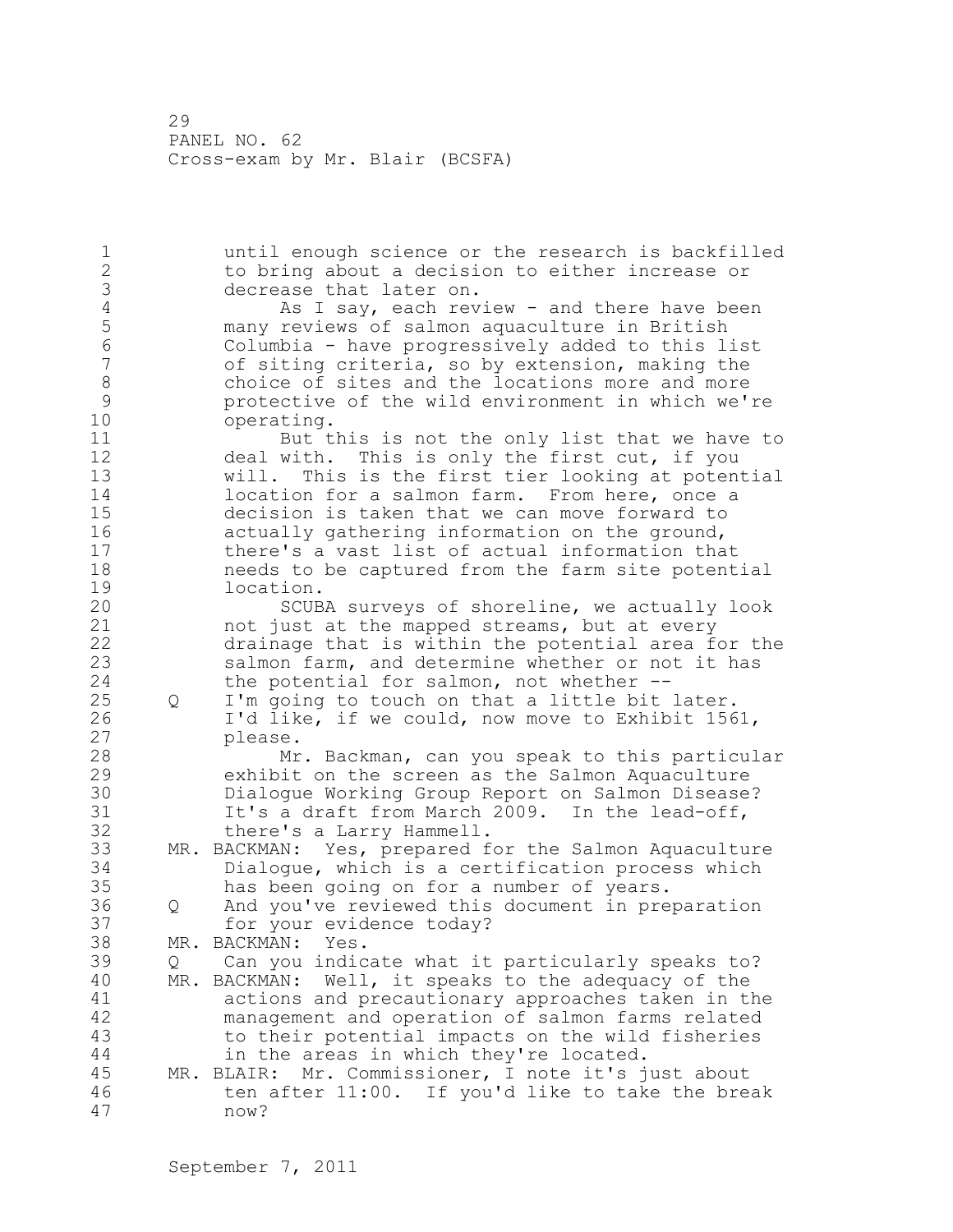1 THE REGISTRAR: The hearing will now recess for 15 2 minutes. 3 4 (PROCEEDINGS ADJOURNED FOR MORNING RECESS)<br>5 (PROCEEDINGS RECONVENED) 5 (PROCEEDINGS RECONVENED) 6 THE REGISTRAR: The hearing is now resumed. 8 THE COMMISSIONER: Mr. Blair?<br>9 MR. BLAIR: Thank you, Mr. Co. MR. BLAIR: Thank you, Mr. Commissioner. 10 11 CROSS-EXAMINATION BY MR. BLAIR, continuing: 12 13 Q We still have on the screen Exhibit 1561 and my 14 question, I guess I'll go with you, Ms. Parker, 15 you'll note, on the screen, we have an excerpt 16 from this exhibit. Mr. Lunn has kindly cued up 17 the bottom of page 40, which discusses an overview 18 of disease control. And also, on the bottom of 19 the screen, you'll see that the table that he's<br>20 just showing a portion of is described as, "Eig just showing a portion of is described as, "Eight 21 General Ways which Diseases can be Controlled," 22 and speaks, at the bottom of page 40, about 23 biosecurity and isolation and then goes on of ways 24 of protecting farmed fish and exposing risks. Can 25 you take us through these eight methods, I guess, 26 from the series event, maybe down to "No action<br>27 taken," can you just walk us through that table taken," can you just walk us through that table as 28 quickly as you can, perhaps with examples. 29 MS. PARKER: Yes, so the categories of disease control 30 are listed in order of --<br>31 0 Go ahead. Q Go ahead. 32 MS. PARKER: Sorry -- are listed in order of severity, 33 and so you would see mass slaughter, which could 34 be ordered by Canadian Food Inspection Agency, or 35 by DFO, or by the company, themselves. It's very 36 rarely employed. I think the last time it was 37 used in British Columbia was during an IHN 38 breakout in the early 1990s. It's possible, as 39 well, that a smaller population of fish within a 40 farm might be culled, or within a tank in a 41 hatchery so that there would be disease testing<br>42 that could result in those fish being culled. that could result in those fish being culled. It 43 happens, but, generally, our preventative measures 44 are such that that's a rare occurrence. 45 Quarantine isolation, a veterinarian may 46 quarantine a farm, or a tank, or a population of 47 fish pending the outcome of testing, or also if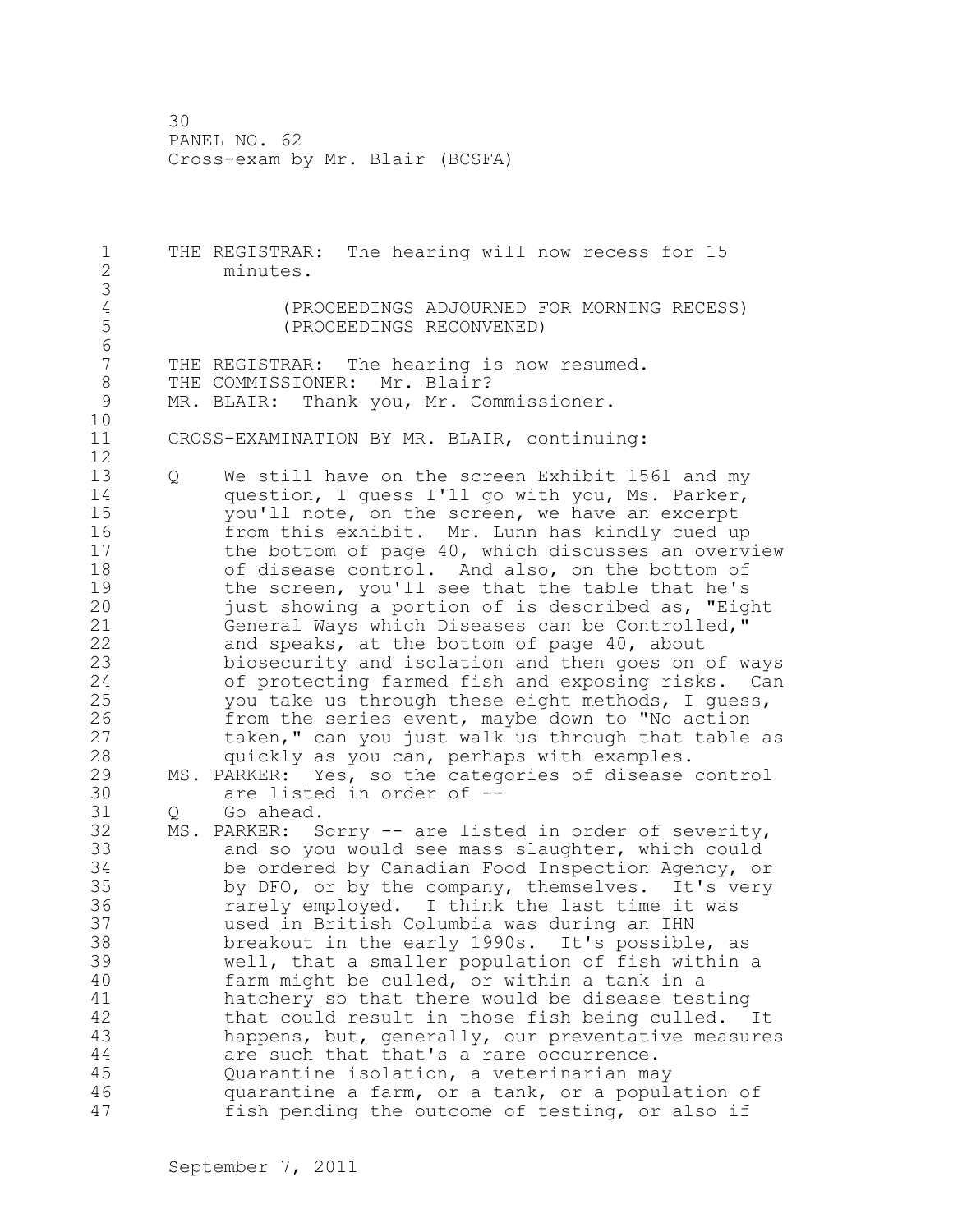1 fish are already stressed by an environmental 2 change, dissolved oxygen or harmful algae bloom, 3 and the quarantine would also be to reduce the 4 stress on the fish.<br>5 0 Quarantine can also 5 Q Quarantine can also apply, for example, to egg 6 importation. I think we have heard some evidence of that; is that correct? 8 MS. PARKER: Quarantine can be applied to egg 9 importation or importation of any kind of genetic stock which commonly is eggs in the salmon farming 11 industry, but it can also apply to shellfish or 12 other cultured stocks. 13 Q So as we're going down the table, from the top to 14 the bottom, are we getting more and more to sort 15 of the way in which the business operates in terms 16 of quarantining of the eggs and various 17 vaccination programs? Is that the idea, you go 18 from the extreme complete slaughter of a 19 population because of the risk of a disease down<br>20 bolog of more surveillance and the like? to sort of more surveillance and the like? 21 MS. PARKER: You would regularly employ the bottom five 22 as part of the daily practice. So all salmon 23 smolt that are put to sea are vaccinated against a 24 number of diseases. Environmental management 25 occurs. Monitoring of environmental factors 26 occurs multiple times through the day at every<br>27 facility. As well, you have the fish health. facility. As well, you have the fish health. The 28 surveillance of fish is the monitoring of the farm 29 population. This table is also in the context of 30 using management of on-farm or on-facility fish 31 bealth in the context of mitigating harmful<br>32 interactions with wild populations. And th interactions with wild populations. And then  $-$ -33 Q Mr. Backman, do you have anything to add to the 34 table? 35 MR. BACKMAN: From a company perspective, we don't like 36 to have to invoke the higher levels with the 37 testing and mass slaughter, but like Ms. Parker 38 mentioned, that has occurred as recently as the 39 early thousands with the IHN, as she mentioned, 40 and it can occur in hatcheries, as well, with a 41 concern about the fish and their health might lead<br>42 to a decision made within the company to remove an to a decision made within the company to remove an 43 entire tank, and that's communicated to the 44 regulator. 45 Q Can you give an example to the Commissioner of a 46 situation where your company, Marine Harvest, 47 would utilize mass vaccinations in your business?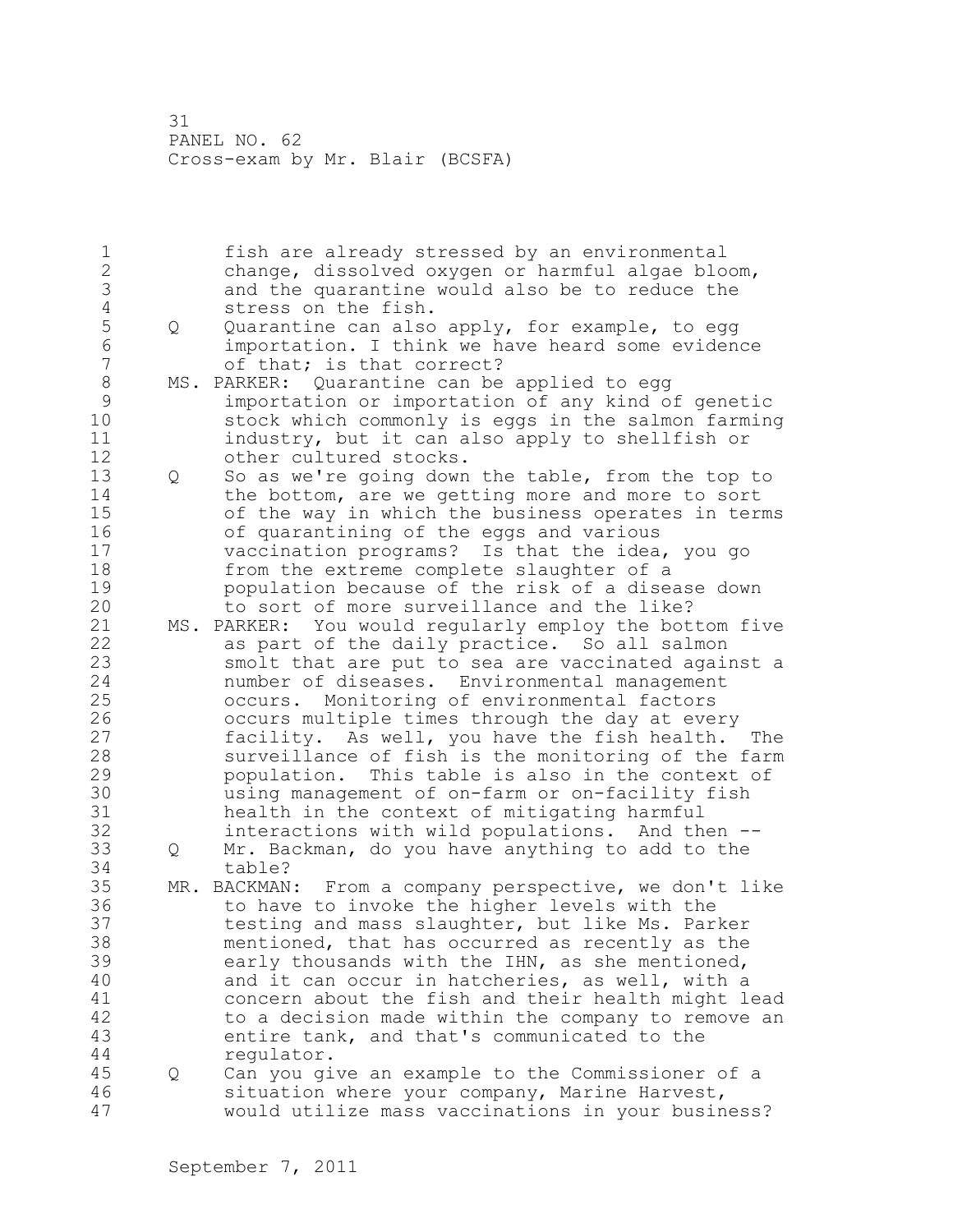1 MR. BACKMAN: Well, it's related exactly to the 2 challenge that the Atlantic salmon have with the 3 IHN virus in British Columbia. The IHN virus is 4 very detrimental to Atlantic salmon. Most of the 5 Pacific salmon are quite resistant to IHN, but due<br>6 6 The experiences in the '90s, we began to search 6 to the experiences in the '90s, we began to search<br>7 with the providers of fish health products, we with the providers of fish health products, we 8 began talking, do some research to determine 9 whether we could come up with a vaccine, and the<br>10 bottom line is that today, all the fish that go bottom line is that today, all the fish that go 11 into the ocean go through an individual fish 12 vaccination program, where in that vaccination, 13 there's also some antibacterial components, but 14 there's also the IHNV. Every fish is now 15 vaccinated. 16 MR. BLAIR: Could we please go, Mr. Lunn, to B.C. 17 Salmon Farmers Tab 2, and if you could orient it 18 to page 2? 19 0 I guess another question for you, Mr. Backman,<br>20 0 could you describe what this document is and w could you describe what this document is and what 21 this table represents, please? 22 MR. BACKMAN: Well, it's representing the relative 23 guidelines used by different jurisdictions where 24 salmon farming is carried out and with respect to 25 siting salmon farms. It dates from 2005 so it's 26 a few years out of date. What it shows here is<br>27 that British Columbia has a significant number that British Columbia has a significant number of 28 siting requirements and, as I say, it dates from 29 2005 so that column would actually be longer 30 today. And it goes to the comment that's been<br>31 made many times that requlation in British made many times that regulation in British 32 Columbia is more stringent or as stringent as it 33 is anywhere in the world and so this table 34 graphically represents that. 35 MR. BLAIR: Could we have PPR No. 20, the Aquaculture 36 Regulation, Mr. Lunn? Oh, I'm sorry, thank you. 37 Could we mark the last item? 38 THE REGISTRAR: It will be marked as 1802. 39 40 EXHIBIT 1802: Salmon Aquaculture - 41 Comparison of Regulations 42 43 MR. BLAIR: 44 Q And you'll see on the screen we have the Policy 45 and Practice Report for Aquaculture Regulation 46 dated July 28th, 2011, and if we could go to page 47 120, please? Now, Mr. Backman, can you comment on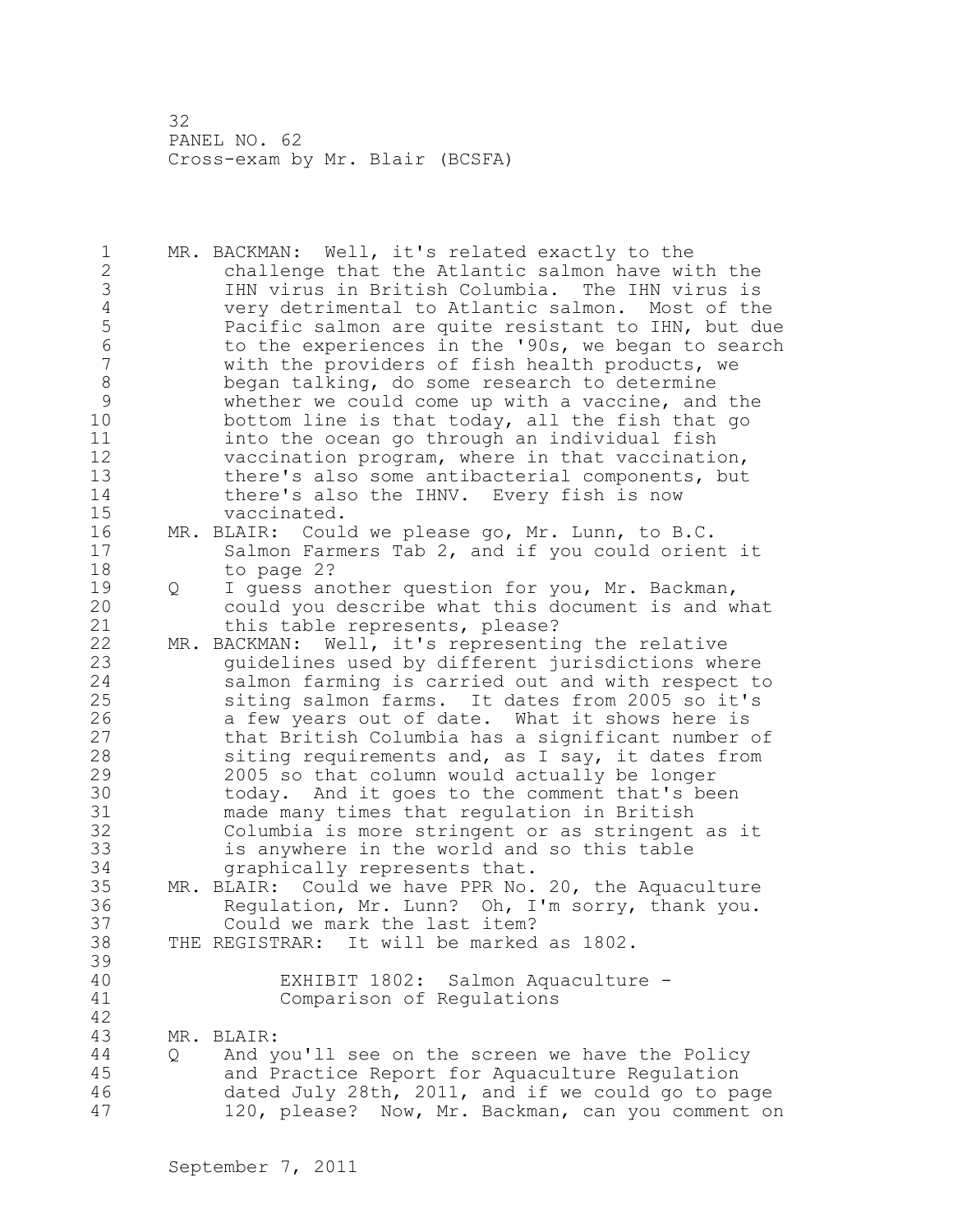| 1<br>$\mathbf{2}$<br>3<br>4<br>$\frac{5}{6}$<br>$\overline{7}$<br>8<br>9<br>10<br>11<br>12<br>13<br>14<br>15<br>16<br>17<br>18<br>19<br>20<br>21 |   | this section of the PPR, please?<br>MR. BACKMAN: I think it's important here, what's been<br>brought out in the PPR is another level of the<br>iterative process of identifying suitable<br>locations for salmon farms and that, in<br>recommendation number 2 and 3, the comment was<br>made in this Salmon Aquaculture Review that we<br>needed to have planning processes undertaken to<br>re-evaluate stakeholder and fisheries interests to<br>see where there was conflicts to the potential<br>application of new salmon farms, to design those<br>planning processes so they could help guide our<br>thinking as we went forward. So that was<br>recommended. Those were carried out. The<br>Provincial Government went to work and developed<br>the Integrated Coastal Zone Management Plans.<br>There was different ones for different areas on<br>the coast, and they act as one of the first tier<br>levels in determining where we can focus our<br>efforts in looking for any new farm sites going<br>forward. So there's been a lot of pre-planning |
|--------------------------------------------------------------------------------------------------------------------------------------------------|---|--------------------------------------------------------------------------------------------------------------------------------------------------------------------------------------------------------------------------------------------------------------------------------------------------------------------------------------------------------------------------------------------------------------------------------------------------------------------------------------------------------------------------------------------------------------------------------------------------------------------------------------------------------------------------------------------------------------------------------------------------------------------------------------------------------------------------------------------------------------------------------------------------------------------------------------------------------------------------------------------------------------------------------------------------------------------|
| 22<br>23<br>24<br>25<br>26                                                                                                                       |   | that's been done here. And the end result of<br>these coastal zone plans is it's a very small area<br>of the coast within these plans that's currently<br>available for future consideration for salmon<br>farms.                                                                                                                                                                                                                                                                                                                                                                                                                                                                                                                                                                                                                                                                                                                                                                                                                                                  |
| 27<br>28<br>29<br>30<br>31<br>32                                                                                                                 | Q | Ms. Parker, you may know that we've heard from a<br>variety of witnesses, including a Dr. Ian Fleming<br>from Memorial University, earlier this week, I<br>think, or perhaps it was last week, they all run<br>together after a bit, he spoke about Norway's<br>national salmon protected area strategies.                                                                                                                                                                                                                                                                                                                                                                                                                                                                                                                                                                                                                                                                                                                                                         |
| 33                                                                                                                                               |   | MR. BLAIR: And I wonder if, Mr. Lunn, you could put up                                                                                                                                                                                                                                                                                                                                                                                                                                                                                                                                                                                                                                                                                                                                                                                                                                                                                                                                                                                                             |
| 34<br>35<br>36<br>37<br>38<br>39                                                                                                                 | Q | B.C. Salmon Farmers Tab 73, please?<br>Ms. Parker, I understand that this is a report<br>that was prepared for the Government of Norway,<br>dealing with the protection, and restoration and<br>enhancement of salmon habitat; is that your<br>understanding, as well?                                                                                                                                                                                                                                                                                                                                                                                                                                                                                                                                                                                                                                                                                                                                                                                             |
| 40                                                                                                                                               |   | MS. PARKER: Yes, it is.                                                                                                                                                                                                                                                                                                                                                                                                                                                                                                                                                                                                                                                                                                                                                                                                                                                                                                                                                                                                                                            |
| 41<br>42<br>43                                                                                                                                   | Q | We see the word "Norway" on the screen. You've<br>read this portion of this document; is that<br>correct?                                                                                                                                                                                                                                                                                                                                                                                                                                                                                                                                                                                                                                                                                                                                                                                                                                                                                                                                                          |
| 44                                                                                                                                               |   | MS. PARKER: Yes, I have.                                                                                                                                                                                                                                                                                                                                                                                                                                                                                                                                                                                                                                                                                                                                                                                                                                                                                                                                                                                                                                           |
| 45                                                                                                                                               |   | MR. BLAIR: Before I forget, I wonder if we might mark                                                                                                                                                                                                                                                                                                                                                                                                                                                                                                                                                                                                                                                                                                                                                                                                                                                                                                                                                                                                              |
| 46                                                                                                                                               |   | it as the next exhibit?                                                                                                                                                                                                                                                                                                                                                                                                                                                                                                                                                                                                                                                                                                                                                                                                                                                                                                                                                                                                                                            |
| 47                                                                                                                                               |   | THE REGISTRAR:<br>1803.                                                                                                                                                                                                                                                                                                                                                                                                                                                                                                                                                                                                                                                                                                                                                                                                                                                                                                                                                                                                                                            |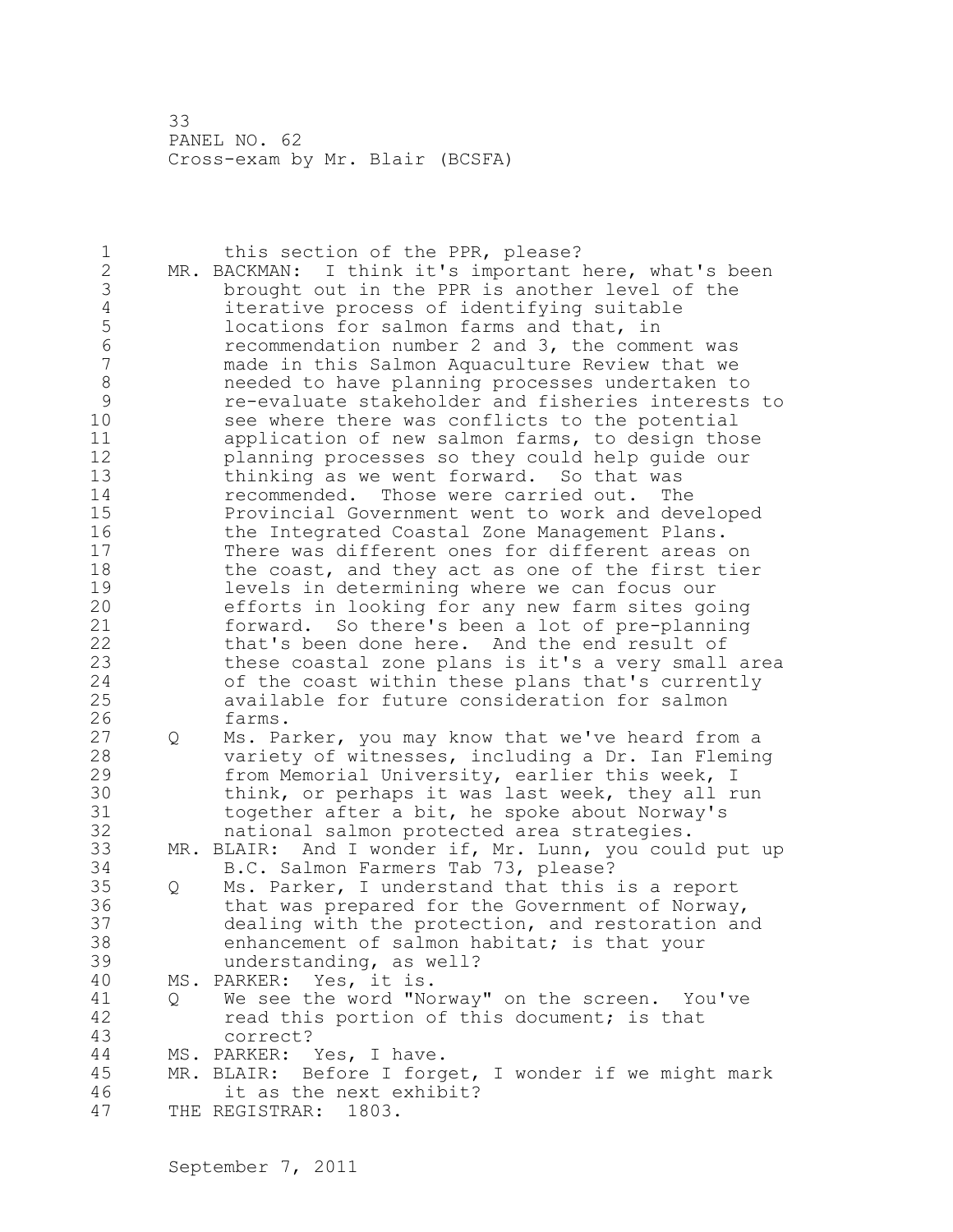1 EXHIBIT 1803: Protection, Restoration and<br>2 Enhancement of Salmon Habitat, Focus Area Enhancement of Salmon Habitat, Focus Area 3 Report, Norway  $\frac{4}{5}$ 5 MR. BLAIR: Thank you. Could we go, Mr. Lunn, to pages<br>6 8 and 9. please? 6 8 and 9, please?<br>7 0 We heard, Ms. Pa Q We heard, Ms. Parker, from Dr. Fleming, that 8 Norway's approach to addressing the issues of 9 9 protection of habitat was to have areas of<br>10 seserves. I think I'm correctly calling the reserves. I think I'm correctly calling them the 11 National Salmon River and Fjord Program. And on 12 the screen, you'll see a map of Norway with these 13 reserves highlighted in red and named. Do you see 14 that on the screen? 15 MS. PARKER: Yes, I do. 16 Q Can you talk about the way Norway has done it and 17 the way British Columbia does it in terms of 18 protected strategies? 19 MR. BLAIR: And at pages 8 and 9, if you could scroll<br>20 to those, as well, Mr. Lunn? Maybe you can spli to those, as well, Mr. Lunn? Maybe you can split 21 the page, 8 and 9, so the next two pages. Thank 22 you. Thank you. 23 MS. PARKER: So I think one of the things that's 24 important to note here is that the plan wasn't 25 originally developed to protect salmon habitat per 26 se, but it was to control water diversion from<br>27 salmon habitat. salmon habitat. 28 Q Can I just interrupt you? Are you referring to 29 Norway or British Columbia? 30 MS. PARKER: Norway. Sorry.<br>31 0 Okav. Thank you. Q Okay. Thank you. 32 MS. PARKER: Norway's plan. It started, I think, in 33 1989, it was revised in 2003, and then revised 34 again in 2007. And it's a pretty phenomenal 35 achievement, to be honest. They have, 36 approximately, 120 rivers, which are listed and 37 protected or have protected zones in them. Of 38 those, probably, two-thirds have detailed habitat 39 information gathered for them on record. And so 40 regardless of the fact that it wasn't intended to 41 protect salmon habitat, it has, in fact, done a<br>42 pretty good job of protecting habitat and has. pretty good job of protecting habitat and has, 43 also, prioritized which portions of Atlantic 44 salmon habitat they would prioritize for habitat 45 restoration. So it's ambitious, it's far-reaching 46 and it's pretty impressive. 47 In British Columbia, instead of talking about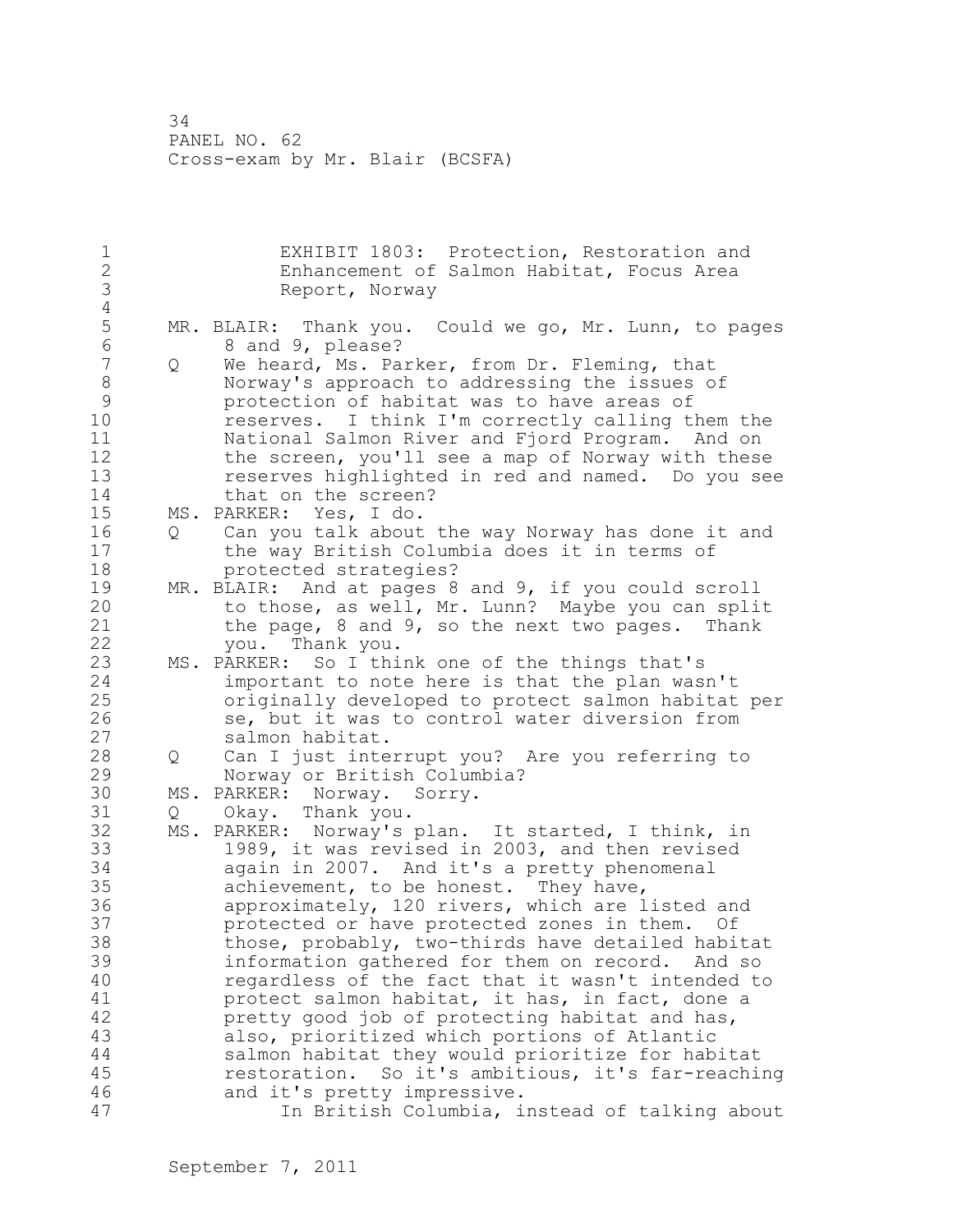1 major river systems, we actually have put that 2 one-kilometre setback on every salmon-bearing 3 stream within the vicinity of a proposed salmon<br>4 farm. So what you end up with is protection of 4 farm. So what you end up with is protection of<br>5 those sort of smaller ephemeral streams that wo 5 those sort of smaller ephemeral streams that would<br>6 be coho habitat, maybe only wet part of the year. 6 be coho habitat, maybe only wet part of the year. So those would still get the same level of 8 protection that a major fish-bearing stream would.<br>9 And as well, we don't differentiate between 9 and as well, we don't differentiate between<br>10 whether or not it's a significant stream or whether or not it's a significant stream or not a 11 significant stream, we just apply that measure, 12 and I think that that is important. And if you 13 look at provincial tools like the Ministry of 14 Environment's habitat wizard, it will show you 15 thousands and thousands of streams where we know 16 what species inhabit it, where they're located, 17 what the barriers to fish migration might be on 18 that, and that's the kind of level of detail that 19 we have in British Columbia that allows us to make<br>20 siting decisions and inform siting decisions and siting decisions and inform siting decisions and 21 provides protection for fish-bearing streams. 22 Q Okay. And thousands and thousands of data points 23 translates into water bodies, I think you've said, 24 large and small, in the dozens, or hundreds, or 25 thousands? Do you have any idea, in British 26 Columbia, how many fish-bearing streams would be<br>27 captured by that and applied to siting captured by that and applied to siting 28 regulations? Is it more than 100, more than 29 1,000? 30 MS. PARKER: It would be thousands. It would be thousands of streams, probably tens of thousands. 32 If you look at the contribution of the aquaculture 33 industry to those kind of surveys, the ones that 34 we've identified through our siting application 35 process, that would number in the thousands alone. 36 And then, of course, forestry companies do it, and 37 mining companies do it. Marina proponents, any 38 project proponent could be looking at that sort of 39 thing, but it's a specific requirement for salmon 40 farming. 41 Q So just so we're clear on that, we can all figure 42 out that perhaps the Skeena and the Fraser are big 43 salmon-bearing rivers, but logging operations, 44 fish farming operations are required to identify 45 potential effects and so siting applications in 46 your industry, you're required to and have 47 identified many thousands, then, of data points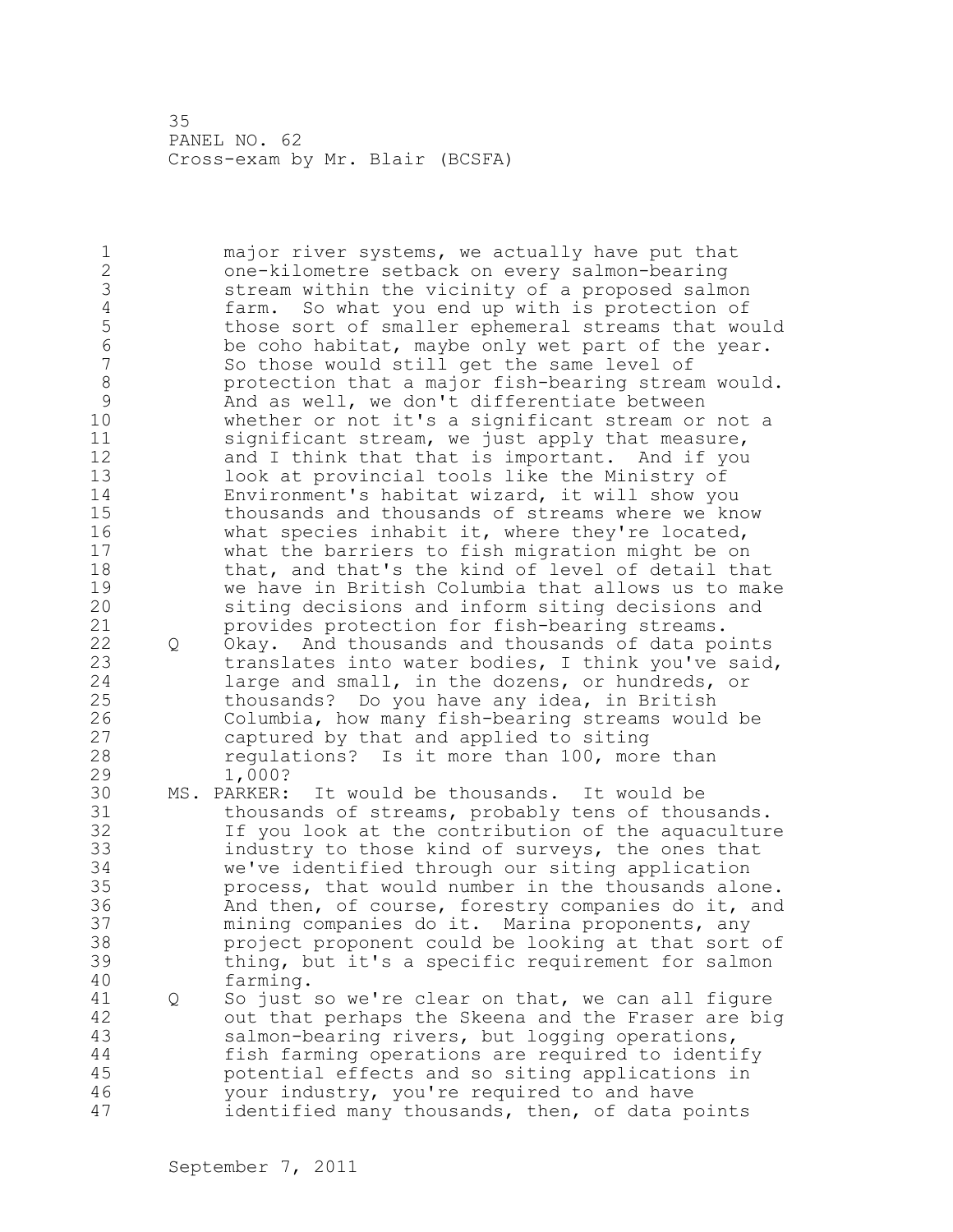1 that weren't previously known; is that what you're 2 indicating? 3 MS. PARKER: If you look at the location, planning<br>4 location for a salmon farm, you have to have 4 location for a salmon farm, you have to have a<br>5 one-kilometre distance from any fish-bearing 5 one-kilometre distance from any fish-bearing 6 stream. To make sure that we actually are doing<br>7 that in a realistic way, companies routinely wil that in a realistic way, companies routinely will 8 survey three kilometres up or downstream, or five<br>9 kilometres up/downstream so thev're actually 9 kilometres up/downstream so they're actually capturing between six and 10 kilometres of 11 coastline when they're doing that survey.<br>12 MR. BLAIR: Thank you. Could we please go to 12 MR. BLAIR: Thank you. Could we please go to OO for 13 Identification? 14 Q OO for Identification is on the screen. You'll 15 see that this was prepared by Larry Hammell. We 16 heard earlier evidence that it was prepared at the 17 request of B.C. Salmon Farmers, and just to 18 orientate you, panel members, it's been put to two 19 **previous witnesses, Drs. Kent and McKenzie.** And 20 **1'll summarize the record, but I believe they we** I'll summarize the record, but I believe they were 21 put to it and agreed with the summaries found 22 therein. Mr. Backman, my question is for you. 23 Are you familiar with this document? 24 MR. BACKMAN: Yes, I am. 25 Q Have you read it? 26 MR. BACKMAN: Yes, I've looked it over.<br>27 0 Do you agree with the summaries? Q Do you agree with the summaries? 28 MR. BACKMAN: I do. 29 MR. BLAIR: I wonder if we could go to page 5, please? 30 Q You'll see the first line in the heading,<br>31 "Summarv," and this report, of course, de 31 "Summary," and this report, of course, deals with<br>32 the importation of eqqs. It says: the importation of eggs. It says: 33 34 The probability of eyed eggs imported from 35 1995 to 2009 introduced any new pathogens to 36 British Columbia is 'extremely low' to 37 'remote'. 38 39 Do you agree with that? 40 MR. BACKMAN: Yes. 41 Q Thank you.<br>42 MR. BLAIR: Cou MR. BLAIR: Could we please bring up Exhibit 1471? 43 Q Mr. Backman, what is this document? 44 MR. BACKMAN: This document is referring to the results 45 of testing that's been undertaken since 2003 46 within the B.C. Fish Health Auditing Surveillance 47 Program, actually looking for evidence of the ISAV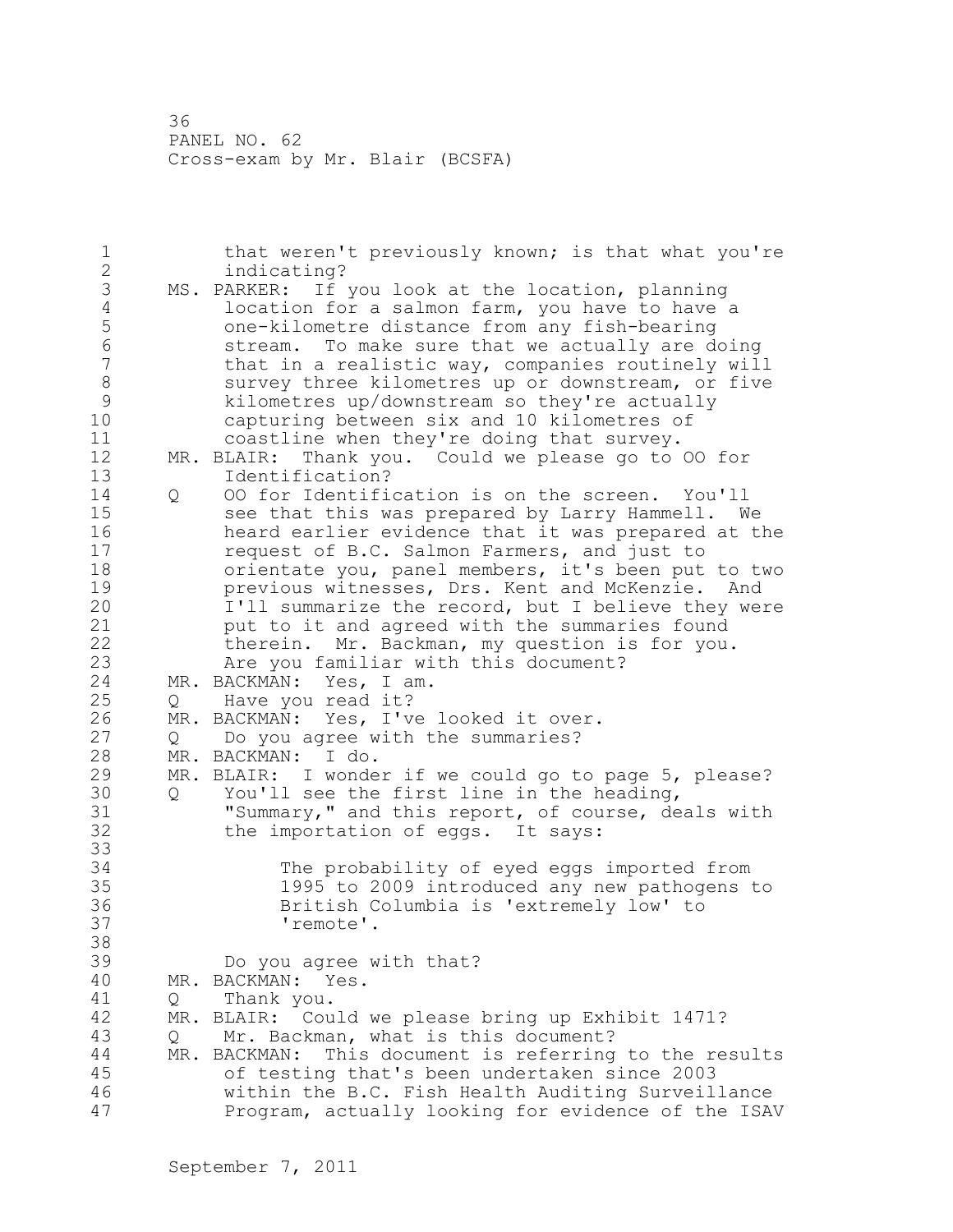1 virus in British Columbia on the farmed salmon. 2 What it shows clearly is that even though it's not 3 here, has never been discovered here in British<br>4 Columbia in the surveillance of wild fish and, 4 Columbia in the surveillance of wild fish and,<br>5 therefore, I think, Dr. Sheppard mentioned in 5 therefore, I think, Dr. Sheppard mentioned in his<br>6 shanel that it's not necessarily required to look 6 panel that it's not necessarily required to look for something that's never been described here, 8 industry has voluntarily undertaken testing to 9 provide extra levels of surveillance. And since<br>10 2003, there's been 4,726 samples taken, up to 10 2003, there's been 4,726 samples taken, up to 11 2010, and every one of those has turned up a 12 megative result. There's been no positives<br>13 whatsoever. whatsoever. 14 What that does, when you take it into context 15 with the Hammell survey, is demonstrate that the 16 level of surveillance that's been taken on the 17 level of care and oversight that's been applied to 18 the issue of bringing eggs into British Columbia 19 has been very robust. The level of surveys done<br>20 in the country of origin and then again, the in the country of origin and then again, the 21 quarantine and follow-up sampling here in British 22 Columbia has been successful in preventing any 23 exotic disease, including this particular one, 24 ISAV. 25 Q Now, Mr. Backman, speaking of disease or evidence 26 of concern, earlier in the testimony, there was a<br>27 feference made to a Conville Bay farm site and reference made to a Conville Bay farm site and 28 some data which was produced by one of the other 29 participants, suggesting to some of the previous 30 witnesses that marine anaemia had been found in a Conville Bay farm in 2006 or 2007. It was an 32 interesting eight quarter graph, apparently the 33 graph produced for the purpose of the explanation 34 had eight quarters in 2007. 35 The Conville Bay site is a marine harvest 36 site? 37 MR. BACKMAN: Yes, it is. 38 Q It's your company? 39 MR. BACKMAN: Yes, it is. 40 Q And you were made aware of the fact that the 41 evidence was discussing whether or not there'd<br>42 been an outbreak of marine anaemia in your been an outbreak of marine anaemia in your 43 Conville Bay site in 2006 or 2007? 44 MR. BACKMAN: Right, I was made aware of that. 45 Q And so you went to look into the company records 46 that you have access to and discussed the matter 47 with your company veterinarian; is that correct?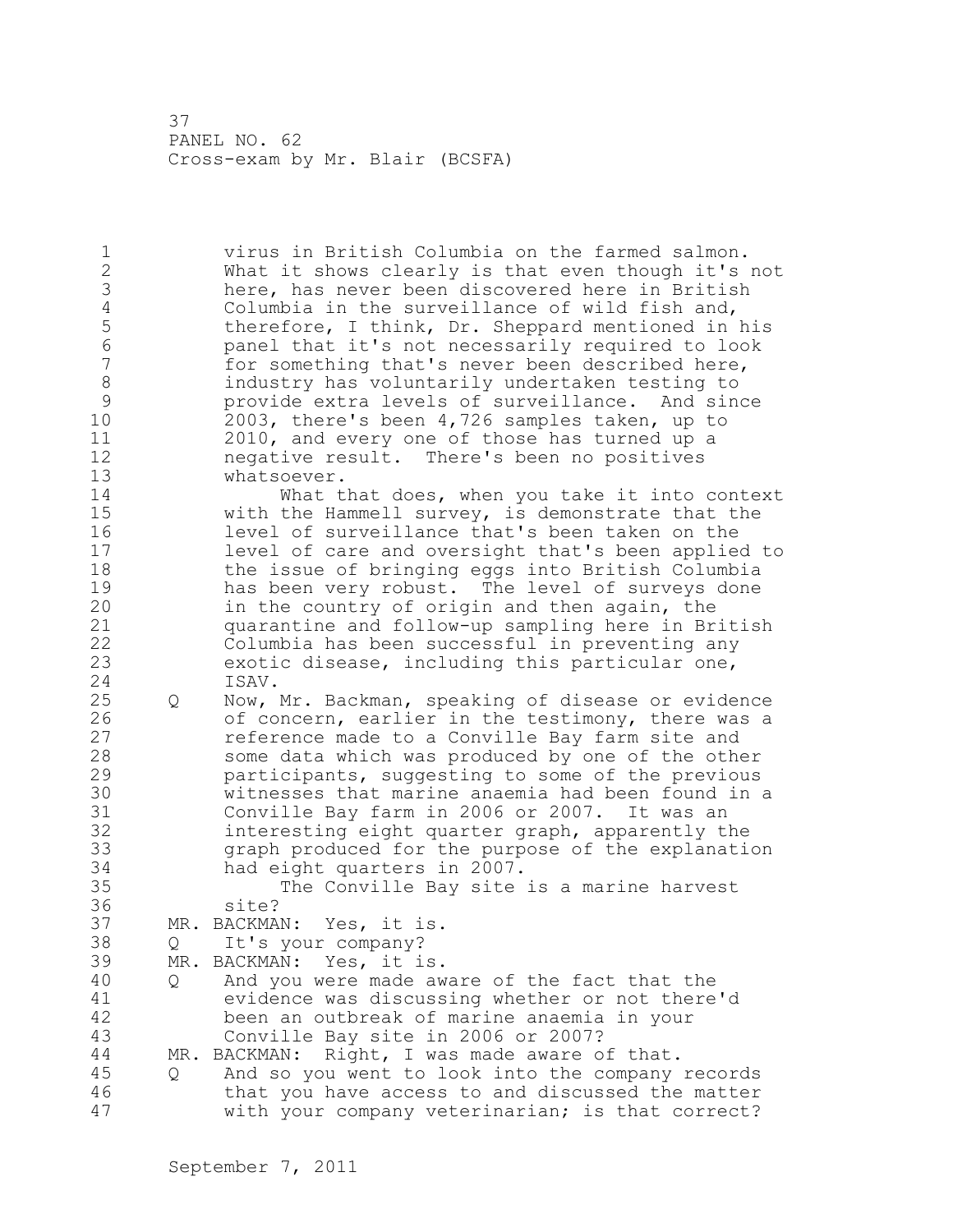1 MR. BACKMAN: I have done that, yes. 2 Q Tell us what you learned? I should say that the 3 3 records that were put before previous witnesses<br>4 3 were fish health database records which were 4 were fish health database records which were<br>5 by the farms and into the Commissio 5 produced by the farms and into the Commission, and<br>6 so you had access to all of those same records? 6 so you had access to all of those same records?<br>7 MR. BACKMAN: That's correct, ves. MR. BACKMAN: That's correct, yes. 8 Q Yes, please, go ahead. 9 MR. BACKMAN: Well, it's quite simple, actually. In<br>10 Speaking to the veterinarian, our veterinarian, speaking to the veterinarian, our veterinarian, 11 asking about the issue related to marine anaemia, 12 the simple answer was that it had never been 13 diagnosed onsite at Conville Bay. There was no 14 diagnosis whatsoever. 15 When I mentioned that while it was brought up 16 as a notation on Dr. Gary Marty, histopathology 17 done through a provincial audit, which was shared 18 here to the Commission, her comment back was she 19 was never made aware of that. But that was not<br>20 mncommon because histopathological reporting is uncommon because histopathological reporting is 21 only one element of discovering whether or not 22 there is an issue on a farm site, and so that it's 23 very common and, actually, in most cases, the 24 veterinarian is not made aware of records made 25 through the provincial audit, and the reason for 26 that is that within the provincial team, and that<br>27 consists of the provincial veterinarians, fish consists of the provincial veterinarians, fish 28 health experts, the decision is made that they're 29 not seeing something of a reportable nature. 30 Should they see something where there's a 31 histopathological result that's confirmed with<br>32 farm-based evidence, then they will quickly ad farm-based evidence, then they will quickly advise 33 the farm site. In reality, the farm site is 34 usually aware of these kinds of situations because 35 we're seeing the declines in numbers of our fish, 36 the mortality has arisen so we usually are aware 37 of that far before the provincial audit gets back 38 to us. 39 Q And speaking specifically of the Conville Bay 40 site, when you were aware of the evidence that was 41 **produced and the suggestion of some spike in**<br>42 mortality at that site, you specifically wen mortality at that site, you specifically went out 43 with your fish vet and examined the information, 44 and then charted what you saw from the records? 45 MR. BACKMAN: That's right. 46 Q And you looked at both the fresh mortalities,

47 which we've learned are sometimes referred to as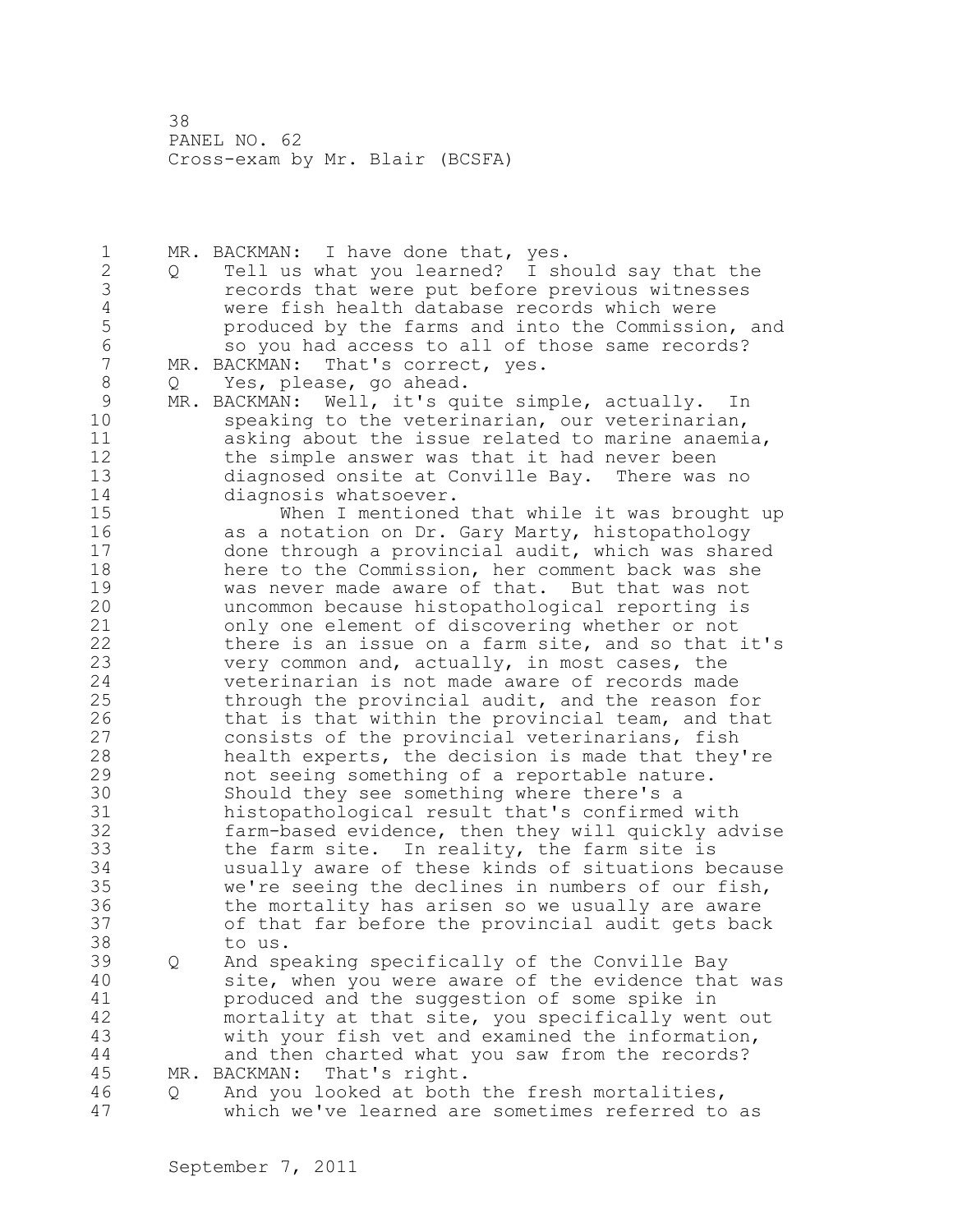1 fresh silvers, and you also had a look at the 2 overall or total mortality for the Conville Bay 3 site over that 2006 and 2007 year period, correct?<br>4 MR. BACKMAN: Right. 4 MR. BACKMAN: Right.<br>5 0 Now, we've hear 5 Q Now, we've heard discussions amongst counsel, and<br>6 for the benefit of the Commissioner, that these 6 for the benefit of the Commissioner, that these<br>7 fish health records can be produced, the raw da fish health records can be produced, the raw data 8 can be produced, but it's often about the context. 9 Can you explain, with your examination of the<br>10 Conville Bav site as a proxy for that context Conville Bay site as a proxy for that context, 11 what you saw when you looked at the records at 12 Conville Bay? 13 MR. BACKMAN: Well, there was a pattern of mortality, 14 which is not inconsistent with what we normally 15 see year over year. There was nothing 16 particularly unusual. And I was looking at the 17 entire -- I think that the information that was 18 provided to the Commission was the total marine 19 harvest mortality for fresh silvers. So what we<br>20 saw was some apparent rises in the mortality saw was some apparent rises in the mortality 21 graph, or spiking. When I went back and confirmed 22 that with the same data set that was provided to 23 the researchers who did the Project 5 reports and 24 looked at that pattern again, I didn't see a 25 pattern of spiking that was consistent with any 26 problems. The situation that I noticed in the<br>27 springtime was a rise in mortality from about springtime was a rise in mortality from about 28 40,000 to 60,000 per quarter, and it was 29 consistent with the introduction of smolts. When 30 the smolts were transferred from the hatchery into<br>31 the ocean, we always see a spike in mortality 31 the ocean, we always see a spike in mortality<br>32 there because a lot of the smolts are actually there because a lot of the smolts are actually not 33 perfectly competent to enter saltwater. So 34 there's what we call a smolt die-off period of 35 time. They're not diseased in any case, they just 36 simply are not quite prepared to enter saltwater. 37 So that was the normal mortality that I was 38 seeing in the springtime, and that was across the 39 entire company. It had nothing to do with 40 Conville Bay where we had chinook salmon that were 41 of a harvest size and were at the point of being<br>42 harvested out. But then I cast back and looked harvested out. But then I cast back and looked at 43 the previous fall, in 2006, to discover what that 44 mortality was about, because there was a couple of 45 lines there that were reaching 60,000. And that's 46 consistent with fall mortality due to algae blooms 47 which sometimes occur after the summer sunshine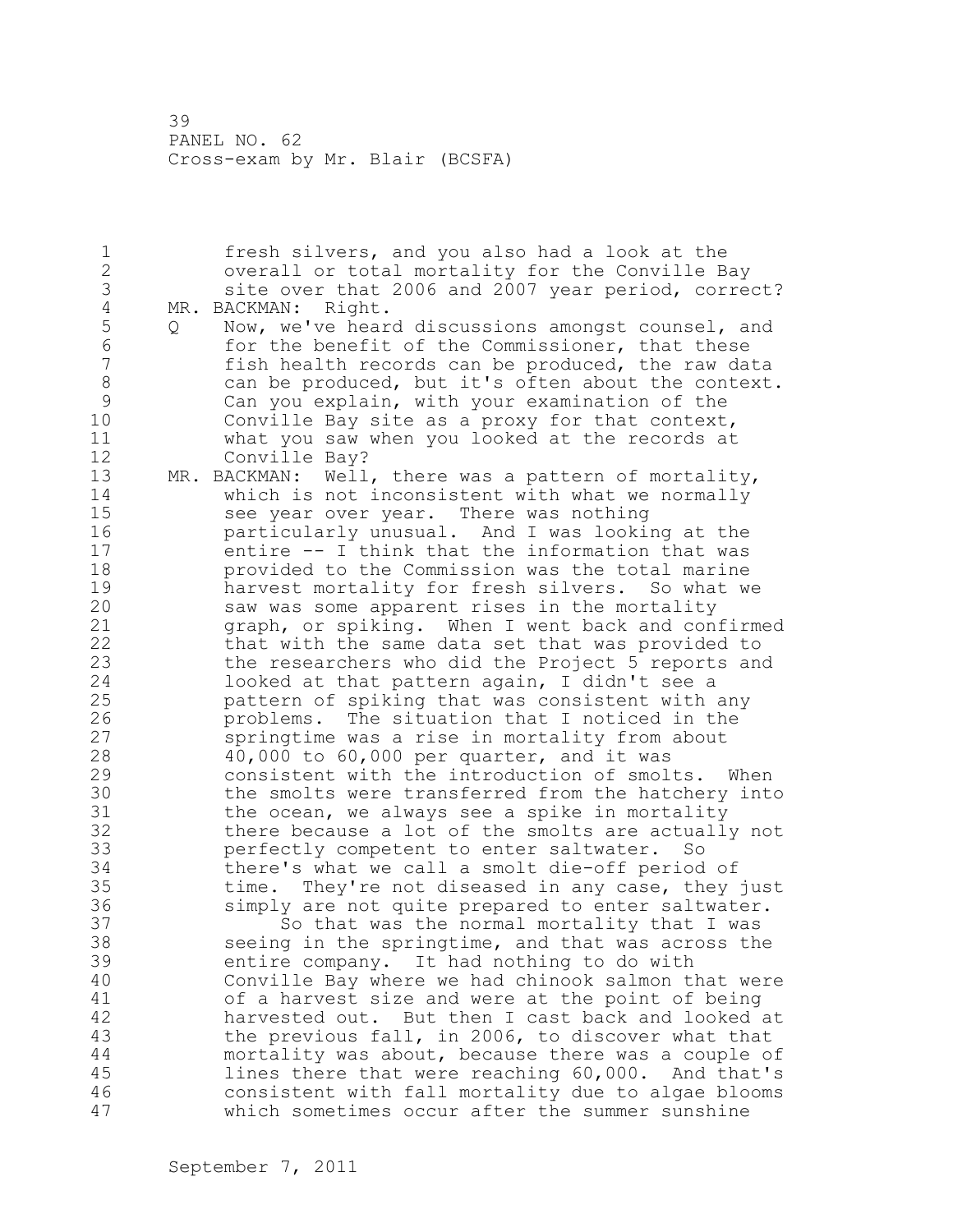1 and warmer water temperatures leads to the 2 increase, natural increase of algae bloom. So we 3 had seen some mortality in the fall of 2006 across 4 the company due to algae blooms. We'd seen some<br>5 mortality in the spring of 2007, due to the smol-5 mortality in the spring of 2007, due to the smolt<br>6 entry, but we hadn't seen anything else out of the 6 entry, but we hadn't seen anything else out of the ordinary. 8 Q So when one looks at the raw data, the fish health 9 data that's been produced into the Commission without the context of when the smolts were 11 introduced and maybe you have a die off because of 12 the adaptation process of the smolts to the marine 13 environment, or where you may have an algae bloom<br>14 and so for reasons of water quality, you have a and so for reasons of water quality, you have a 15 die off, absent that context, you just have a 16 total mortality spike, but without an explanation 17 such as you've just now given the commissioner? 18 MR. BACKMAN: We just see the normal pattern of 19 mortality year in and year out. We didn't see any<br>20 harticular unusual spike in mortality. particular unusual spike in mortality. 21 MR. BLAIR: Now, Mr. Commissioner, and Commission 22 counsel, I should say that as Mr. Backman was 23 researching this particular Conville Bay, since it 24 seemed to be a matter of some interest, he 25 prepared a graph, which I've not tendered, or put 26 up on the screen, or given to Mr. Lunn because he<br>27 fust was using it for his own preparation. We just was using it for his own preparation. We 28 have such a graph, I'm certainly happy to make it 29 available if counsel wishes to have it. I don't 30 require it. He's given a narrative of that<br>31 evidence, but one could be produced through evidence, but one could be produced through 32 Commission counsel if any of the other parties 33 seek it. Notice was never given, but -- 34 MR. MARTLAND: I'll suggest it be produced to us. It 35 seems to have some relevance, but we'll then 36 decide whether we'll circulate that to 37 participants. We'll see if there's input then as 38 to what we do. Thank you. 39 MR. BLAIR: In any event, questions could be put to Mr. 40 Backman after my examination later in that panel, 41 if others wish to use the graph. As I say, I<br>42 didn't seek to introduce it today. We have h didn't seek to introduce it today. We have his 43 narrative on the points. Thank you. 44 Q So back to marine anaemia generally, has marine 45 anaemia been diagnosed by Marine Harvest Canada, 46 or the Province to your understanding, in that 47 time period, at that site?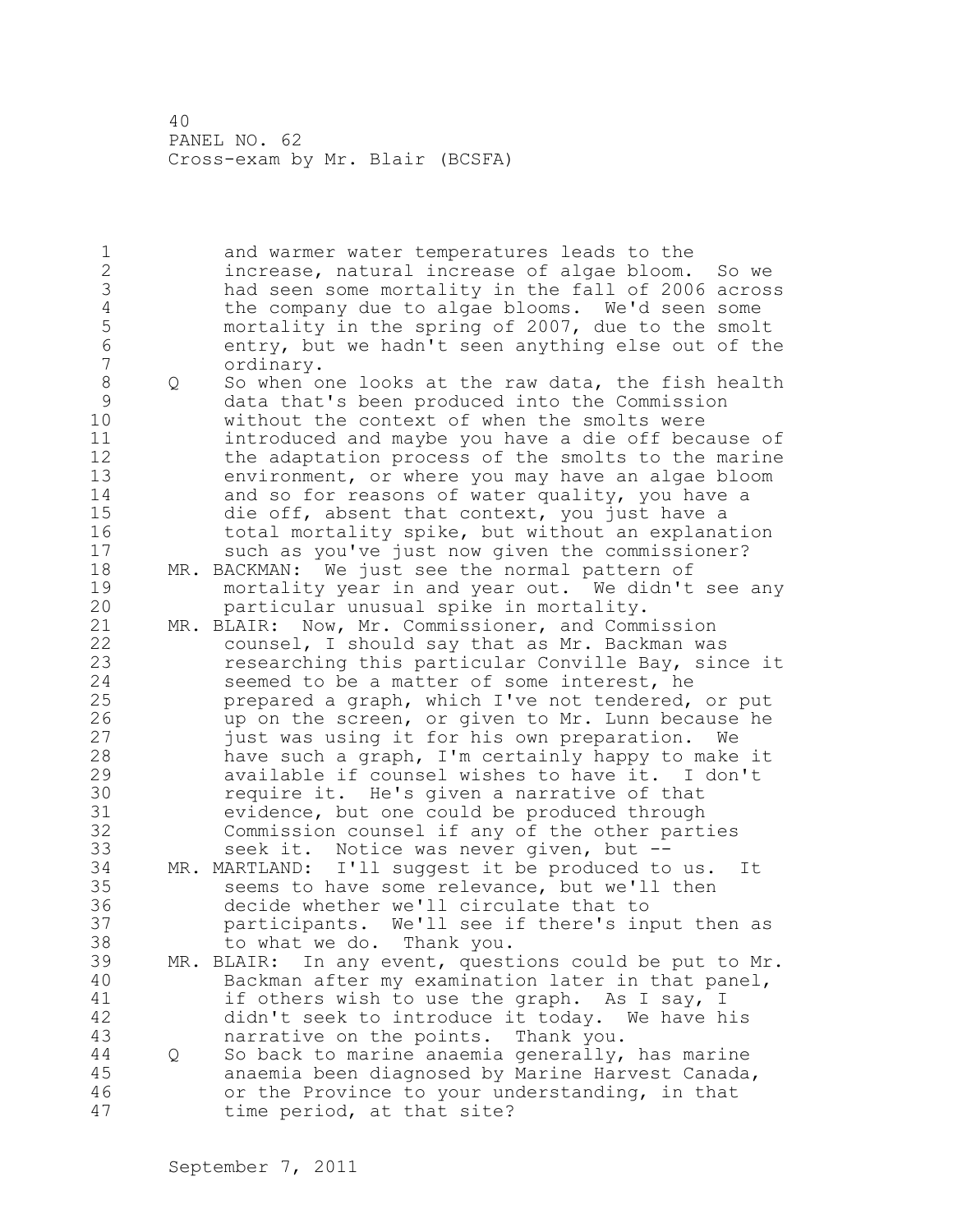1 MR. BACKMAN: No marine anaemia diagnosed at all. 2 Q Now, we're all intrigued, I guess I'll stay with 3 you, Mr. Backman, Marine Harvest has the highest 4 number of fish farm sites in the province?<br>5 MR. BACKMAN: We do. 5 MR. BACKMAN: Wedo.<br>6 0 You'd be well p 6 Q You'd be well positioned, then, to describe what, if any, distinctions or differences that may have 8 affected the very, very low returns of Fraser<br>9 River sockeve salmon in 2009, and the almost 9 River sockeye salmon in 2009, and the almost<br>10 mprecedented high returns in 2010: would the unprecedented high returns in 2010; would that be 11 a fair comment, you could speak to those issues? 12 MR. BACKMAN: Well, yeah. I think we've heard from 13 multiple -- 14 Q I'm just going to interrupt you for a second, 15 speak to those issues in the context of, because 16 that's the fundamental question for the 17 Commissioner, in the context of was there anything 18 different on the farms? Was there any evidence, 19 any pattern, any signature, anything at all if<br>20 we're looking for a reason for this very, very we're looking for a reason for this very, very low 21 return and very, very high return, do you see I 22 anywhere in the data that you have access to, as 23 the largest fish farming company in British 24 Columbia, or through the B.C. Salmon Farmers 25 Association's wider access to the database? Can 26 you explain that from the fish health data or the<br>27 company records that you have access to? company records that you have access to? 28 MR. BACKMAN: No, there's no indication from all that 29 data that you just described that would lead one 30 to believe that there is some explanation within<br>31 the salmon farms, the Marine Harvest Salmon Farm the salmon farms, the Marine Harvest Salmon Farm's 32 operation 2007/2008 that could be construed to 33 have caused the low return in 2009 and the high 34 return in 2010. 35 MR. BLAIR: Could we please see Exhibit 1366, please? 36 Q On the screen is the question and answer document 37 that was prepared by Dr. Tom Watson, with the 38 assistance of a number of parties who are listed 39 on the cover page. And Mr. Backman, this document 40 was prepared specifically by the B.C. Salmon 41 Farmers Association for the purpose of introducing<br>42 guestions and answers as the title, and I'd questions and answers as the title, and I'd 43 suggest from the industry's perspective, and to be 44 tendered generally, but specifically before the 45 Commission? 46 MR. BACKMAN: That's correct. 47 Q And my questions are with respect to this exhibit.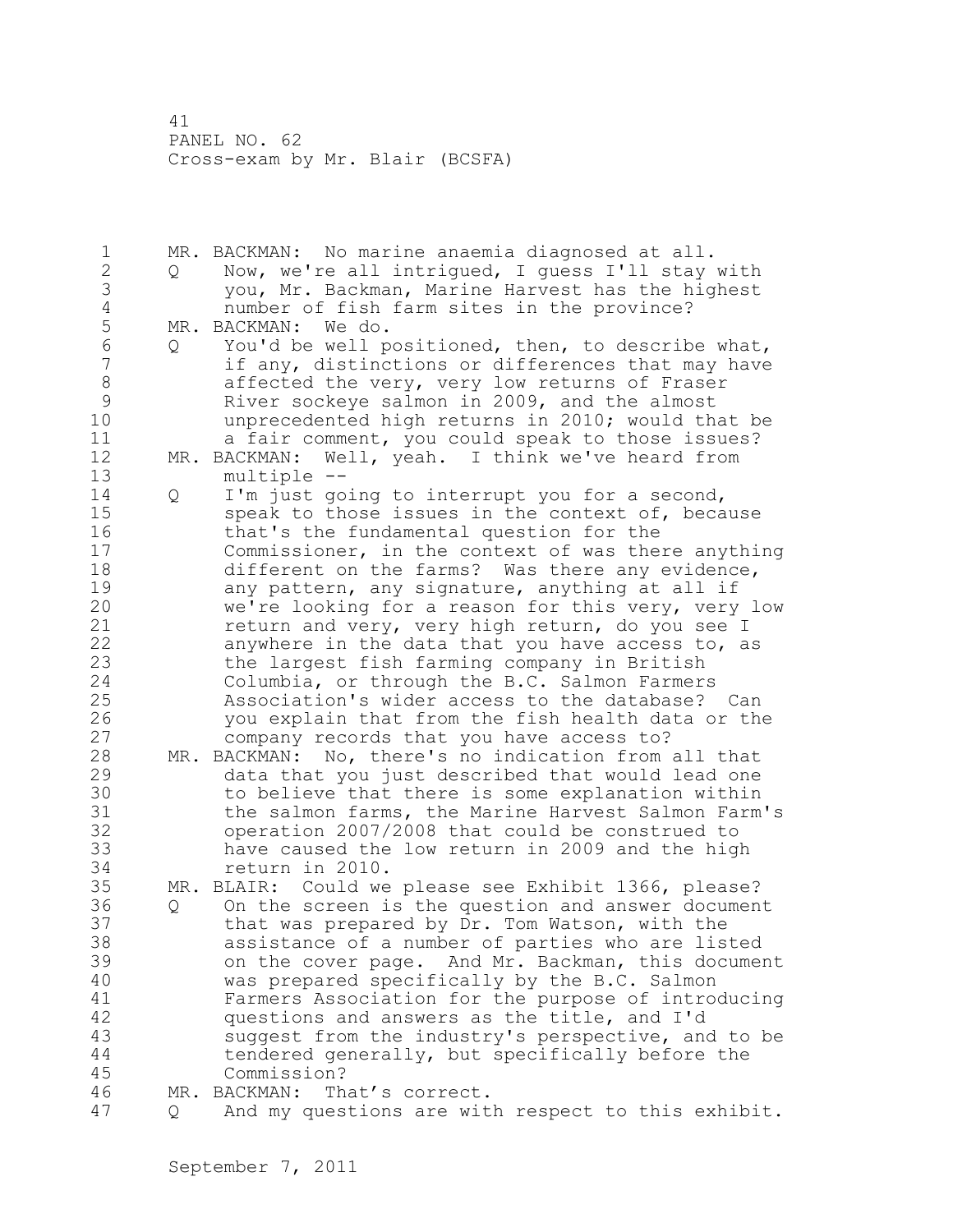1 MR. BLAIR: We'll take you to page 11, please, Mr. 2 Lunn. 3 Q And this particular portion of this document, Mr.<br>4 Backman, speaks of the relationship between 4 Backman, speaks of the relationship between<br>5 finfish aquaculture and First Nations in Br 5 finfish aquaculture and First Nations in British 6 Columbia? You see it on the screen?<br>7 MR. BACKMAN: I can see it on the screen. MR. BACKMAN: I can see it on the screen. 8 Q Thank you. Perhaps using that as a springboard, 9 can you give us your view of that relationship, either by references comments and passages in this 11 document or generally from your experience over 12 many years? 13 MR. BACKMAN: Well, I'd be happy to. I think, working 14 with First Nations within the context of being 15 involved in Marine Harvest Canada has been one of 16 the most interesting and challenging, and also 17 exciting areas of the work that we do. What I'm 18 going to do is describe some, if not all, there's 19 too many, some, but not all of the relationships<br>20 that we have with First Nations groups, positive that we have with First Nations groups, positive 21 relationships. But I'll preface it by saying that 22 the First Nations groups tend to be located on the 23 coast of British Columbia, sometimes in places 24 where the traditional resource activities, like 25 logging, have been in decline. So in some cases, 26 they are considered to be in socio-economic<br>27 decline, and in some places where we have m decline, and in some places where we have moved 28 our operations in at their request, the situation 29 has reversed itself. So we've gone from very high 30 levels of unemployment, for example, in the Klemtu<br>31 area of middle coast of British Columbia, to the 31 area of middle coast of British Columbia, to the<br>32 bosition who is capable and interested in workin position who is capable and interested in working 33 is able to work for the company, either in growing 34 the fish, or in the processing plant. 35 The Klemtu relationship is now in its 11th 36 year of operation. I think it has stood the test 37 of time in terms of how a group of First Nations 38 leaders who determined that they want to enter 39 into an agreement with a company, yet they want to 40 maintain control over the ability to monitor the 41 ocean for the aspects to the environment,<br>42 environmental impacts that are important environmental impacts that are important to them. 43 After 11 years, they remain satisfied that they 44 haven't seen environmental impacts that are of a 45 concern to them to bring that relationship to a 46 close. 47 But that's not the only relationship that we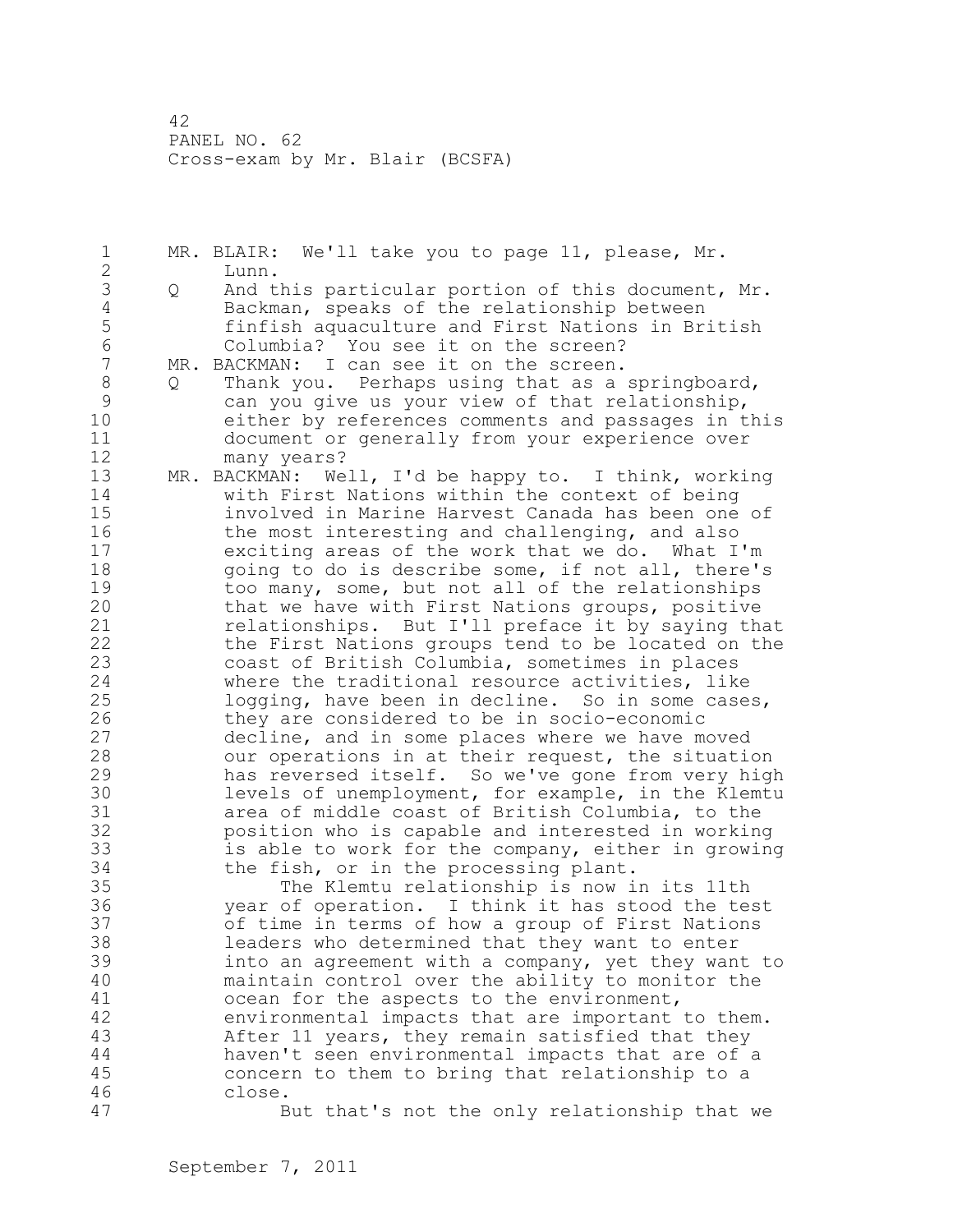1 have. We have the Quatsino Sound. In Quatsino 2 Sound, the Quatsino First Nation is a group that 3 we have now a seven-year relationship with. In<br>4 there, we are working with them on their intere 4 there, we are working with them on their interest<br>5 in shellfish aquaculture. And they have an 5 in shellfish aquaculture. And they have an 6 ongoing shellfish aquaculture industry, and there's ways that we can participate and assist 8 them. We also provide support for their<br>9 fisheries. They have a fisheries tech s 9 fisheries. They have a fisheries tech so there's capacity building leading towards professional 11 capability within the band, as well. 12 I can move to in the area of the Queen<br>13 Charlotte Strait area, where we have a Charlotte Strait area, where we have a 14 relationship with the Fort Rupert Band, or the 15 Kwakiutl Band, and that's a long-term relationship 16 there, as well. It goes back to the Pan Fish 17 Company, which Marine Harvest is now operating the 18 farm sites from. And we were originally involved 19 with helping them with a business venture that<br>20 they had in the town of Port Hardy, as well as they had in the town of Port Hardy, as well as 21 continuing to operate our farms under the auspices 22 and the oversight of their fisheries staff, as 23 well, to ensure that the ecological aspects of 24 importance were not being compromised. 25 Most recently, we have new relationships 26 beginning just last year with the Comox Band, the<br>27 Campbell River Band, the Cape Mudge Band, and all Campbell River Band, the Cape Mudge Band, and all 28 of these will be developing over the next years 29 into specific areas of mutual interest. The Comox 30 Band has an interest in shellfish aquaculture and<br>31 So there may be ways that we can work with them 31 so there may be ways that we can work with them<br>32 from the benefit of our experience, to work with from the benefit of our experience, to work with 33 them to benefit their interests in shellfish 34 aquaculture. 35 But it doesn't stop there just with the First 36 Nations chiefs and councils, it also moves to some 37 of the business relationships with other groups. 38 The Qwe'Qwa'Sot'Em Faith Fishing Company has been 39 many years operating a freight boat business where 40 they go around to our farm sites and collect 41 freight materials and move things to and from the<br>42 farm site. They have a dedicated boat for that farm site. They have a dedicated boat for that 43 that employs about eight or nine people within 44 their band. 45 The James Walkus Fishing Company based out of 46 Port Hardy has been our dedicated harvest company 47 contractor moving all of our fish from the farm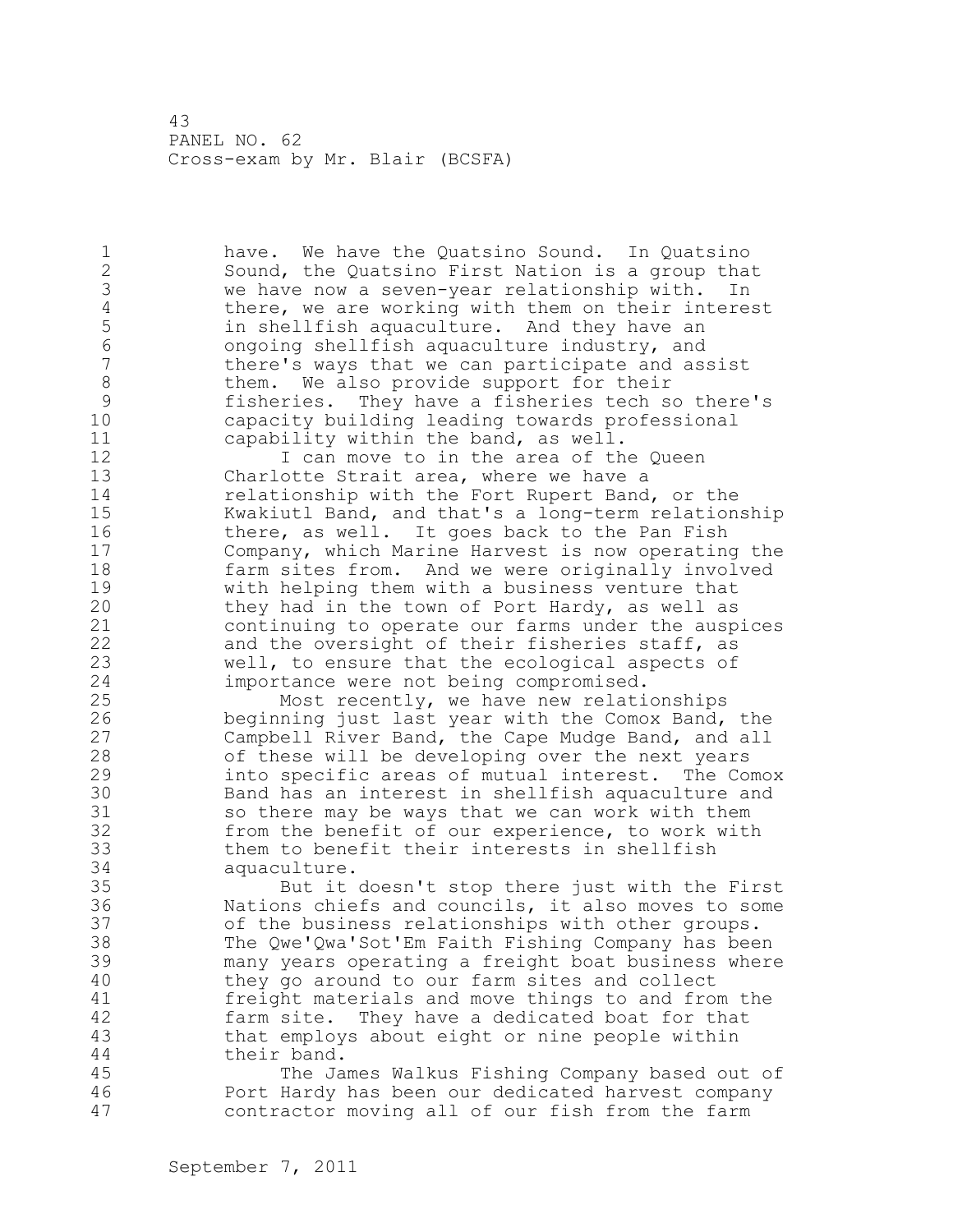1 sites around the coast to our processing plant in 2 Port Hardy. And we're just in negotiation with 3 that group now for a renewal and it could lead to 4 some exciting new developments with harvest boats<br>5 on the coast. I'm just hitting some of the high 5 on the coast. I'm just hitting some of the high 6 points here.<br>7 0 Mr. Backman, 7 Q Mr. Backman, you had the opportunity, in preparing 8 to come before the Commission, to review a report, 9 a socioeconomic report, which I understand my<br>10 colleague, Mr. Kelleher, will be entering lat colleague, Mr. Kelleher, will be entering later, 11 counsel for the Aboriginal Aquaculture 12 Association, and I understand that you looked 13 specifically at the economic benefits in terms of 14 wages, the bottom line, really. Can you indicate 15 what that report, in summary fashion, as I say, 16 we'll let Mr. Kelleher enter it generally, but did 17 you look at the income levels that your industry 18 provided to First Nations groups? 19 MR. BACKMAN: I did. I think that the comment was made<br>20 earlier that it was -earlier that it was --21 MR. BLAIR: Hand signals between counsel about whether 22 we're going to bother to put it up. I just wanted 23 the brief summary of the wage structure and not 24 get into the report. Mr. Kelleher will have a 25 chance to do that tomorrow. 26 Q So I'm sorry to interrupt you. Go ahead, please,<br>27 sir. sir. 28 MR. BACKMAN: The comment was made that most of the 29 First Nations participants in the industry were at 30 minimum wage job levels. So notionally, at the<br>31 current minimum wage, that's about 16,500 a yea current minimum wage, that's about 16,500 a year, 32 give or take. And the actual experienced income, 33 on average, for aboriginal folks working, 34 aboriginal people working in our processing plants 35 is about double that, at 32,000. And in fact, 36 working within the production of salmon on our 37 farm sites, it's higher again, averaging at 48,000 38 per year. So I just wanted to point out that it's 39 not minimum wage jobs. And that's aside from the 40 particular ventures and business opportunities 41 that I just took a moment to go through.<br>42 Q I'd like to shift gears a little bit and 42 Q I'd like to shift gears a little bit and speak, 43 perhaps more abstractly, about science, 44 independent science, science information coming 45 from diverse sources. We have a diverse panel, 46 certainly. Ms. Parker, would you like to describe 47 sort of the concepts of science from diverse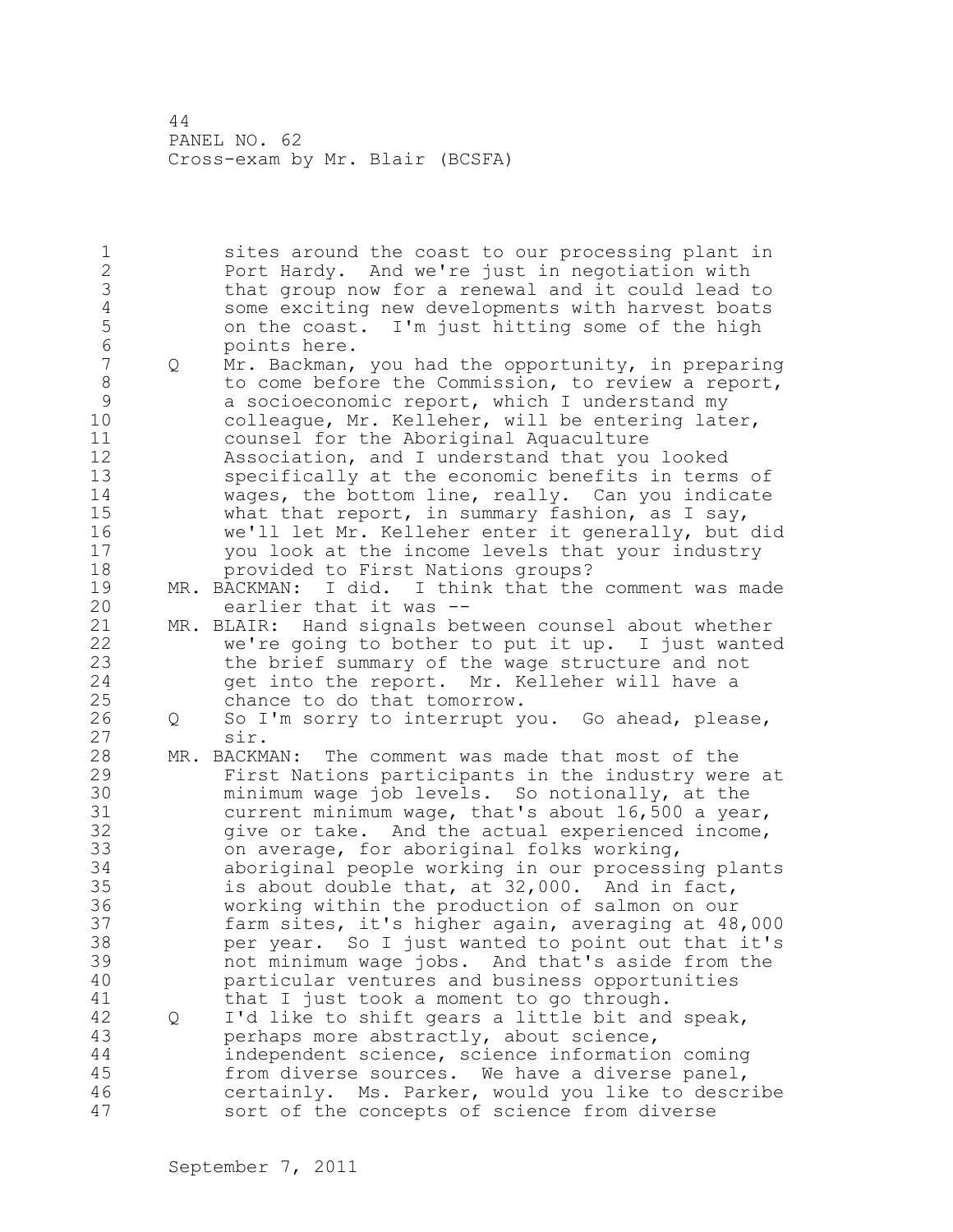1 sources? Those of us who aren't scientists, I 2 think, think that scientific methodology will all 3 line up, and the scientists will all lead and<br>4 agree and will move forward with a broader ba 4 agree and will move forward with a broader basis<br>5 of knowledge, but if anything, this Commission 5 of knowledge, but if anything, this Commission 6 this uneducated non-scientist that that doesn't always seem to be the case. Can you speak to that 8 issue? This is the perspectives panel so this 9 seems to be the question that is largely in the<br>10 minds of many of us who are trying to wrestle w minds of many of us who are trying to wrestle with 11 this conflicting science.

12 MS. PARKER: There's some comfort in the idea that 13 science means consensus, but I think it's exactly 14 the opposite, that good science comes from strong 15 and vocal debate. And you need to have 16 information and data coming from diverse sources. 17 And if I can give a small nod to my colleagues in 18 the environmental lobby, I think that a lot of the 19 efforts that they have had, I've participated on<br>20 Canadian science advisory processes with some of Canadian science advisory processes with some of 21 them and appreciated the input that they have put 22 forward and the push that they give others to 23 answer specific questions. I think that adds huge 24 value, and I think one of the things that's really 25 important to understand in science is that you 26 don't get a good answer if everybody agrees from<br>27 the outset, that you have to have people looking the outset, that you have to have people looking 28 at it from different perspectives, applying 29 different methods, arguing, disagreeing, meeting 30 again to discuss.

31 And so one of the values, I think, that we<br>32 have in a science-based process is that you have have in a science-based process is that you have 33 the ability to have this diverse discourse and 34 bring all these opinions, perspectives and results 35 together, and then you sort of drift slowly 36 towards the body of evidence, and that's where it 37 comes from. And I think that that is something 38 that we're going to see is going to add increasing 39 value to how we go forward.

40 Q Ms. Stewart or Ms. Morton, would you like to get 41 in and discuss the abstract nature of the lack of<br>42 consensus in science? Either one of you can lead consensus in science? Either one of you can lead. 43 MS. MORTON: The way I see it, the science that 44 promotes salmon farming is what the salmon farmers 45 use, but science that I have done has often not 46 been even cited in their responses to me. There's 47 been a lot of debate back and forth about my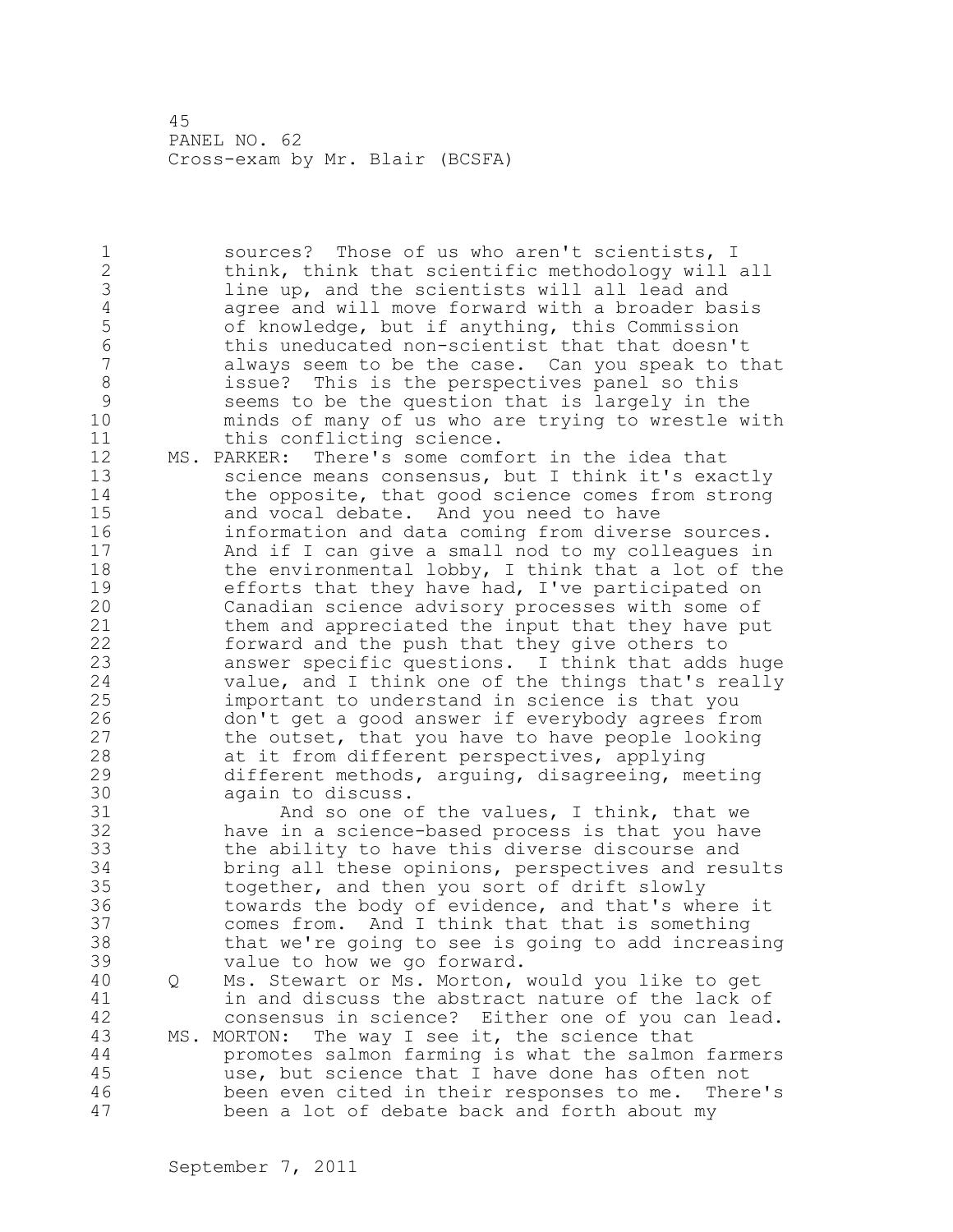1 method so that stimulated me to, for example, when 2 I did a study on do sea lice kill juvenile pink 3 salmon, I invited Dr. Brian Riddell and Dr. Brent<br>4 Hargreaves to come and view the experiment right 4 Hargreaves to come and view the experiment right<br>5 off the bat so that I didn't need to meet their 5 off the bat so that I didn't need to meet their<br>6 opposition later, I could adapt the study right 6 opposition later, I could adapt the study right away, which I did. And yet, when Dr. Jones finds 8 a highly conflicting result in that pink salmon<br>9 are completely resistant to sea lice after they 9 are completely resistant to sea lice after they<br>10 weigh .7 grams, he will not even address the weigh .7 grams, he will not even address the 11 difference between our findings. So for me, I 12 watched the fish die, I'm an eyewitness to it, I 13 measured it and I went the lengths of putting it 14 into a journal so it's very difficult. I don't 15 work on sea lice any more because I figured it 16 out. Where there's fish farms, there's sea lice. 17 It's an extremely easy thing to study, way easier 18 than whales. 19 Q Ms. Morton, I'm going to interrupt you. There's<br>20 fish everywhere in the ocean and there's sea lic fish everywhere in the ocean and there's sea lice, 21 not just with fish farms. Do you agree that sea 22 lice is a naturally occurring phenomena and 23 there's lots of sea lice in areas where there are 24 no fish farms, surely? Do you agree with that 25 principle? 26 MS. MORTON: Yes, the sea louse is a benign crustacean<br>27 marasite and  $$ parasite and --28 Q And you agree that salmon farms come into the 29 ocean, to the marine environment because they come 30 from freshwater hatcheries and they come in 31 without sea lice?<br>32 MS. MORTON: Absolutel MS. MORTON: Absolutely. 33 Q So they pick up the sea lice from the wild fish? 34 MS. MORTON: That's right. 35 Q And wild fish would have sea lice whether the 36 salmon farms are there, or not? 37 MS. MORTON: Not when they weigh .1 grams, not before 38 they've developed their scales. The interesting 39 thing about sea lice is they have a timer built 40 in. They change their body shape every few days 41 for the first 30 days. So when you're studying<br>42 the juvenile pink salmon coming out of a river the juvenile pink salmon coming out of a river and 43 you pick up 100 every kilometre from the Glendale 44 River to the first salmon farm at Doctor Island, 45 for example, the fish are beautiful. You get to 46 Doctor Island, they're sprinkled with copepodites, 47 which only last a number of hours. You go past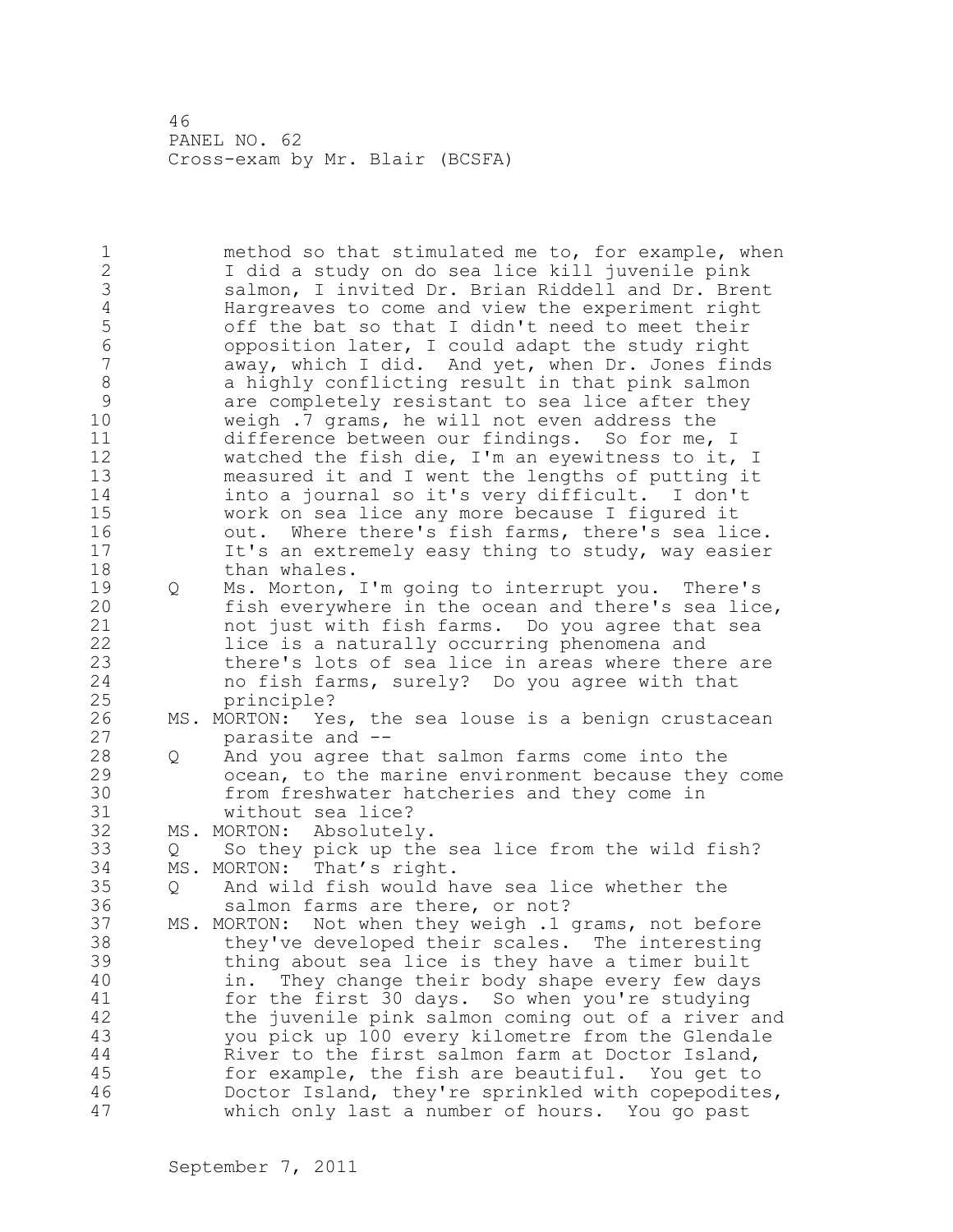1 the farm, the lice get older, you get to the next 2 farm and there's more lice. So there's two, for 3 me, profound issues with salmon farms, one is<br>4 amplification of local endemic parasites and 4 amplification of local endemic parasites and<br>5 diseases, and the other is exotic. So the se 5 diseases, and the other is exotic. So the sea 6 lice fall into a dangerous amplification because all the Pacific Salmon that come into the coast in 8 the fall die, which is a remarkable natural thing.<br>9 Why does nature do that? It's to break the cycle 9 Why does nature do that? It's to break the cycle<br>10 of disease, but salmon farms have given the sea of disease, but salmon farms have given the sea 11 lice a place to over-winter and reproduce and so 12 the young fish meet them before they're ready. 13 Q I'm sorry, mature salmon come back into the waters 14 of B.C. and they die to break the cycle of 15 disease, you figured that out, that's why they 16 die?<br>17 MS.MORTON: 17 MS. MORTON: I wished I'd figured it out, but no, it 18 wasn't me. 19 Q Okay. So a bit of an extrapolation there, yes?<br>20 MS. MORTON: No. MS. MORTON: No. 21 Q I'm going to suggest to you that your experience 22 with sea lice gained some notoriety as a result of 23 some studies you did in the Broughton Archipelago 24 in the early 2000s; do you agree with that? 25 MS. MORTON: It gave me a Doctor of Science at the 26 Simon Fraser University.<br>27 0 Honorary Doctor? Q Honorary Doctor? 28 MS. MORTON: Correct. 29 Q Yes. And you'll agree that from those first 30 reports, there have been -- it's like a ping-pong<br>31 match, or a tennis match, there have been reports match, or a tennis match, there have been reports 32 in support of those earlier reports, and reports 33 that are quite scathing in terms of the 34 methodologies used? You'll agree that it's a 35 ping-pong match, or a tennis match back and forth 36 on some of that science? You'll agree you've 37 certainly read it, correct? 38 MS. MORTON: I would characterize it more as mud 39 slinging. I don't see the ping-pong. We all 40 agree, those of us that are out there, that the 41 sea lice are coming from the farms. Even Dr.<br>42 Marty's study said as the number of sea lice Marty's study said as the number of sea lice 43 increase on the farms, they increase on the 44 adjacent pink and chum salmon. That should have 45 put the whole argument to rest right there. 46 Q Is the mud slinging, from your opinion, only 47 coming from one direction? Is it only the salmon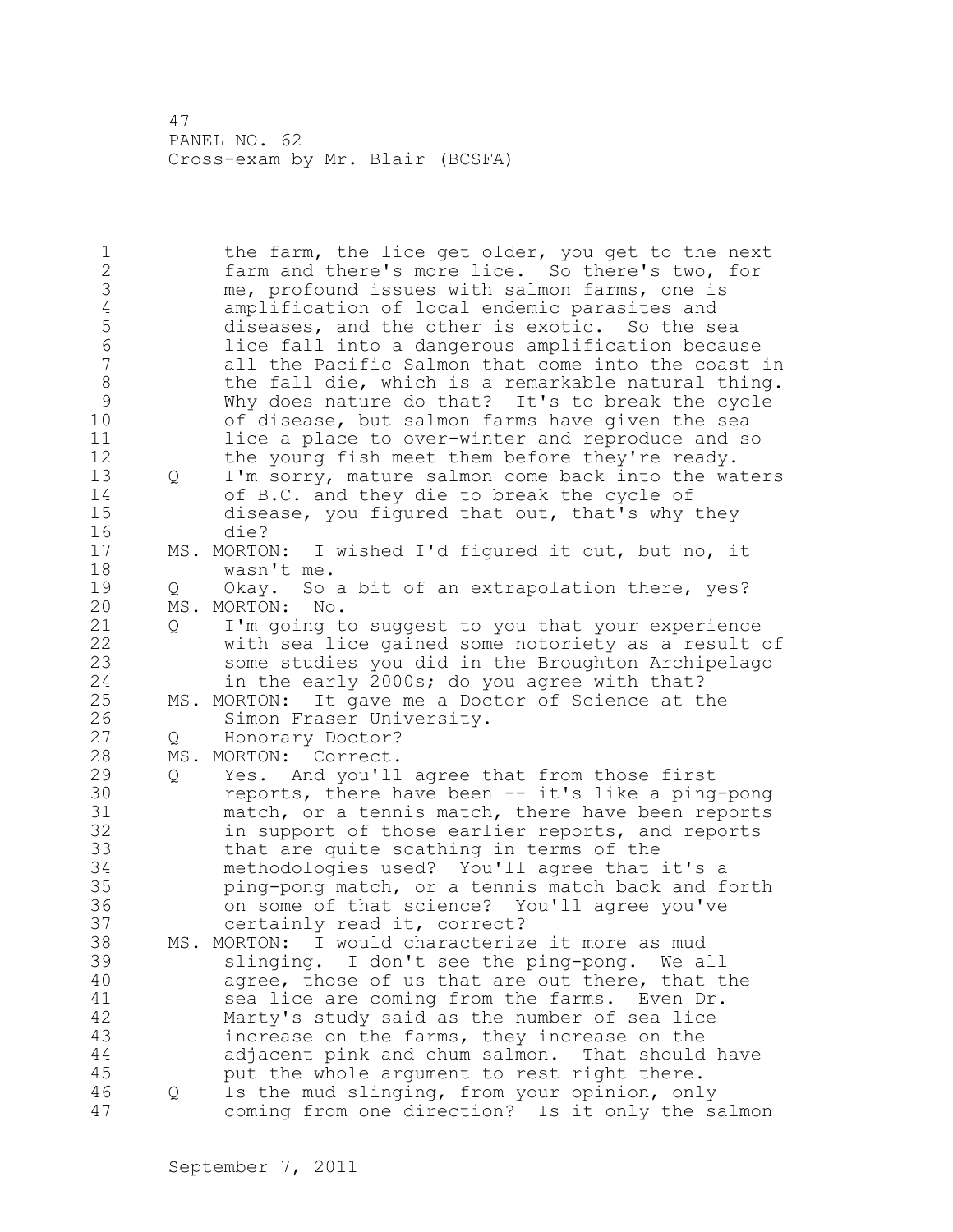1 farmers who are flinging mud, or a little bit of 2 mud going both ways? 3 MS. MORTON: I'm defending myself at this point.<br>4 0 I'm sorry? 4 Q I'm sorry?<br>5 MS. MORTON: I'S 5 MS. MORTON: I'm defending myself at this point. I'm 6 not going to just quietly take it because it needs to be arqued back. 8 Q But the question started around diverse science 9 and whether or not there's a conflict in science<br>10 or whether there's a consensus. It's clear or whether there's a consensus. It's clear 11 there's no consensus. My question of you is do 12 you agree that on both sides of that equation, the 13 scientific debate, parties are coming to different 14 conclusions for different reasons? Do you agree 15 with that? 16 MS. MORTON: Definitely for different reasons, but the 17 biology of it, Mr. Blair, is extremely easy and 18 whether you're talking to a scientist in Norway, 19 Scotland, Ireland, Chile, Eastern Canada, or<br>20 British Columbia, because I talk to them all British Columbia, because I talk to them all, fish 21 farms definitely amplify sea lice, and we have got 22 to move past that. 23 Q And so all of the reports that would disagree with 24 that position of yours, you say are categorically 25 wrong? 26 MS. MORTON: They do not disagree with that position,<br>27 it's their interpretation. it's their interpretation. 28 Q I see. Ms. Stewart, your turn. The question 29 started with science and, you know, should there 30 be consensus, should we expect consensus, or<br>31 should we expect what Mr. Commissioner has h should we expect what Mr. Commissioner has had to 32 wrestle with for 120 days, I think, and counting. 33 MS. STEWART: Sure. Well, I'm not a scientist, and I 34 don't play one on television so I'm not going to 35 get into the arguments around science, but I would 36 make a couple of comments. There's been some, I 37 think, perhaps questioning around why CAAR and the 38 member groups of CAAR would engage in dialogue and 39 in any attempt at collaborative work with Marine 40 Harvest, which we have been doing over the past 41 few years, and the scientific debate was one of<br>42 those specific reasons. One of our hopes was tl those specific reasons. One of our hopes was that 43 there has been this "my science/your science" 44 debate and if we could agree on the methodology 45 going in, if both parties could accept the 46 construct of the science, then both parties, 47 presumably, would accept the outcomes. We were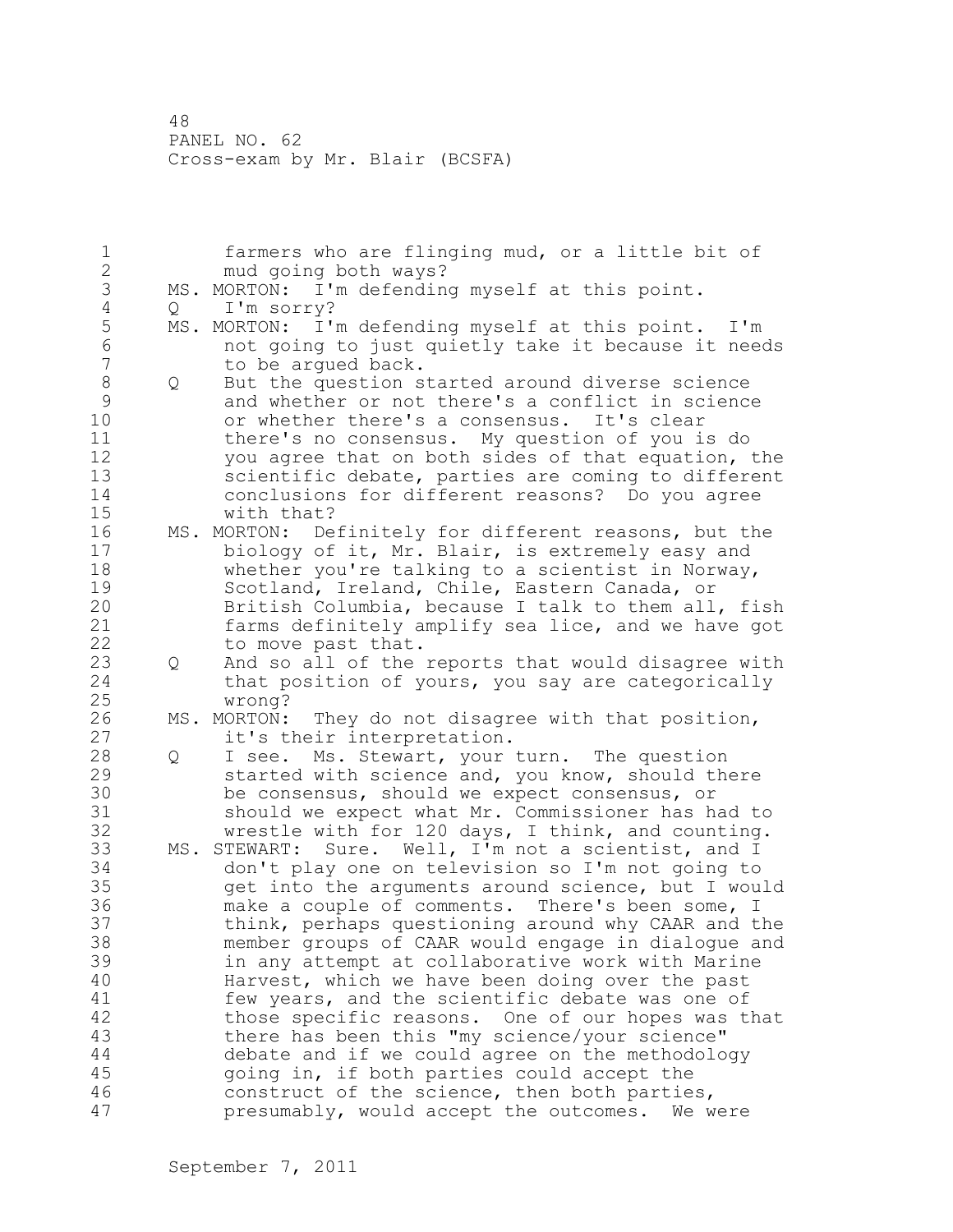1 confident in what those outcomes would be. The 2 science -- my understanding, as a non-scientist, 3 but talking to many, many scientists from a lot of 4 different countries around the world, is that the<br>5 weight of scientific evidence is quite clear, and 5 weight of scientific evidence is quite clear, and<br>6 as Ms. Morton said, that the farms amplify the 6 as Ms. Morton said, that the farms amplify the naturally-occurring sea lice, they act as a 8 reservoir for the lice. We believe that<br>9 collaborative work with the company would 9 collaborative work with the company would perhaps assist in putting that debate to rest. I have to 11 say that progress has been glacial at best, but 12 that was why we embarked on that effort. And I 13 think, the other day, Mr. Swerdfager referred to 14 his attempts to develop some sort of dialogue 15 between all the parties. I just want to make it 16 clear that at the time when he proposed that 17 dialogue, CAAR was in dialogue with Marine 18 Harvest. The Province was facilitating a process 19 called the Broughton Archipelago Plan with all the<br>20 companies except Creative, and we were also in companies except Creative, and we were also in 21 dialogue there. And when Mr. Swerdfager proposed 22 that dialogue, we said we don't have the capacity 23 to deal with another process, come to the table 24 with the Province, or if DFO wants to facilitate a 25 process, bring the First Nations to the table. We 26 respect and understand the need for government to<br>27 september of the stationships, but we also feel that government relationships, but we also feel that 28 it's critically important, if you're going to 29 involve the parties, that First Nations have to be 30 there. That didn't happen, that's why we didn't<br>31 participate, but I do believe that DFO could pla participate, but I do believe that DFO could play 32 a significant role in bringing the parties 33 together to discuss methodology and purpose going 34 into scientific studies and perhaps reach some 35 conclusions coming out. 36 Q You know, Ms. Stewart, the point you're making on 37 dialogue is very important because out of all of 38 this process, counsel and the participants will be 39 invited to assist the Commissioner with 40 recommendations and so I think I hear you saying 41 that pace notwithstanding, you're pleased that<br>42 CAAR has entered into this dialoque, it's been CAAR has entered into this dialogue, it's been 43 productive for you, or constructive, or you hope 44 it to be? 45 MS. STEWART: Well, yes, "hope" would be the operating 46 word. I think that there have been some benefits, 47 some positive outcomes, and I could speak to those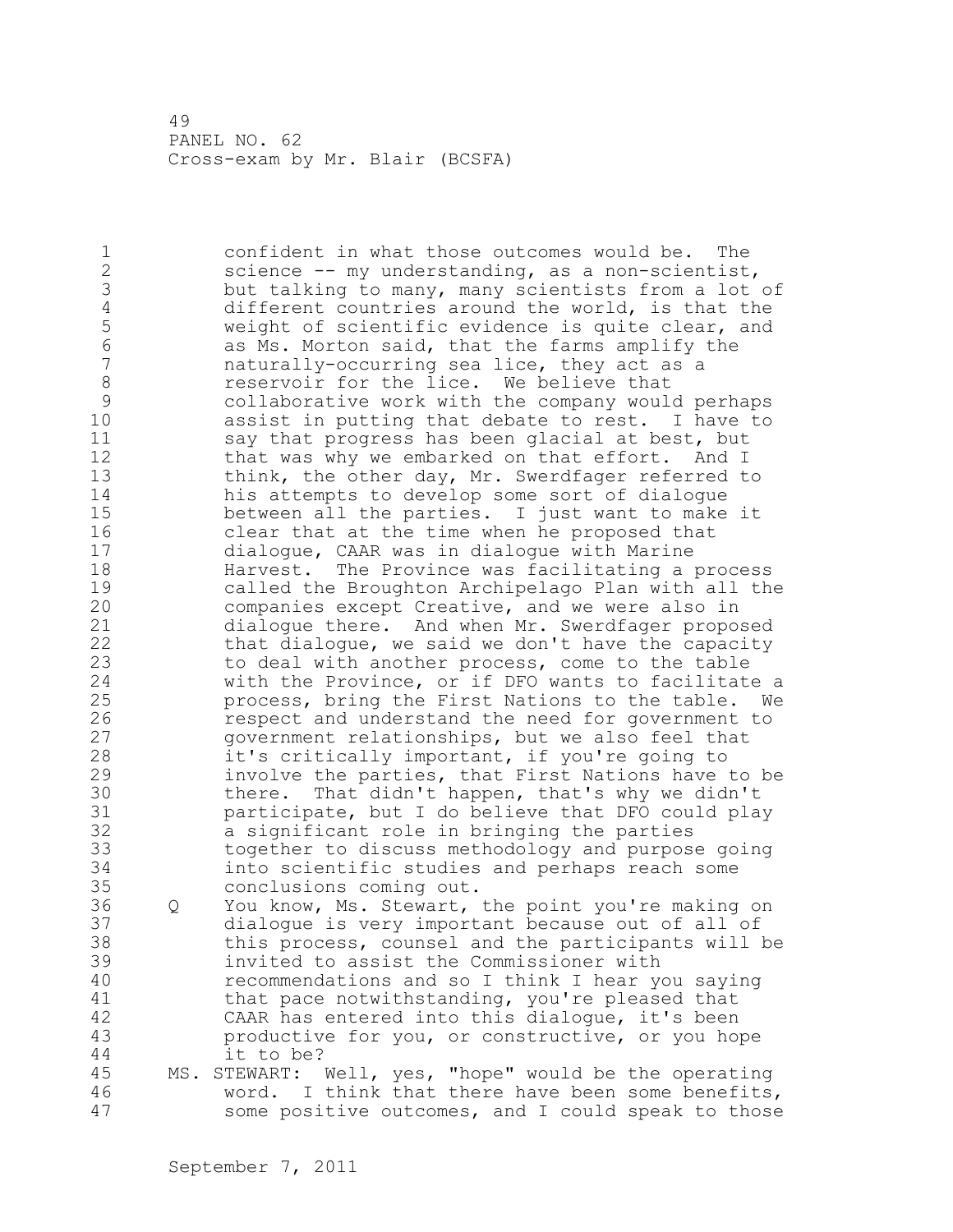1 at much greater detail, and I'm sure Clare could,<br>2 as well, but -as well, but  $--$ 3 Q I was just going to go to --<br>4 MS. STEWART: -- the pace of coll 4 MS. STEWART: -- the pace of collaborative science and<br>5 the pace of change has been glacial and very 5 the pace of change has been glacial and very<br>6 discouraging. 6 discouraging.<br>7 0 I was just qo 7 Q I was just going to go to Mr. Backman because you 8 agree, Ms. Stewart, that Marine Harvest has been<br>9 championing the cause of dialoque with CAAR in 9 championing the cause of dialogue with CAAR in this collaborative approach, Marine Harvest and 11 Mr. Backman? 12 MS. STEWART: I'm not sure I'd use the word 13 "championing." We've had a lot of discussions 14 around how our dialogue is communicated and what 15 efforts the company would make to actually 16 communicate it in a positive way, but certainly, 17 they've been willing to engage in that dialogue, 18 as have the member groups of CAAR. 19 Q Can we talk in terms of productive, or not,<br>20 dlacial, or not? Let's talk about good fai glacial, or not? Let's talk about good faith. 21 Certainly, CAAR enters the dialogue in good faith. 22 CAAR intends to be productive, and constructive in 23 dialogue with multi stakeholders, yes? 24 MS. STEWART: That was our intent, yes. 25 Q And I'm assuming you haven't abandoned that 26 attempt, you're still trying to be there in good<br>27 faith and have collaborative dialoque? I'm not faith and have collaborative dialoque? I'm not 28 suggesting otherwise, by the way. 29 MS. STEWART: No, we haven't abandoned the dialogue, 30 but I would say that there is a pall of<br>31 discouragement over many of the member 31 discouragement over many of the member groups of<br>32 CAAR at the lack of progress and the glacial pac CAAR at the lack of progress and the glacial pace 33 of implementation. 34 Q You're not alleging bad faith of any of the other 35 parties, you're just suggesting that it's a 36 complex area to reach consensus, or are you 37 alleging bad faith? 38 MS. STEWART: I'm not alleging bad faith, but I would 39 say that to a degree, it's my belief, and I 40 certainly can't speak for the other groups of 41 CAAR, or even for living oceans on this, this is<br>42 my personal perspective, that I think that there my personal perspective, that I think that there 43 has been some mastery of the art of foot dragging. 44 Q Well, Mr. Backman, perhaps you're the champion, or 45 perhaps you're the master of foot dragging, but 46 would you like to get into the debate, Marine 47 Harvest, what does Marine Harvest and what do you,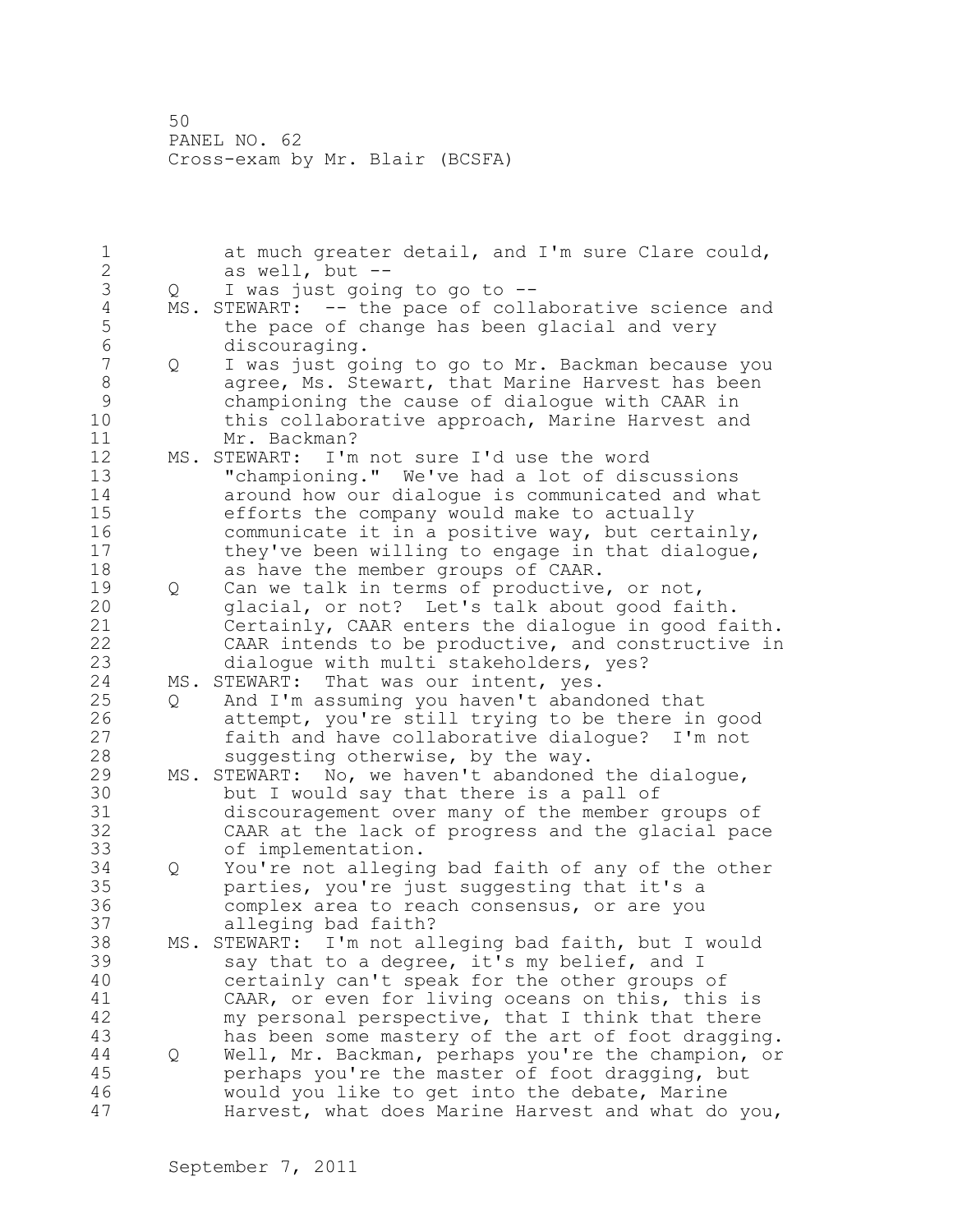1 Mr. Backman, attempt to get out of the dialogue 2 with these diverse stakeholders? 3 MR. BACKMAN: Yeah, I'll start with the diverse<br>4 stakeholder piece because I think where we 4 stakeholder piece because I think where we started<br>5 this discussion was different kinds of research, 5 this discussion was different kinds of research,<br>6 sometimes thev're polarized outcomes, what do we 6 sometimes they're polarized outcomes, what do we make of that? And I think from our perspective in 8 the industry and Marine Harvest, every bit of<br>9 sesearch that comes our way is a bit of the 9 research that comes our way is a bit of the<br>10 buzzle, it helps to inform what the outcome puzzle, it helps to inform what the outcome should 11 be in terms of our adaptive management approaches 12 to the way we operate our farms. 13 Sometimes pieces of the information are not 14 complete, sometimes they need to be broadened out, 15 sometimes the precepts, the structure, the amount 16 of information brought in, the kinds of<br>17 statistical tests that are done on a st statistical tests that are done on a study needs 18 to be redone in order to cast it into a more 19 comparative study with others that have been done.<br>20 What I'm getting at here is we have a lot of What I'm getting at here is we have a lot of 21 different people that have been in this now for 22 nine or 10 years, but what have we learned about 23 all of this, and the study of sea lice, for 24 example? Well, we've gone from maybe a position 25 early on where a company, even someone like 26 myself, would have said, "Well, maybe salmon farms<br>27 aren't producing the sea lice that we see on the aren't producing the sea lice that we see on the 28 wild fish." And because sea lice have been there 29 forever, they're having no effect on the wild 30 fish. And then there's been the opposite<br>31 bosition, that sea lice are harming the 31 bosition, that sea lice are harming the<br>32 bopulations of the wild fish and thev'r populations of the wild fish and they're all 33 coming from the salmon farms. What have we 34 learned? Well, we've learned, I think, and it has 35 been glacial slow because it's taken 10 years and 36 good research takes time, but we've learned that, 37 yes, the salmon farms can be a place where the sea 38 lice are amplified. I mean, that's been proven. 39 And yes, when the pink salmon, for example, are 40 very small, the damage can be quite extensive to 41 the pink salmon. However, when the pink salmon<br>42 are beyond .7 of a gram, that's not the case. are beyond .7 of a gram, that's not the case. 43 We've also learned that on a population basis, the 44 sea lice on the pink salmon leaving do not have a 45 correlation to the returning size the following 46 year. So we're beginning to get some kind of a 47 pattern here about what actually we know about sea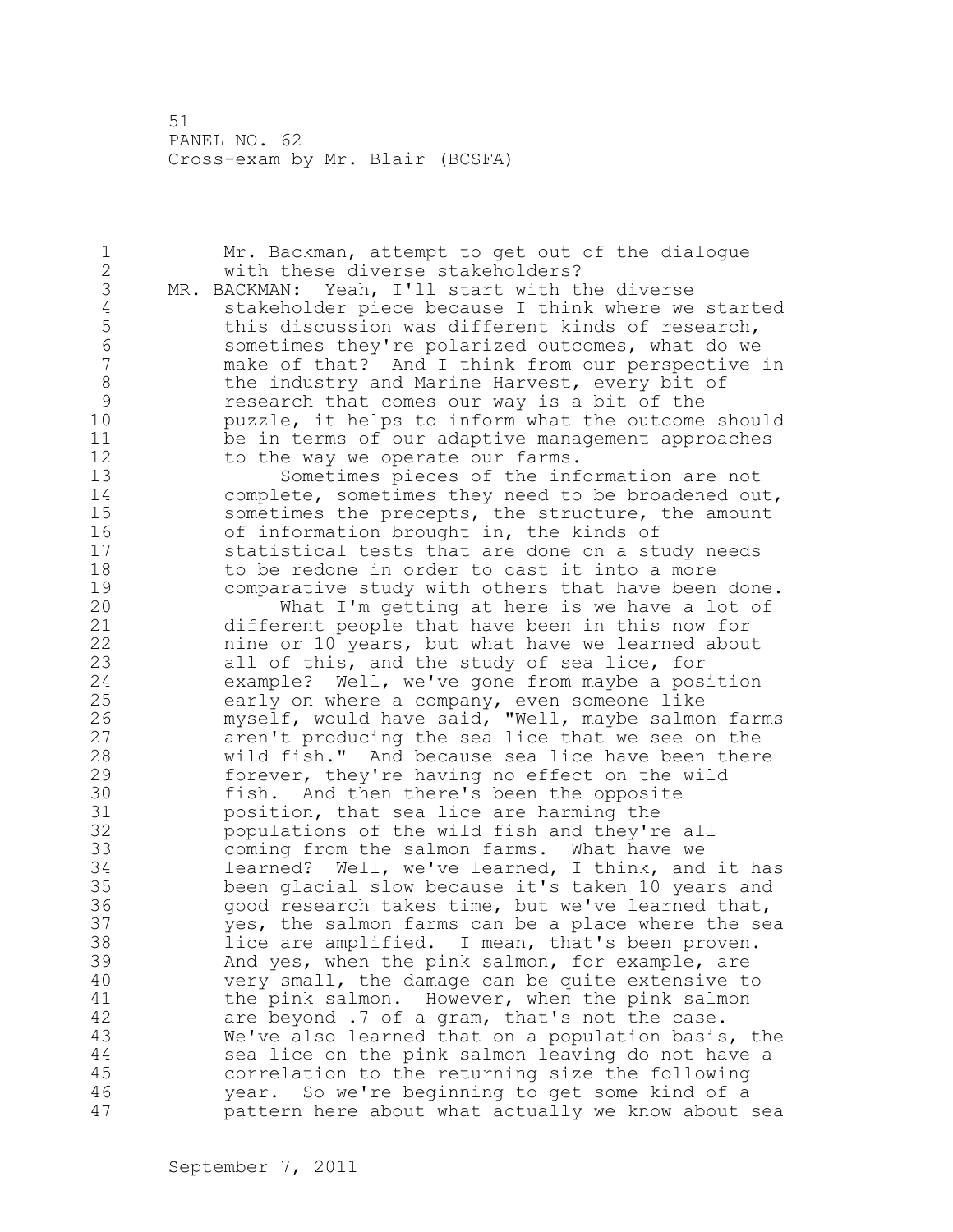1 lice and pink salmon, and from the work that's 2 been done at the Broughton. And it's been a bit 3 of a long, hard slog, but I think it's been<br>4 valuable. It's been something that's been 4 valuable. It's been something that's been worth<br>5 doing, and it hasn't solved all of the questions. 5 doing, and it hasn't solved all of the questions,<br>6 it hasn't answered all the questions, hasn't 6 it hasn't answered all the questions, hasn't solved all the problems, but I think it's provided 8 a very fundamental foundation for which we can<br>9 move forward into the program that we're very 9 move forward into the program that we're very<br>10 hopeful, under the new regulator, is going to hopeful, under the new regulator, is going to 11 provide a basis for taking this to the next level, 12 and I'm referring to the Integrated Management of 13 Aquaculture Program, the IMAP, because this is 14 someplace where we can actually take this kind of 15 knowledge and start turning it into regional 16 programs to benefit the environment. And also to 17 allow the fish farms use a one size fits all 18 approach. So it's been a beneficial process. 19 Q Mr. Backman, you've made reference to adaptive<br>20 management approaches. management approaches. 21 MR. BLAIR: And Mr. Lunn, if you could pull up Exhibit 22 1615 and go to page 29? 23 Q Mr. Backman, you've made reference -- firstly, 24 we'll have a look at the cover sheet, but as he's 25 pulling that up, you made reference to the complex 26 challenges. I think you really all have.<br>27 MR. BLAIR: Page 29, it's a text. MR. BLAIR: Page 29, it's a text. 28 MR. LUNN: I think this document has 15 pages. 29 MR. BLAIR: 1615? Try B.C. Salmon Farmers Tab 47. Oh, 30 sorry, B.C. Tab 47.<br>31 MR. LUNN: The Province, MR. LUNN: The Province, or B.C. Salmon Farmers? 32 MR. BLAIR: B.C. Tab, B.C. Government Tab 47. 33 MR. LUNN: Thank you. 34 MR. BLAIR: We'll see whether we -- no? Give me a 35 moment. Try B.C. Salmon Farmers Tab 47. Ah, 36 thank you. Could we go to page 29 of that 37 document? Paper, please. Thank you. Back of the 38 page, I believe. 39 MR. LUNN: Page 29? 40 MR. BLAIR: 29, yes. Thank you. Perfect. 41 Q If we all just take a moment to read that first<br>42 paragraph, we see that it highlights -- well, j paragraph, we see that it highlights -- well, just 43 for reference, this is a document prepared in 44 2004, "Recommendations for Change," and it's 45 talking about aquaculture. And we were 46 discussing, as a panel, a few minutes ago, the 47 issue of dialogue and the complexity. Now, this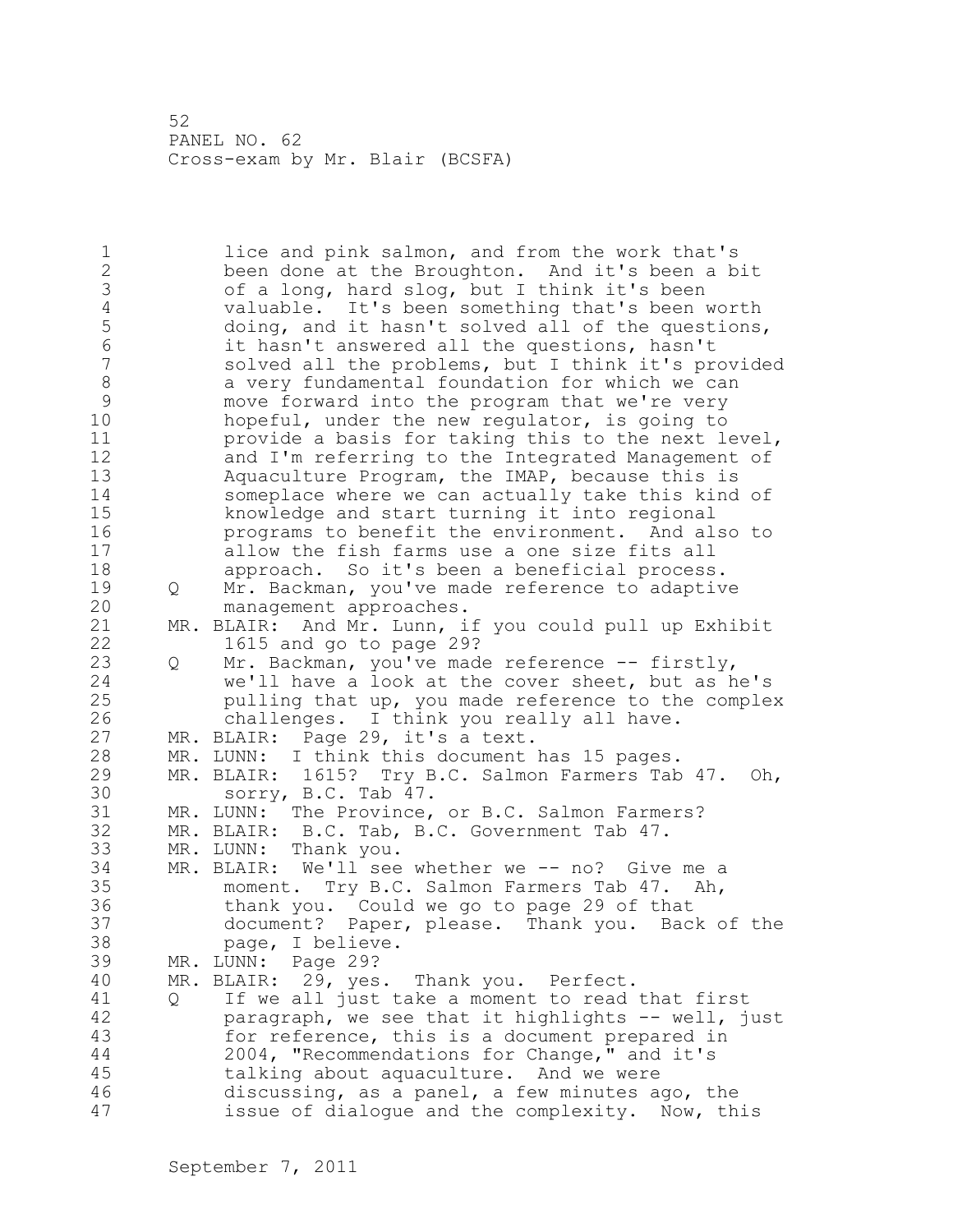1 document is now approaching seven or eight years 2 old, and it speaks of this highly complex 3 challenge which requires new approaches. How are<br>4 we doing, Mr. Backman, as a representative of the 4 we doing, Mr. Backman, as a representative of the<br>5 B.C. Salmon Farmers industry? Are we making 5 B.C. Salmon Farmers industry? Are we making 6 progress in addressing complex challenges? Is the industry moving forward or backwards, in your 8 view, in attempting to deal with management<br>9 technologies to manage your industry in 9 technologies to manage your industry in conjunction with environmental protection? 11 MR. BACKMAN: If I can just pick up on what we were 12 just mentioning a moment ago, and this is a big 13 concern about how is industry responding to the 14 management of sea lice, for example, on the salmon 15 farms vis-à-vis conservation of wild fish, and one 16 of the key things that we've seen in the last 10 17 years has been the imposition of the Sea Lice 18 Action Plan, which was a precautionary approach, 19 asking the salmon farmers to limit the sea lice on<br>20 their fish to a maximum of three motiles. What their fish to a maximum of three motiles. What 21 has that done? Well, in the area of the 22 Broughton, where we had a lot of research, it's 23 actually created a situation where year in and 24 year out, for the past few years, there have been 25 very, very few sea lice on the farmed salmon and 26 very, very few sea lice on the wild salmon. It's,<br>27 however, required a lot of use of the therapeutant however, required a lot of use of the therapeutant 28 SLICE, and therefore, there's now a need to take a 29 look at that and see where is the most effective 30 use of that product and where can we not be as<br>31 concerned about using that product? We need t 31 concerned about using that product? We need to<br>32 fefine that, going forward. refine that, going forward. 33 So I think that the Province is making good 34 efforts towards that regard. I think that we've 35 also seen now that with the federal government 36 moving into the zone of being directly involved 37 from the science perspective and a regulatory 38 perspective, they're already stepping forward with 39 new interests and new ideas about how they want to 40 bring some of the concerns that have been brought 41 up in the public debate and bring them into the<br>42 mix, as well.  $mix,$  as well. 43 Q One of the adaptive technologies that Marine 44 Harvest has been looking at and piloting, in fact, 45 has been looking at the viability of closed 46 containment; is that correct? 47 MR. BACKMAN: Yes.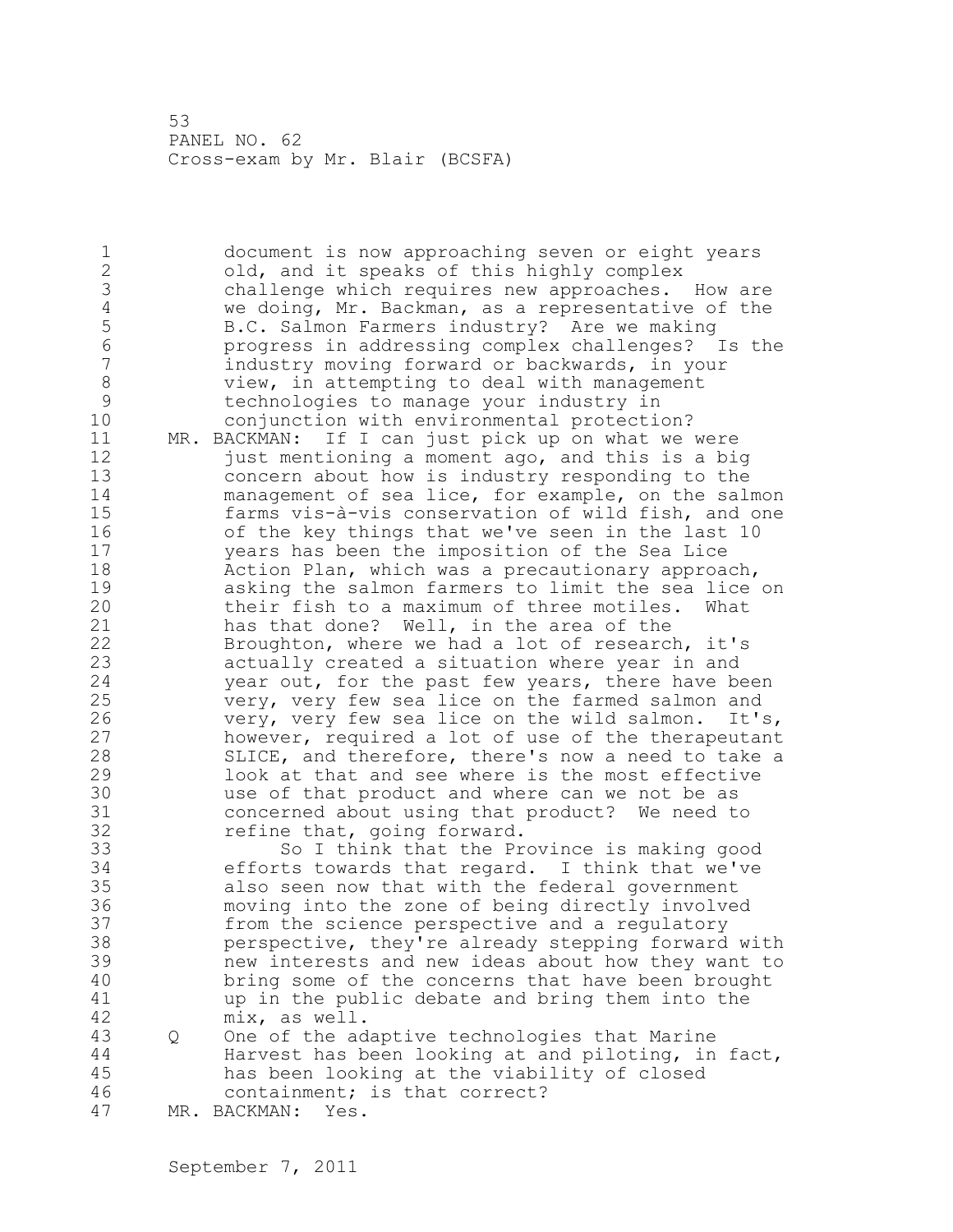1 MR. BLAIR: I wonder if we could go to Exhibit 1555, 2 please? 3 THE COMMISSIONER: I'm sorry, which document was that?<br>4 Which document are you referring to? 4 Which document are you referring to?<br>5 MR. BLAIR: Exhibit 1555, 1555, it's a pa 5 MR. BLAIR: Exhibit 1555, 1555, it's a paper of Gary<br>6 Marty, Sonja Saksida and Terry Ouinn. If you 6 Marty, Sonja Saksida and Terry Quinn. If you could highlight the end of the abstract, please, 8 the last half a dozen lines? Thank you.<br>9 0 So other witnesses have been referred to 9 Q So other witnesses have been referred to the<br>10 bassage, specifically, the last four lines, passage, specifically, the last four lines, which 11 reads: 12 13 We conclude that separating farmed salmon 14 from wild salmon proposed that coordinated 15 fallowing or closed containment will not 16 increase wild salmon productivity and that 17 medical analysis can improve our 18 understanding of complex issues related to 19 aquaculture sustainability. 20 21 So there's the words "closed containment," Mr. 22 Backman, and the conclusions of those three 23 parties. To just put a brief context on closed 24 containment, can you describe the pilot projects 25 that Marine Harvest is working on or attempting to 26 work through on closed containment?<br>27 MR. BACKMAN: Well, it's using some tech MR. BACKMAN: Well, it's using some technology that we 28 have been developing in our hatcheries, 29 recirculating aquaculture system technology, where 30 the majority of the water that's used to grow the<br>31 fish is recirculated within the facility, it's fish is recirculated within the facility, it's 32 cleaned and refreshed, and then reused with the 33 fish. The benefits of having that kind of a 34 system, which is highly technological in terms of 35 the comparisons to a single pass hatchery, where 36 the water just flows in and out, the benefits to 37 using that is you maintain the quality and the 38 control over the environment of the water in which 39 fish are living in terms of chemical makeup of the 40 water, freedom from pathogens. And so those 41 elements are beneficial to the grower. We can be<br>42 sure that we're not going to be losing our product sure that we're not going to be losing our product 43 due to changes in the environment. And so our 44 pilot that has been described has been a 45 commitment to take this technology, which has been 46 developing around the world, but here, in British 47 Columbia, Marine Harvest has more examples of this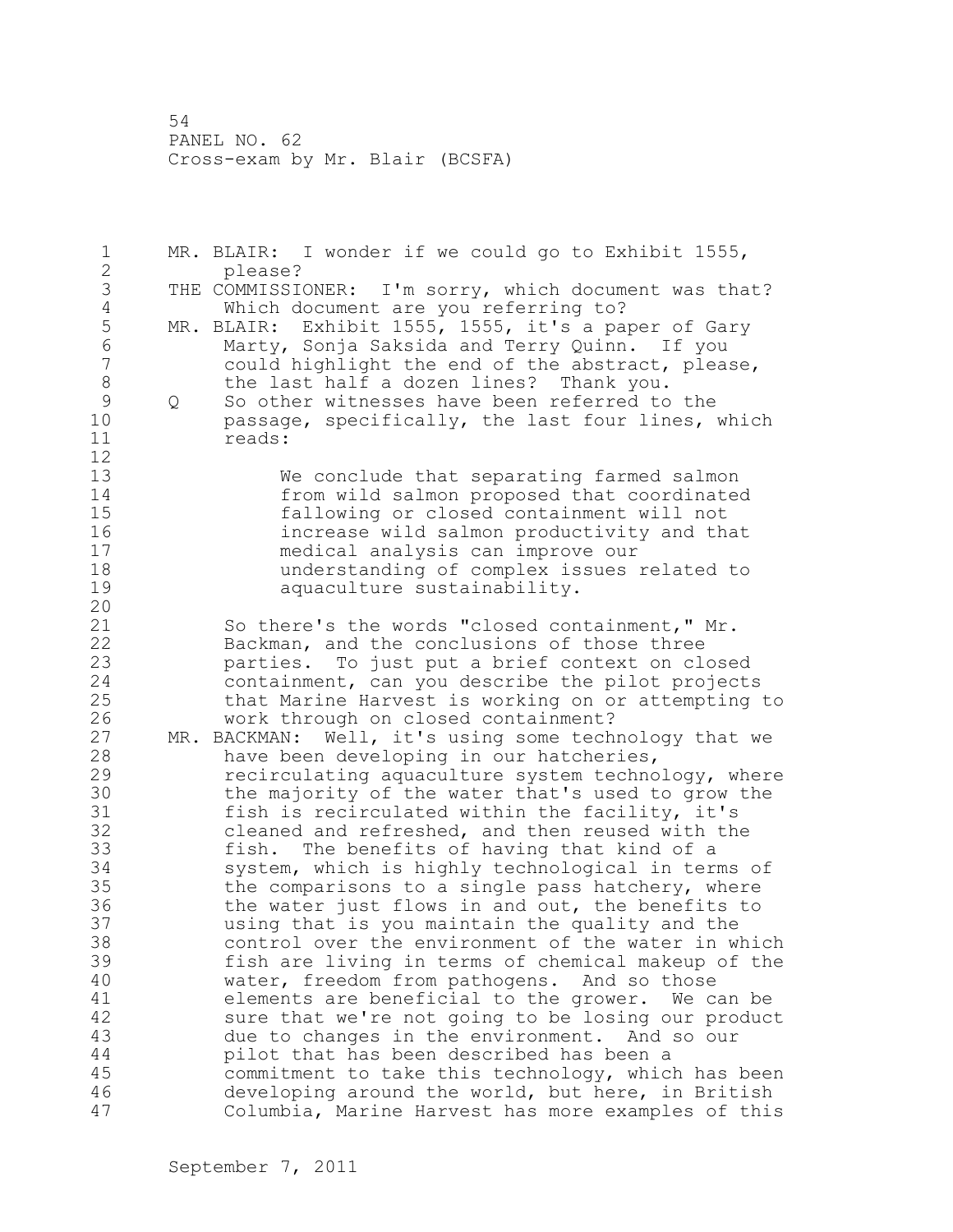1 RAS than any of the other growers at this present 2 time, and we feel we've learned a few things about 3 how it operates, to keep the costs down and keep 4 the efficiencies up. And the intention was to 4 the efficiencies up. And the intention was to<br>5 translate that into a new project which would 5 translate that into a new project which would 6 actually grow fish to harvest size and to be able 7 to document with actual operational information 8 about what the costs were going in and what the<br>9 challenges were to get the fish not just to the 9 challenges were to get the fish not just to the<br>10 size that we're used to right now, about 100 size that we're used to right now, about 100 11 grams, but take them up to five, five-and-a-half 12 kilograms in size, and to do this here in British 13 Columbia, using the available water supplies 14 available on the coast and infrastructure 15 available on the coast. 16 This, in recirculating aquaculture done at a 17 commercial scale hasn't been done for Atlantic 18 salmon in British Columbia. 19 Mow, our example, our test or our preliminary<br>20 document for this showed us that the likelihood of document for this showed us that the likelihood of 21 it being economically profitable at this time was 22 slim, but it was something that it was worthwhile 23 to take what we know now to the next level and 24 actually determine where improvements could be 25 made to bring in greater efficiencies and see what 26 level within our entire range of growth options,<br>27 what level would this kind of opportunity, this what level would this kind of opportunity, this 28 RAS to harvest, where it would fit into the mix. 29 MR. BLAIR: Mr. Lunn, could you pull up B.C. Salmon 30 Farmers Tab 24, please?<br>31 THE COMMISSIONER: Mr. Blair 31 THE COMMISSIONER: Mr. Blair, I was a bit confused, the<br>32 earlier discussion you had around Exhibit 1615, earlier discussion you had around Exhibit 1615, 33 which then you made reference to Tab 47 of your 34 binder, has that been marked as an exhibit? 35 THE REGISTRAR: It has not. 36 MR. BLAIR: We actually -- I'll just go back and check. 37 Thank you for pointing that out. 38 THE REGISTRAR: It has not been marked. 39 MR. BLAIR: I don't think it has been. 40 MR. MARTLAND: The registrar is usually on the ball, he 41 said it isn't. Perhaps it should be marked as an 42 exhibit. 43 MR. BLAIR: Yes, thank you. 44 THE REGISTRAR: Tab 47 will be marked as 1804. 45 MR. BLAIR: Thank you. 46 MR. MARTLAND: I should say the registrar is always on 47 the ball.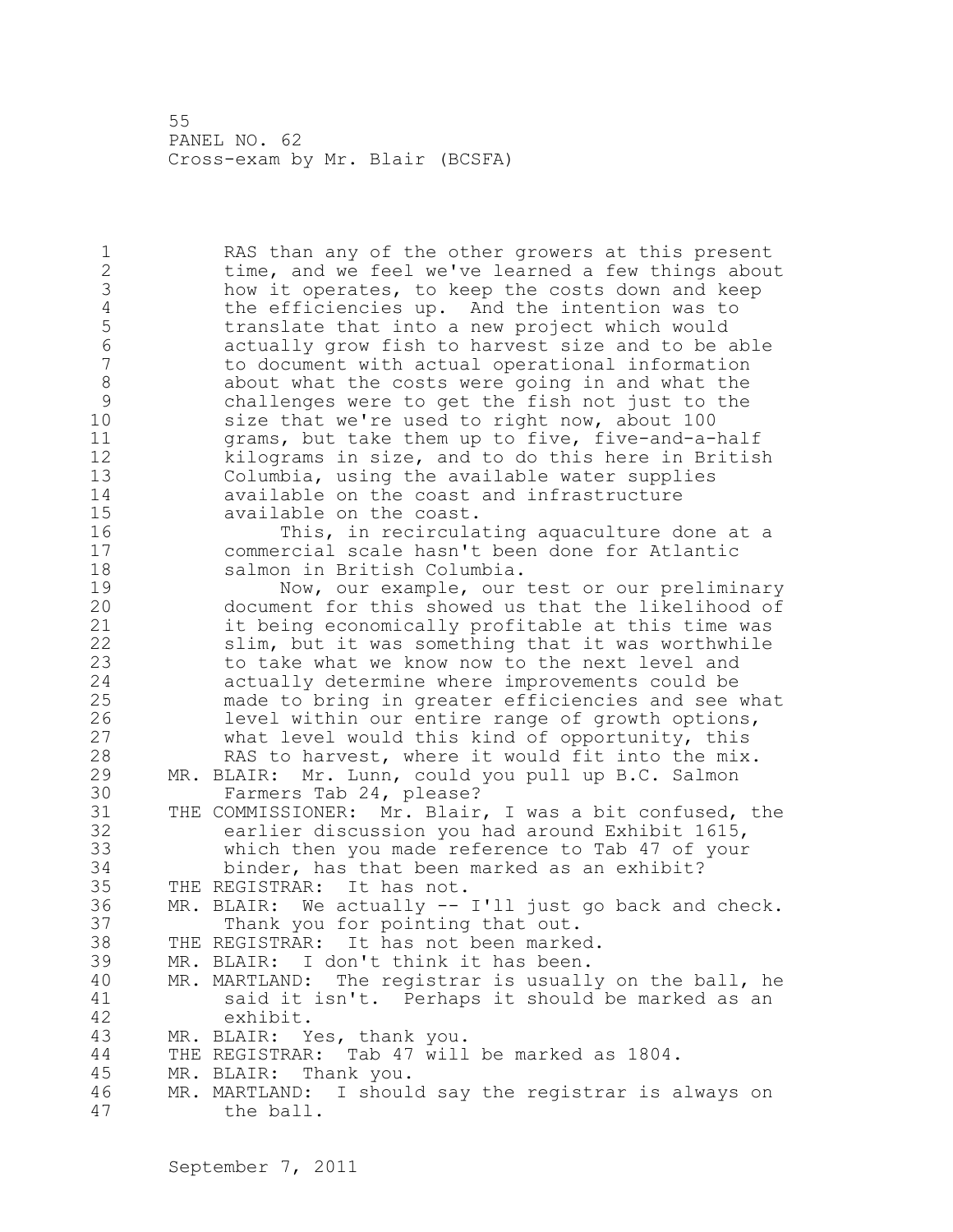1 THE REGISTRAR: Thank you. 2 3 EXHIBIT 1804: Recommendations for Change,<br>4 Report of the Commissioner for Aquaculture 4 Report of the Commissioner for Aquaculture<br>5 Development to the Minister of Fisheries an 5 Development to the Minister of Fisheries and 6 Oceans Canada 7 8 MR. BLAIR: Can you take up somebody else's time while<br>9 vou -- I agree with my learned friend's remarks. 9 you -- I agree with my learned friend's remarks.<br>10 MR. LUNN: You asked for Tab --MR. LUNN: You asked for Tab --11 MR. BLAIR: I've forgotten now, but we could go to 24, 12 B.C. Salmon Farmers 24. Yes, thank you. 13 Q Briefly, if we can, Mr. Backman, you'll see from 14 the title, following up on our discussions about 15 closed containment, that this report was 16 specifically prepared by the industry so that the 17 inquiry that we're in front of might be informed 18 on some of the technical challenges with closed 19 containment systems. You're familiar with the report? 21 MR. BACKMAN: Yes, I am. 22 Q And can you, in summary fashion, take us through 23 the report? We could take you to the conclusion 24 page, which is page 19, but discuss the report 25 generally, please. 26 MR. BACKMAN: Well, sure. It gathered information, I<br>27 duess, in three general areas. One, we asked the quess, in three general areas. One, we asked the 28 group to look at the East Coast of Vancouver 29 Island, which had the ability to support an 30 operation like this. We asked them to look for<br>31 appropriate sites. So there was a siting 31 appropriate sites. So there was a siting<br>32 component, there was an evaluation of the component, there was an evaluation of the existing 33 technology that's currently available and can be 34 used. So there was a current best technology 35 component, and then there was an analysis of the 36 likelihood of the economic viability coming out of 37 it. 38 So very quickly, what we learned about siting 39 is that the access to the amount of water that's 40 required, and the quality of water that's required 41 is actually quite limiting and of about 17, 18<br>42 sites that were evaluated from the Ovster Rive sites that were evaluated from the Oyster River to 43 Port Hardy, there was only two locations that 44 might actually provide a good location to build 45 this pilot. So that was the first thing on the 46 coast of British Columbia where we think there's 47 access to a lot of groundwater. If you put down a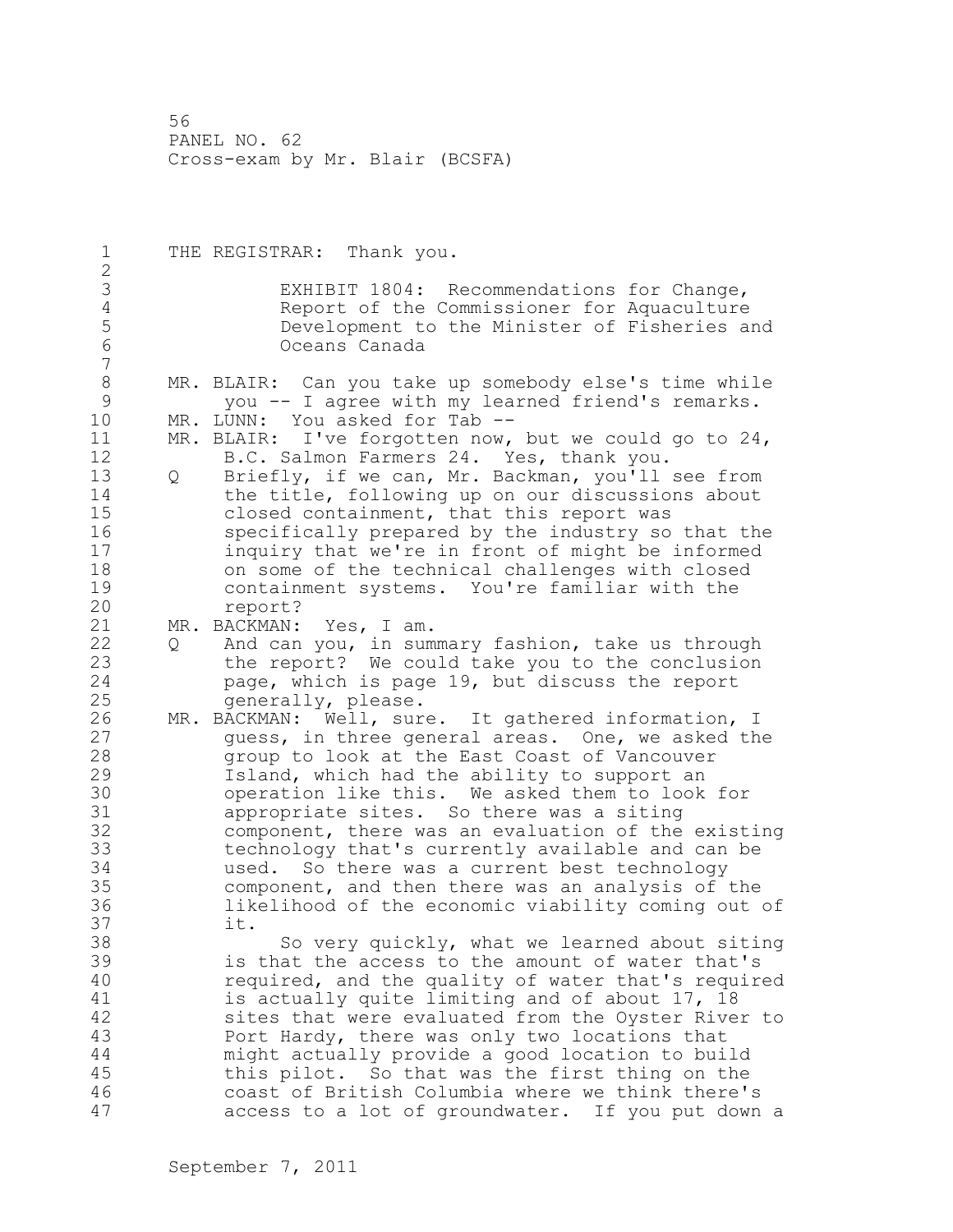1 well, you're bound to get lots of good water. We 2 were surprised to find that it actually isn't that 3 available.<br>4 Then 4 Then number two was looking at the technology<br>5 and how it would have to be operated in order to 5 and how it would have to be operated in order to<br>6 contract the fish, not, as I sav, just to 100 or 150 6 run the fish, not, as I say, just to 100 or 150 grams for smolt release, but actually up to about 8 a five-kilogram size, and the result there was<br>9 that we would have to run the densities higher 9 that we would have to run the densities higher than we normally run them in our hatcheries. Not 11 higher than they've been done in tests of the 12 equipment elsewhere, but we'd have to hold them 13 at, you know, 80, 90 kilograms per cubic metre for 14 a significant period of time. So that was going 15 to be something that there isn't a lot of 16 commercial scale experience with. And certainly, 17 because of those kinds of technological 18 challenges, the cost of running the facility and 19 the cost in the fish at the end of the day was<br>20 qoing to be quite significant and was going to going to be quite significant and was going to be 21 debateable about whether or not there would be an 22 actual ability to make a profit on the fish when 23 it was grown so the recommendation here was to 24 expect and look for about a 15-percent premium 25 price. That's fine, there are retailers who are 26 interested in a product that comes from this, but<br>27 it limits the volume that you can sell to these it limits the volume that you can sell to these 28 folks who are willing to retail at a premium 29 price. So these are all elements of the program 30 and they're all important aspects of moving<br>31 forward and understanding how this kind of forward and understanding how this kind of 32 technology is going to fit into the mosaic of 33 growing salmon in British Columbia. 34 MR. BLAIR: Mr. Commissioner, this report would fall 35 into the category of a number of reports that the 36 B.C. Salmon Farmers commissioned specifically to 37 inform the Commission. We've established a 38 pattern that I ask it to be mark it as an exhibit, 39 people object, and we quickly default back to 40 marked for identification. I am going to wonder 41 out loud whether or not this report, however,<br>42 should properly be marked as an exhibit prope should properly be marked as an exhibit proper. 43 Parties on all sides of this equation seem to be 44 clamouring for information about closed 45 containment. Many of the people who are opposed 46 to aquaculture are in favour of closed 47 containment. This is a report which is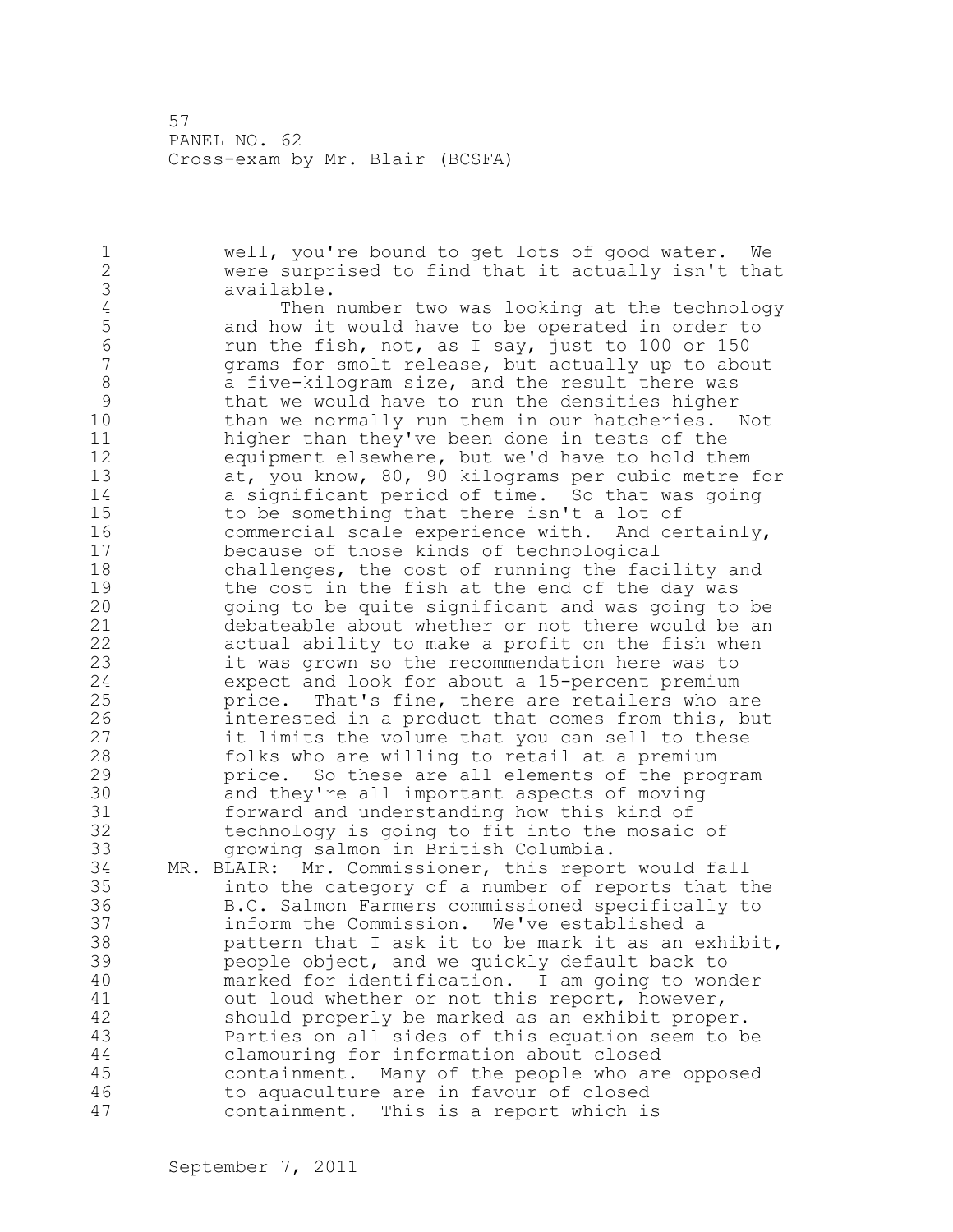1 specifically on closed containment in British 2 Columbia. We have a witness on the stand who has 3 requested the report, he's spoken to it. I would<br>4 like to think that if we're moving forward toward: 4 like to think that if we're moving forward towards<br>5 recommendations, we might actually move forward 5 **12 Ferommendations, we might actually move forward**<br>5 **12 September 10 Forman Productively and have this document marked as a** 6 productively and have this document marked as a full exhibit and so I make that application. 8 MR. MARTLAND: Mr. Blair's point included the if of 9 whether there was an objection, or not. Perhaps<br>10 that's the next question, is whether there is an that's the next question, is whether there is an 11 objection from anyone to this going in? If there 12 is, the shorthand would be that it's marked for 13 ID, but I don't see anyone rising to make that 14 point. 15 MR. BLAIR: Ms. Gaertner would like to see the front 16 page of the document, please. 17 THE COMMISSIONER: Just for clarification, Mr. Blair, 18 and I apologize because this microphone is not 19 close enough, just for clarification, it refers to<br>20 a aquaculture judicial inquiry. I'm not aware of a aquaculture judicial inquiry. I'm not aware of 21 one. Is that just you're talking about us? Is 22 that what they're talking about? 23 MR. BLAIR: I am talking about us, yes. 24 THE COMMISSIONER: All right. Thank you. 25 MR. BLAIR: Yeah. That's how independent it was, we 26 let them put whatever title they wanted. In any<br>27 event, if it might be the next exhibit? I don't event, if it might be the next exhibit? I don't 28 hear anyone rising. 29 THE COMMISSIONER: Very well. 30 MR. BLAIR: Thank you.<br>31 MS. GAERTNER: Well, C 31 MS. GAERTNER: Well, Commissioner Cohen, could we have the suggestion that the title be changed so it 33 reflects that this inquiry is not just about 34 aquaculture? 35 THE COMMISSIONER: Well, I raise that the title is not 36 correct. I think it would be easy to amend the 37 title. 38 MR. BLAIR: If no one objects, we can -- 39 MR. MARTLAND: Well, I'm going to suggest that it may 40 be relevant, now that we've had this discussion, 41 to keep this document as is. The record will<br>42 feflect these comments that have been made ab reflect these comments that have been made about 43 an incorrect title. 44 MR. BLAIR: Thank you. 45 THE REGISTRAR: The document will be marked as 1805. 46 MR. BLAIR: Thank you. 47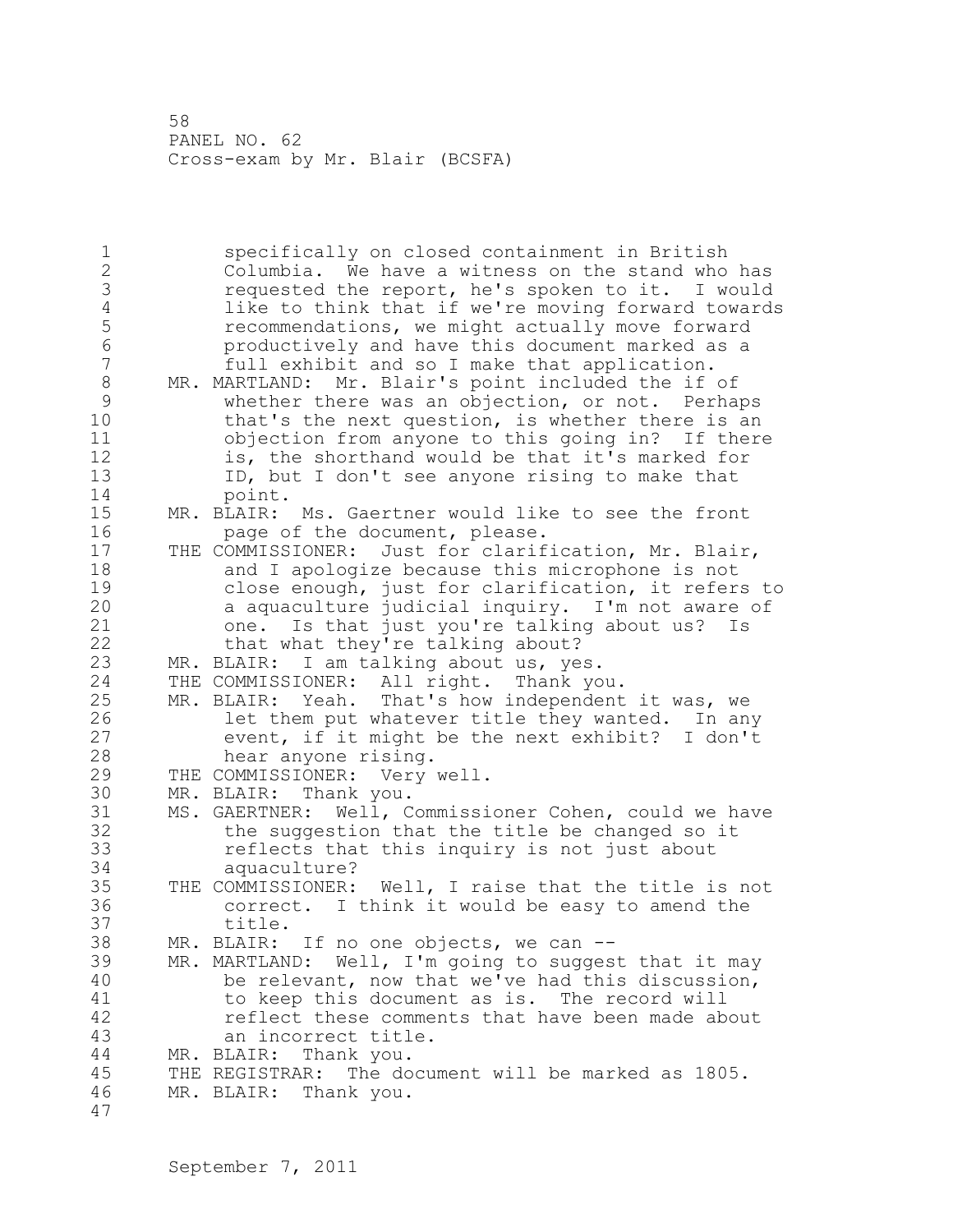1 EXHIBIT 1805: Perspective on the Technical 2 Challenges Associated with Closed System 3 Aquaculture for Grow-out of Salmon of B.C.  $\frac{4}{5}$ 5 MR. BLAIR: Thank you. I note the hour, Mr.<br>6 Commissioner. 6 Commissioner.<br>7 THE COMMISSIONER: THE COMMISSIONER: Thank you. 8 THE REGISTRAR: The hearing is now adjourned until 2:00<br>9 b.m. 9 p.m. 10 11 (PROCEEDINGS ADJOURNED FOR NOON RECESS) 12 (PROCEEDINGS RECONVENED) 13 14 THE REGISTRAR: Order. The hearing is now resumed. 15 THE COMMISSIONER: Mr. Martland. 16 MR. MARTLAND: Mr. Commissioner, I've just, in fact, 17 confirmed Mr. Blair does not have further 18 questions remaining, which is helpful to us. So 19 we move, next, to counsel for the Aquaculture<br>20 Coalition with 90 minutes. Coalition with 90 minutes. 21 MR. McDADE: Thank you, Mr. Commissioner. My name is 22 Greg McDade. I'm counsel for the Aquaculture 23 Coalition, so Dr. Morton is one of my clients. 24 25 CROSS-EXAMINATION BY MR. McDADE:  $\frac{26}{27}$ Q Let me start with you, Dr. Morton, and get a sense 28 of how involved in this matter you've been. I 29 understand you spent a fair bit of time looking 30 through the ringtail database?<br>31 MS. MORTON: I did. I've basically 31 MS. MORTON: I did. I've basically been doing that for<br>32 the last nine months, close to 2,000 hours, by my the last nine months, close to  $2,000$  hours, by my 33 estimate, would be actually a conservative 34 estimate. 35 Q So you've read extensively, in terms of the DFO 36 documents? 37 MS. MORTON: I have. 38 Q And you've been working on aquaculture-related 39 issues for how long? 40 MS. MORTON: Well, it started with a letter in 1989. 41 When salmon farms first came to the Broughton Archipelago I thought they were a good idea and 43 offered myself, actually, as a welcome wagon to 44 the families, because we had a one-room school, we 45 really wanted more families. But the commercial 46 fishermen in my area were concerned and I was the 47 only person with a word processor, so I began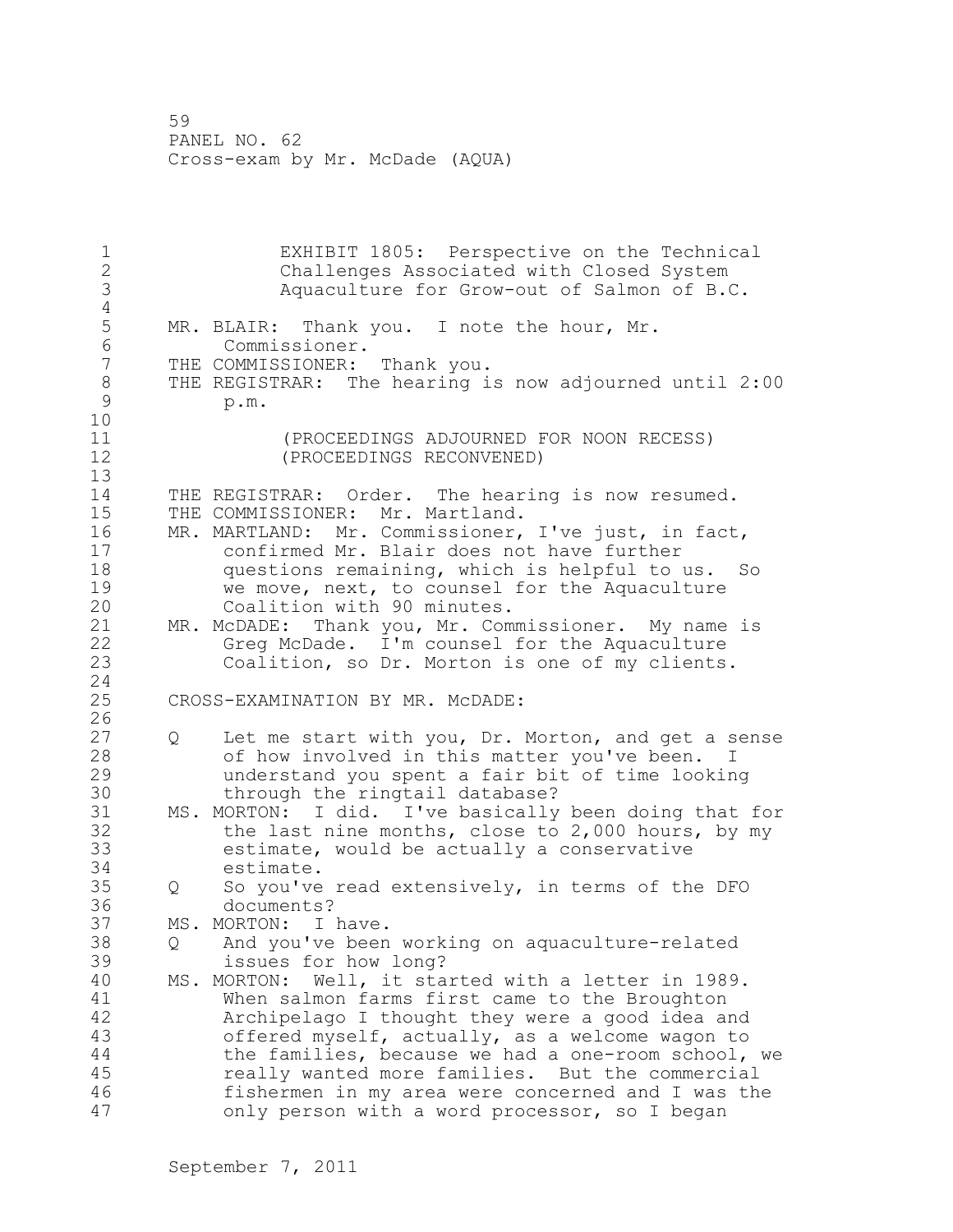1 writing letters to DFO in about 1989.<br>2 0 And in your research efforts in relat 2 Q And in your research efforts in relation to sea 3 lice and other research relating to aquaculture, I<br>4 and of your research has been field-based? 4 gather much of your research has been field-based?<br>5 MS. MORTON: That's right. I live in the Broughton 5 MS. MORTON: That's right. I live in the Broughton<br>6 Archipelago. There's no roads, there's no 6 Archipelago. There's no roads, there's no electricity. I was there 26 years studying 8 whales, and so it was a natural and easy thing to 9 begin this research.<br>10 10 10 10 10 11 10 In the first 10 years of talking to DFO, I 11 just wrote letters, because I saw myself as a 12 whale researcher and didn't want to branch out 13 into anything else. But the letters back to me 14 were always, "Dear Ms. Morton, there's no evidence 15 of," whatever the concern was. And when it got 16 around to sea lice I realized, "Okay, they're just 17 saying there's no evidence, not that there's no 18 problem," and so because I was there, I could just 19 do the research myself.<br>20 0 And in the course of yo 20 Q And in the course of your research you actually 21 work with real fish in the field? 22 MS. MORTON: That's right. In following the juvenile 23 pink salmon -- well, it was a neighbour that came 24 to me with one pink and one chum salmon 25 approximately four centimetres long sprinkled with 26 what looked like small sesame seeds attached to<br>27 it, and they were sea lice, but he didn't know it, and they were sea lice, but he didn't know 28 that and I didn't know that. But he said, "What 29 are these?" because, he said, his guests were 30 coming from Scotland because sea lice from salmon 31 farms had destroyed the sea trout and the Atlantic salmon. And when they saw the salmon farms, they 33 said to him, "Do you have the plague of lice, 34 yet?" And so he was really upset and he said, 35 "Can you figure out, what -- are these sea lice? 36 Are they now exploding around these farms as 37 well?" 38 Q So in conducting your experiments in the field, 39 can you estimate how many fish you've tested, or 40 how many days of testing you've been involved in? 41 MS. MORTON: Well, at first I was killing the fish, so<br>42 Thimited the number of fish, but in the first I limited the number of fish, but in the first 43 year I looked at 724, and then, since then, 44 approximately 2,000 every year, except in 2007 I 45 did 9,287. But after two thousand and 46 approximately three I figured out how to look at 47 them alive. And so what we did is a beach seine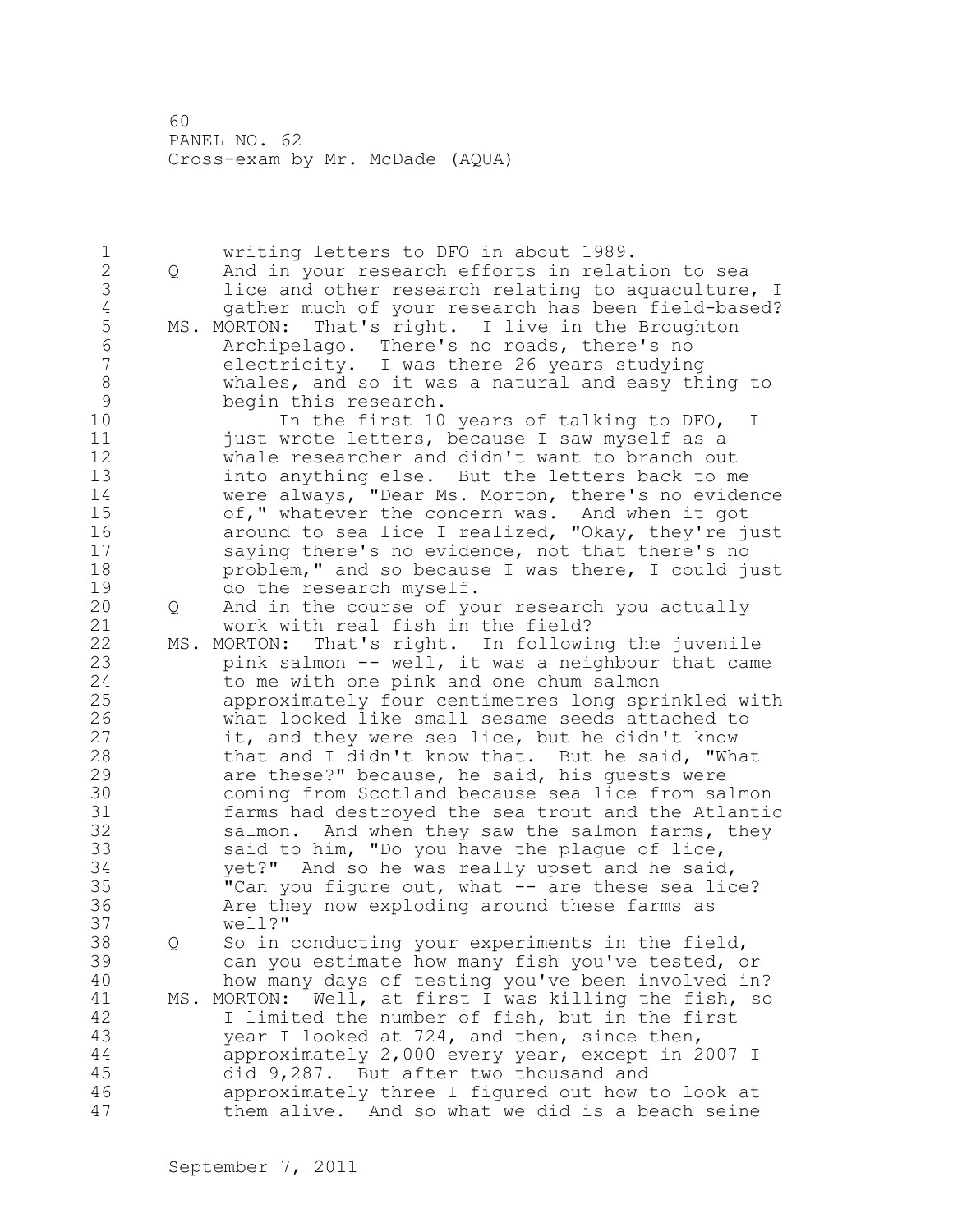1 and then collect the fish in a bucket and then 2 each fish gets put into a baggy, and if I can work 3 in less than 45 seconds, I can hold it down on a<br>4 biece of graph paper and that way measure it, an 4 piece of graph paper and that way measure it, and<br>5 then use a hand lens to look at the fish, and I 5 then use a hand lens to look at the fish, and I<br>6 have an assistant always to write the data down 6 have an assistant always to write the data down,<br>7 so we can go through the fish extremely fast. so we can go through the fish extremely fast. 8 Q And what percentage of your time have you spent 9 actually in the field studying fish?<br>10 MS. MORTON: Well, it's hard to separate, MS. MORTON: Well, it's hard to separate, because my --11 I had a hydrophone in my house, so I'm listening 12 for whales 24 hours a day, so that was part of the 13 research in the whales, because you can tell every 14 pod by their voice, so I was basically doing 15 research 24 hours a day. 16 In terms of the salmon, in following the 17 juvenile salmon from, you know, the beginning of 18 March through middle of June is full time, very 19 full time, because that's their outmigration<br>20 period. And then after that, there's, you k period. And then after that, there's, you know, 21 sporadic work but, as well, the analysis of the 22 data, the writing of the paper, so it ramped up 23 slowly for me, it's just kind of an on the side 24 thing. And then, beginning in 2001 with the sea 25 lice, I just abandoned everything else and just 26 worked on this.<br>27 0 So I take it yo 27 Q So I take it you know most of the DFO scientists 28 who've testified before the Commission over the 29 last couple of weeks at least? 30 MS. MORTON: I do, yes.<br>31 0 How many of them h Q How many of them have you seen out in the field? 32 MS. MORTON: Let's see, well, I didn't see Brian 33 Riddell, but he used to visit me every year and 34 would come out and actually look with me in the 35 boat for three days each year, which I had 36 enormous respect for, because he actually came out 37 and looked. Dr. Hargreaves would come out as 38 well, but he wasn't looking at the fish, he was 39 organizing the sampling crew, so he didn't 40 actually look at the fish. So nobody that I've 41 seen on the stand, other than Dr. Connors, has<br>42 actually looked at the fish. actually looked at the fish. 43 Q So in your ringtail research over the last nine 44 months and your investigation of these matters, 45 have you also talked to experts and talked to 46 these scientists in addition to your research? 47 MS. MORTON: I have. One of the things that really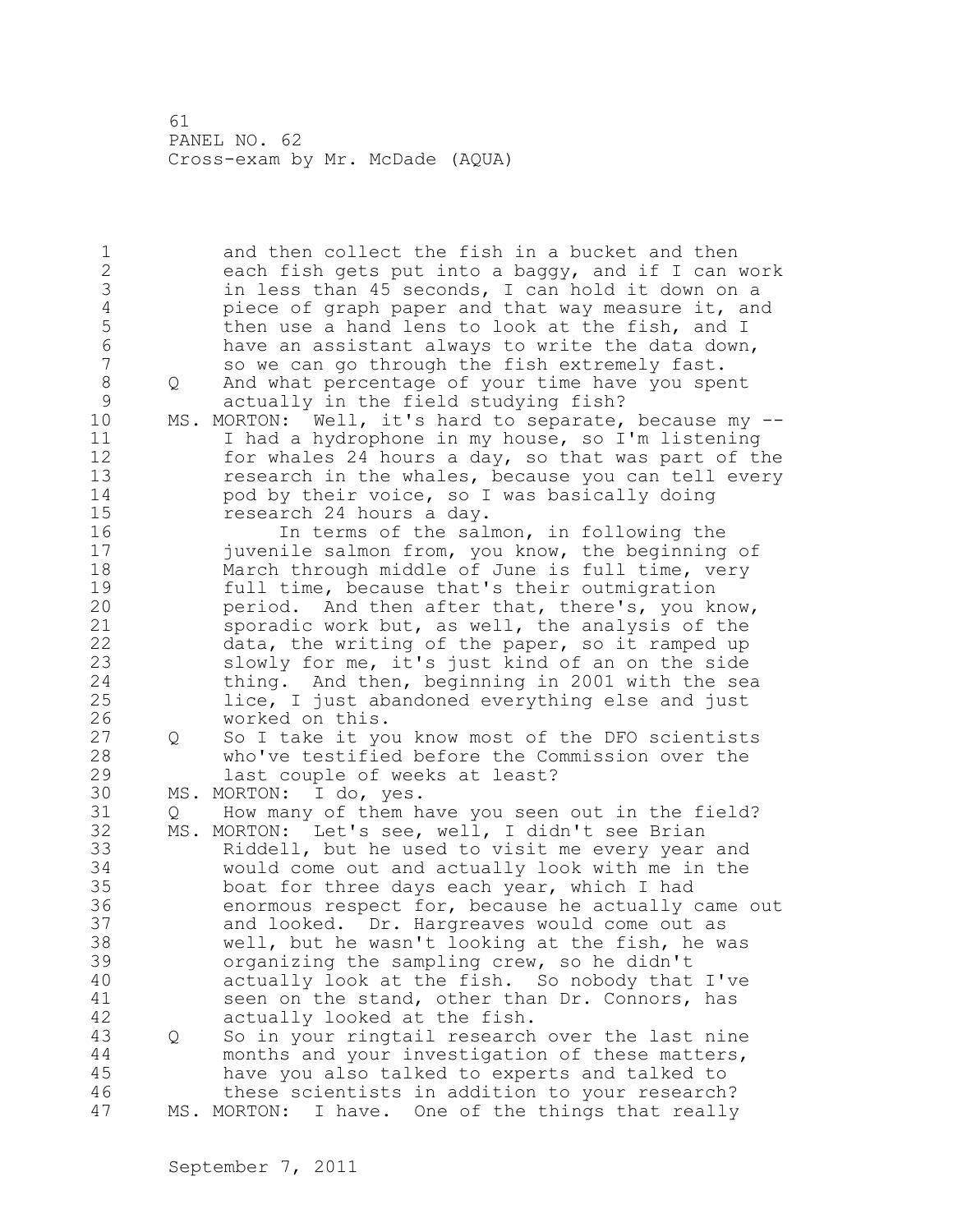1 bothered me all the way through this process is I 2 was convinced, for the first 10 years, if I just 3 could line up my words in the right order that I<br>4 would get a response from DFO that said, "Okay, 4 would get a response from DFO that said, "Okay, we<br>5 accept the problem. Here's what we're gonna do 5 accept the problem. Here's what we're gonna do<br>6 about it." But I never got that. And so I was 6 about it." But I never got that. And so I was always left you know, "What are they thinking?" 8 They did so many things that just caused conflict<br>9 with my community, with the First Nations 9 with my community, with the First Nations<br>10 community around us, the Oue'Owa'Sot'Em, community around us, the Que'Qwa'Sot'Em, the 11 biology of the situation was just completely 12 ignored, and ringtail was just like one big, long 13 "aha" response for me, "Oh, okay, so that's what 14 they think about that," and I saw what they think 15 about me and I saw how they communicate with each 16 other, and I could see how they respond to 17 biological events and how they didn't respond. 18 So I also read the data, I read the briefing 19 notes, and then I talked to various scientists and<br>20 said, you know, "Are you reading the disease said, you know, "Are you reading the disease 21 records from the salmon farmers?" asking questions 22 of various people, and then communicating with a 23 lot of the papers that were cited around the 24 world, "What is this virus in the Coho and Chiles? 25 Is that infectious salmon anaemia? What do we 26 know about that?"<br>27 So I ended u So I ended up reaching out to people in 28 Chile, eastern Canada, Norway, Scotland, as well 29 as British Columbia. 30 Q And as a result of all of your research in the 31 database and your extensive investigations, I 32 gather you've got a perspective on the issues 33 before the Commission, in terms of what's happened 34 to the sockeye since 1992 and, in fact, what 35 happened to the sockeye in 2009, and you've 36 prepared your evidence in written form. Can we 37 have Exhibit BBB (sic) up on the screen? Have I 38 got the wrong one? That doesn't look like you. I 39 thought it was BBB. 40 MS. MORTON: So while -- 41 MR. McDADE: It's number one on our list, Mr. Lunn.<br>42 Yes, thank you. Yes, thank you. 43 Q So this is a document, I gather, that really 44 encapsulates the evidence you want to give today? 45 MS. MORTON: That's correct. 46 Q And you wrote this document yourself? 47 MS. MORTON: I wrote it myself.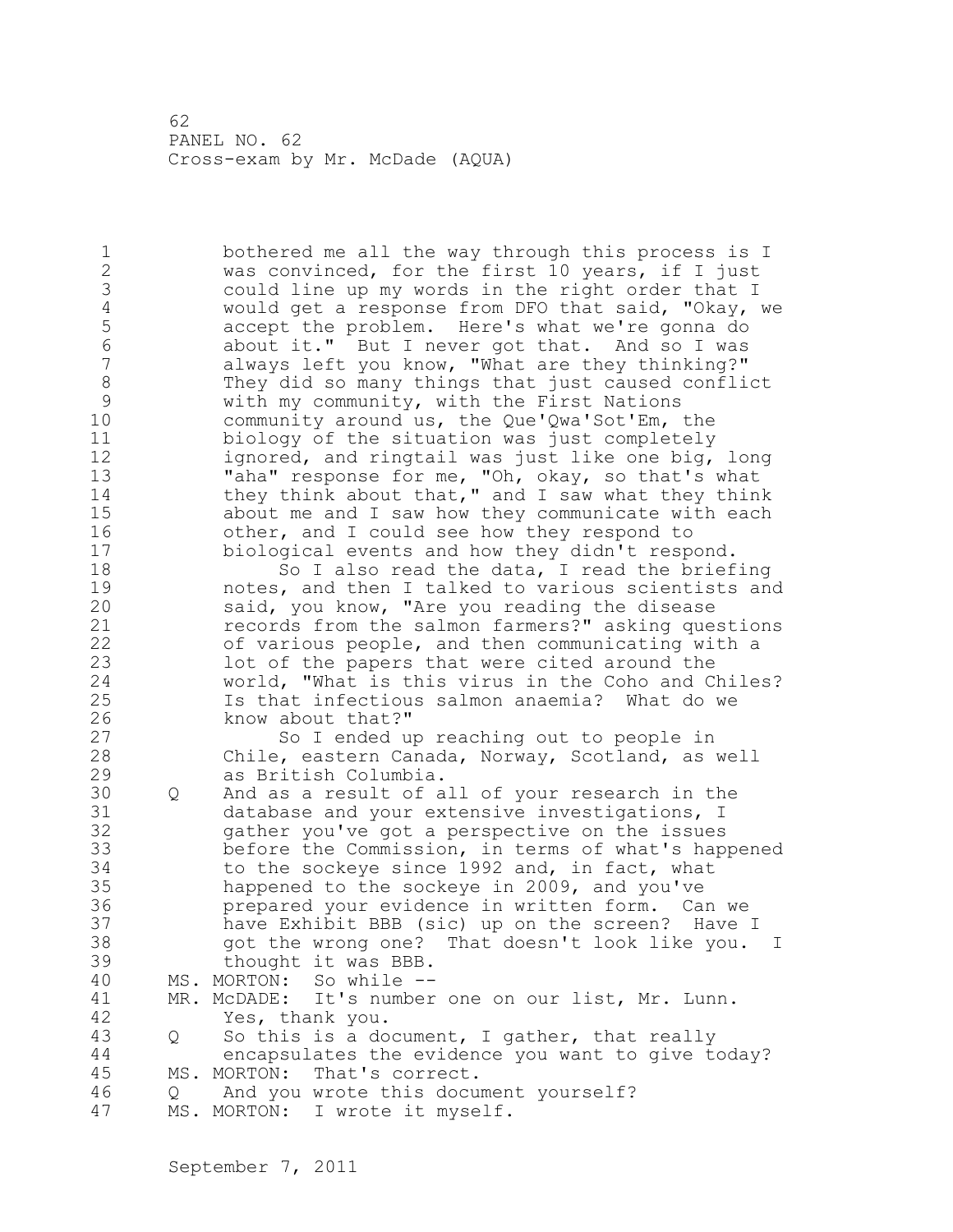1 Q Yes. And you adopt it as your evidence? 2 MS. MORTON: Yes, I do. 3 MR. McDADE: Can I have that marked as the next<br>4 exhibit, please? 4 exhibit, please?<br>5 MR. TAYLOR: I'm obje 5 MR. TAYLOR: I'm objecting. I'll let others 6 (indiscernible - overlapping speakers) -- MR. McDADE: I see my friend from the salmon farmers 8 and the Province on their feet as well.<br>9 MR. BLAIR: I'm objecting as well. For the 9 MR. BLAIR: I'm objecting as well. For the record,<br>10 Alan Blair, for the B.C. Salmon Farmers Alan Blair, for the B.C. Salmon Farmers 11 Association. 12 MR. PROWSE: I'm objecting as well, My Lord -- or Mr. 13 Commissioner. 14 MR. McDADE: On what basis? 15 MR. TAYLOR: Well, I'll go first, but I think we should 16 start with knowing what the Commission's position 17 is. 18 MR. MARTLAND: It's easy for me to do this, Mr. 19 Commissioner. I would like to hear what the basis<br>20 for the objection is. We've taken a broad for the objection is. We've taken a broad 21 approach, generally speaking. We can anticipate 22 what some of the concerns may be. I would like to 23 learn what the objection taken to this document 24 is. It is a case where notice has been given, the 25 witness is here. 26 MR. TAYLOR: All right, well, I'll go first, and we can<br>27 brobably proceed in the order of our participant 27 brobably proceed in the order of our participant<br>28 humber. As Mr. McDade has elicited in evidence. number. As Mr. McDade has elicited in evidence, 29 this is a document that the witness prepared for 30 this particular inquiry. It's said to be her<br>31 evidence. She's here to give her evidence vi 31 evidence. She's here to give her evidence *viva*  voce, not to tender a written document. 33 And before I forget, I want to point out that 34 if this document were to go in, Mr. McDade would 35 then leave it to all of us to have to cross-36 examine on a lengthy document not put in through 37 *viva voce* -- the facts not put in through *viva*  38 *voce* evidence, and we don't have time to do that. 39 So it would leave evidence essentially not cross-40 examined, and that wouldn't be right or fair, in 41 my submission.<br>42 But there But there's more substantive reasons for it 43 as well. This document, which we've reviewed, is 44 Ms. Morton's own account or review of 45 documentation that she's looked at. And she then 46 puts her interpretation on the documents and her 47 understanding and her views and so forth. Again,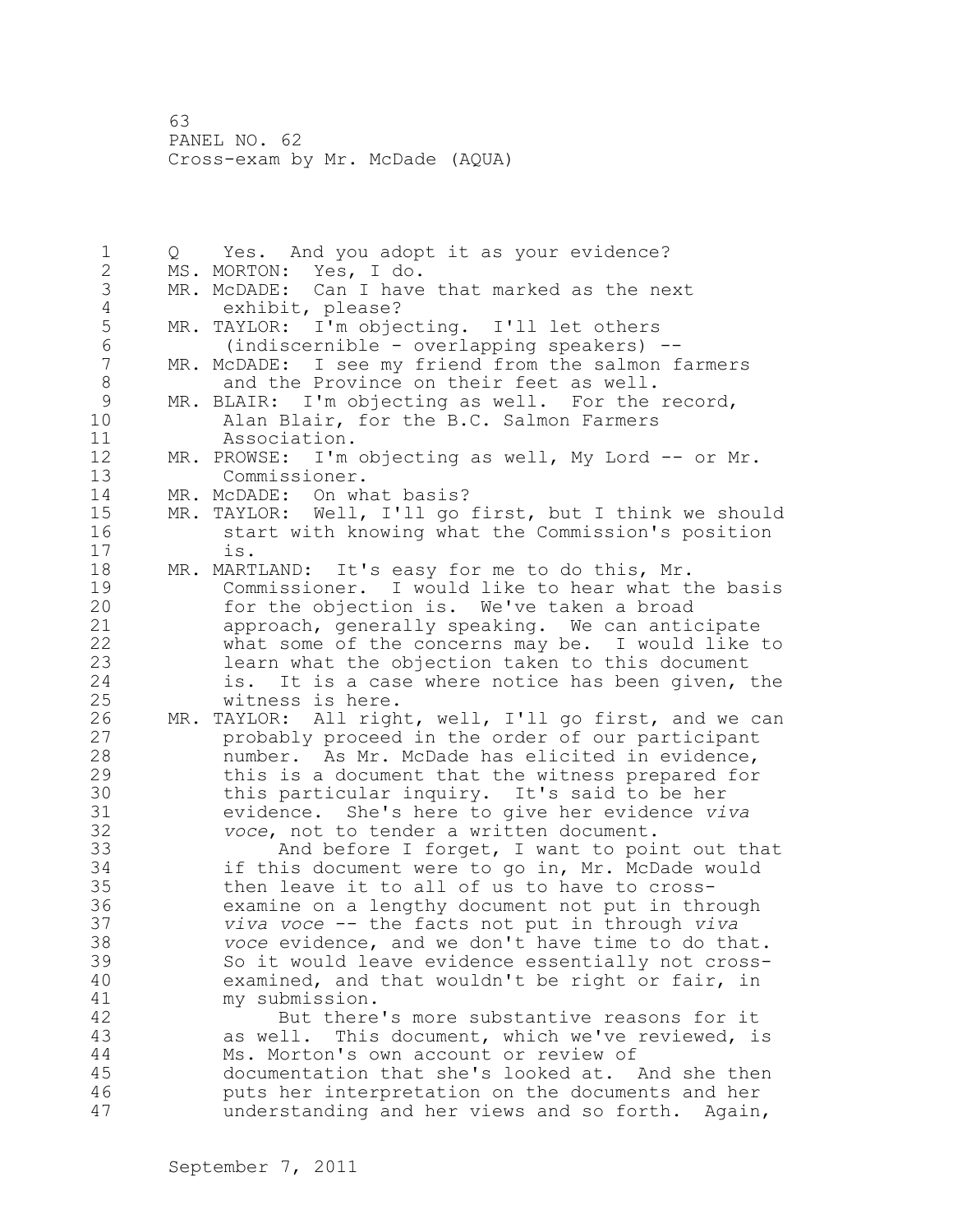64 PANEL NO. 62 Proceedings

1 to the extent they're her views, this is the 2 perspective's panel and that can be elicited *viva*  3 *voce*. 4 To the extent that it's Ms. Morton's<br>5 interpretation of documents, that's for y 5 interpretation of documents, that's for you, Mr.<br>6 Commissioner, in the final analysis, and for 6 Commissioner, in the final analysis, and for counsel along the way in submissions to do it, but 8 it's not for witnesses, in my submission.<br>9 as well, the document, itself, is, i 9 As well, the document, itself, is, in large<br>10 measure, and I've just alluded to this argument, measure, and I've just alluded to this argument, 11 it's her argument, and Mr. McDade can put forth 12 what is argument when he makes his submissions on 13 behalf of his client, but not in through evidence. 14 And there's also a pound in there of Ms. 15 Morton's commentary on other witnesses and what 16 other witnesses say. And again, some of that can 17 be done in *viva voce* evidence, but some of that is 18 probably also going to result in some objections 19 to the extent that we start to engage in<br>20 commentary on witnesses, as opposed to e commentary on witnesses, as opposed to eliciting 21 facts. 22 So really, what it comes down to, it's not 23 factual evidence. To the extent that there are 24 facts in it, it should be put in through *viva voce* 25 or in person evidence. And to the extent that 26 there is references in there to documentation<br>27 that's not in evidence, you can't backdoor ge that's not in evidence, you can't backdoor getting 28 in what documents might or might not say and/or 29 one's interpretation of what documents might or 30 might not say through this kind of document when<br>31 the documents, themselves, are not in evidence. 31 the documents, themselves, are not in evidence.<br>32 At best, it's really submissions. At best, it's really submissions. 33 Now, going beyond that, some of what's in the 34 document that Ms. Morton has prepared is based on 35 evidence, or is statements that is purportedly 36 based on evidence, but in addition to what I've 37 said about the evidence not being there in some 38 cases, there's other instances where what she says 39 is simply contrary to the evidence. And I'm going 40 to take you to an example of that. In the 41 document in question, and I'll read it, so I don't<br>42 meed to take you to it particularly, but if you need to take you to it particularly, but if you 43 want to see it on the screen, it's page 59, under 44 the Conclusion, this document says, "What Miller 45 found," so that's a reference to Dr. Kristi 46 Miller, who's testified and, Mr. Commissioner, you 47 have her evidence.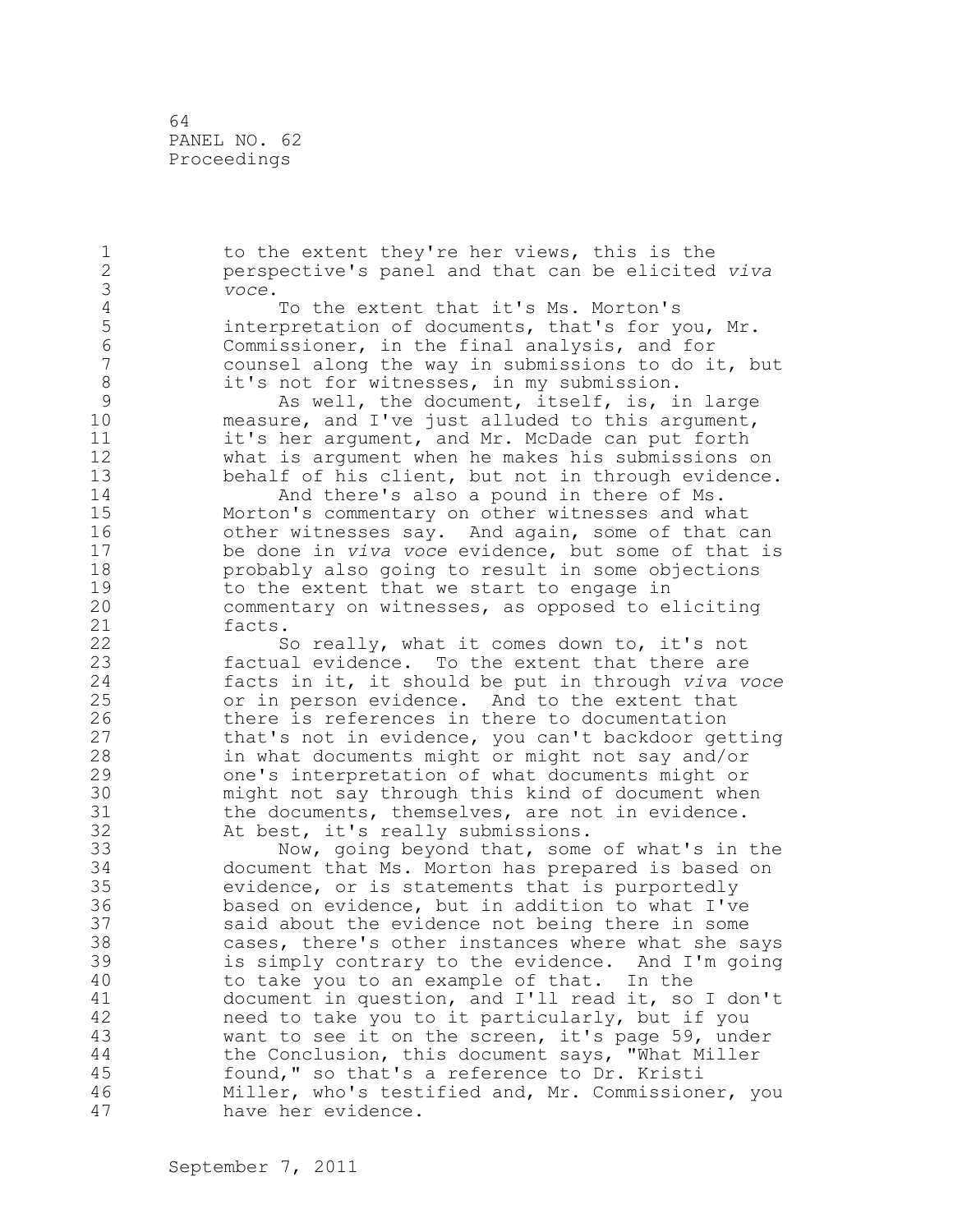65 PANEL NO. 62 Proceedings

| $\frac{1}{2}$<br>$\mathfrak{Z}$                                                              | What Miller found ran deeply against DFO<br>policy.                                                                                                                                                                                                                                                                                                                                                                                                                                                                                                                                                                                                                                                                                                                          |
|----------------------------------------------------------------------------------------------|------------------------------------------------------------------------------------------------------------------------------------------------------------------------------------------------------------------------------------------------------------------------------------------------------------------------------------------------------------------------------------------------------------------------------------------------------------------------------------------------------------------------------------------------------------------------------------------------------------------------------------------------------------------------------------------------------------------------------------------------------------------------------|
| $\overline{4}$<br>5<br>$\overline{6}$                                                        | Well, that's not her evidence, but it's not the<br>most important thing here. The document goes on:                                                                                                                                                                                                                                                                                                                                                                                                                                                                                                                                                                                                                                                                          |
| $\overline{7}$<br>$\,8\,$<br>9<br>10<br>11<br>12                                             | The sockeye appeared to be dying of a cancer-<br>causing virus that originated in salmon farms<br>on the narrowest portion of the Fraser<br>sockeye migration route. The geography,<br>pathology, flutuations -                                                                                                                                                                                                                                                                                                                                                                                                                                                                                                                                                              |
| 13<br>14                                                                                     | -- I mispronounced that --                                                                                                                                                                                                                                                                                                                                                                                                                                                                                                                                                                                                                                                                                                                                                   |
| 15<br>16                                                                                     | - and timing all fit perfectly.                                                                                                                                                                                                                                                                                                                                                                                                                                                                                                                                                                                                                                                                                                                                              |
| 17<br>18                                                                                     | It's that sentence:                                                                                                                                                                                                                                                                                                                                                                                                                                                                                                                                                                                                                                                                                                                                                          |
| 19<br>20<br>21<br>22<br>23                                                                   | The sockeye appeared to be dying of a cancer-<br>causing virus that originated in salmon farms<br>on the narrowest portion of the Fraser<br>sockeye migration route.                                                                                                                                                                                                                                                                                                                                                                                                                                                                                                                                                                                                         |
| 24<br>25<br>26<br>27<br>28<br>29<br>30<br>31<br>32<br>33<br>34<br>35<br>36<br>37<br>38<br>39 | Despite Mr. McDade's constant harping of that<br>refrain, that is not the evidence and it's not for<br>this witness to try and say that that is the<br>evidence of Dr. Miller. You have Dr. Miller's<br>evidence. You have Dr. Garver's evidence as well.<br>And they both said, "This is a work in progress.<br>Science and research is underway, and we do not<br>reach the conclusion" which I have just outlined<br>Ms. Morton wishes they had, but they haven't.<br>And there's -- this document is reprit with<br>statements that are simply contrary to the<br>evidence. Another example is at the top of that<br>same section, under Conclusions, on the same page:<br>The biology of the fluctuating Fraser sockeye<br>returns is a pattern of exceptional clarity. |
| 40<br>41<br>42<br>43<br>44<br>45                                                             | With healthy sockeye runs occurring in the<br>Columbia River, the sockeye of western<br>Vancouver Island that migrate through Port<br>Alberni Inlet, where there are no salmon<br>farms -                                                                                                                                                                                                                                                                                                                                                                                                                                                                                                                                                                                    |
| 46<br>47                                                                                     | -- just pausing there; there are salmon farms on<br>They're not directly in Port<br>the west coast.                                                                                                                                                                                                                                                                                                                                                                                                                                                                                                                                                                                                                                                                          |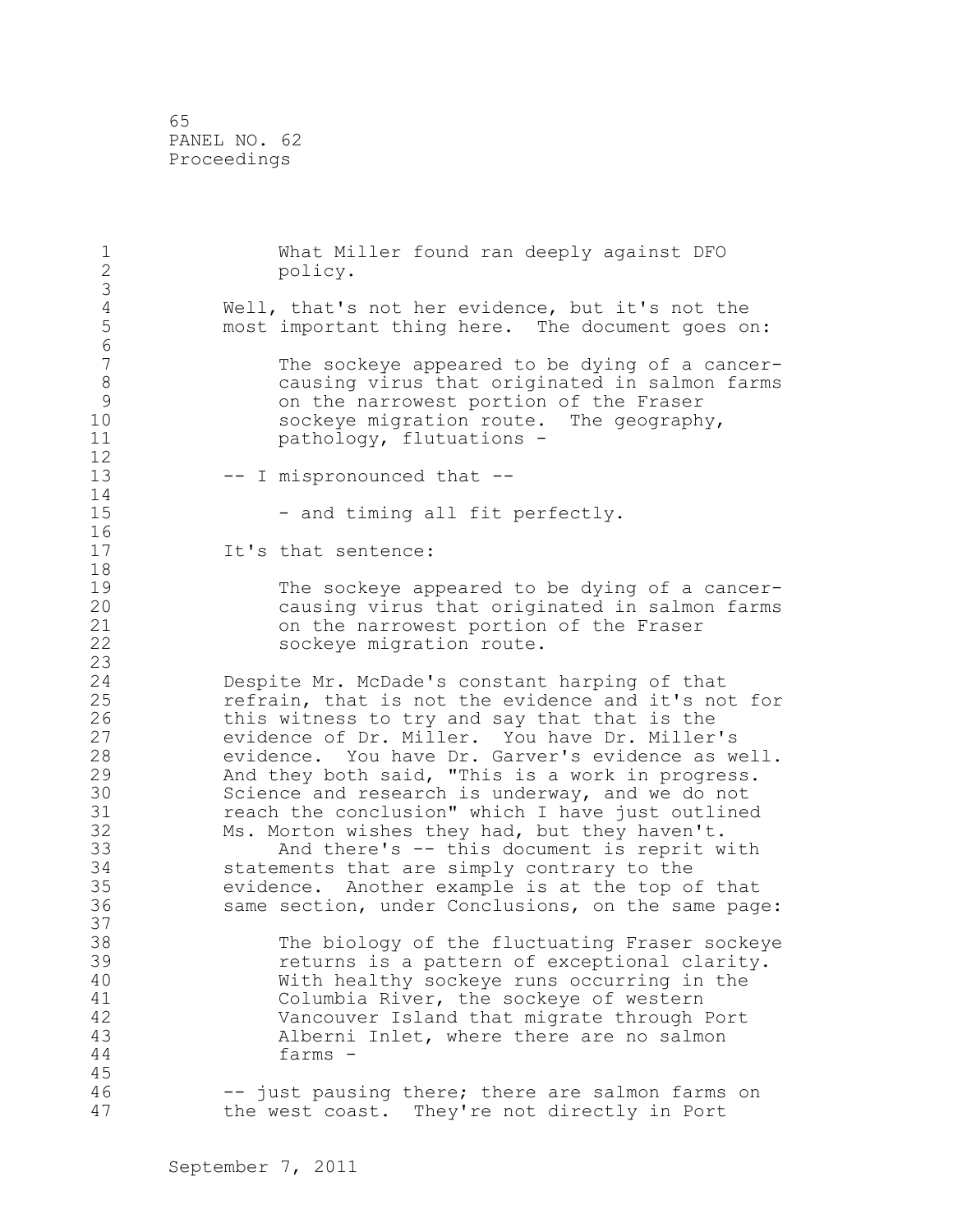66 PANEL NO. 62 Proceedings

1 Alberni Inlet, but there are salmon farms on the 2 west coast. But continuing on -- 3 4 - and even in the Harrison sockeye which<br>5 - originate in the Fraser, but avoid the 5 5 originate in the Fraser, but avoid the<br>6 cluster of salmon farms... cluster of salmon farms... 7 8 Well, the evidence is that Harrison stocks go both<br>9 Ways, both Juan de Fuca and up Johnstone Strait, 9 ways, both Juan de Fuca and up Johnstone Strait,<br>10 and the evidence is that there is declines in and the evidence is that there is declines in 11 productivity of a number of species in a number of 12 areas quite apart from the Fraser sockeye. So<br>13 bhat's simply not the evidence. that's simply not the evidence. 14 And it's going to be both wrong and confusing 15 to put in a document that we can't cross-examine 16 on from a sheer time limitation standpoint that is 17 then there, that is an inaccurate account of what 18 the evidence is and/or is based on -- on 19 statements that are based on material that's not<br>20 in evidence. in evidence. 21 So really what it comes down to is, it's 22 unreliable, it's not the best evidence, it's 23 inappropriate to put in and improper to put in<br>24 evidence through a written thesis, if you like evidence through a written thesis, if you like, as 25 opposed to your *viva voce* and *viva voce* is the 26 evidence that we should hear and get on with.<br>27 MR. BLAIR: Mr. Commissioner, Alan Blair, for the MR. BLAIR: Mr. Commissioner, Alan Blair, for the B.C. 28 Salmon Farmers Association. I've read the 29 document and clearly it purports to be a quasi-30 expert report, and I note that this panel is<br>31 specifically before this Commission not as 31 specifically before this Commission not as<br>32 qualified experts but for their unique and qualified experts but for their unique and 33 individual perspectives on the matter. 34 The document's full of hearsay and 35 speculation. There are science conclusions that 36 she draws which are far beyond her expertise. But 37 what is of most concern to me and to this process, 38 I think, if I may, and we don't need to pull it up 39 on the screen now, but we can, because we filed 40 it, Ms. Morton's *curriculum vitae* starts with, 41 registered professional biologist since 1988. And<br>42 the **Code of Conduct** lists what conduct a the **Code of Conduct** lists what conduct a 43 registered professional biologist is entitled to 44 -- how they are to conduct themselves. And among 45 other matters, and we can pull it up paragraph by 46 paragraph, but a professional biologist is to be 47 objective and honest in all matters, reports,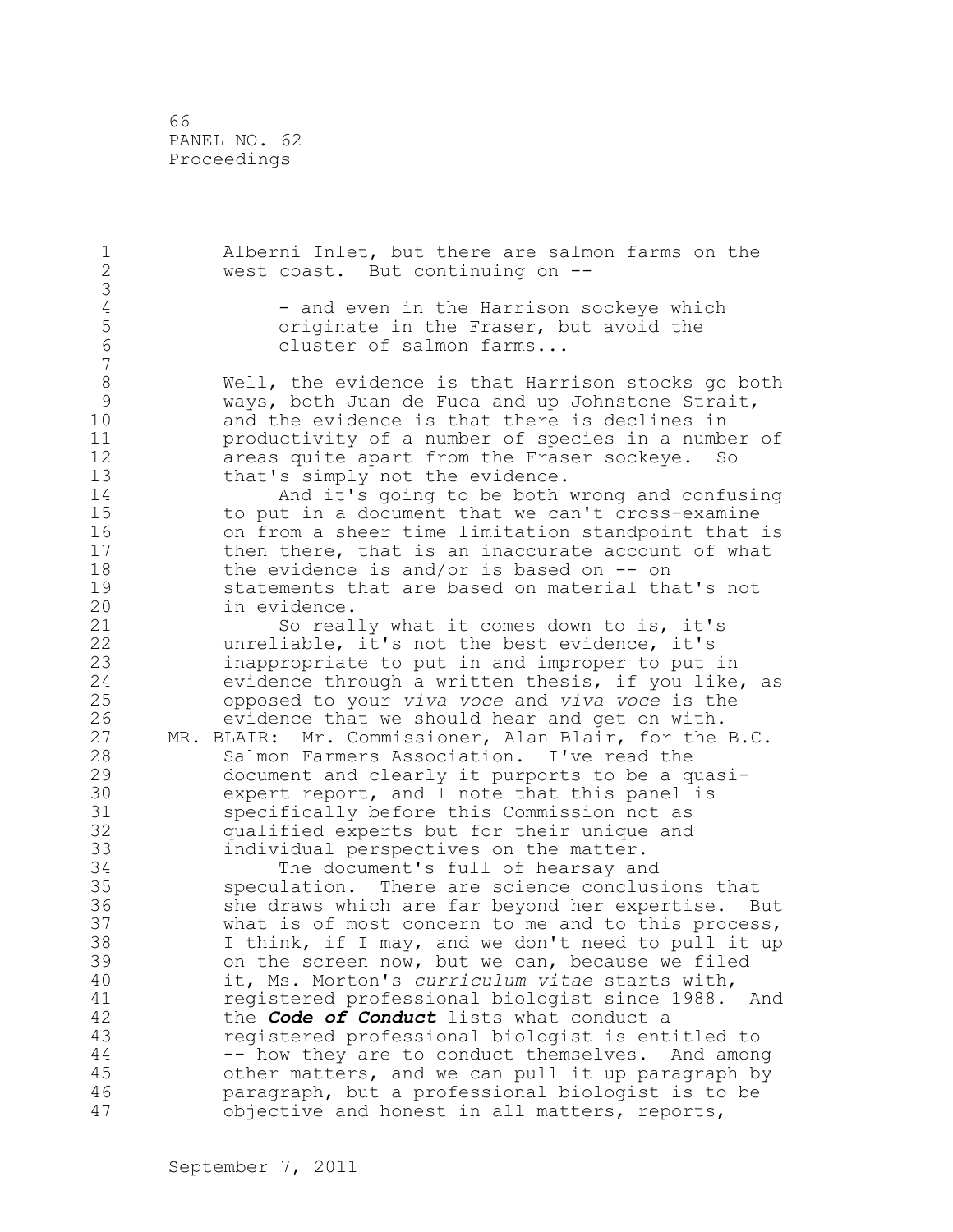67 PANEL NO. 62 Proceedings

1 testimony. Objective is certainly not what this 2 document is. 3 It would be a violation of the *Code of Ethics* 4 of a registered professional biologist if they 5 failed to separate their personal views from 6 professional activities and to be impartial and factual when expressing professional opinions. 8 Perhaps most concerning is it would be a<br>9 breach of the **Code of Ethics** for a profession 9 breach of the *Code of Ethics* for a professional biologist to injure the reputation of another 11 person through malice or negligence. 12 Now, Ms. Morton may choose to do so in the<br>13 world of the blogs and the web and endless world of the blogs and the web and endless 14 postings, which we've -- all could read if we 15 chose to, but to make good that breach of a *Code*  16 **of Ethics** violation here, under oath, would be<br>17 **orderstand misconduct.** Her own **Code of Ethi** 17 professional misconduct. Her own *Code of Ethics* 18 would seal that. I can't imagine it's a wise area 19 to tread, to file a document which amounts to a<br>20 **beloge of the Code of Ethics.** 20 professional breach of her *Code of Ethics*. 21 MR. PROWSE: Mr. Commissioner, I adopt my friend from 22 Canada's objections. Fundamentally, this is a 23 document which I think we can anticipate will 24 largely form the basis of written submissions and 25 perhaps oral submissions at the end of the day. 26 It's not a document that I submit qualifies as<br>27 evidence in this hearing. 27 evidence in this hearing.<br>28 Mnd secondly, the do And secondly, the document is certainly 29 verging on purporting to provide expert opinion 30 evidence on matters particularly of disease which<br>31 are well outside of this witness's realm of 31 are well outside of this witness's realm of<br>32 expertise. So I adopt the objections of my expertise. So I adopt the objections of my friend 33 from Canada. 34 THE REGISTRAR: That was Mr. Prowse, from the Province 35 of B.C. 36 MR. LEADEM: Mr. Commissioner, Leadem, initial T., 37 appearing as counsel for the Conservation 38 Coalition. I'll be very brief. 39 I think this is not a question of 40 admissibility so much as it is a question of 41 **probative value, and I think that once you**<br>42 determine that it's admissible, and I could determine that it's admissible, and I could hear 43 no grounds upon which it's inadmissible, other 44 than fairness, and we're all operating under the 45 same time constraints here, I wish that I could 46 have had a lot more time to cross-examine many of 47 the witnesses that preceded these witnesses to the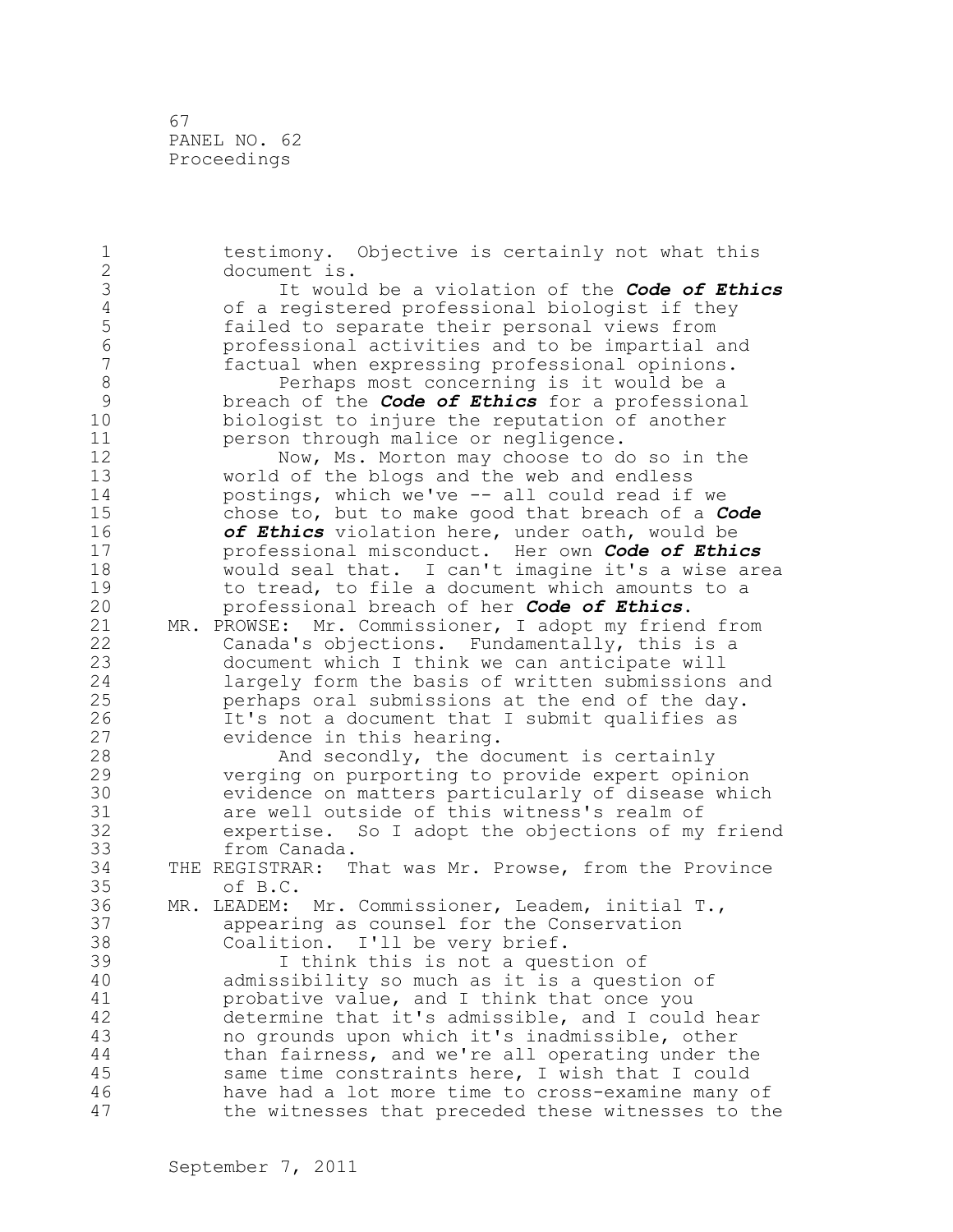68 PANEL NO. 62 Proceedings

1 forum. So it really goes to weight, it doesn't go 2 to admissibility, so I'd ask you to allow it to be 3 admitted. You, yourself, can judge its probative<br>4 value at the end of the day. 4 value at the end of the day.<br>5 MR. MARTLAND: Mr. Commissioner, 5 MR. MARTLAND: Mr. Commissioner, I'm going to, through<br>6 the court, ask members of the gallery simply to do 6 the court, ask members of the gallery simply to do<br>7 their best - I appreciate it may be exciting, or their best - I appreciate it may be exciting, or 8 it may not be - but I'll ask folks, nonetheless,<br>9 to please abstain from making noise during these 9 to please abstain from making noise during these proceedings. 11 Ms. Gaertner had a further point. 12 MS. GAERTNER: Mr. Commissioner, I've canvassed with 13 all the counsel of First Nations so that you only 14 have to hear from one of us, and we actually, 15 having not heard what Mr. Leadem was going to say, 16 adopt his position, and submit that this is a 17 matter of weight. As it relates to the issue of 18 fairness, I can only emphasize that we have all 19 been operating with a significant challenge of<br>20 trying to pick and choose what we have time to trying to pick and choose what we have time to 21 make submissions on and what we have time to 22 actually cross-examine on. And so what's good for 23 the goose is good for the gander on that one. 24 MR. MARTLAND: Mr. Commissioner, from our point of 25 view, the question of admissibility is one that 26 falls to your discretion to be determined. In my<br>27 sespectful submission, given the well-established respectful submission, given the well-established 28 practice in public inquiries which, generally 29 speaking, take a much broader approach to 30 questions of receivability or admissibility, and<br>31 hot even evidence of information, there are 31 not even evidence of information, there are<br>32 examples of public inquiries for commission examples of public inquiries for commissioners who 33 have boarded planes and sat in meeting rooms to 34 receive relevant information. So there's a broad 35 process and a broad approach. 36 This Commission has not taken that approach; 37 this Commission, in a number of respects, is 38 trial-like. The rules do permit evidence and 39 information to be brought forward in a flexible 40 way. 41 We've certainly seen, and I think we've<br>42 increased the pace in recent days of the num increased the pace in recent days of the number of 43 reports, whether they're reports written for the 44 Commission or things published in academic 45 journals that are put in, in a very quick fashion. 46 Mr. Taylor's point about being able to 47 meaningfully cross-examine on the entirety of a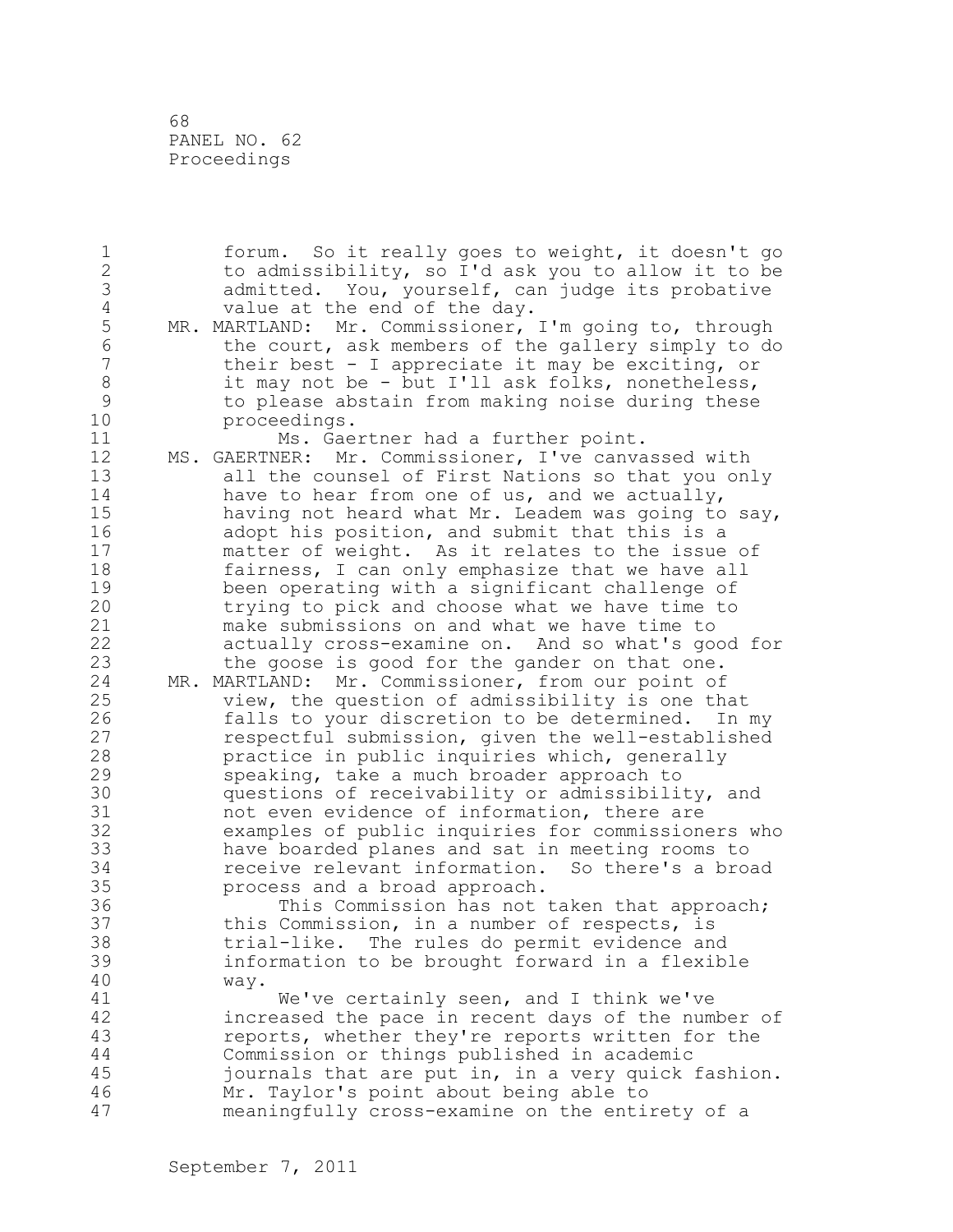1 document is true. Generally speaking, though, 2 that's been a disadvantage to folks like Mr. 3 McDade and Mr. Leadem in not being able, for 4 example, to cross-examine Dr. Saksida on six or 5 eight journal articles that she has written which 6 are now in evidence.<br>7 1n our respectf In our respectful submission, to echo what 8 Mr. Leadem had to say, the concerns identified<br>9 about there being views or interpretations, 9 about there being views or interpretations,<br>10 concerns about underlying documents or unde concerns about underlying documents or underlying 11 facts or previous testimony, concerns about this 12 being submissions as opposed to argument, all 13 speak to the question of weight. They are not 14 decisive in terms of the question of 15 admissibility. And certainly the concern that you 16 or anyone would fall into the mistake of saying 17 someone has said something about the evidence that 18 governs the question, is not a real concern. 19 You'll have the advantage of all the evidence and<br>20 will be well-placed to do it. will be well-placed to do it. 21 In terms of the fairness concern about cross-22 examining this witness, I would expect that 23 counsel leading, or at least Mr. McDade, through 24 leading his witness, will cover what he wants to 25 identify as the key points. That would be a fair 26 basis, I would suggest, for other counsel to be<br>27 focusing their questions in terms of what was le focusing their questions in terms of what was led 28 in the *viva voce* portion of the evidence. 29 Ultimately, Mr. Commissioner, this is a 30 question for your discretion. Those are the<br>31 further submissions we had. 31 further submissions we had.<br>32 THE COMMISSIONER: Mr. McDade? THE COMMISSIONER: Mr. McDade? 33 MR. McDADE: I simply agree, it's just a matter of 34 weight, and point out that we have not had the 35 luxury of being able to call witnesses, and we do 36 not have the luxury of being able to choose time. 37 This is the only way we get this story and this 38 perspective before the court -- or before the 39 Commission. 40 THE COMMISSIONER: Yes, thank you, counsel, for your 41 very helpful submissions. I think you heard Mr.<br>42 Martland sav, vesterdav, we have a number of Martland say, yesterday, we have a number of 43 exhibits, now, that have been marked for 44 identification, and they fall into different 45 categories in terms of the areas in which they 46 have been entered and, to some extent, in a few 47 cases there have been submissions directly with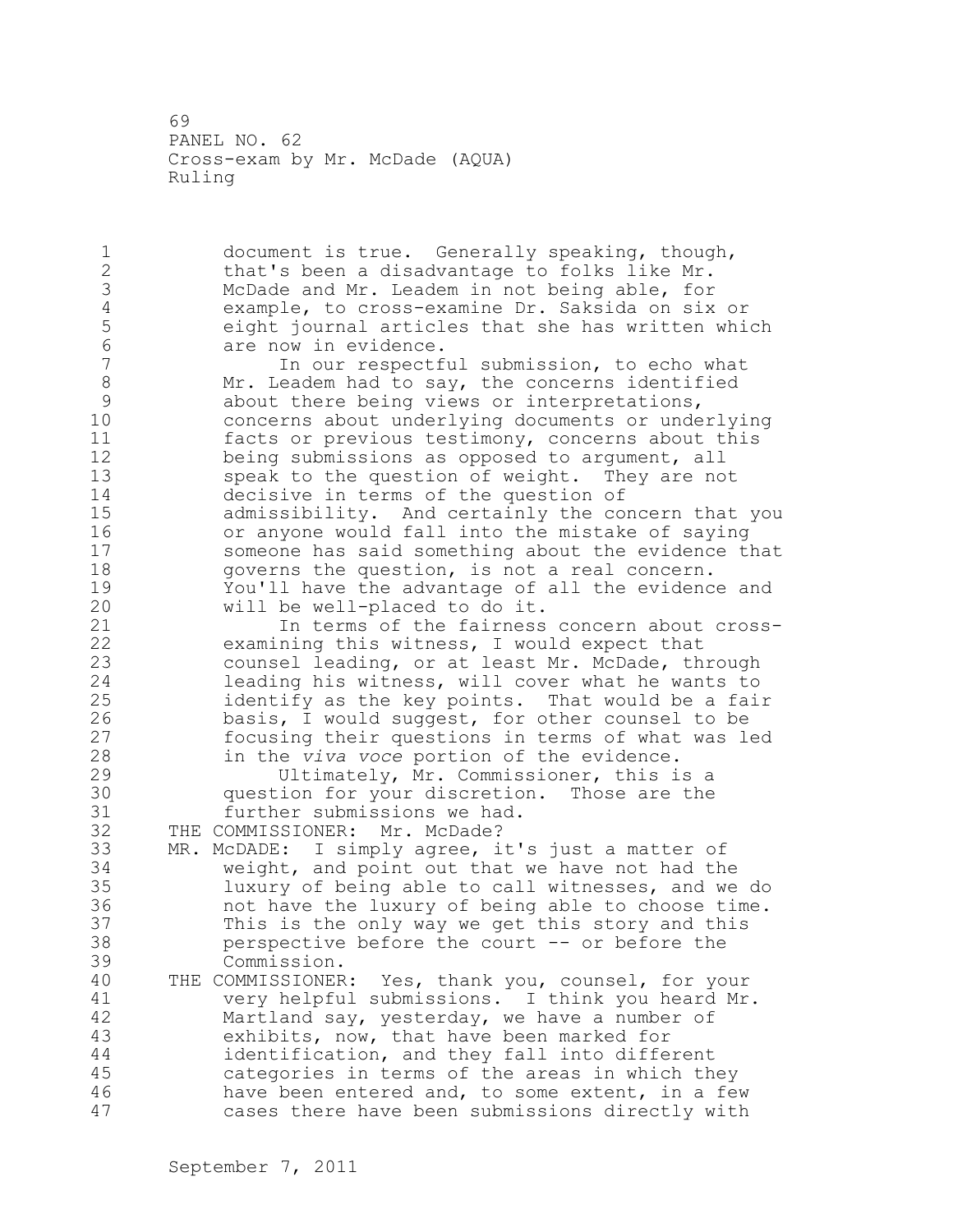1 respect to the admissibility of those exhibits. 2 In other cases, it was simply marked for 3 identification and left for a later time to deal 4 with. 5 My ruling is this: Mr. Martland, and I think<br>6 he is attempting to work with you in arriving at 6 he is attempting to work with you in arriving at an omnibus position with respect to exhibits that 8 have been marked for identification, which many of<br>9 vou here want to have marked as exhibits, may or 9 you here want to have marked as exhibits, may or may not be able to reach an accord with all of you 11 on that matter pertaining to the exhibits you wish 12 to have marked. 13 I, frankly, doubt that this particular 14 document will reach an accord, simply because of 15 the positions you have taken here this afternoon. 16 So I am going to leave it, for the moment, marked 17 for identification purposes. I have not read this 18 document, I do not know what is in it. I only 19 know what Mr. Taylor and Mr. Blair have alluded to<br>20 and, of course, the rest of you. and, of course, the rest of you. 21 Mr. Leadem, of course, raises a point which 22 I, in general, agree with, but as I have not seen 23 this document, I have not heard the testimony of 24 Dr. Morton, I do not know, frankly, how to put the 25 emphasis or non-emphasis on the positions they've 26 taken.<br>27 S So this document is going to remain for 28 identification purposes. Mr. McDade has a full 29 opportunity to elicit evidence from Dr. Morton, 30 all of you will have an opportunity to cross-<br>31 examine her in due course, and if you do not examine her in due course, and if you do not reach 32 an omnibus position, I will issue a separate 33 ruling with respect to the admissibility of this 34 particular document. 35 I do not feel it would be fair, frankly, at 36 this point to simply enter it without giving 37 consideration to all of your remarks, and once I 38 have an opportunity to consider this document as 39 well. Thank you. 40 MR. McDADE: 41 Q Well, in that circumstance, then, Mr.<br>42 Commissioner, I think it's important Commissioner, I think it's important that I spend 43 a little more time on the document than I would 44 otherwise have done. We may have to go through it 45 page by page. So could we have page 3 up on the 46 screen, the opening position. 47 Could you describe the point you're making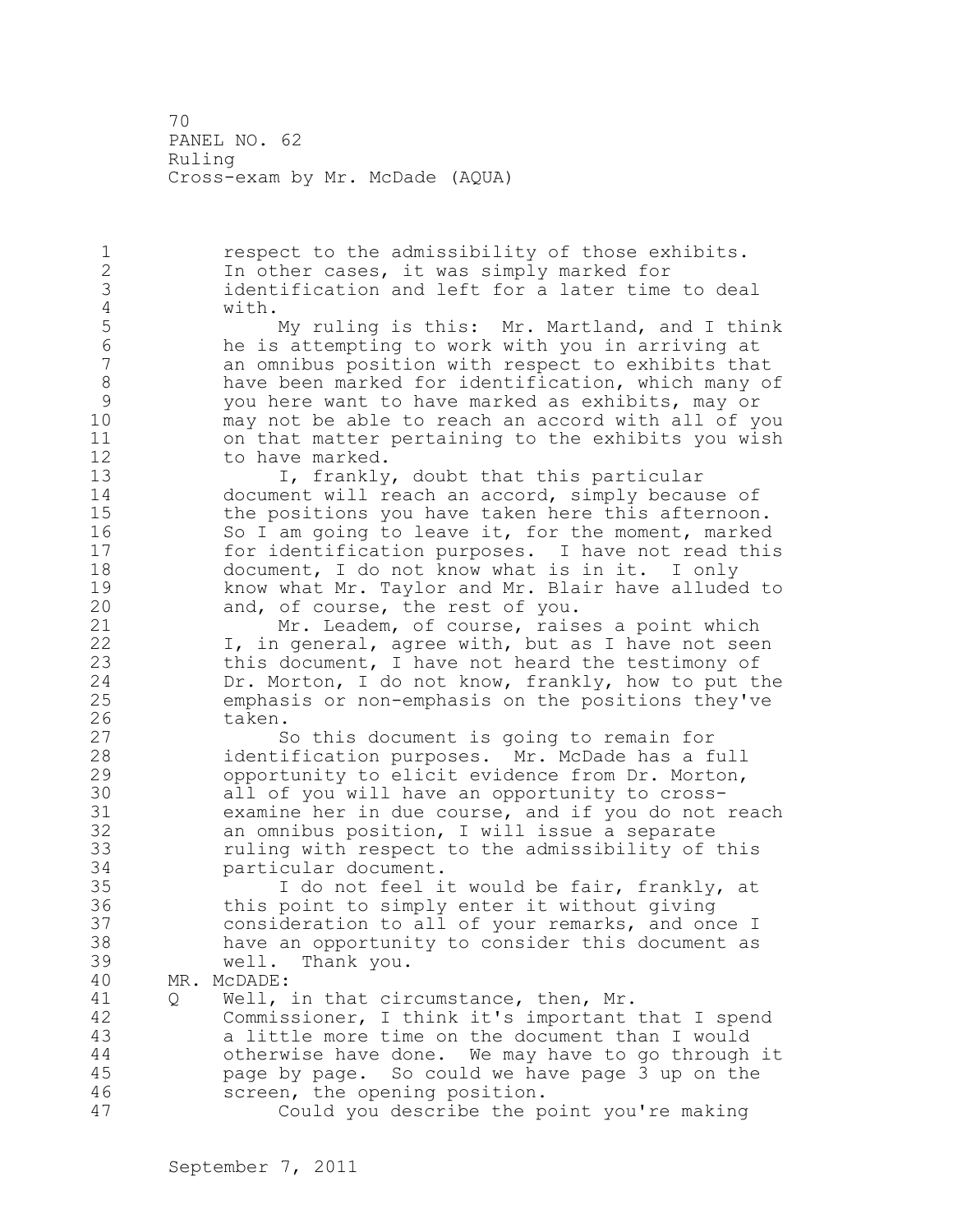1 here, Dr. Morton? 2 MS. MORTON: Yes. This was presented at the SFU think 3 tank that I attended in 2009, and it shows that<br>4 the productivity, which is the number of spawne 4 the productivity, which is the number of spawners<br>5 ceturning from each female sockeye, has been 5 5 returning from each female sockeye, has been<br>6 6 dropping since approximately 1992 in quite a 6 dropping since approximately 1992 in quite a 7 precipitous manner. 8 Q And the purpose of your examination is to try and<br>9 3 Give your perspective on why that has been 9 give your perspective on why that has been occurring? 11 MS. MORTON: For me, the startling thing was that in 12 1992 salmon farms were sited on the Fraser sockeye 13 migration route. And, of course, we had an 14 enormous resurgence. So the 2010s would be up at 15 approximately 7.2 on that chart, which I would 16 like to explain further into this. 17 Q All right. Could we turn to the next page, 18 please. Now, you have a figure here. Can you 19 describe that and tell us what you want to say about that? 21 MS. MORTON: Yeah, so in the biological world you 22 rarely get patterns this bold. You can see the 23 Fraser River and you can see a red line that goes 24 to the north. Those are the runs of Fraser 25 sockeye that have been in collapse from 1992, 26 approximately, to nineteen -- to 2009. And then<br>27 down to the blue line is another Fraser stock; down to the blue line is another Fraser stock; 28 that's the Harrison sockeye. And I don't know 29 where Mr. Blair gets his information, but citing 30 **Tucker et al** in this paper, it's a DFO paper where<br>31 they did extensive DNA sampling, and they did not 31 they did extensive DNA sampling, and they did not<br>32 find the Harrison sockeye up going along eastern find the Harrison sockeye up going along eastern 33 Vancouver Island. They only went down around the 34 southern end of Vancouver Island. 35 Also, down below that, you see the Columbia 36 River sockeye, which are doing quite well. And 37 then, very interestingly, the ones coming out of 38 Alberni Inlet have been doing very well. The 39 circles designate salmon farmed areas. 40 Q And the next section of your paper deals with pre-41 spawn mortality, and you cite a number of pieces<br>42 of information that you've learned from the of information that you've learned from the 43 ringtail database. Can you describe that for us? 44 MS. MORTON: Yes. I really didn't now that much pre-45 spawn mortality, but in reading through ringtail I 46 became highly educated on it. If you look at the 47 third paragraph down: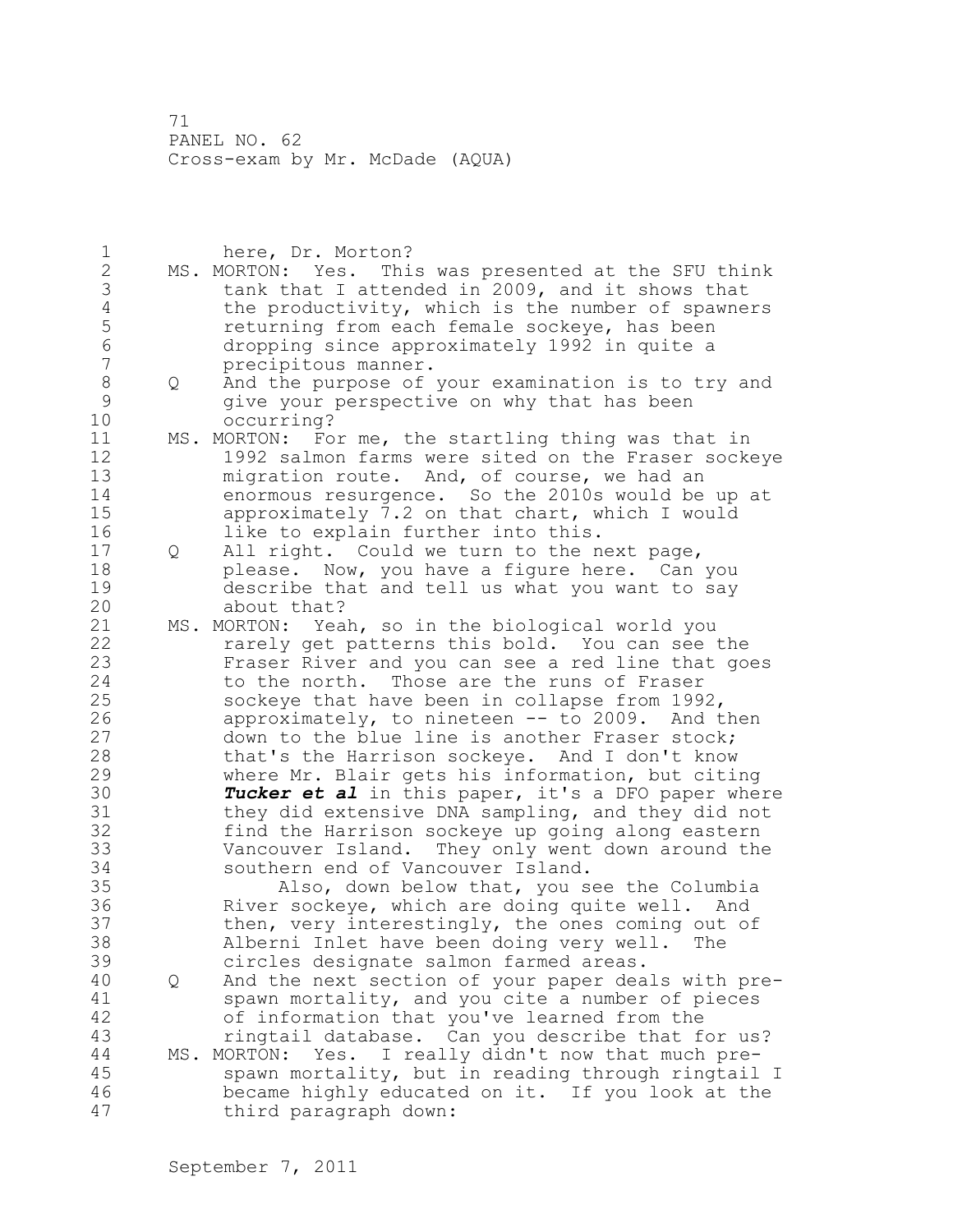1 Since 1995, an average of 58% and up to 95%<br>2 of the Late run sockeye have died [of preof the Late run sockeye have died [of pre-3 spawn mortality].  $\frac{4}{5}$ 5 It goes on, down below, it says it's very 6 disturbing, a different pattern. These are 7 e-mails and reports by DFO people and also Mike 8 Lapointe from the Pacific Salmon Commission. 9 Q And most of those e-mails have been entered into<br>10 exhibits previously, but the one, that CAN108807 exhibits previously, but the one, that CAN108807, 11 I don't believe is yet an exhibit. That's Tab 5, 12 Mr. Lunn, Tab 5 of the Aquaculture list. That's 13 the e-mail from Brian Riddell that you're 14 referring to there? 15 MS. MORTON: Yes, correct. 16 MR. McDADE: Could that be the next exhibit, please? 17 THE REGISTRAR: Exhibit 1806. 18 19 EXHIBIT 1806: E-mail from Brian Riddell to<br>20 Alan Cass, et al, Subject: Cultus Lake Alan Cass, et al, Subject: Cultus Lake 21 prespawning mortality 2006, dated December 8, 22 2006 23 24 MR. McDADE: 25 Q And the next heading is Early Entry. That's a 26 related phenomena, is it, to pre-spawn mortality?<br>27 MS. MORTON: Yeah, so there was a couple of things tha MS. MORTON: Yeah, so there was a couple of things that 28 started in the early 1990s. One was pre-spawn 29 mortality, so dying just before spawning, but 30 another one was the late runs of Fraser sockeye,<br>31 which normally held out in front of the river. which normally held out in front of the river. 32 Presumably that evolved to keep them away from 33 warm water. They were on longer doing that. And 34 so that was one of the other things that really 35 has sparked a lot of conversation within DFO of 36 which I have read. 37 Q And you go over and deal with that -- much of that 38 conversation over the next two pages. Can you 39 summarize that for us? 40 MS. MORTON: Yes. So if you just scroll down a little 41 bit more, Mr. Lund (sic), the December 8th, 2006,<br>42 if we can get the rest of that? They're seeing if we can get the rest of that? They're seeing 43 elevated pre-spawn mortality, and they're 44 wondering if it's a freshwater parasite, called 45 Parvicapsula, which, when I wrote to Brian Riddell 46 a couple of years ago, that was his response back 47 to me, they thought it was Parvicapsula because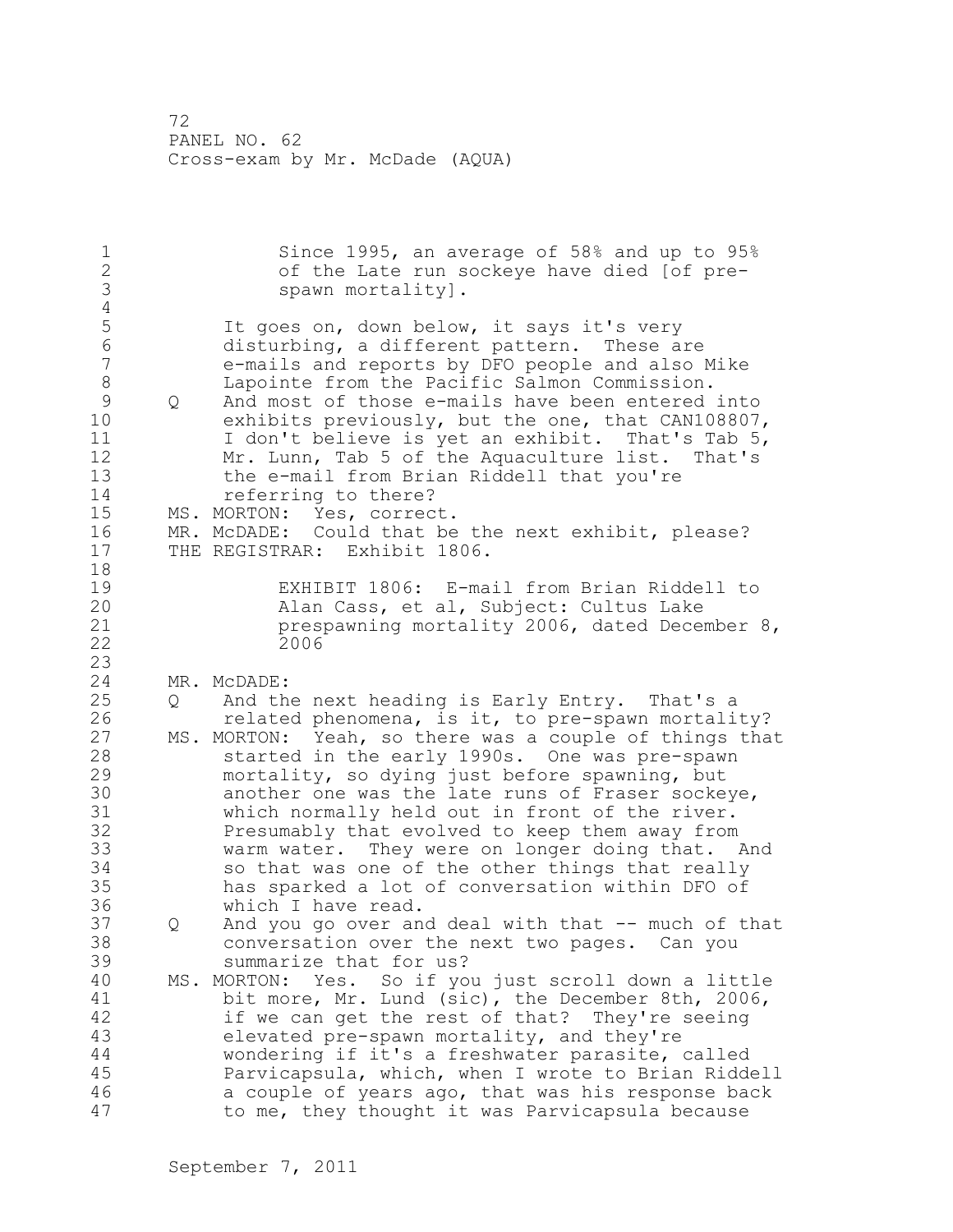1 the fish were heavily infected with it, and so 2 that -- in opening them up, that's what drew their 3 attention first.<br>4 Q The document at 4 Q The document at the bottom, November 10th, 2006,<br>5 can we have Aqua Tab 9 up on the screen? Is tha 5 can we have Aqua Tab 9 up on the screen? Is that<br>6 the document you're referring to there? 6 the document you're referring to there?<br>7 MS. MORTON: Yes. Timber Whitehouse, through MS. MORTON: Yes. Timber Whitehouse, throughout these 8 **8** ringtail documents, seems very knowledgeable on 9 the state of the Fraser sockeye, and I do a lot<br>10 from his work. from his work. 11 MR. McDADE: And could we have that as the next 12 exhibit, then, please? 13 THE REGISTRAR: It will be marked as 1807. 14 15 EXHIBIT 1807: E-mail from Timber Whitehouse 16 to Keri Benner and Paul Welch, Subject: 17 Cultus Diagnostic Update, dated November 10, 18 2006  $\frac{19}{20}$  $MR. MCDADE:$  And can we go over the  $--$  back to the 21 document, to the next page, Mr. Lunn? 22 Q Can you describe the chart that you've got there? 23 MS. MORTON: Yes. So this was also presented in 2009, 24 and it's astonishing. So these orange bubbles 25 show the amount below average returns for each of 26 those runs, and you see they're broken down into<br>27 the names of the runs, but also clumped as to the names of the runs, but also clumped as to 28 whether they were Early, Summer or Late. And 29 astonishingly, one of them is in complete -- 30 running completely contrary to the others, and<br>31 that's the Harrison. 31 that's the Harrison.<br>32 So it does make So it does make a biologist wonder, what is 33 different about those fish? Are they from a 34 different river? Are they -- you know, what do 35 they do different? The Harrison have two very 36 different life histories strategies. One is they 37 leave the river when they're very small, like the 38 pink and chum, so that means they -- right now, 39 what's happening is the Fraser sockeye adults are 40 passing salmon farms and they're coming in from 41 all over the open ocean and they're going into the<br>42 fiver and they're going straight into the nursery river and they're going straight into the nursery 43 areas of the Fraser sockeye that are raising in 44 there as smolts. 45 But the Harrison are gone. They left already 46 in May and June. So they don't get that exposure. 47 Plus, they're not going by the salmon farms. So,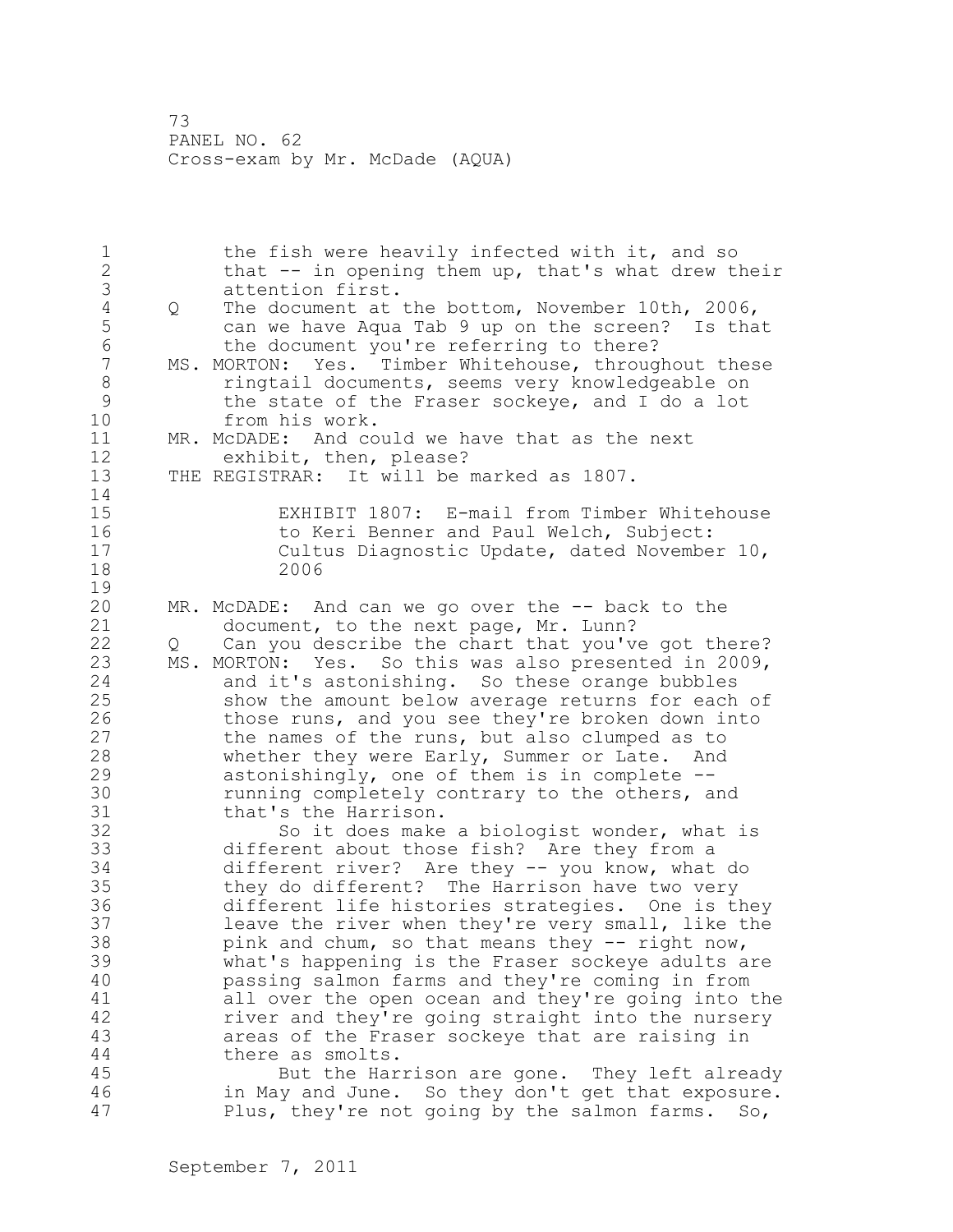1 for me, this was an astonishing graph. 2 Q And what were the -- were there symptoms being 3 found that were unusual, in your view?<br>4 MS. MORTON: Yeah. So if you go to the nex 4 MS. MORTON: Yeah. So if you go to the next page, here<br>5 we hear from people like Dr. Christine 5 we hear from people like Dr. Christine<br>6 MacWilliams, who was on the stand, and 6 MacWilliams, who was on the stand, and other scientists from the University of PEI. Also, 8 David Patterson, who has been mentioned here. And<br>9 the one from Christine MacWilliams, I -- I just --9 the one from Christine MacWilliams, I -- I just --<br>10 it's the most interesting. She goes: it's the most interesting. She goes: 11 12 ...despite finding everything but the kitchen sink, there's no smoking gun... The gills of 14 every fish were compromised to some degree... 15 16 So these pathologists were mystified by what could 17 happen. In the e-mail above, he said that these 18 were possibly:  $\frac{19}{20}$ ...the worst looking...gills...I have ever 21 seen... The gill pathology is profound and 22 highly unusual... The mystery deepens. 23 24 These guys were on it. They were curious in trying 25 to figure this out, but they couldn't. 26 MR. McDADE: So let me, Mr. Lunn, ask for Aquaculture<br>27 document 11. That's the e-mail identified at pac document 11. That's the e-mail identified at page 28 7, is it? Can I have that as the next exhibit? 29 THE REGISTRAR: 1808. 30<br>31 31 EXHIBIT 1808: E-mail from David Willis to Brian Leaf, et al, Subject: Prespawn update: 33 Upper Pitt (as of Aug 25), dated August 26, 34 2008 35 36 MR. McDADE: And Aqua Tab 14, can that be Exhibit 1809? 37 THE REGISTRAR: So marked. 38 39 EXHIBIT 1809: E-mail from David Patterson to 40 Kristi Miller-Saunders, Subject: Cultus lake 41 sockeye salmon histology samples - gill form<br>42 of a Parvicapsula-like parasite is present. of a Parvicapsula-like parasite is present, 43 dated January 31, 2007 44 45 MR. McDADE: 46 Q Aqua Tab 15, that's the e-mail dated December 20 47 -- sorry, that's the memo you were referring to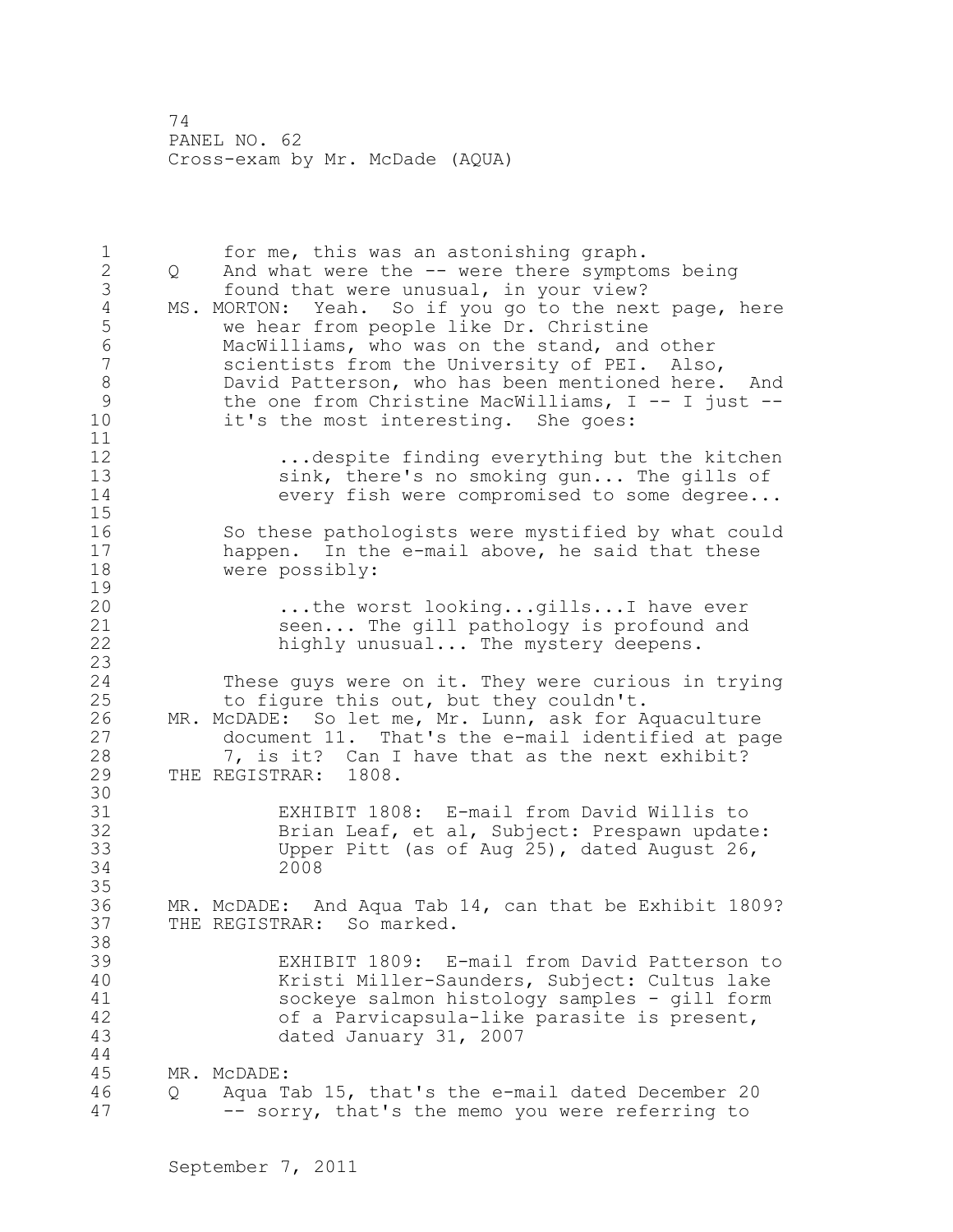1 from Dr. MacWilliams? 2 MS. MORTON: Yes, that's right. 3 MR. McDADE: Can that be Exhibit 1810?<br>4 THE REGISTRAR: So marked. THE REGISTRAR: So marked. 5 6 EXHIBIT 1810: Memorandum from Pacific 7 Biological Station to Rick Stitt and Doug 8 Lofthouse, Weaver Creek Spawning Channel,<br>9 Subject: PSM Loss Investigation Oct 29, 2 9 Subject: PSM Loss Investigation Oct 29, 2009 Summary Report, dated December 21, 2009 11 12 MR. McDADE: And Aqua Tab 16, can that be Exhibit 1811? 13 THE REGISTRAR: So marked. 14 15 EXHIBIT 1811: 2007 Late Run Research on Pre-16 Spawning Mortality, David Patterson and Mike 17 Bradford 18 19 MR. McDADE: And Aqua Tab 17, can I have that as<br>20 Exhibit 1812? Exhibit 1812? 21 THE REGISTRAR: So marked. 22 23 EXHIBIT 1812: E-mail from Brad Thompson to 24 Mark Higgins, et al, Subject: Nadina Gill 25 Samples, dated May 24, 2009  $\frac{26}{27}$ MR. McDADE: Now, if we could go over the page, back to 28 the document, you then -- sorry, at page 9 of the 29 document. 30 MS. MORTON: Or go to page 10, maybe.<br>31 O The next topic, ves, is -- relat Q The next topic, yes, is -- relates to Dr. Kristi-32 Miller's MRS study; is that -- 33 MS. MORTON: Yes. 34 Q You took an interest in that through your database 35 research? 36 MS. MORTON: Yes. So, first of all, I was shocked to 37 run across her work in ringtail, because I sat in 38 the 2009 Simon Fraser University think tank, and 39 we were supposed to figure out what had happened 40 to the sockeye and report back to the public, and 41 we were never told about this work.<br>42 So basically what happened was So basically what happened was so many 43 sockeye were dying in the Fraser River, the DFO 44 realized that before they could open a fishery 45 they would have to figure out how many were going 46 to die in the river, and so they tasked their 47 genomic profiler, Kristi Miller, to try to figure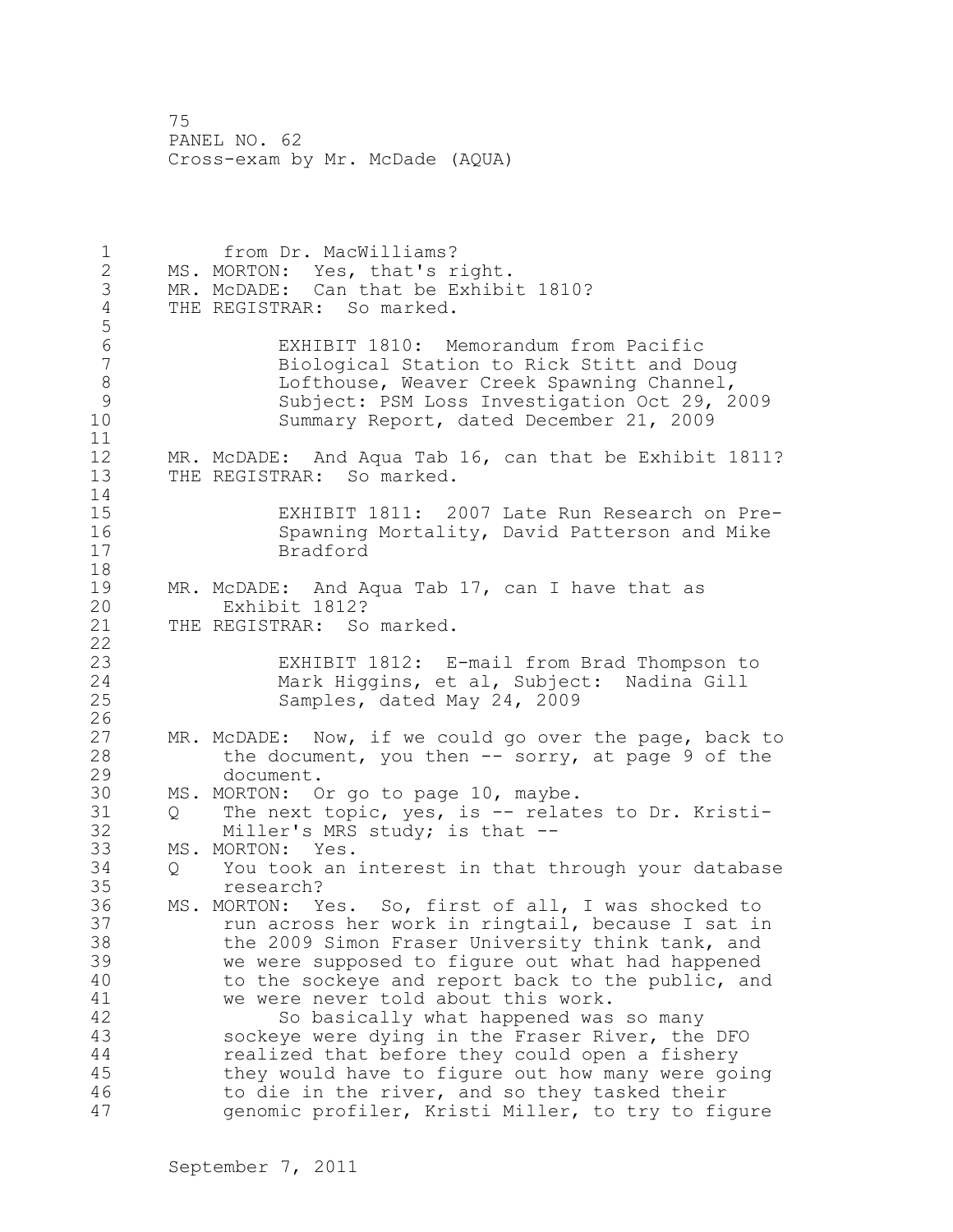1 that out, and they, by the sounds of it and 2 reading their work, they thought they were going 3 to -- she was going to find that they ran out of<br>4 steam, that they hadn't fed well enough. But sh 4 steam, that they hadn't fed well enough. But she<br>5 stumbled on the truth, uncomfortable truth, that 5 stumbled on the truth, uncomfortable truth, that<br>6 there was a pattern which she said looked like a 6 there was a pattern which she said looked like a virus. Because the switches in the cells that 8 were turned on and off, 40 of them were responding<br>9 to leukemia-type impact 3 to brain cancer, a lot 9 to leukemia-type impact 3 to brain cancer, a lot<br>10 to a compromised immune system. to a compromised immune system. 11 And then there's a lot of documents in 12 **ringtail of her thought process, which was really** 13 a remarkable thing to be able to see, because if 14 you just read her science paper you can't see her 15 thinking out loud, and I know she has said she 16 would not have put some of those thoughts down, 17 but she did, and she's highly respected in her 18 field. I did phone around to weight her work, and 19 everybody said it's a new field, but she's highly respected. 21 And so naturally she went looking for, "Okay, 22 what could it be?" and we are still at that point, 23 even though she started asking that question 24 several years ago, but the first thing, she's 25 like, "Okay, well, it looks like a retro virus." 26 There's only two retro viruses in salmon. And,<br>27 The Look, one of them occurs in salmon farms t "Oh, look, one of them occurs in salmon farms that 28 went into the Fraser sockeye migration in 1992," 29 and so I went and read all of those papers and her 30 further work.<br>31 So two o 31 So two of her really interesting PowerPoints,<br>32 one of them already is an exhibit, and the other one of them already is an exhibit, and the other 33 one is the one above. 34 Q That's 6139? 35 MS. MORTON: Yeah. 36 Q Could we have Aqua Tab 19 on the screen? And 37 that's the document there? 38 MS. MORTON: Yes, correct. 39 MR. McDADE: Can we have that marked as Exhibit 1813? 40 THE REGISTRAR: So marked. 41<br>42 EXHIBIT 1813: Fisheries and Oceans, 43 Physiological control of entry timing and 44 fate 45 46 MR. McDADE: And could we also have Aqua Tab 21? 47 Q That's a document that you refer to on the --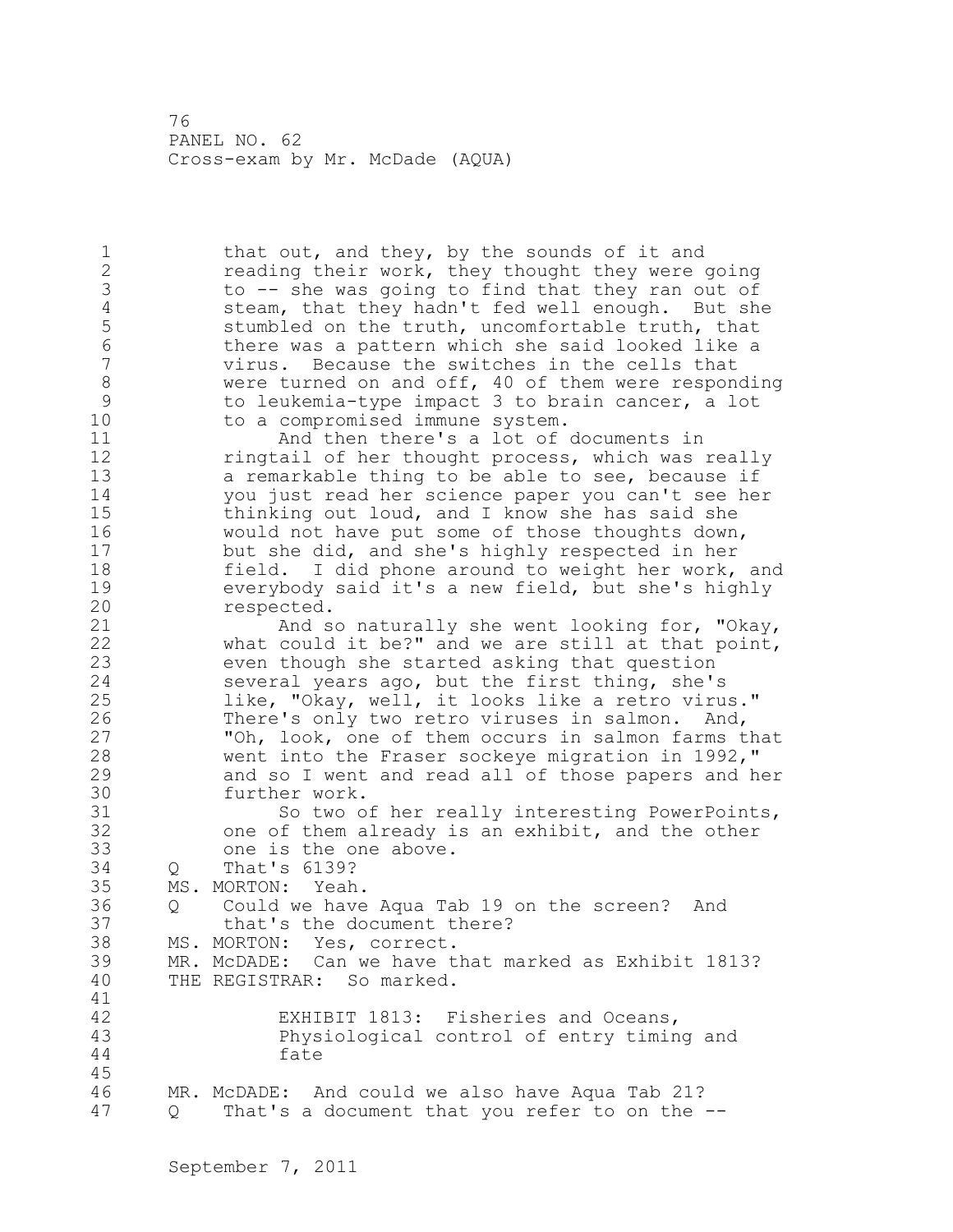1 MS. MORTON: Yes. 2 Q -- on the next page? Can we have that marked as 3 the next Exhibit 1814?<br>4 THE REGISTRAR: So marked. THE REGISTRAR: So marked. 5 6 EXHIBIT 1814: Paper prepared for Cohen Commission by Kyle Garver, 2011 8 9 MR. MARTLAND: I'm just going to pause to see if I can<br>10 clarify if we might put a date or at least some clarify if we might put a date or at least some 11 better descriptor on this last document? I just 12 had a quick glance. I appreciate we're doing this 13 at highway speed, but it flashed on screen. I 14 didn't learn -- 15 MR. McDADE: I see. 16 Q Could we date that? 17 MS. MORTON: Well, a lot of documents in DFO were not 18 dated, but this one appears to be 2010, as far as 19 I could figure out.<br>20 O Perhaps if we can q 20 Q Perhaps if we can go to the bottom of one of the 21 pages and blow up the computer reference? It 22 seems to -- 23 MS. MORTON: Or 2011, I guess, the proposal. 24 MR. McDADE: Yes, that's probably the best we can do. 25 All right. There's the next document I wanted to 26 mark is at Tab 22. It's an e-mail from Dr.<br>27 Miller, dated October 2nd, 2009. Can I hav Miller, dated October 2nd, 2009. Can I have that 28 as Exhibit 1815? 29 THE REGISTRAR: So marked. 30<br>31 31 EXHIBIT 1815: E-mail from Kristi Miller-<br>32 Saunders to Chuck Parken, Subject: Saunders to Chuck Parken, Subject: 33 Clarification Question, with attachment 34 titled, 2009 Fraser Sockeye Meeting 35 Hypothesis, dated October 2, 2009 36 37 MR. McDADE: And at Tab 24, there's another e-mail from 38 Dr. Miller, dated October 5th, 2009. Can I have 39 that as Exhibit 1816? 40 THE REGISTRAR: So marked. 41<br>42 EXHIBIT 1816: E-mail from Kristi Miller-43 Saunders to Mark Saunders, Subject: Briefing 44 report, dated October 5, 2009 45 46 MR. McDADE: And at Tab 25 there's another e-mail, 47 dated November 4th, 2009, that you referred to.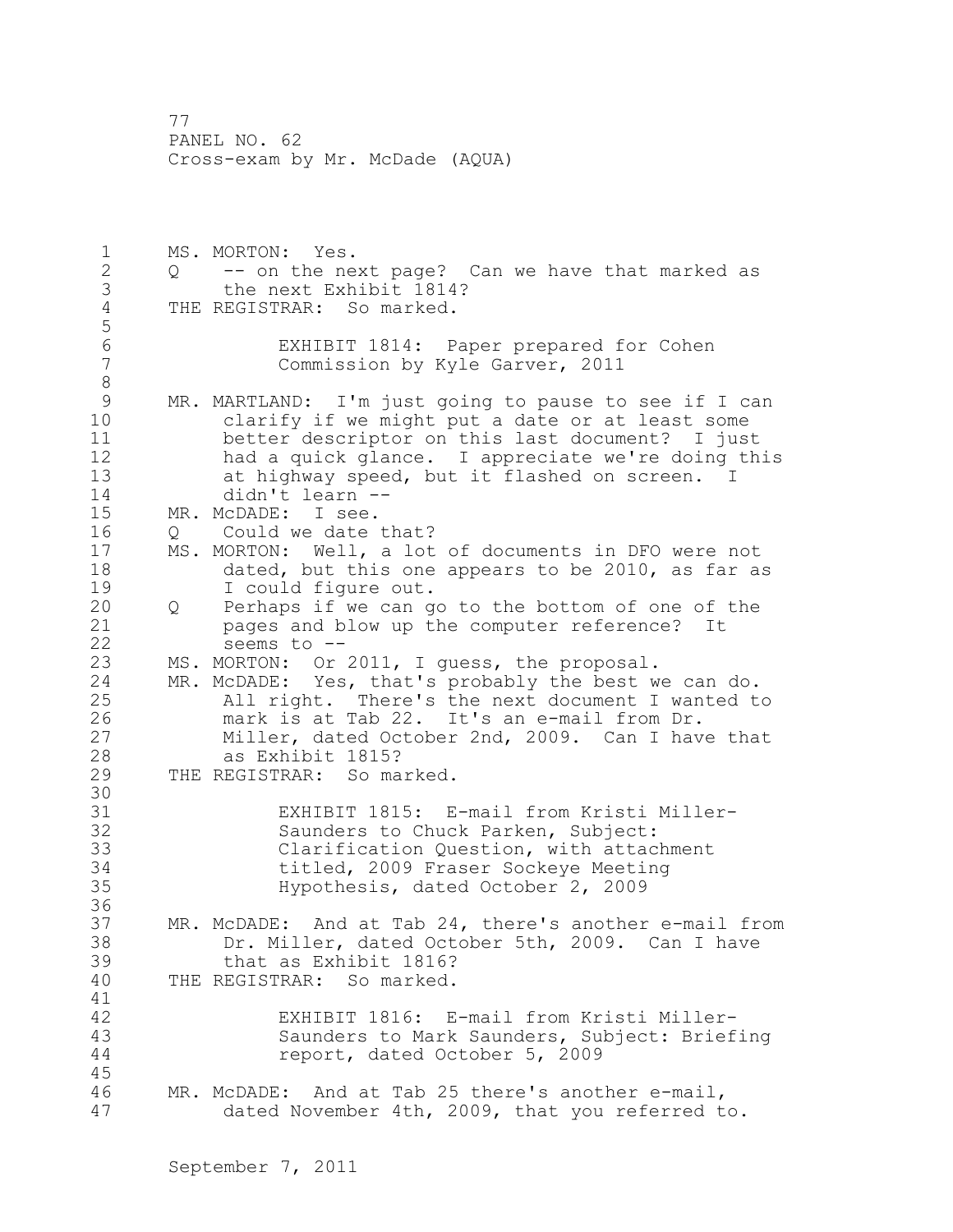1 Can that be 1817? 2 THE REGISTRAR: So marked. 3 4 EXHIBIT 1817: E-mail from Kristi Miller-<br>5 Saunders to Mark Saunders, Subject: Versi 5 5 Saunders to Mark Saunders, Subject: Version<br>6 2. dated November 4, 2009 2, dated November 4, 2009 7 8 MR. McDADE:<br>9 0 Now, d 9 Q Now, dealing with Dr. Miller's evidence and what<br>10 vou learned about these -- her thought processes you learned about these -- her thought processes 11 in relation to the decline of the sockeye since 12 1992, did you draw any perspectives from that? 13 MS. MORTON: Well, she was saying that it wasn't only 14 how many times or the percentage of fish that had 15 the mortality-related signature, but how may 16 organs they had it in. And so, for example, she 17 went over that last year, or when she was up here. 18 So in 2008, there was a high percentage of sockeye 19 that had it in one organ, but in two thousand --<br>20 the generation that went out for 2009, so the 20 the generation that went out for 2009, so the 2007 21 fish, had it in several organs. And so she felt 22 that when it was showing up in several organs it 23 was probably more pathogenic to the fish. 24 Now, this is a work in progress, but what 25 really disturbs me is that her budget for working 26 on sockeye has been removed. And within ringtail<br>27 1 Came across many proposals where she outlines is I came across many proposals where she outlines in 28 great detail of what needs to be done to figure 29 out what this disease is. And I think we really 30 -- we owe it to ourselves, we owe it to,<br>31 certainly, the First Nations of the Fras certainly, the First Nations of the Fraser River, 32 are the Fraser sockeye dying of brain tumours and 33 infectious disease? Because when I read back into 34 the literature, we had Craig Stephens on the 35 stand, and I was surprised he didn't talk more 36 about it. But in his PhD thesis that he wrote in 37 1995 he said a neoplastic infectious virus could 38 have profound regulatory impact on this industry. 39 He also flagged human health concerns. And he 40 suggested that we should be careful, that this is 41 going to appear in wild fish. He said that the<br>42 government really should have paid the farmers government really should have paid the farmers to 43 remove these fish to reduce the risk to the Fraser 44 sockeye. 45 So it's been, honestly, a huge weight on me 46 to know all of this and not be able to tell the 47 First Nations, first of all, of my territory, and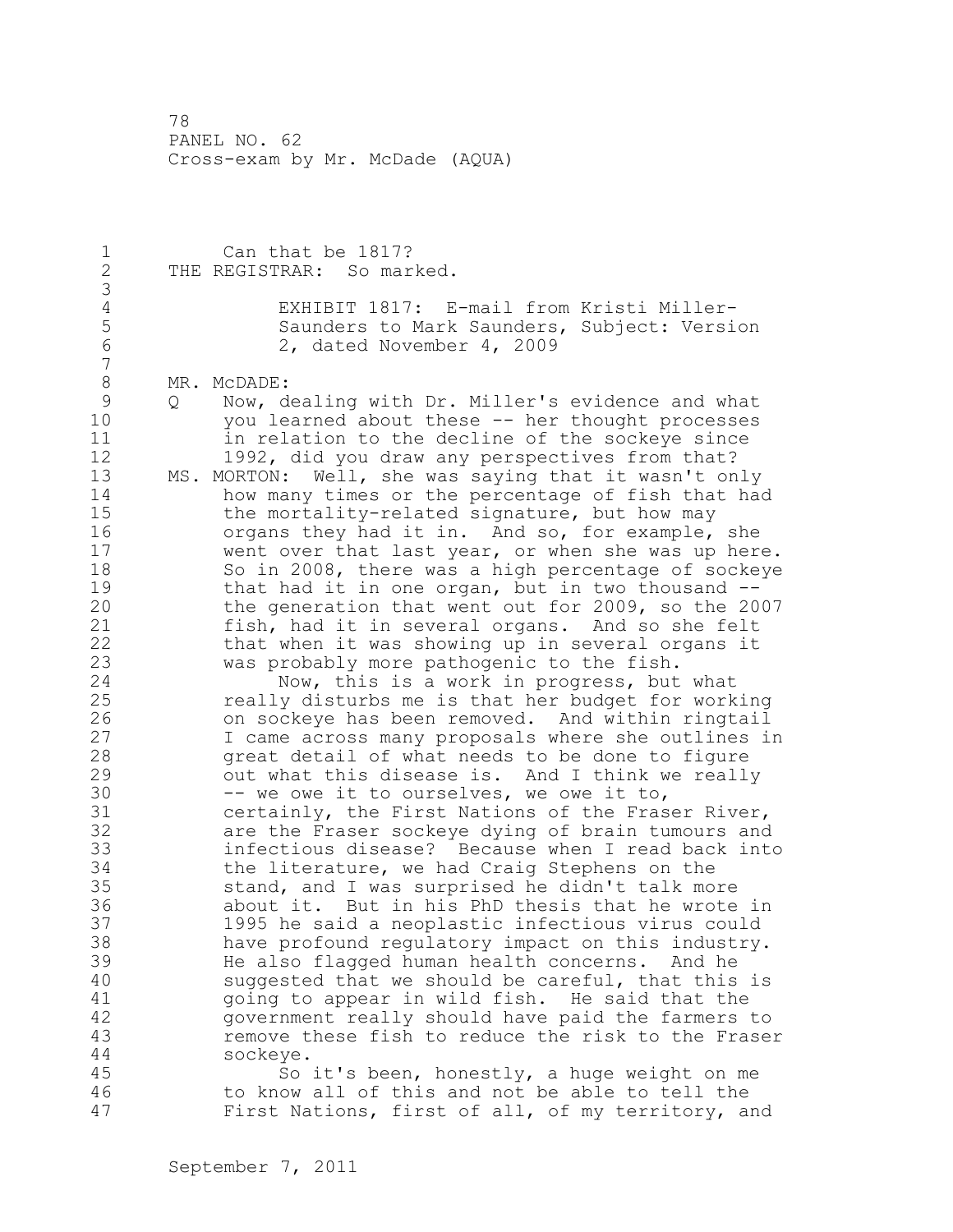1 of their territory that I live in, and of the 2 Fraser First Nations. So it feels very good to be 3 able to get some of this out, now. But I think<br>4 it's urgent that we learn what this is. 4 it's urgent that we learn what this is.<br>5 And when Dr. Kent was on the stand 5 6 And when Dr. Kent was on the stand, he<br>6 6 Tetracted a lot of what he wrote in his pap 6 6 retracted a lot of what he wrote in his papers,<br>7 and that needs to go back to the scientific and that needs to go back to the scientific 8 journals, like the *Journal of Cancer* he published 9 several times in, about this virus.<br>10 So I know we want to go -- spe So I know we want to go  $-$ - speed through 11 this. 12 Q Let me ask you this: Dr. Miller is now talking 13 about a potential identification as parvovirus, 14 but as I understand her evidence, she's still 15 connecting that up with the early entry and the 16 pre-spawn mortality. 17 MS. MORTON: That's right, so -- 18 Q Does it matter what we call it? 19 MS. MORTON: It doesn't matter what we call it. And so<br>20 it was interesting, on the stand, to hear these it was interesting, on the stand, to hear these 21 men to say they don't -- they actually don't know 22 what it is. They never went the final stage to 23 visualize it. They never were able to actually 24 figure out if it was a virus or not; they're 25 calling it a syndrome. I think Dr. Miller is 26 going to figure it out because of the technology<br>27 that she is so skilled at. that she is so skilled at. 28 So first she saw the signal in the cells of 29 the fish that they were reacting to this thing, 30 but she can also, with the help of Kyle Garver, 31 figure out what it is, and I believe she needs to 32 be unfettered in that job and to figure out what 33 it is. But it doesn't matter what it ends up 34 being called, we need to know if it's a human 35 health issue and also is it what's destroying the 36 Fraser sockeye. 37 Q And when you said "these gentlemen never figured 38 it out," I think you were referring to the 39 plasmacytoid leukemia or the marine anaemia back 40 in the late '90s or -- 41 MS. MORTON: That's right, so --<br>42 0 -- early -- the early '90s.  $Q$  -- early -- the early '90s. 43 MS. MORTON: -- Dr. Kent pioneered it. He was director 44 of the Pacific Biological Station. During a 45 portion of that he actually named it plasmatoid 46 (sic) leukemia. Dr. Craig Stephens did his PhD 47 thesis, so as another, Dr. Ribble, and they very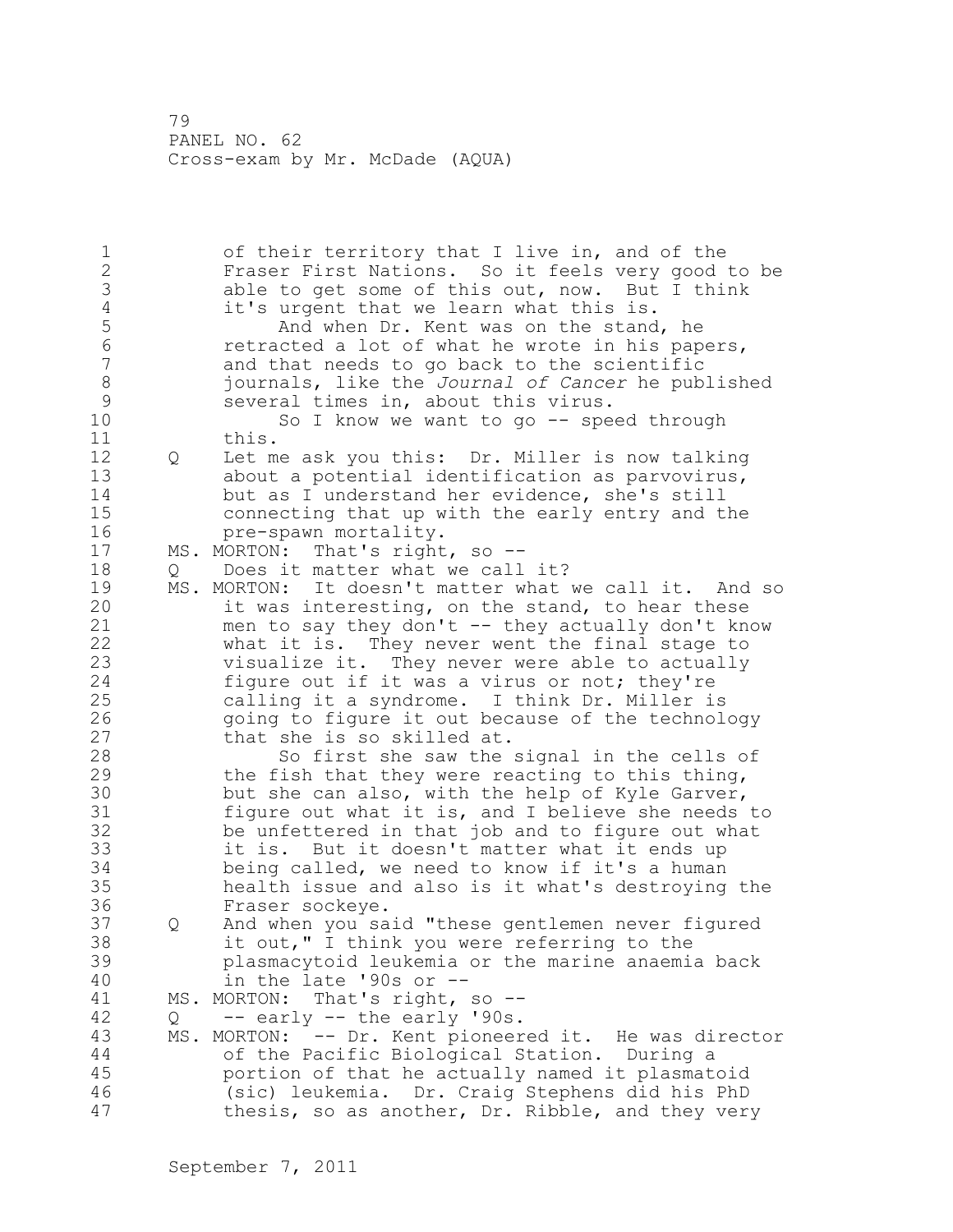1 helpfully, in a 1997 paper, gave us a diagnostic, 2 because they said it's a difficult thing to 3 understand and to diagnose, so they said, if<br>4 there's interstitial cell hyperplasia of the 4 there's interstitial cell hyperplasia of the<br>5 caudal kidney, you're probably got it. 5 caudal kidney, you're probably got it. 6 Q So whatever that disease was that they were<br>7 talking about in the 1990s -- sorry, I see talking about in the 1990s  $-$ - sorry, I see another 8 objection. 9 MR. PROWSE: Yes, Mr. Commissioner, I simply want to<br>10 State on the record that for the reasons that I state on the record that for the reasons that I 11 objected to the written report, I think much of 12 what we're hearing is a dialogue between counsel 13 and the witness about evidence which ought, in my 14 submission, to be, at the end of the day, a 15 submission between counsel for the participant and 16 the Commission, and I don't think this is 17 evidence. And asking what her "perspective" is I 18 don't think really advances the matter. So I 19 object to the line of questioning on that basis.<br>20 Sorry, and for the record, Cliff Prowse, fo Sorry, and for the record, Cliff Prowse, for 21 the Province on B.C. 22 MR. McDADE: I'll take that as a statement for the 23 record and proceed, Mr. Commissioner. 24 Q In your research, did you see a connection between 25 plasmacytoid leukemia and BKD? 26 MS. MORTON: There was a lot of reference to plasmatoid<br>27 (sic) leukemia causing a swelling in the kidney,  $(sic)$  leukemia causing a swelling in the kidney, 28 and a lot of confusion in the early days. They 29 expressed this. And I guess the reason that Mr. 30 McDade and I are trying to do this is because I<br>31 Spent so much time reading all this. You really 31 spent so much time reading all this. You really<br>32 heed to know it to -- and I don't want you to ha need to know it to  $--$  and I don't want you to have 33 to go through the 2,000 hours, but when you look 34 at what they did in the Fraser River, they tested 35 those Cultus sockeye dozens of times for BKD and 36 the tests came up negative, negative, negative. 37 They were losing 100 percent three years in a row, 38 according to Mike Lapointe, of pre-spawn 39 mortality. They thought it was BKD, but it 40 wasn't. 41 So when I heard that salmon leukemia looks<br>42 like BKD, it did make me wonder, and then, with like BKD, it did make me wonder, and then, with 43 Miller's work on top of it, it does make a person 44 wonder if that's what they were dying of. 45 Q And when you went to the fish health database, 46 what did you find? 47 MS. MORTON: Well, the early records from the salmon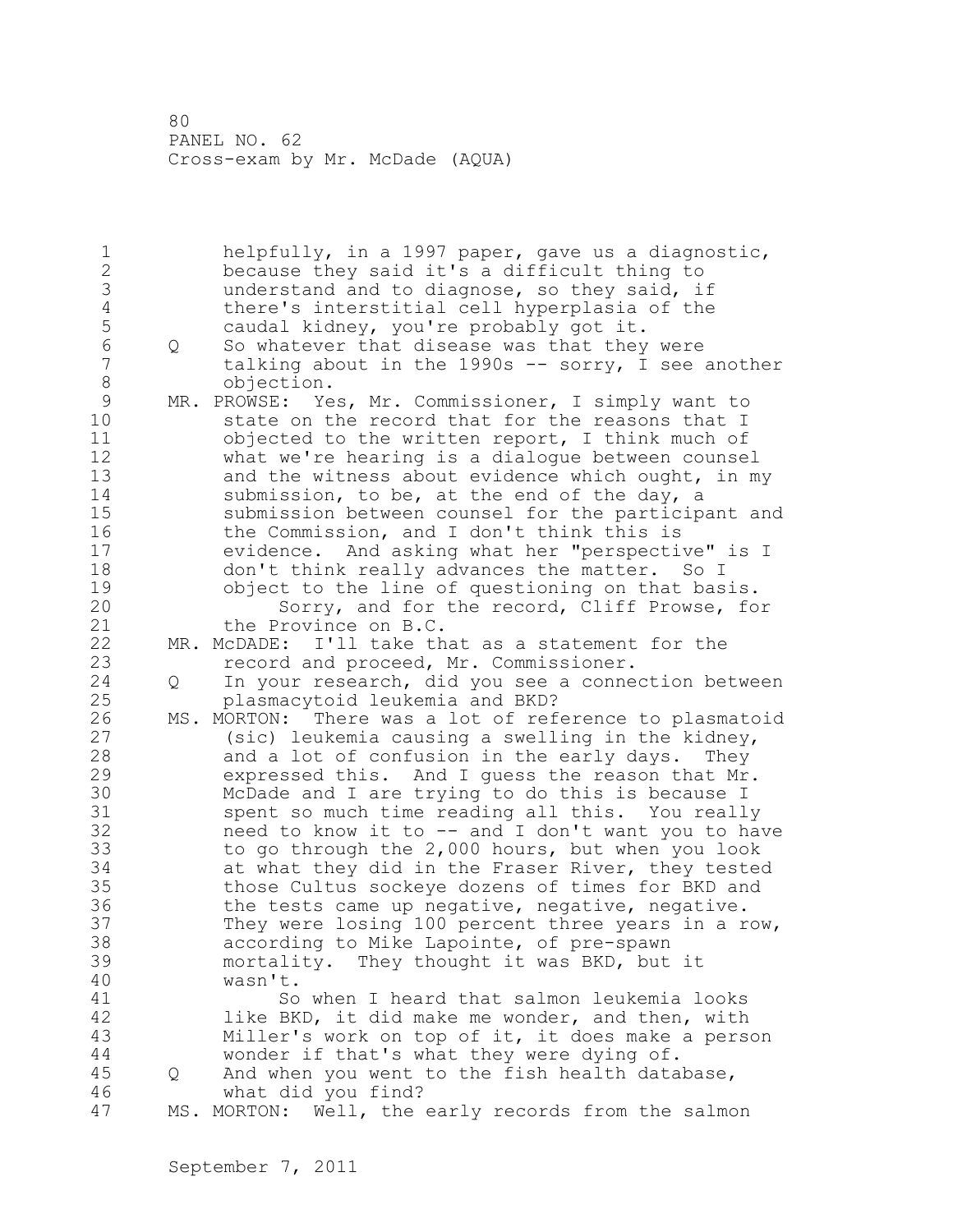1 farming were scattered and very hard to interpret, 2 but when I came across BCP002864 written by Dr. 3 Gary Marty, there I had something I could really<br>4 iust look at. And he -- I found that the symptor 4 just look at. And he -- I found that the symptoms<br>5 that Drs. Kent and Stephens and Ribble had said 5 that Drs. Kent and Stephens and Ribble had said 6 are the diagnostic simple for marine anaemia, they're being diagnosed regularly. And in the 8 abbreviations tab, Dr. Marty was saying, "These<br>9 can be associated with a clinical diagnosis of 9 can be associated with a clinical diagnosis of marine anaemia." 11 But then I heard Dr. Sheppard say he doesn't 12 believe in marine anaemia and he's not going to 13 diagnose it on a farm level. So it's not going to 14 appear on the records. But Dr. Marty is seeing 15 something, and we do need to figure out what that 16 is, and he is seeing it in Chinook farms, in 17 particular, in higher severity, but he's also 18 seeing it in the Atlantic farms as a level 1 19 severity.<br>20 O So you sa 20 Q So you saw -- can we have 2864 up on the screen? 21 That's Exhibit 1549, one of the subjects of his... 22 Now, Dr. Morton, you saw Dr. Marty do a -- do 23 some magic with Excel and highlight the ISH column 24 next to the diagnosis column. You remember seeing 25 that during his evidence? 26 MS. MORTON: Yes, he collapsed columns, I believe, K<br>27 through perhaps AT, or -through perhaps  $AT$ , or  $-$ -28 Q And he drew some conclusions about that? 29 MS. MORTON: But we need to go to the Pacific tab down 30 on the bottom.<br>31 0 So he did that  $Q$  So he did that  $-$ 32 MS. MORTON: Thank you. 33 Q He did that with the Atlantic salmon farms? 34 MS. MORTON: That's right. 35 Q What do you see when you do that with the Pacific 36 salmon farms? 37 MS. MORTON: You see more number 3s and especially more 38 number 2s under the ISH column, which you've got 39 to pan to the right, yeah. It's under kidneys, so 40 you're in liver. Stop. So yeah, AT. So if you 41 were to get rid of AS all the way back to the Y columns --43 Q Can we sort -- 44 MS. MORTON: In any case, yes. 45 Q So can -- 46 MS. MORTON: Can you sort these? 47 Q Is it possible to sort by that, or are we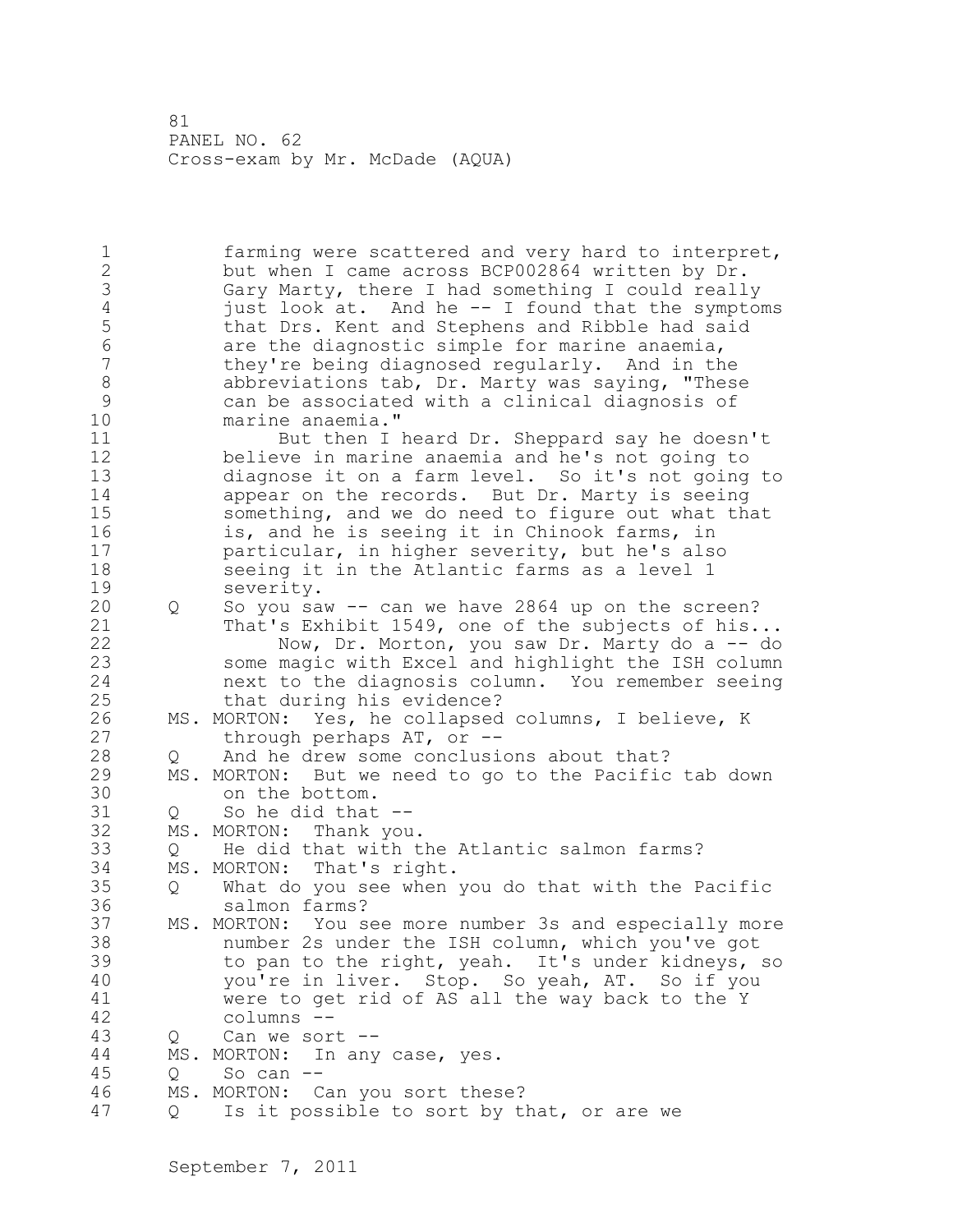1 stretching our -- 2 MR. LUNN: Do you want the sort from largest to 3 smallest? 4 MS. MORTON: Yes, please.<br>5 MR. McDADE: Largest to s 5 MR. McDADE: Largest to smallest.<br>6 MS. MORTON: Yes. Perfect. That 6 MS. MORTON: Yes. Perfect. That's good enough. MR. McDADE: That's good enough. We can scroll down. 8 Q There are an exceptional number of 3s and 2s,<br>9 anticularly 2s, in the Pacific salmon, are t 9 particularly 2s, in the Pacific salmon, are there<br>10 mot? not? 11 MS. MORTON: Yes. 12 Q And many of those are associated with non-13 diagnosis, not the KRS diagnosis? 14 MS. MORTON: That's right. A lot of these were, if you 15 were able to collapse the columns, you'd see they 16 were open diagnoses, which we know to be cases 17 unsolved. 18 O And so the Pacifics are the Chinook salmon? 19 MS. MORTON: That' right.<br>20 0 That were present in 20 Q That were present in the Discovery Islands? 21 MS. MORTON: Yes. So -- 22 Q What's the significance of this finding for you? 23 MS. MORTON: Well, the next thing I became curious 24 about, of course, is when you're looking at the 25 pattern of the Fraser sockeye, you do want to 26 wonder what happened in 2010. And so when I saw<br>27 Miller's work and I saw what Kent and Stephens Miller's work and I saw what Kent and Stephens 28 said about this disease, that it spreads from 29 Chinook to sockeye, they actually tested that, 30 that it was lethal to sockeye, I wondered, Well,<br>31 how many Chinook farms are there on the Fraser how many Chinook farms are there on the Fraser 32 sockeye migration routes along eastern Vancouver 33 Island? And so I went to the database that Josh 34 Korman organized and he lists whether they're 35 Atlantic or Chinook, so I just looked at the 36 Chinook farms. And interestingly enough, after 37 June of 2007, there have been no Chinook farms on 38 the Fraser sockeye migration route. And so the 39 fish that came back in 2010 went by no Chinook 40 farms and were not exposed to these numbers and 41 the severity of these symptoms and they came back.<br>42 Now, this is for somebody else to figure out, Now, this is for somebody else to figure out, 43 but this is the pattern that I'm able to read from 44 these databases and from the information that's in 45 ringtail. 46 Q Can we have Exhibit QQ up on the screen? Now, 47 this is a graph and a chart of numbers that you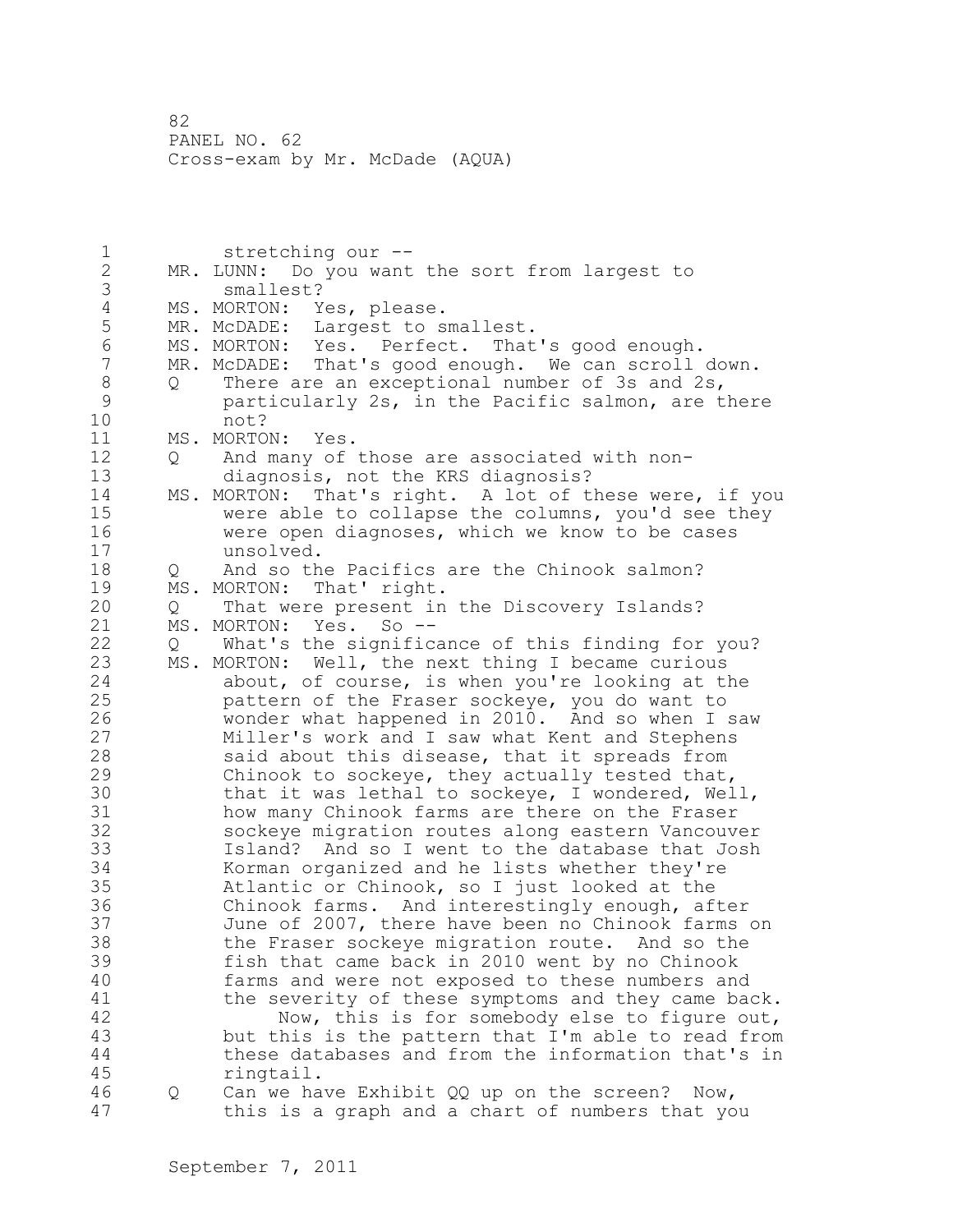1 prepared? 2 MS. MORTON: That's right. So I looked at what were 3 the most high risk diseases, but I also looked at<br>4 the ones of interest so -- for me, in trying to 4 the ones of interest so -- for me, in trying to<br>5 track this down. So I looked at BKD, and you co 5 track this down. So I looked at BKD, and you can<br>6 see it's the blue line. Now, interestingly, in 6 see it's the blue line. Now, interestingly, in<br>7 and 19007, a lot of these symptoms spike, and early 2007, a lot of these symptoms spike, and I 8 don't know why that is. But you also can see the 9 brain haemorrhaging, which is going to remain a mystery until somebody tracks that down, but 11 certainly Dr. Miller saw it in the Fraser sockeye, 12 and in 2007, Dr. Marty began to look for it in the 13 farmed salmon and he found it. He notes that he 14 was able to diagnose a lot more causes of death 15 once he started looking in the brains and finding 16 this haemorrhage situation. 17 If we could go down to the next few graphs. 18 Q Well, let me just stop for a second. You prepared 19 this from document 2864, simply by counting fish<br>20 mder each of these headings under the columns. under each of these headings under the columns. 21 So this is an arithmetical exercise, not a matter 22 of judgment? 23 MS. MORTON: That's right. The way the data's taken 24 from the farms, the way the fresh silvers are 25 collected, you can't really say that -- you can't 26 really say how prevalent this is in the<br>27 population, but you can say simply how n population, but you can say simply how many fish 28 they found with that disease, and they found that 29 consistently over the years, so that was the 30 measure I chose. You could also use the<br>31 bercentage of silvers that have these, b  $31$  percentage of silvers that have these, but...<br> $32$  0 So I just  $Q$  So I just  $-$ 33 MR. MARTLAND: Sorry, Mr. McDade. Mr. Commissioner, 34 I've just noticed that Mr. Backman had indicated 35 he had a point, and I appreciate Mr. McDade may 36 have been looking at the screen, but perhaps he 37 can permit him the opportunity to make that 38 further point? 39 MR. McDADE: Well, I suppose. If it gets added to my 40 time. 41 MR. BACKMAN: I'll be very brief. I just wanted to point out a couple of things in this interesting 43 discussion that have been glossed over and are 44 incorrect. And there was a point made about the 45 fish migrating around the south of Vancouver 46 Island not encountering salmon farms, and I think 47 that there are several salmon farms operating in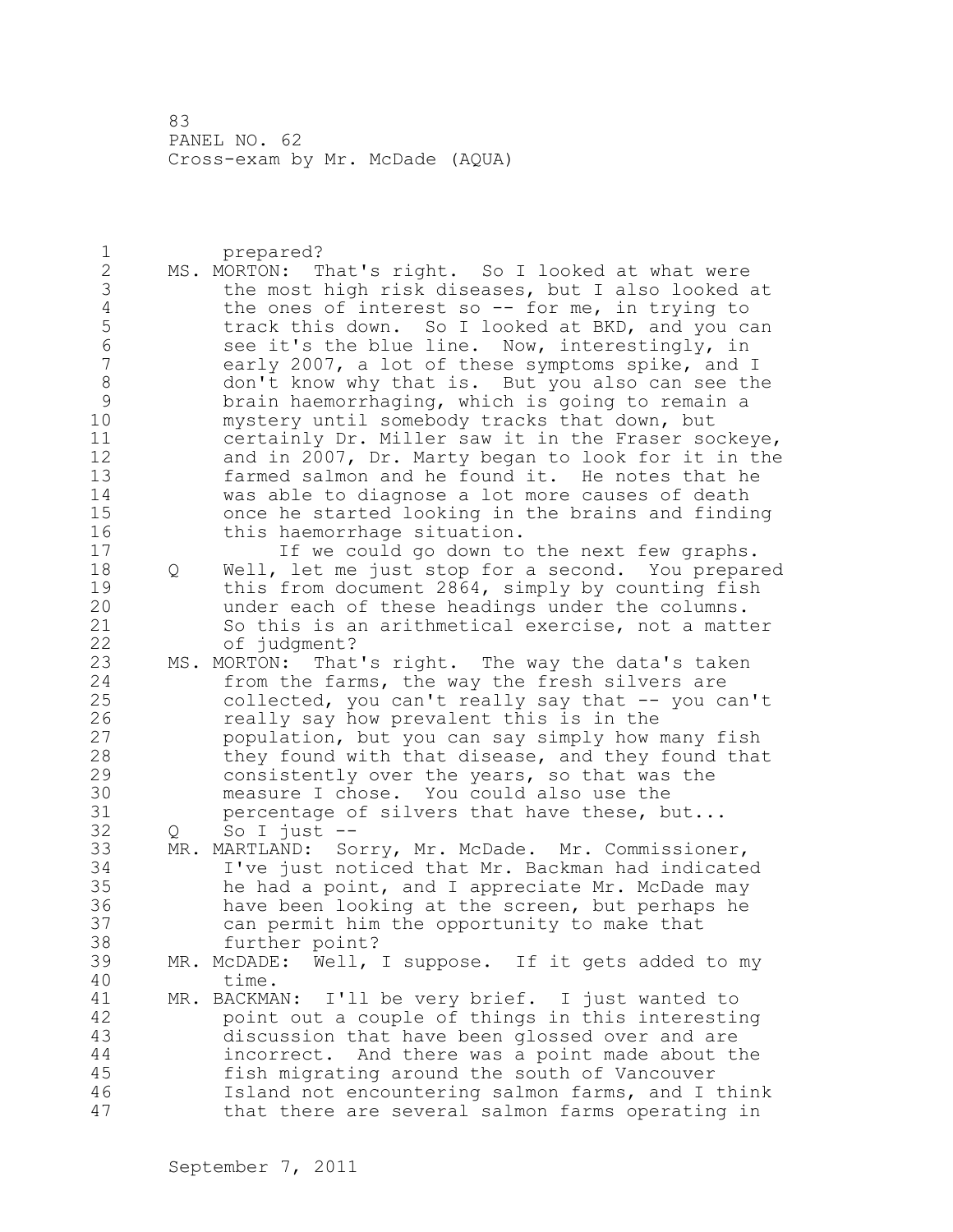1 Puget Sound and there are Chinook salmon farms 2 operating on the west coast of Vancouver Island. 3 The second point also related to salmon farm<br>4 operation was in relation to the statement made 4 operation was in relation to the statement made<br>5 about the end of salmon farming -- the end of 5 about the end of salmon farming -- the end of<br>6 Chinook salmon farming after 2007. There are 6 Chinook salmon farming after  $2007$ . There are two<br>7 Chinook salmon farms that continue to operate in Chinook salmon farms that continue to operate in 8 Discovery Pass, one at Yellow Island and one at 9 Middle Bay. So I think it should be  $-$  and they<br>10 continue to operate until the present. continue to operate until the present. 11 Q So let me just be clear, though, and I'll come 12 back to this point, the farm at Conville Bay, 13 which is the very farm we were talking about in 14 terms of marine anaemia, so I understand that 15 switched from Chinooks to Atlantics in mid-2007, 16 or perhaps there was a period of fallowing in 17 between? 18 MR. BACKMAN: The Chinook salmon have not been placed 19 back into that farm; that's correct. But there<br>20 are still Chinook salmon in the area. are still Chinook salmon in the area. 21 Q In your company? 22 MR. BACKMAN: Not in my company. 23 Q Okay. So thank you for that. Perhaps this is, 24 since this is an appropriate time -- well, first 25 of all, can I mark that, now, as a full exhibit, 26 now, Mr. Commissioner?<br>27 MR. TAYLOR: We've been thr MR. TAYLOR: We've been through this before. This is 28 how it got to be an exhibit for identification, 29 and it's part of this, what's being called, 30 omnibus approach to see what we do with this and many other exhibits. 32 MR. McDADE: I don't think that's true, Mr. 33 Commissioner It was because Dr. Morton hadn't 34 been on the stand yet, that's why it was for 35 identification. 36 MR. TAYLOR: I mean, still, you can do many things with 37 numbers, and we heard some of that just now from 38 Ms. Morton -- 39 MR. McDADE: Well, there have been many similar 40 exhibits marked by previous witnesses. I don't 41 understand this at all.<br>42 MR. TAYLOR: Well, I'm still MR. TAYLOR: Well, I'm still speaking, until the 43 gallery interrupted. 44 THE COMMISSIONER: Ladies and gentlemen, I think 45 Commission counsel have asked, respectfully, that 46 you honour the process here, and I would be very 47 grateful if you could withhold any comments while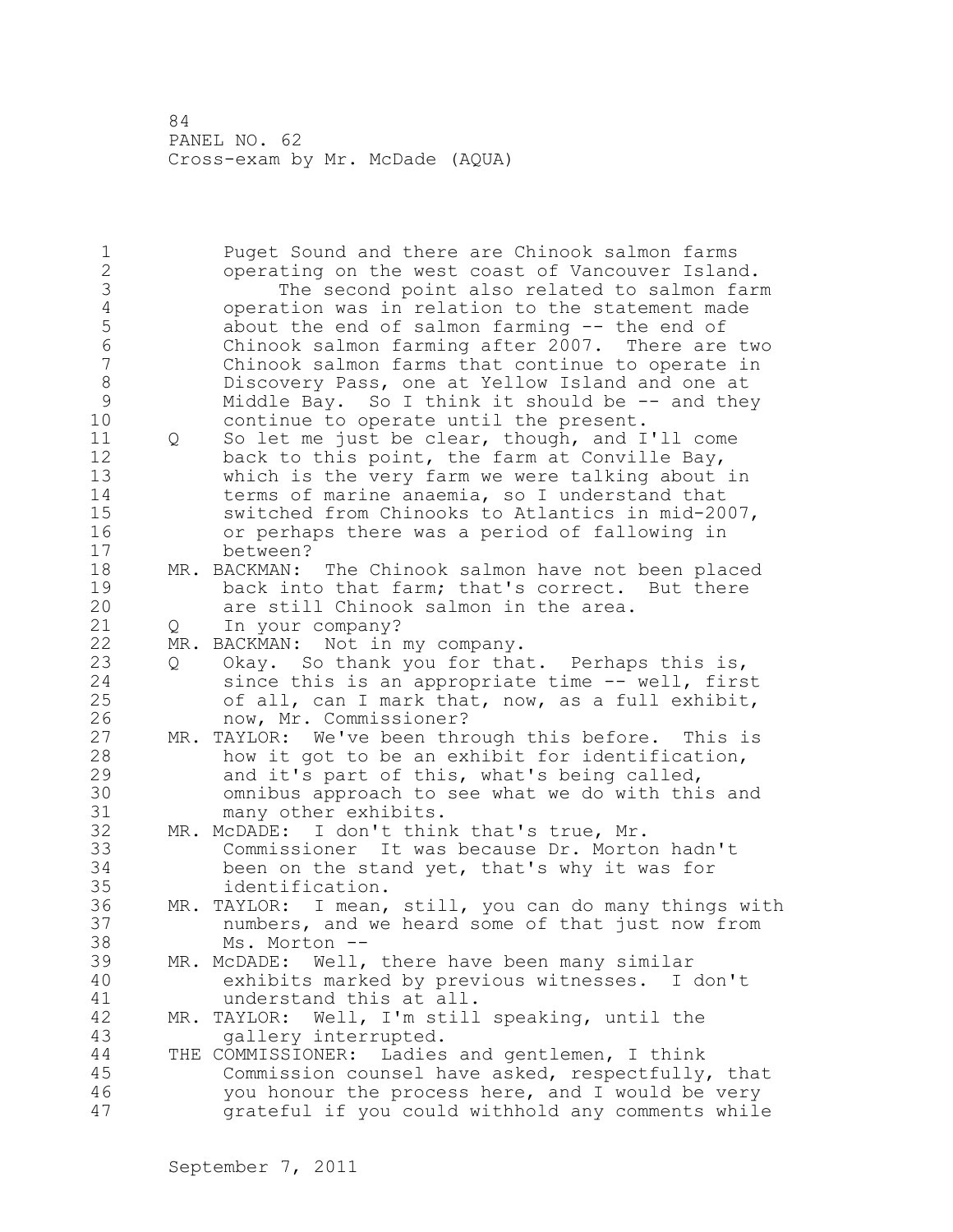1 you're in the public gallery. It would be very 2 helpful for all of us. Thank you very much. Mr. 3 Taylor?<br>4 MR. TAYLOR: 4 MR. TAYLOR: Thank you. Ms. Morton spoke to -- you<br>5 could look at the information she had and put : 5 could look at the information she had and put it 6 together this way or that - she was speaking to<br>7 that a few moments ago - this is properly, in my that a few moments ago - this is properly, in my 8 view, something that should remain an exhibit for 9 identification. We can deal with it later. It's not simply a matter of arithmetic. We're 11 bordering on expert evidence at the moment, and it 12 should remain for identification. 13 THE COMMISSIONER: Mr. McDade, I really don't want to 14 cut into your time. I think these kinds of 15 documents may, in the end, all be marked, but I 16 think we're going to run into this difficulty, and 17 I would respectfully suggest that we move on. We 18 will deal with these. If I have to make separate 19 19 rulings on these, I will. Hopefully, counsel will<br>20 work out an understanding about marking these work out an understanding about marking these 21 documents, but in the meantime, I'd like you to 22 move on. 23 MR. McDADE: All right. 24 Q So you were going -- Dr. Morton, you were going to 25 take us to the next page? 26 MS. MORTON: Yes. So, now this one was so interesting<br>27 to me because in three different years two to me because in three different years two 28 completely different symptoms. One is supposed to 29 occur mainly in Chinook as an endemic virus or 30 disease or symptoms or syndrome, marine anaemia<br>31 symptoms, and so that's the brown line. It spi symptoms, and so that's the brown line. It spikes 32 the quarter before the infectious salmon anaemia-33 like lesions, so this is the exotic virus. And so 34 I pondered this a long time, had it up on my wall, 35 just considering it, and the marine anaemia 36 syndrome is noted by many scientists to be an 37 immune-suppressing situation for the fish. It 38 takes a co-factor to actually kill the fish. So 39 BKD, *Loma*, different parasites, IHN, all of these 40 things attack a fish more easily if it's weakened 41 with marine anaemia, and --<br>42 MR. PROWSE: Mr. Commissioner, I MR. PROWSE: Mr. Commissioner, I rise to object again. 43 The witness is now getting into questions of 44 interpretation of disease and that's outside her 45 field of expertise, and I think that's a 46 significant objection that must be made. 47 THE COMMISSIONER: Mr. McDade?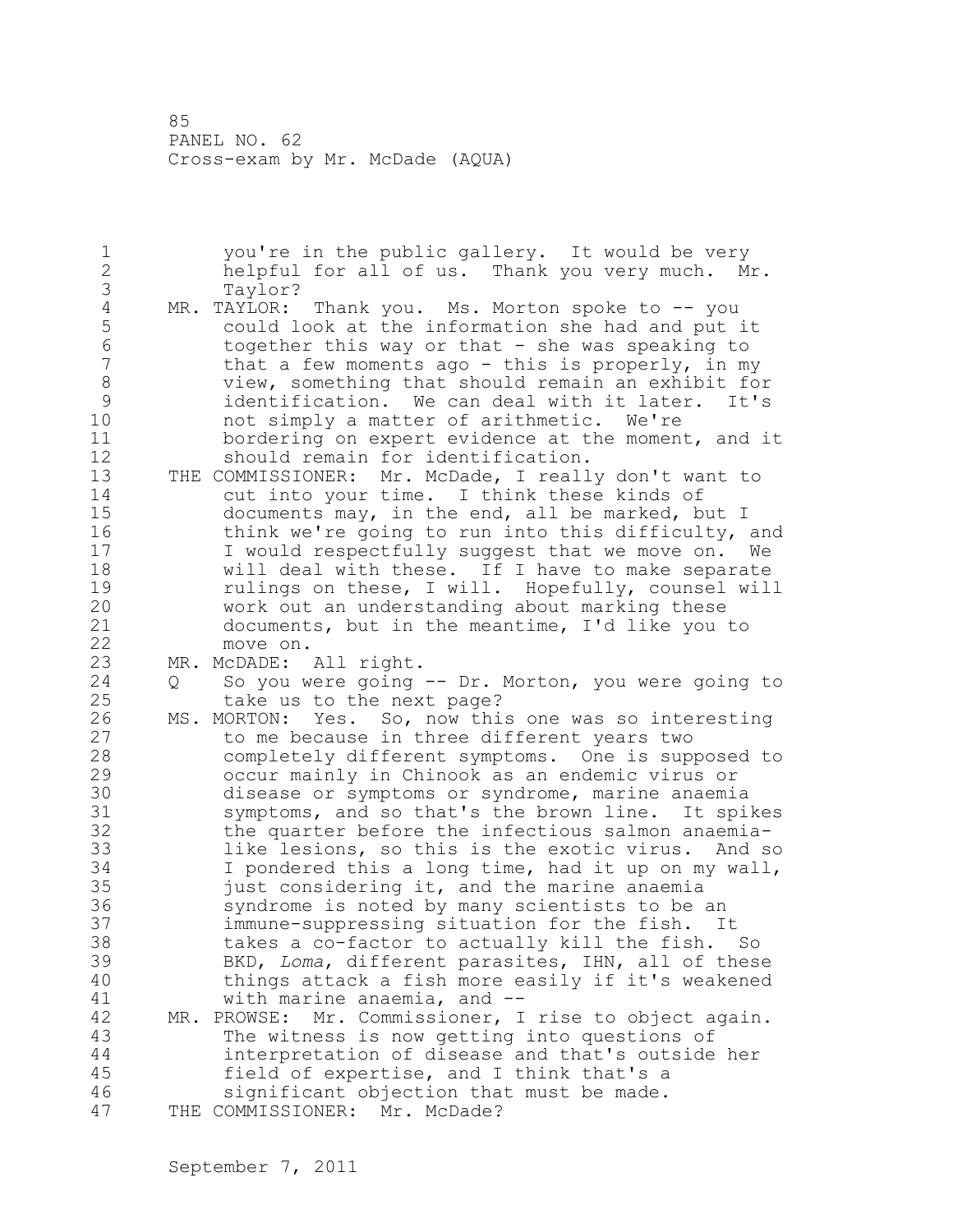1 MR. McDADE: Again, Mr. Commissioner, we sought to 2 qualify Dr. Morton as an expert and Commission 3 Counsel said that she'd be called at the 4 perspectives panel and able to give her<br>5 perspectives on these matters. And I den 5 perspectives on these matters. And I don't know 6 why counsel for the Province is so determined to keep this information from you, but it should be 8 allowed. 9 THE COMMISSIONER: I think so long as it's made clear<br>10 that this is a perspective and not an opinion, M that this is a perspective and not an opinion, Mr. 11 McDade, it is fine. 12 MR. McDADE: Yes. 13 THE COMMISSIONER: I did start to collect the 14 impression that we were moving off the perspective 15 kind of evidence. Thank you. 16 MR. McDADE: Yes, I'm simply trying, Mr. Commissioner, 17 to put some of these questions in front of you. 18 The conclusions to be drawn from them are yours. 19 MS. MORTON: Yeah, the only thing I would want you to<br>20 take this -- take from this, Mr. Commissioner, im take this -- take from this, Mr. Commissioner, is 21 that Dr. Miller needs a chance to look at what 22 this is. Somebody more experienced with disease, 23 who's known to speak freely, needs to look at 24 this. 25 Q And can we go back to your report, back to Exhibit 26 BBB (sic) and go back to page 19. I just want you<br>27 to explain this particular chart and how you've to explain this particular chart and how you've 28 constructed it. Not this one, the next one. Or 29 the one at the -- sorry, the next page over. Yes. 30 MS. MORTON: So in this one I just -- I just put --<br>31 marked where the two -- when the 2009 Fraser 31 marked where the two -- when the 2009 Fraser<br>32 sockeve were going to sea, just the time, and sockeye were going to sea, just the time, and the 33 2010s and the 2011s. So whatever marine anaemia 34 syndrome symptoms are, there was a lot of them 35 when the 2009s went to sea, and those fish had a 36 very high percentage of them had what Miller 37 wonders might be this very thing. So I'll just 38 leave it at that. 39 And then, if we go down, I was interested to 40 hear that Yellow Island Chinook farm was 41 operating, because that is not in Mr. Korman's<br>42 database. But the second one that was mention database. But the second one that was mentioned 43 is a closed containment facility. So in any case, 44 there were fewer Chinook farms, I would say, or 45 fewer Chinook salmon in farms on the Fraser 46 sockeye Discovery Islands migration area. 47 Q This lower one was prepared from Dr. Korman's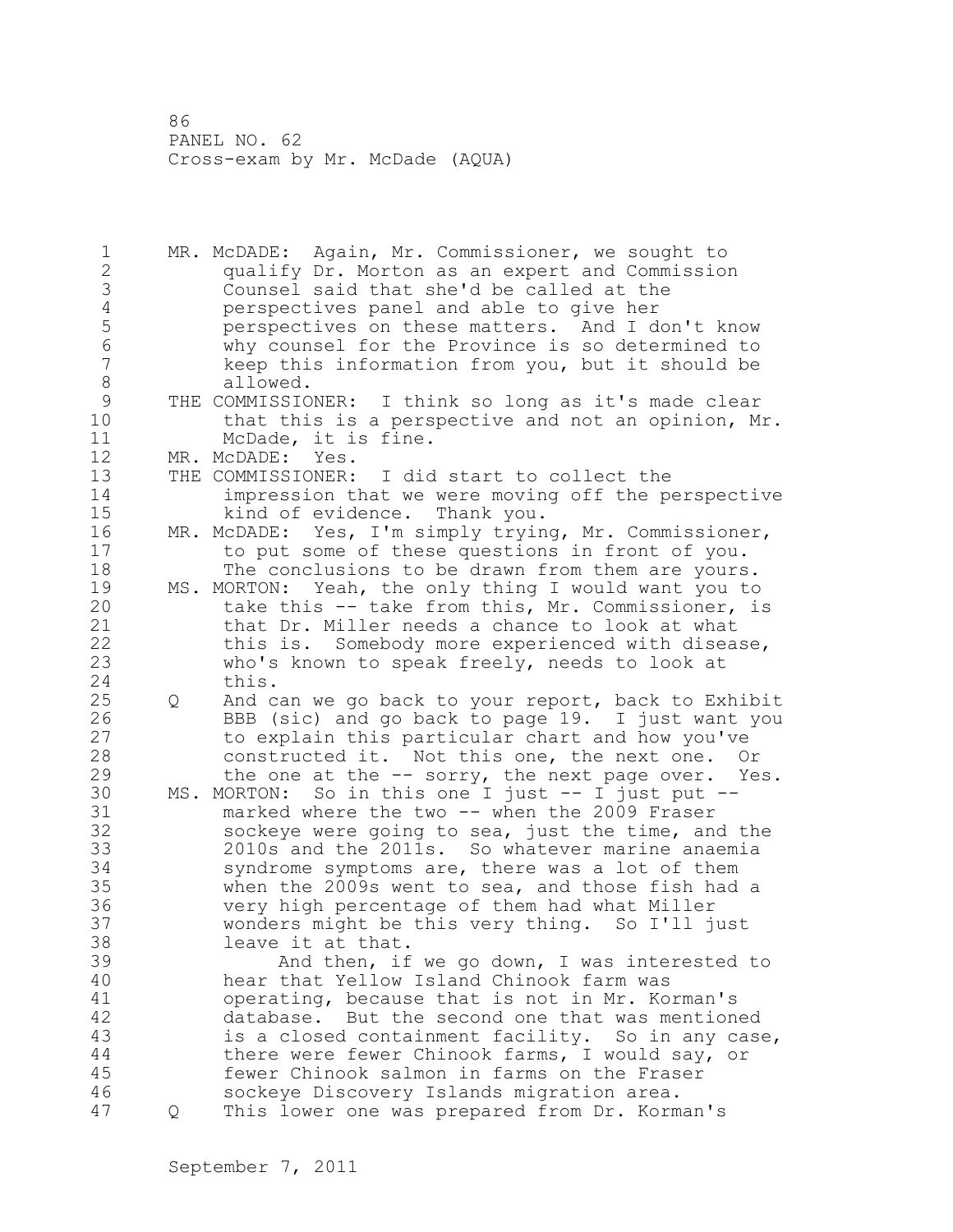1 documents? 2 MS. MORTON: From Dr. Korman's data. And I do take 3 Clare Backman's point about there being farms in<br>4 other areas, but it is a matter of dispersion. 4 other areas, but it is a matter of dispersion. So<br>5 if you have a small body of water with a large 5 if you have a small body of water with a large<br>6 mumber of pathogens going into it, the density 6 number of pathogens going into it, the density of those pathogens, I think we could all accept would 8 be higher than if they are dispersed right out 9 into the open Pacific.<br>10 0 So could we go to the 10 Q So could we go to the map on the next page? 11 Sorry, I've got a different version here. Let me 12 change -- change for a second and go to -- if we 13 could have 2850 up on the screen, Mr. Lunn? 14 That's the 1549, the other database. 15 MR. MARTLAND: I wonder if I could just make sure the 16 record reflects -- I think this is 1549-206; is 17 that right, Mr. Lunn? Thank you. 18 MR. McDADE: Yes, thank you for that, Mr. Martland. So 19 if we could go to Tab 17, please? Now, if we<br>20 could just follow in there on line 231. could just follow in there on line 231. 21 Q There's a diagnosis here of marine anaemia. If we 22 could go backwards to the -- well, we can see on 23 the -- on Column A that that's a 2006 fourth 24 quarter, at P.3-24. Now, I wanted to suggest to 25 you, Mr. Backman, that that's Conville Bay. You 26 don't know?<br>27 MR. BACKMAN: If MR. BACKMAN: If you're saying it's Conville Bay, I'll 28 have to accept that. It's not my area of 29 expertise on this panel. 30 Q So you didn't look at -- when you were saying,<br>31 earlier, that there was no diagnosis of marine earlier, that there was no diagnosis of marine 32 anaemia that your vets were aware of, you hadn't 33 looked at this document? 34 MR. BACKMAN: If this is the document that was brought 35 in earlier on the other panel, when Dr. Gary Marty 36 was being discussed -- or being questioned, then I 37 remember this particular point being brought up, 38 but I addressed that earlier in my comments. 39 Q All right. Could we go to Tab 3 of that same 40 spreadsheet. If we could go up to line 381 -- 41 371. Sorry, just a sec. I'm not sure I've got 42 the same number. Maybe try 393. Yes, there's the 43 same farm, P.3-24. This is the histology report 44 for that farm. And if you scroll over to Tab J, 45 the histology report says 23 of 24 - sorry, we 46 lost it -- 47 MS. MORTON: That's good.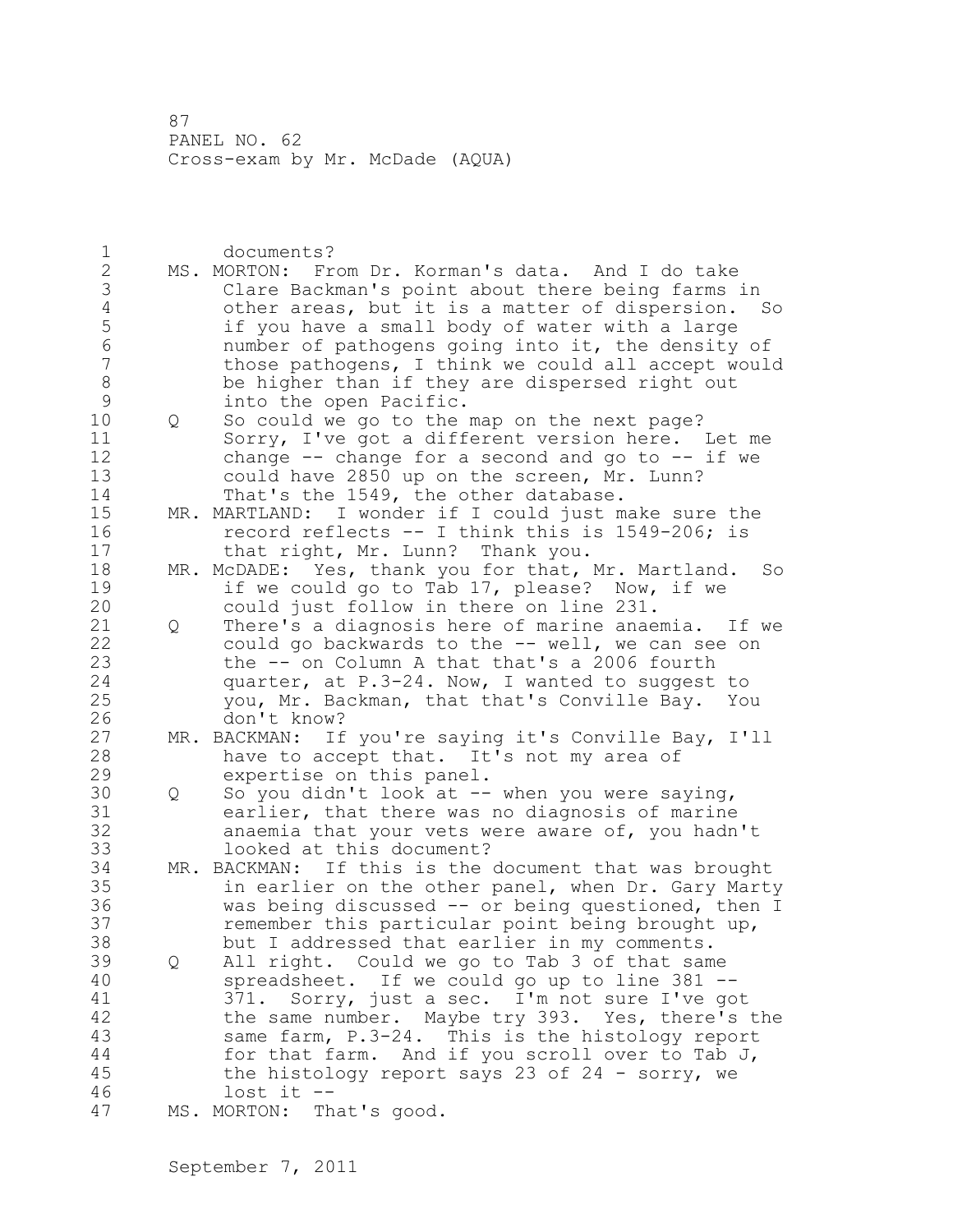1 Q Dr. Morton, what does it say there for you? 2 MS. MORTON: Well, the *Loma* parasite was in 23 out of 3 the 24, and -- or *Loma* was in 23 of 24 and they 4 had hematopoietic hyperplasia compatible with 5 marine anaemia, but not direct evidence clinical 6 signs include marine anaemia. This is where it does get confusing for me, 8 because some people, like Dr. Saksida yesterday,<br>9 said histology was the gold standard for 9 said histology was the gold standard for diagnosing this. Later, in other evidence, here, 11 I see there's a gram stain test for marine 12 anaemia. It's very clear that there's a lot of 13 confusion around this syndrome, and I don't think 14 -- it's hard for me to find the right words so 15 that nobody's going to object, but there's a lot 16 of confusion on how to diagnose it, what it is, 17 and whether people are going to report it. 18 Q So can you tell me, Mr. Backman, am I correct in 19 19 understanding it's possible that the audit finds a<br>20 diagnosis but they don't tell your yets? diagnosis but they don't tell your vets? 21 MR. BACKMAN: I think I mentioned before that the vet 22 made no diagnosis of marine anaemia at the farm 23 site. I think I also mentioned, and we all heard 24 Dr. Gary Marty say that histopathological work is 25 one element in the overall package of material 26 that's provided to the fish health professionals,<br>27 and it has to be consistent with what the rest of and it has to be consistent with what the rest of 28 the people are seeing at the farm site; the 29 veterinarian and the fish health professional. So 30 something that says indication of fish anaemia<br>31 could be a rule-out of some other things that could be a rule-out of some other things that are 32 on the farm site. 33 Q So it's possible that the audit vet could diagnose 34 marine anaemia, but your farm vets could diagnose 35 something else; is that what you're saying? 36 MR. BACKMAN: No. I'm saying that the Provincial 37 audit, bringing that piece of material forward 38 from Dr. Marty did not make a diagnosis of marine 39 anaemia; it made an observation, as was stated by 40 Dr. Marty, an observation of symptoms that could 41 be of a number of things, including marine<br>42 anaemia. They did not make a diagnosis of anaemia. They did not make a diagnosis of marine 43 anaemia; therefore, none was conveyed to the 44 company vet, and the company vet independently did 45 not diagnose marine anaemia at any point in time 46 on the farm site. 47 Q So what you're saying is there was no formal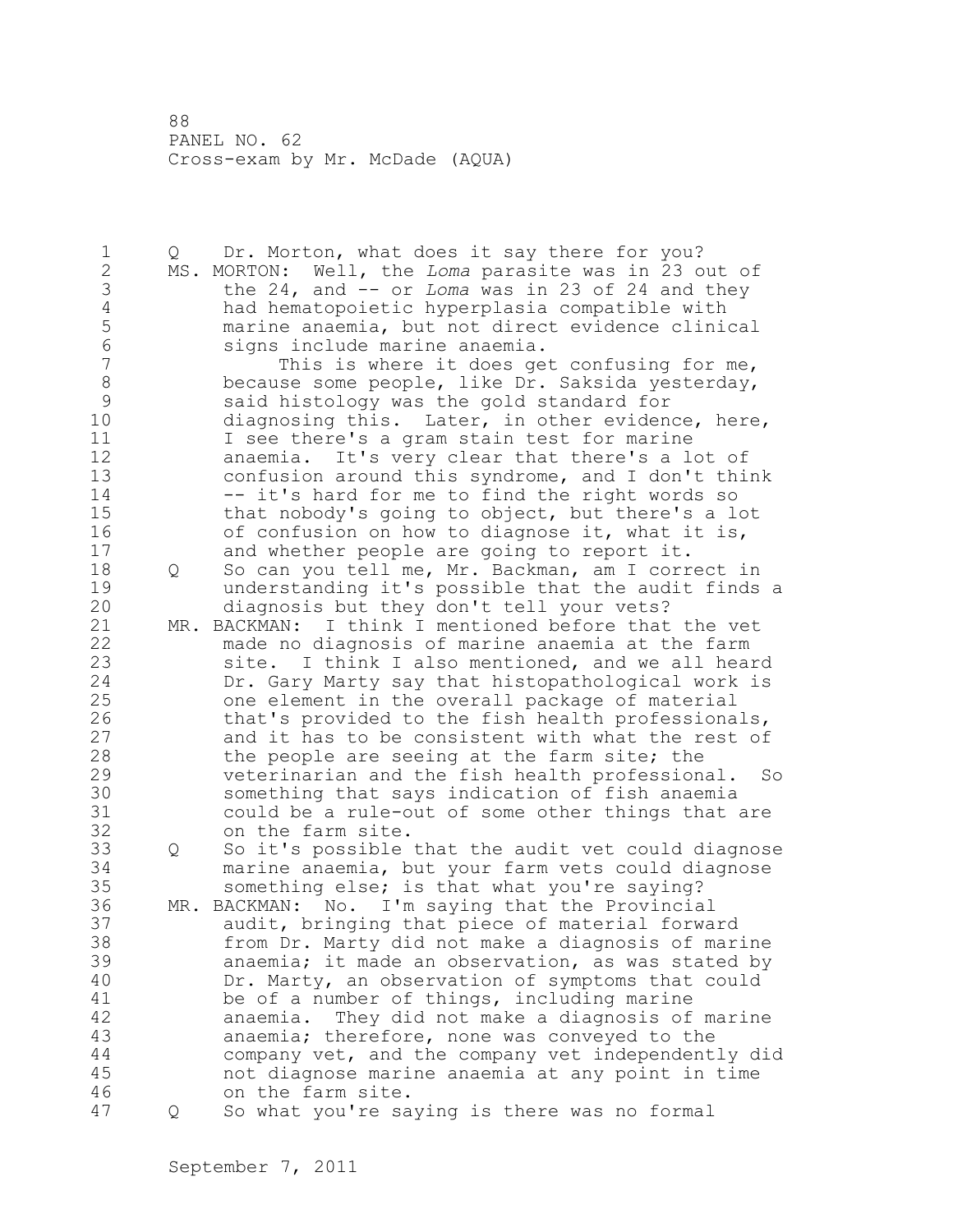1 diagnosis, but 23 of 24 fish having marine anaemia 2 symptoms doesn't make a diagnosis, in your mind? 3 MR. BACKMAN: I'm saying the professionals felt that<br>4 the information given to them by the 4 the information given to them by the<br>5 histopathological tests on those 23 5 histopathological tests on those 23 weren't 6 confirmed by the rest of the information available to them to be confirmed as marine anaemia. 8 Q And that's your professionals? You feel that your 9 vets have the right to make that determination independently of the Provincial auditor? Is that 11 what you're saying? 12 MR. BACKMAN: I think that all the fish health 13 professionals have the ability to work 14 independently of each other, and if the Provincial 15 audit folks and the veterinarian there felt they 16 had a case for marine anaemia being present at the 17 farm, they would have advised that to our staff. 18 And conversely, if our staff felt that, based on 19 what they were dealing with at the farm site<br>20 level, if they were dealing with marine anae level, if they were dealing with marine anaemia, 21 they would have made that call, themselves, as 22 well. 23 Q Is it reasonable to say, and let's just leave that 24 for a minute, but in terms of that level of 25 information that you have, the public has never 26 had access to that level of information until this Commission? 28 MR. BACKMAN: That's correct. 29 Q If your farm vets don't make a diagnosis, it 30 doesn't get reported?<br>31 MR. BACKMAN: If our farm 31 MR. BACKMAN: If our farm vets don't make a diagnosis,<br>32 that's correct, it doesn't get reported because, that's correct, it doesn't get reported because, 33 in their professional opinion, it doesn't exist. 34 Q It doesn't exist. So if 23 of 24 fish died of 35 these symptoms, it doesn't exist? 36 MR. BACKMAN: I'll state, again, that the information 37 we have before us was that 23 samples were taken 38 that had histological results which could be 39 consistent with marine anaemia or other things, 40 and at the farm site they weren't seeing that 41 particular disease present itself.<br>42 0 So just as to the level of reporti 42 Q So just as to the level of reporting to the 43 general public and the level of reporting that 44 people have access to, in that eventuality they 45 get access to absolutely nothing? They're not 46 told that 23 of 24 fish died, they're not told 47 what the symptoms are, they're not told anything,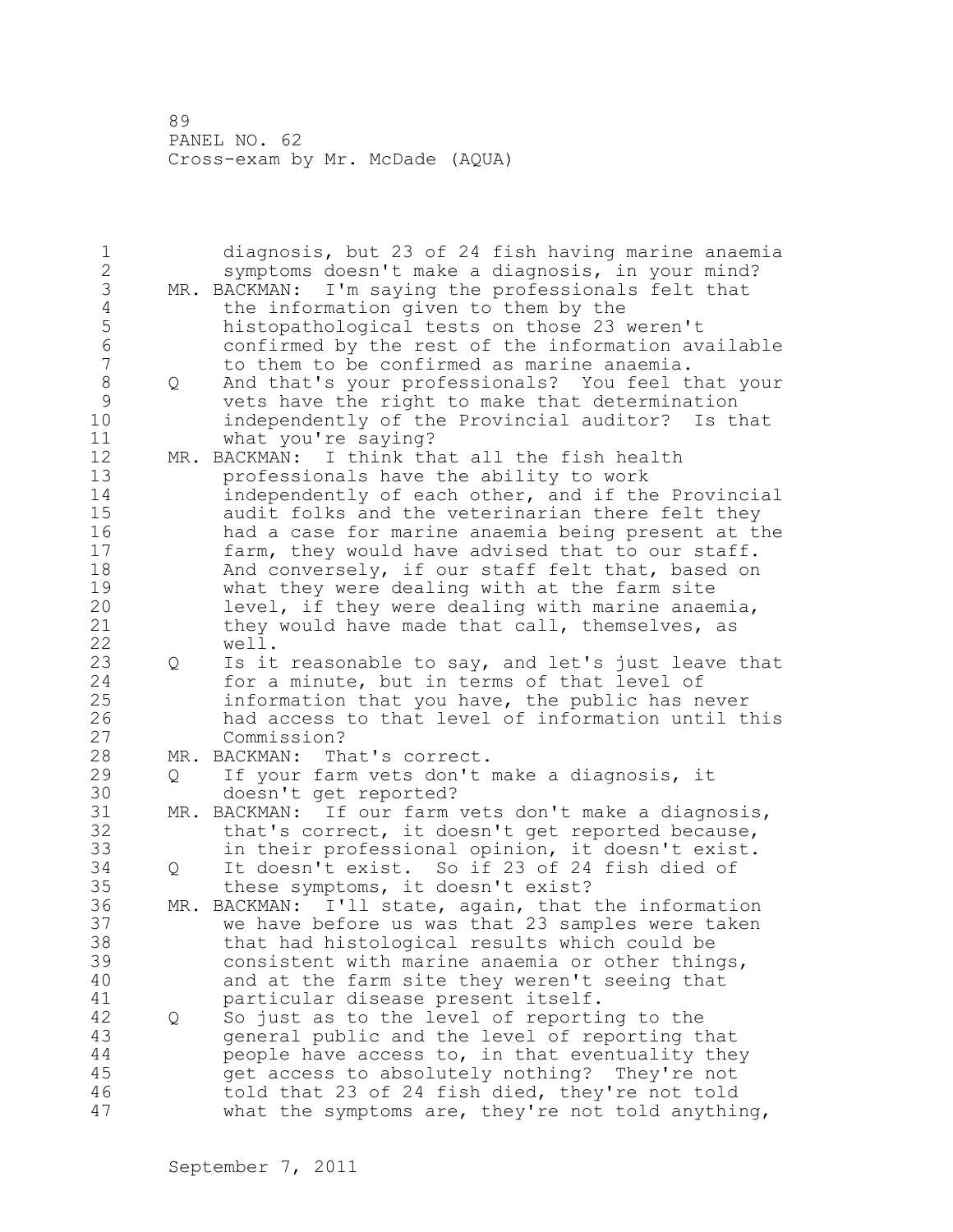| $\mathbf 1$<br>$\overline{2}$<br>3<br>$\sqrt{4}$<br>5<br>6<br>$\overline{7}$<br>8<br>9<br>10<br>11<br>12<br>13<br>14<br>15 |          | it simply is not reportable in any way?<br>MR. BACKMAN: That's an extremely important point to<br>make and I'm glad you made it, because what<br>happens here is that when this kind of information<br>that has to be considered within the context of<br>the training required for fish health<br>professionals working from a variety of levels,<br>working together, is made -- put into a place<br>where the public has access to it, a lot of bits<br>and pieces of information can be taken out of<br>context and can be considered independently of all<br>the rest of the context. What's important - yes,<br>it is important that this information gets made<br>public and is out in the public domain - but it's<br>also important that the proper context and proper |
|----------------------------------------------------------------------------------------------------------------------------|----------|---------------------------------------------------------------------------------------------------------------------------------------------------------------------------------------------------------------------------------------------------------------------------------------------------------------------------------------------------------------------------------------------------------------------------------------------------------------------------------------------------------------------------------------------------------------------------------------------------------------------------------------------------------------------------------------------------------------------------------------------------------------------------------|
| 16<br>17                                                                                                                   | Q        | professionals are looking at the information.<br>You would support making this level of information                                                                                                                                                                                                                                                                                                                                                                                                                                                                                                                                                                                                                                                                             |
| 18<br>19<br>20<br>21<br>22<br>23<br>24                                                                                     |          | public?<br>MR. BACKMAN: I think that this will be -- that will be<br>a decision made by the regulator and the audits<br>are going to be made by the Federal Fisheries and<br>Oceans. They've made a commitment to public<br>disclosure of information. I don't know whether<br>that's what they're going to do or not.                                                                                                                                                                                                                                                                                                                                                                                                                                                          |
| 25<br>26<br>27                                                                                                             | Q        | But from the fish farm industry's perspective,<br>there's no reason why they shouldn't be made<br>public?                                                                                                                                                                                                                                                                                                                                                                                                                                                                                                                                                                                                                                                                       |
| 28<br>29<br>30<br>31<br>32<br>33<br>34                                                                                     |          | MR. BACKMAN: I think at this point in time, under the<br>new regime, the fish farmers are actually<br>producing monthly reports on fish health events,<br>which is a big step up from what we were doing<br>before. I mentioned there's a number of<br>additional reports that are now being required,<br>and this is one of them.                                                                                                                                                                                                                                                                                                                                                                                                                                              |
| 35<br>36<br>37                                                                                                             | Q        | So a monthly report of a fish health event.<br>But<br>can I just be clear: if it's not diagnosed,<br>it's<br>not a fish health event?                                                                                                                                                                                                                                                                                                                                                                                                                                                                                                                                                                                                                                           |
| 38<br>39<br>40<br>41<br>42<br>43                                                                                           | Q<br>MR. | In the $--$ in the $--$<br>MR. BACKMAN:<br>In the current structure?<br>Yeah, in the opinion of the veterinarian<br>BACKMAN:<br>and the fish health professionals, they would be<br>reporting events that were actually occurring on<br>the farm, not $--$                                                                                                                                                                                                                                                                                                                                                                                                                                                                                                                      |
| 44<br>45<br>46<br>47                                                                                                       | Q<br>MS. | Yes.<br>STEWART:<br>I think I just wanted to add a little<br>perspective on the public reporting issue, because<br>I've had countless discussions with Mr. Swerdfager                                                                                                                                                                                                                                                                                                                                                                                                                                                                                                                                                                                                           |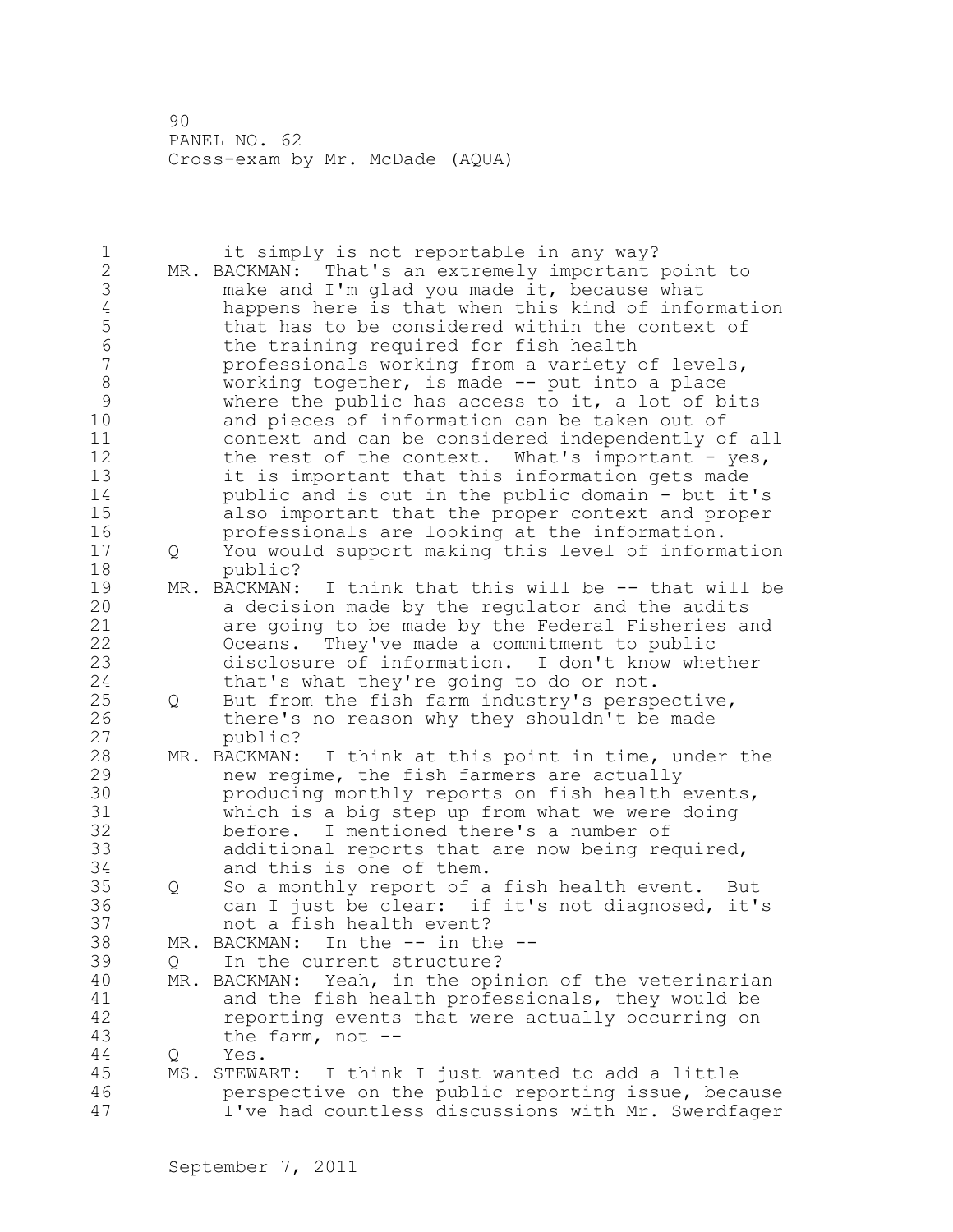1 about this, and my understanding was that there 2 was at least a tentative or preliminary agreement 3 between the Department of Fisheries and Oceans and 4 the industry that disease information would be<br>5 withheld for a probably significant period of 5 withheld for a probably significant period of time 6 in order not to influence the marketability of the product. In other words, the farms don't want it 8 8 going public if there are diseases, because they<br>9 might have problems selling those fish. And tha 9 might have problems selling those fish. And that disease information would eventually be made 11 public, but probably after that grow-out cycle, 12 after those fish had been marketed. 13 Now, this is just based on conversation with 14 Mr. Swerdfager. I'm not in a position to say 15 whether or not that has been finally determined. 16 MR. McDADE: Well, right after the break I think we'll 17 go to the question of the licence and what is 18 **reportable.** So maybe this would be a good time, 19 Mr. Commissioner.<br>20 THE REGISTRAR: The he THE REGISTRAR: The hearing will now recess for 10 21 minutes. 22 23 (PROCEEDINGS ADJOURNED FOR AFTERNOON RECESS) (PROCEEDINGS RECONVENED) 25 26 THE REGISTRAR: The hearing is now resumed.<br>27 MR. MARTLAND: Mr. Commissioner, just as Mr 27 MR. MARTLAND: Mr. Commissioner, just as Mr. McDade<br>28 Tecommences, I'll alert him and you that becau recommences, I'll alert him and you that because 29 on our clock the objections arising earlier took 30 about 17 minutes of time, so what we'll propose to<br>31 do - this is rather precise - but Mr. Kelliher 31 do - this is rather precise - but Mr. Kelliher would much prefer to deal with his questions 33 today. We're proposing that Mr. McDade would run 34 from now till 3:48, that the last 12 or so minutes 35 would go over to Mr. Kelliher for his questions. 36 We'd then convene at four o'clock and then Mr. 37 McDade will do the math, but he'd have some 38 remaining time tomorrow morning for his further 39 questions. Thank you. 40 MR. McDADE: That's satisfactory. 41<br>42 CROSS-EXAMINATION BY MR. McDADE, continuing: 43 44 Q Could I have -- speaking of reporting, could I 45 have document 1594 up on the -- now, as I 46 understand that, Mr. Backman and Ms. Parker, this 47 is the current licence used by Fisheries and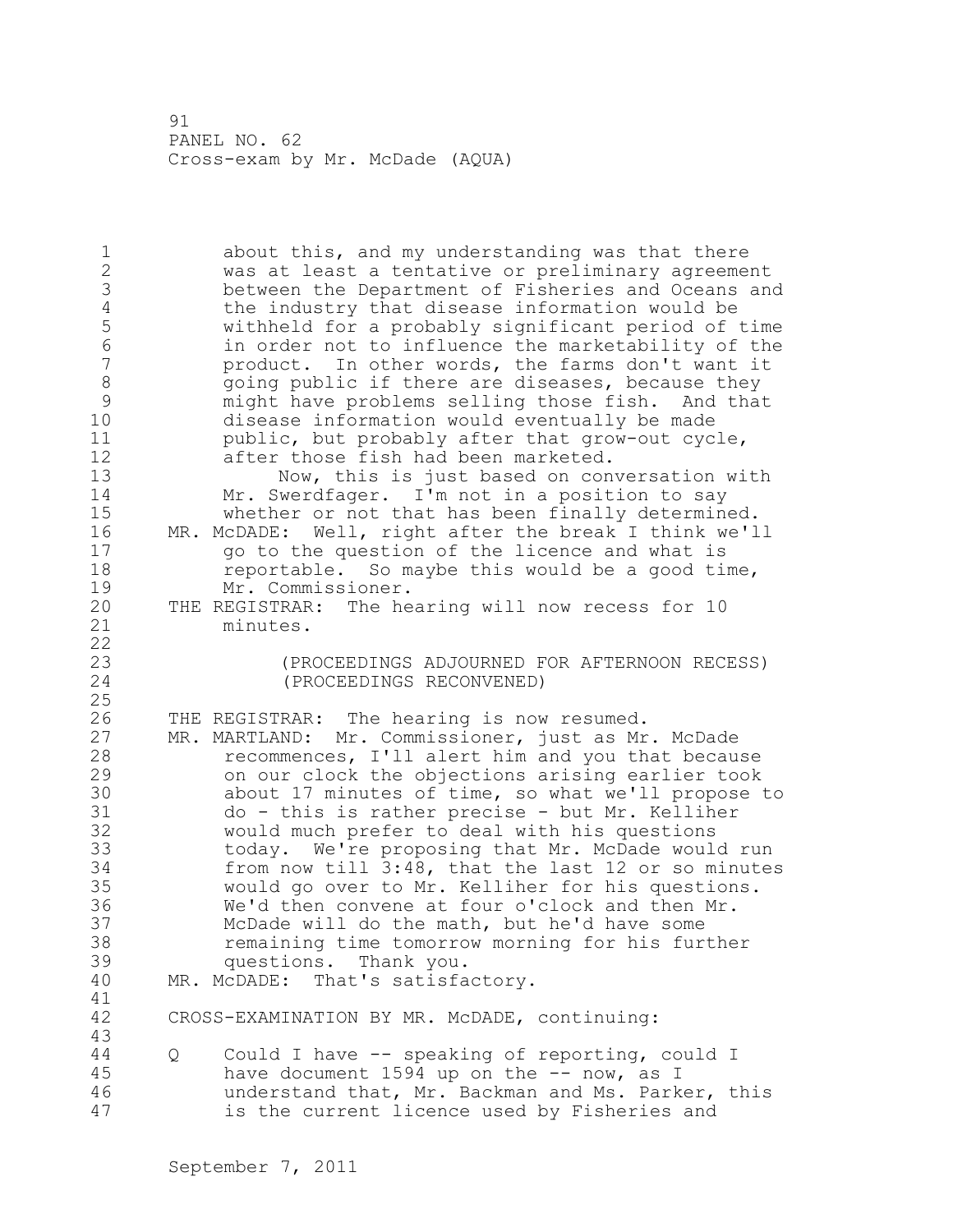1 Oceans Canada, that it's quite a lengthy document, 2 but it defines what the obligations are of the 3 fish farms for reporting?<br>4 MR. BACKMAN: Yes, it is the d 4 MR. BACKMAN: Yes, it is the document.<br>5 0 Can we go to page 35 of that docu 5 Q Can we go to page 35 of that document. This is,<br>6 as far as I can tell, the sum total of the 6 as far as I can tell, the sum total of the obligations to report in relation to fish health 8 events, fish health and fish mortality events.<br>9 Ms. Parker, you're shaking your head. Is ther 9 Ms. Parker, you're shaking your head. Is there another part of the licence I should be looking 11 at? 12 MS. PARKER: Can we go to -- I think it's section 4 of 13 the licence and, I'm sorry, I couldn't see when 14 you put this up, this is the Marine Finfish 15 Licence? Yes. 16 Yeah, so within section 4 there is recording 17 and reporting requirements, which have to do with 18 fish transfer, fish health certifications, I think 19 that's 4.1(b)(iv), risk assessment, diagnostic<br>20 feports, stock compartmentalization, biosecuri reports, stock compartmentalization, biosecurity 21 measures. I think if you scroll a bit more, then 22 again in 4.4 there's information, fish health 23 information, age/life, species, proposed date of 24 transfer. Then there's the actual Fish Health 25 Management Plan, and so we should probably -- and 26 Sea Lice Monitoring, so section 6, as well. If<br>27 vou go to the appendix related to section 5 -you go to the appendix related to section  $5 - -$  oh, 28 appendix 4, as well, is reporting requirements. 29 There's a lot of reporting requirements. 30 Q Well, the only actual document that I could find<br>31 that engages what the report is, is page 35. that engages what the report is, is page  $35$ . 32 Let's just go there. 33 MS. PARKER: There's -- 34 Q Is there another appendix here that I'm missing? 35 MS. PARKER: Well, you asked about reporting, and 36 there's monthly fish health reports, there's fish 37 health attestations, all those are embedded in the 38 text of the documents, and they are contingent 39 reporting. So some of the reporting is monthly, 40 some is quarterly, some is event-based. 41 Q Right. But fish health management, let's look at<br>42 the document that has to be completed for each the document that has to be completed for each 43 individual health event, at Part C. Are you 44 saying that there's some other document that the 45 fish farmers have to supply under the licence, 46 relating to a fish health event? 47 MS. PARKER: Relating to the fish health event, this is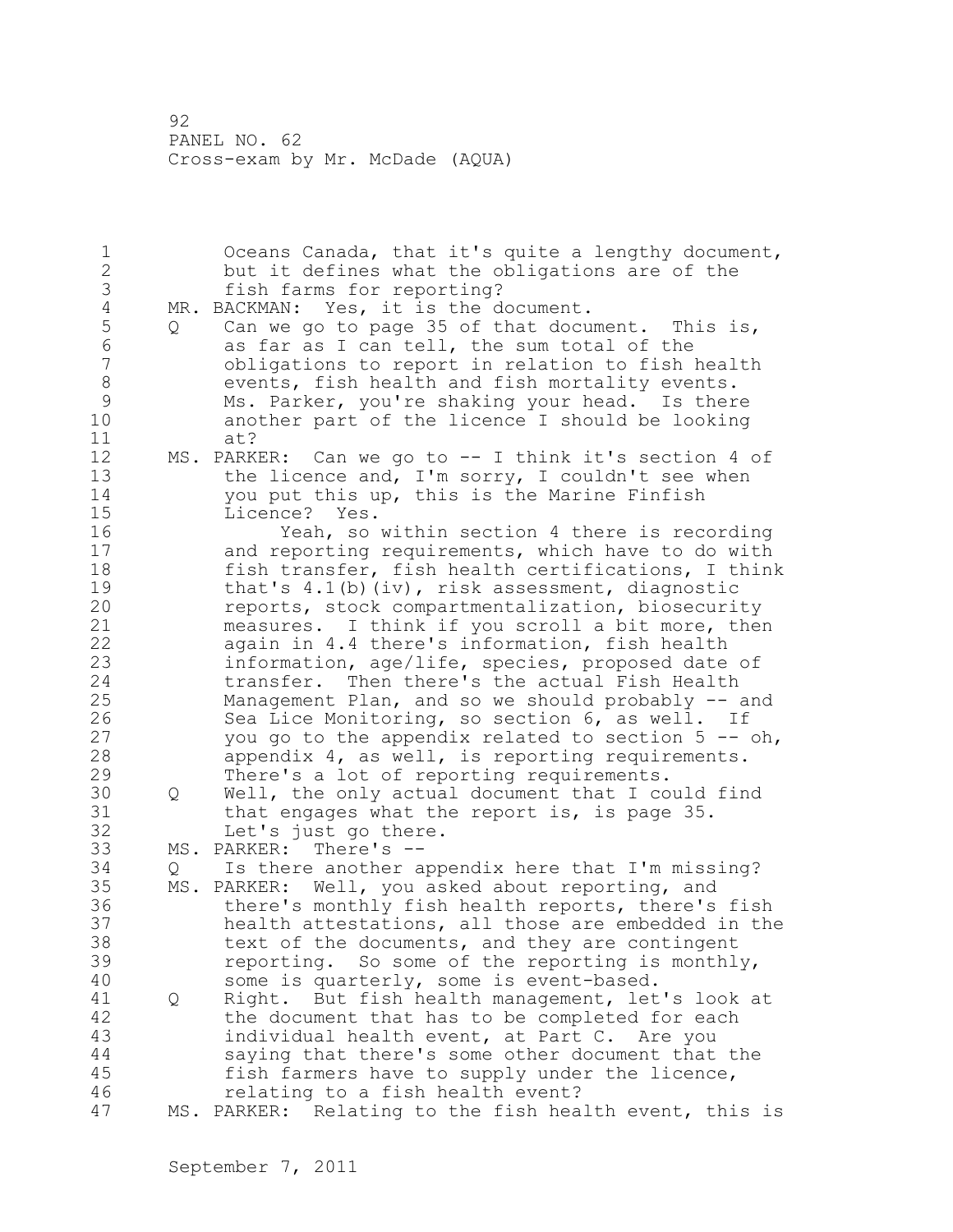1 the actual form that needs to be filled out.<br>2 0 Right. 2 Q Right. 3 MS. PARKER: But there's supplementary information that<br>4 must be provided with it. 4 must be provided with it.<br>5 0 This is the form that DFO 5 Q This is the form that DFO gets, and the only form<br>6 that they will have to put up on their website. 6 that they will have to put up on their website.<br>7 The Under "Diagnosis" there's a small line. Now, t Under "Diagnosis" there's a small line. Now, this 8 is -- Dr. Morton, what do you have to say about<br>9 this, compared to the hundreds of pages of 9 this, compared to the hundreds of pages of<br>10 database that we've seen -database that we've seen --11 MS. PARKER: Excuse -- excuse me. 12 Q Let me come back to you, Ms. Parker. 13 MS. MORTON: Well, I don't think Dr. Marty could fit 14 everything that he's been saying about each one of 15 these fish in each one of these farms in that 16 small space. And a question that's large in my 17 mind is in April of last year, 2010, the Salmon 18 Farmers said they didn't need the Province's 19 services any more, so I don't even know if the<br>20 audits have been done since 2010 and what's go audits have been done since 2010 and what's going 21 on at this point. I searched for that through 22 Ringtail and there seemed to be a lot of 23 indecision about it, so it's very hard to know 24 what's going on. 25 Q Ms. Parker, I'll come back to you. DFO can't 26 report what they don't know. In other words, they<br>27 can't report what the fish farmers don't have to can't report what the fish farmers don't have to 28 report to them, right? 29 MS. PARKER: This form does not represent the sum total 30 of information that needs to be reported in<br>31 support of a fish health event, or in suppo: support of a fish health event, or in support of 32 fish transfers, fish movements, all of those have 33 fish health reporting. DFO would hold all of that 34 information and could report on that. 35 And there's a -- I'd just like to clear up 36 something that was said earlier about reporting 37 delays. And I think it is accurate to say that 38 there are some reporting delays. My understanding 39 from reading the fish health, or the reporting 40 policy is that the licensing -- delays and posting 41 information are not from market access, but<br>42 actually to make sure that companies are be actually to make sure that companies are being 43 compliant with Securities legislation, such that 44 if they have a mass mortality event, for example, 45 from a plankton bloom, shareholders have to be -- 46 have to be notified prior to the general public 47 being notified to present -- to prevent sort of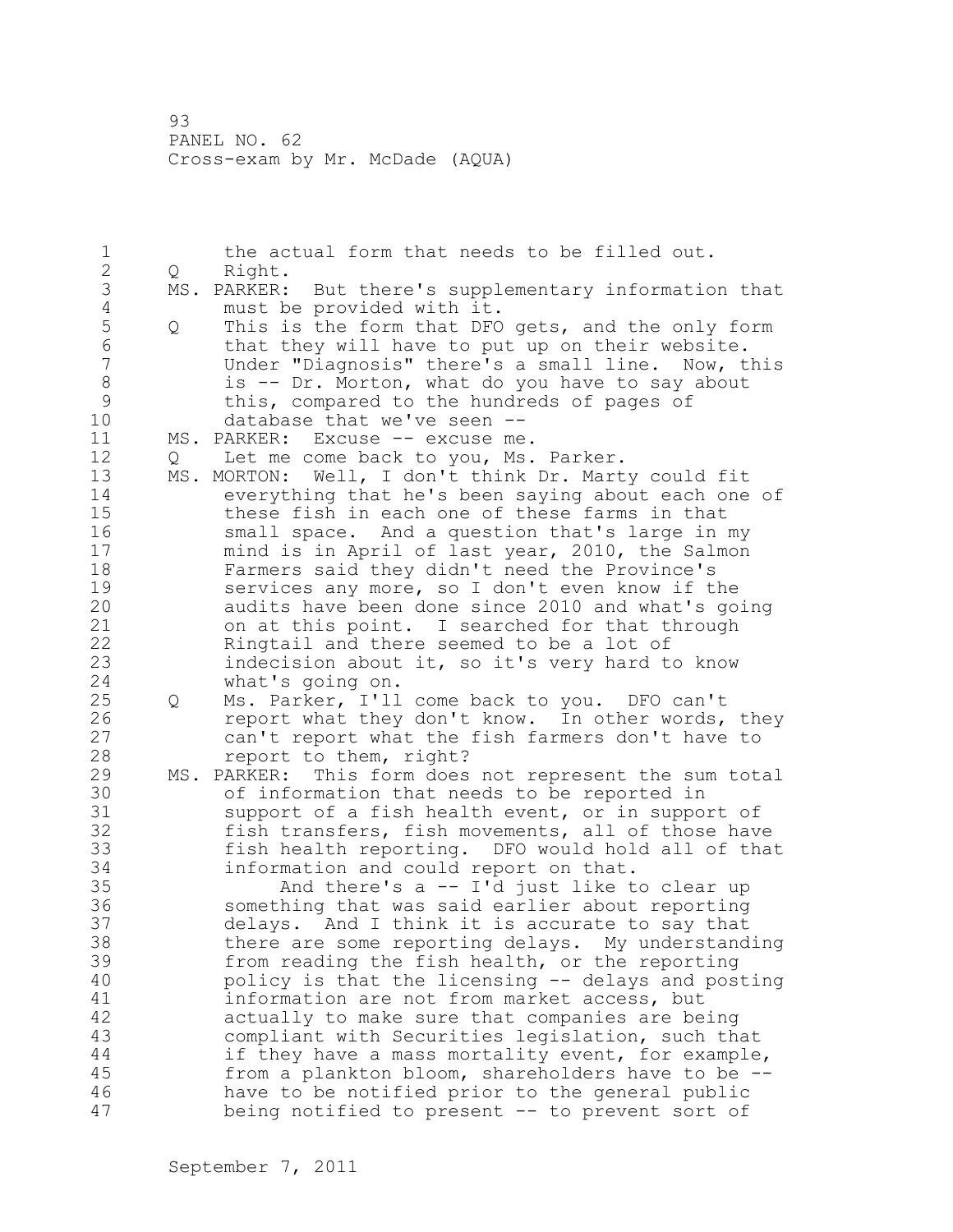1 insider trading information. However, I think 2 that delay is something like two weeks, so it's 3 not a significant delay.<br>4 Q Ms. Parker --4 Q Ms. Parker --<br>5 MS. PARKER: And t 5 MS. PARKER: And that wouldn't preclude reporting to<br>6 CFIA, et cetera, on OIE reportable diseases. 6 CFIA, et cetera, on OIE reportable diseases.<br>7 0 You'd agree with me, wouldn't you, that this 7 Q You'd agree with me, wouldn't you, that this is 8 completely inadequate for public reporting, if<br>9 that's all there is. 9 that's all there is.<br>10 MS. PARKER: That's not a MS. PARKER: That's not all there is, so I can't really 11 agree with that. 12 Q If that's all there is, that would be completely 13 inadequate in your view, isn't it? 14 MS. PARKER: You're asking me to suppose that that 15 would be the only thing? 16 Q All right. Well, maybe you can go off tonight and 17 figure out what extra stuff there is, because I 18 think we'll be seeing -- 19 MS. PARKER: I could run through it now.<br>20 0 No, no, let's go to -- let's go to 20 Q No, no, let's go to -- let's go to Mr. Backman. 21 Do you agree that that's completely inadequate? 22 THE COMMISSIONER: Mr. Blair. 23 MR. BLAIR: I have an objection, the witness is doing 24 their very best to identify a number of documents 25 and the complexity of it, and Mr. McDade is 26 iumping over the witness's answer. He's inviting<br>27 her to go away to come back tomorrow prepared to her to go away to come back tomorrow prepared to 28 indicate what else she might be able to indicate, 29 and she said, I heard her, "I can do it now." And 30 he jumped on top of the answer, and I think that's<br>31 disrespectful of the witness. 31 disrespectful of the witness.<br>32 MR. McDADE: Yeah, we're all worki MR. McDADE: Yeah, we're all working in time delays, 33 but if you have something in particular to point 34 out to me, do it now. 35 MR. TAYLOR: Well, we're probably at the point I wanted 36 to get to, but he wants the witness to do it 37 tomorrow after thinking about it overnight. The 38 witness says she'll do it, and he won't let her do 39 it, but now I think he is. 40 MR. McDADE: 41 Q Okay, go ahead. What is there in the licence that<br>42 savs they have to report? says they have to report? 43 MS. PARKER: Well, we can start back with -- sorry, we 44 can start back with section 4. 45 Q Section 4 relates to "Transfer of Fish". I've 46 asked about fish health events. Could we just 47 answer the question I've asked.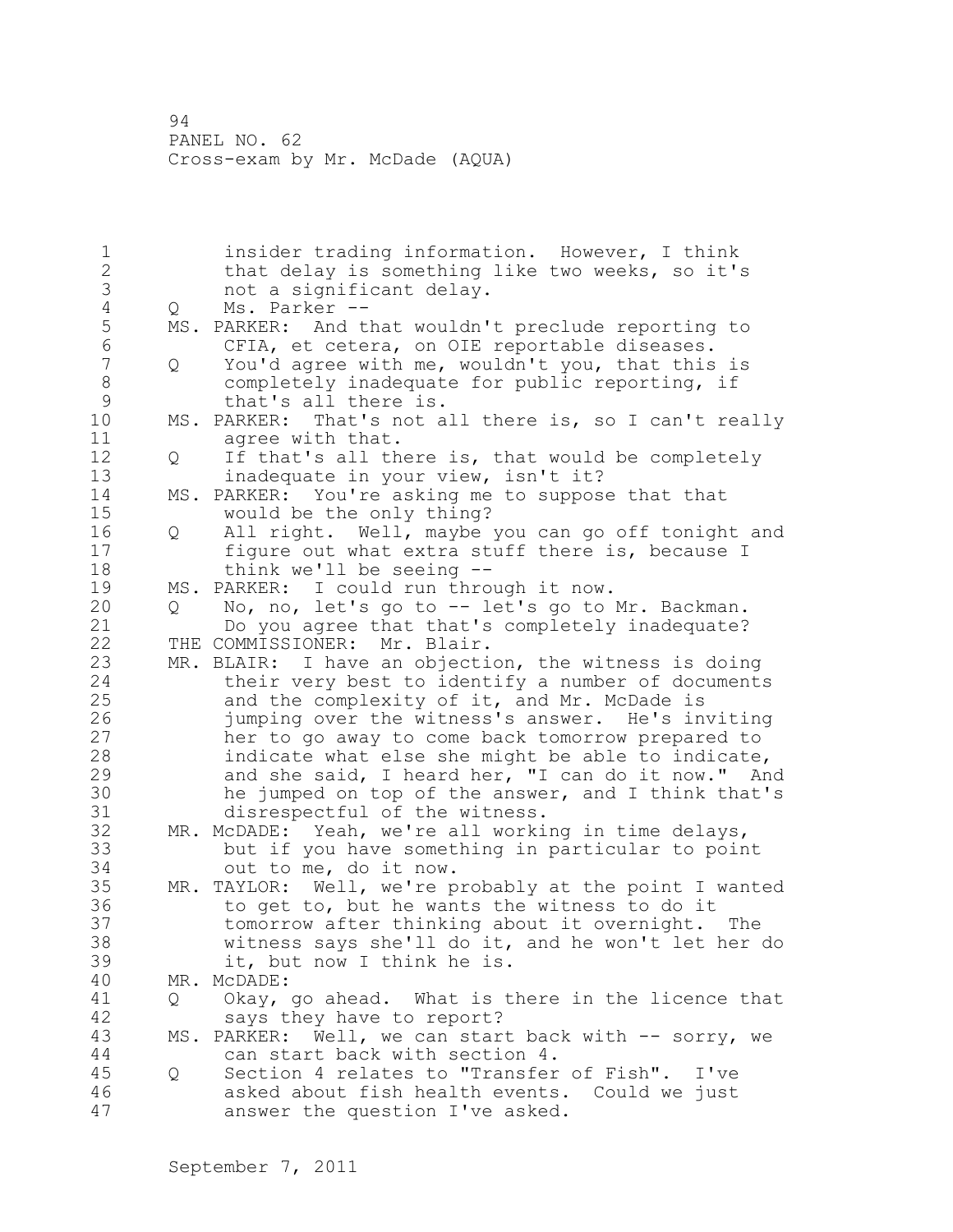| $\mathbf 1$<br>$\overline{2}$                                |                   | MS. PARKER: Section 4.1(b) says:                                                                                                                                                                                                                                                                                                                             |
|--------------------------------------------------------------|-------------------|--------------------------------------------------------------------------------------------------------------------------------------------------------------------------------------------------------------------------------------------------------------------------------------------------------------------------------------------------------------|
| 3<br>$\overline{4}$<br>5<br>$6\phantom{a}$<br>$\overline{7}$ |                   | (b) the licence holder has obtained written<br>confirmation, executed by the source<br>facility's veterinarian or fish health staff;<br>that, in his/her professional judgment:                                                                                                                                                                              |
| $8\,$<br>9                                                   |                   | $(i)$ mortalities                                                                                                                                                                                                                                                                                                                                            |
| 10<br>11                                                     |                   | Which is the fish health concern -                                                                                                                                                                                                                                                                                                                           |
| 12<br>13<br>14<br>15<br>16                                   |                   | have not exceeded 1% per day due to<br>any infectious diseases, [or] for any<br>four consecutive day period during the<br>rearing period;                                                                                                                                                                                                                    |
| 17<br>18<br>19<br>20                                         |                   | (ii) the stock to be moved from the<br>source facility shows no signs of<br>clinical disease requiring treatment;                                                                                                                                                                                                                                            |
| 21<br>22                                                     | Q                 | This not a fish health event, is it, it's a<br>transfer of fish.                                                                                                                                                                                                                                                                                             |
| 23<br>24<br>25                                               | Q                 | MS. PARKER: This is fish health reporting.<br>What I'm asking for is a fish health event, a<br>disease in your fish farm, when you have a disease                                                                                                                                                                                                            |
| 26<br>27<br>28<br>29<br>30<br>31<br>32                       |                   | outbreak, what do you have to report other than<br>the form that we looked at on the licence.<br>MS. PARKER: If you can scroll down to the section<br>where it refers to the fish health event form,<br>which I think is $-$ I might not be that fast, Mr.<br>Lunn. I think if you go a little bit farther --<br>so all of section 7.1, of 7, is fish health |
| 33<br>34<br>35<br>36                                         | $Q \qquad \qquad$ | reporting.<br>No, 7.1 is Fish Health Record Keeping, is it not?<br>It's what the fish farmers have to keep records<br>of, not what they have to report.                                                                                                                                                                                                      |
| 37<br>38                                                     |                   | MS. PARKER: There is a section, and I'm sorry, I can't<br>find the reference very quickly.                                                                                                                                                                                                                                                                   |
| 39<br>40                                                     | Q                 | Well, that's why I was going to suggest you take<br>overnight.                                                                                                                                                                                                                                                                                               |
| 41<br>42<br>43<br>44<br>45                                   |                   | MS. PARKER: "Undertake the following measures to<br>determine" -- where it refers to the fish health<br>event report, it also says that you must put the<br>diagnostic records with it, mortality records, et<br>cetera.                                                                                                                                     |
| 46<br>47                                                     | Q                 | So that's it. Do you think that that's adequate,<br>compared to the disease records that we've seen in                                                                                                                                                                                                                                                       |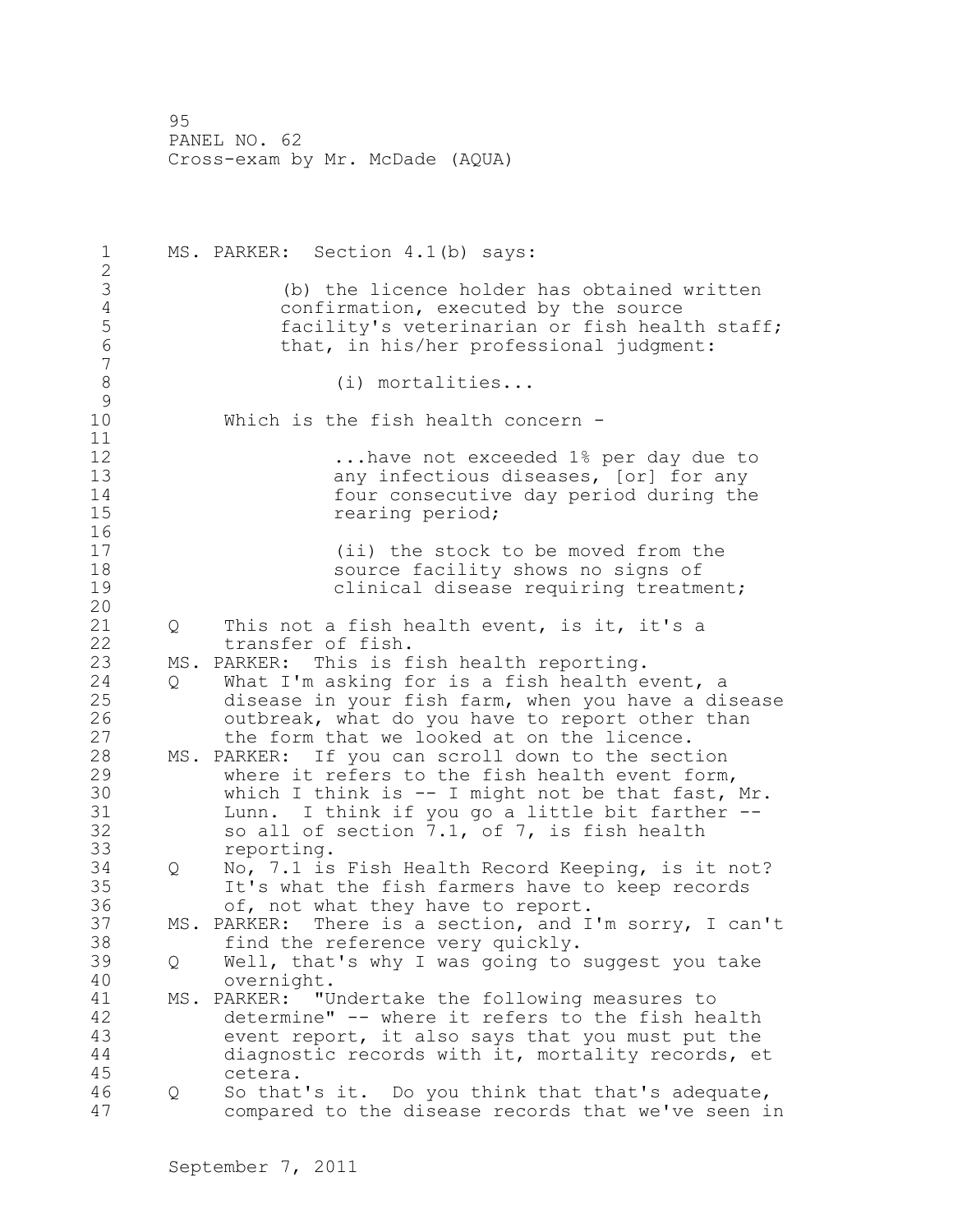| $\mathbf 1$    |     | this Commission?                                        |
|----------------|-----|---------------------------------------------------------|
| $\mathbf{2}$   |     | MS. PARKER: I think that the level of fish health       |
| 3              |     | reporting -- the level of animal health reporting       |
| $\sqrt{4}$     |     | in salmon farming far exceeds that in any other         |
| 5              |     | food production, and I think it's a fantastic           |
| $\sqrt{6}$     |     | start. I think it's very transparent, and I think       |
| $\overline{7}$ |     | the fact that the information is -- will be             |
| $\,8\,$        |     | available to the regulator in full, because of the      |
| $\mathsf{S}$   |     | detailed records that must be kept and can be           |
| 10             |     | provided upon request, is frankly quite robust.         |
| 11             | Q   | You think that's robust, that's your evidence.          |
| 12             | MS. | PARKER: Yes, I do.                                      |
| 13             | Q   | So you were a director of affairs at Grieg for how      |
| 14             |     |                                                         |
| 15             |     | many years?                                             |
|                |     | MS. PARKER: Four years.                                 |
| 16             | Q   | And how you're at DFO?                                  |
| 17             | MS. | PARKER: Yes.                                            |
| 18             | Q   | What's your job at DFO now?                             |
| 19             | MS. | PARKER: I work at Aquaculture Management                |
| 20             |     | Directorate as a Senior Policy Analyst.                 |
| 21             | Q   | You write Policy for Aquaculture?                       |
| 22             |     | MS. PARKER: Yes, I do, primarily with the East Coast    |
| 23             |     | of Canada.                                              |
| 24             | Q   | Mr. Backman, you're with the industry still. Can        |
| 25             |     | you assure this Commission that you will not            |
| 26             |     | resist providing the disease information at the         |
| 27             |     | level that we've seen before this Commission?           |
| 28             |     | MR. BACKMAN: Marine Harvest is going to completely      |
| 29             |     | comply with the requirements of the new Pacific         |
| 30             |     | Aquaculture Licence. The conditions of licence          |
| 31             |     | indicate a variety of information, both mortality-      |
| 32             |     | related, fish health-related, and as you're asking      |
| 33             |     | for, fish health events on different scales of          |
| 34             |     | information over different periods of time, and we      |
| 35             |     | will be reporting entirely consistent with that.        |
| 36             | Q   | You can't think of any reason, from an industry         |
| 37             |     | perspective, that you -- that DFO wouldn't put on       |
| 38             |     | their website all of this information?                  |
| 39             | MR. | I mentioned once before, DFO is engaging<br>BACKMAN:    |
| 40             |     | and endeavouring to put more and more information       |
| 41             |     | up on their website, and we're learning as we go        |
|                |     |                                                         |
| 42             |     | as to what that's going to -- what's going to be        |
| 43             |     | on the website.                                         |
| 44             | Q   | Obviously you'll comply with what DFO requires.         |
| 45             |     | But what I'm asking is if DFO was to require more,      |
| 46             |     | you wouldn't have any objection to it?                  |
| 47             |     | MR. BACKMAN:<br>DFO adds conditions of licence; we will |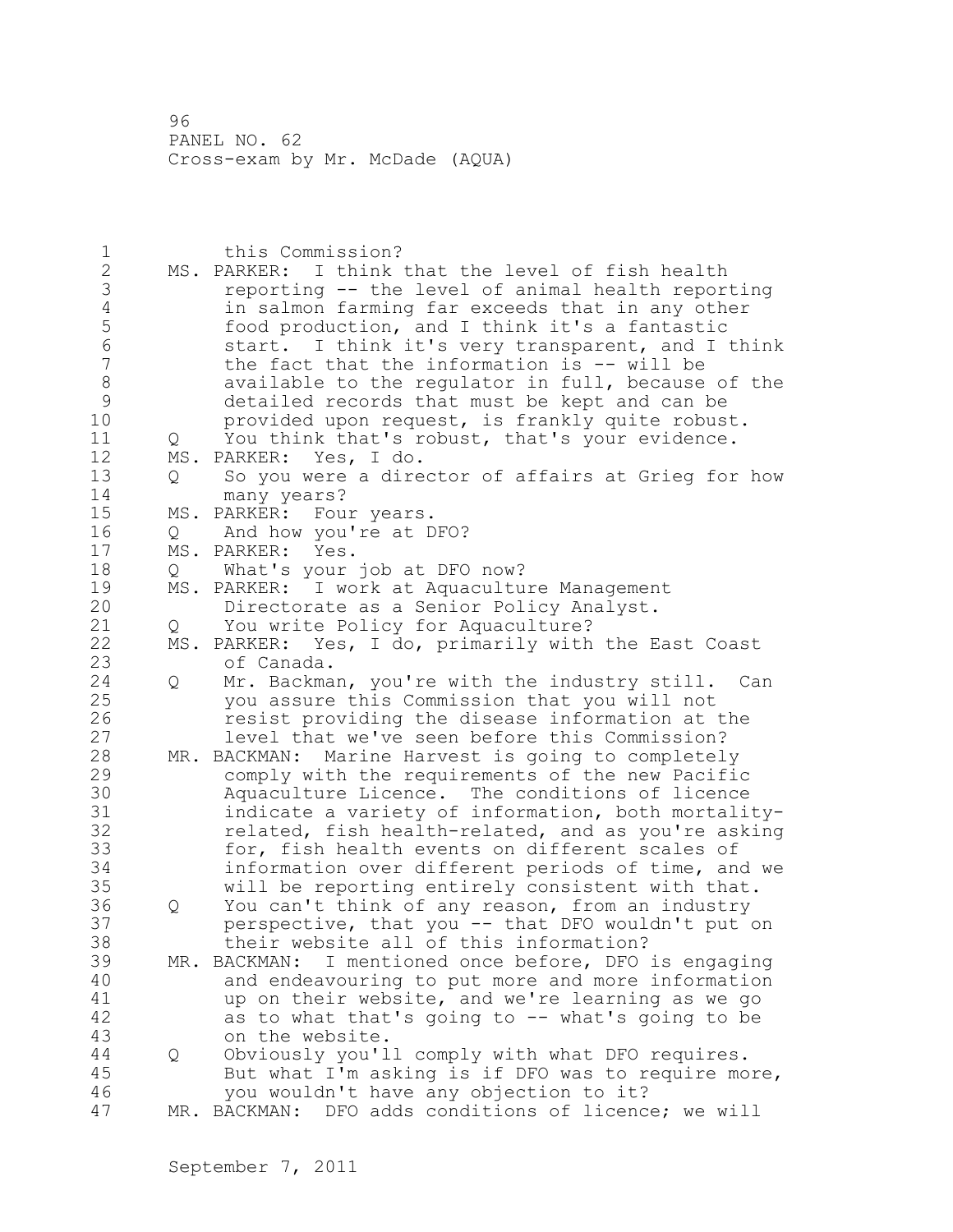1 comply with the conditions of licence. This is an 2 ongoing -- the conditions of licence are ongoing, 3 and they're adaptive and we will comply with how<br>4 they change. 4 they change.<br>5 Q So for Mr. C 5 Q So for Mr. Commissioner, there's no good reason<br>6 from an industry's perspective why we couldn't 6 from an industry's perspective why we couldn't require a lot more information than is currently 8 required, from your perspective.<br>9 MR. BACKMAN: Again, we are -- we are 9 MR. BACKMAN: Again, we are -- we are complying with<br>10 the licence as it's laid out, the conditions of the licence as it's laid out, the conditions of 11 licence as it's laid out. 12 Q Yes. 13 MR. BACKMAN: And expected to change over time, and we 14 will continue to comply. 15 Q And there's no good reason why we shouldn't put 16 forward a recommendation that more information, as 17 much information as is available be available 18 publicly. We don't need to keep any disease data 19 secret any more, do we?<br>20 MR. BACKMAN: Every counsel MR. BACKMAN: Every counsel is free to bring forward 21 their recommendation, and if that's the 22 recommendation to be brought forward, I think it 23 should be. 24 Q Will you instruct your counsel to consent to that 25 recommendation? 26 MR. BACKMAN: I said if you wish to bring forward that<br>27 fecommendation, that's in your purview to do. recommendation, that's in your purview to do. 28 Q I see. All right. Can we have, sorry, Tab 2 of 29 the Aquaculture Coalition's documents on the 30 screen. Now, this is the report by Dr. Tucker, I<br>31 think, that you were referring to earlier, Dr. think, that you were referring to earlier, Dr. 32 Morton? 33 MS. MORTON: That's correct. 34 MR. McDADE: Can we have that marked as the next 35 exhibit. 36 THE REGISTRAR: Exhibit 1818. 37 38 EXHIBIT 1818: Tucker, Salmon Aquaculture-39 Comparison of Regulations, May 25, 2005 40 41 MR. McDADE: Can we have document 40 on the screen.<br>42 That's an email from Dr. Jones to Dr. Miller d That's an email from Dr. Jones to Dr. Miller dated 43 October 8th, 2008, that's referred to in your 44 report. Can we have that marked as the next 45 exhibit. 46 THE REGISTRAR: Exhibit 1819. 47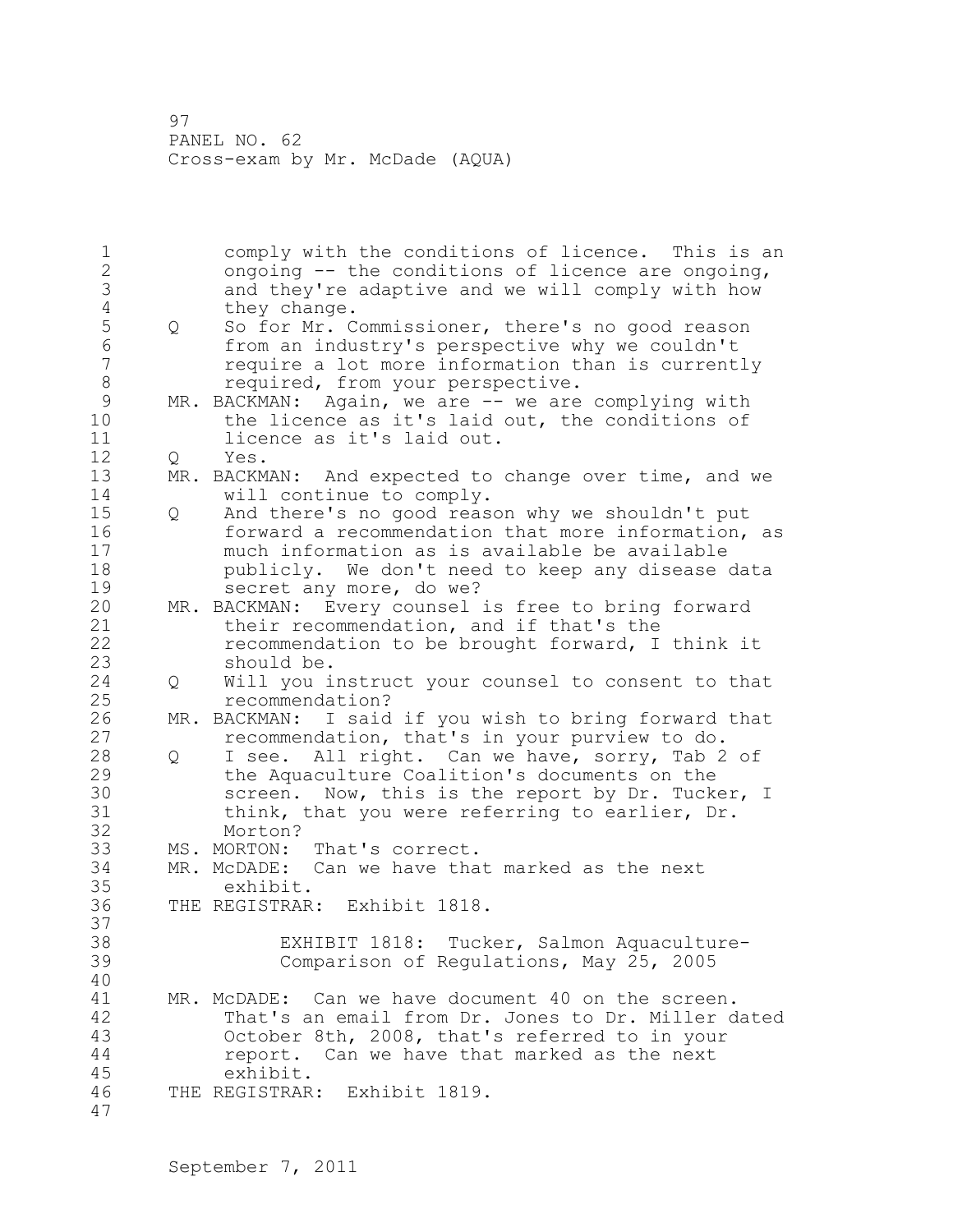1 EXHIBIT 1819: Email from Simon Jones to 2 Kristi Miller-Saunders, October 8, 2008 3 4 MR. McDADE: Can we have document 43, please. This is<br>5 an email from Dr. Miller dated November 16th, 201 5 an email from Dr. Miller dated November 16th, 2010 6 that you referred to in your report. Can we have<br>7 that marked as the next exhibit. that marked as the next exhibit. 8 THE REGISTRAR: Exhibit 1820.  $\begin{array}{c} 9 \\ 10 \end{array}$ EXHIBIT 1820: Email string between Diane 11 Lake and Kristi Miller-Saunders re "Media 12 lines - fish disease", November 16, 2010 13 14 MR. McDADE: Document 52, an email from Stewart Johnson 15 referred to in your report. Can we have that 16 marked the next exhibit. 17 THE REGISTRAR: Exhibit 1821. 18 19 EXHIBIT 1821: Email string between Stewart<br>20 Johnson, Arlene Tompkins and others re "bri-Johnson, Arlene Tompkins and others re "brief 21 summary needed related to Sx response", from 22 November 2, 2009 to November 3, 2009 23 24 MR. McDADE: Thank you. 25 Q In the very few minutes I have remaining today, 26 Dr. Morton, I'd like to address the experience in<br>27 other places with fish health and disease. This other places with fish health and disease. This 28 is a question I addressed to Dr. Fleming. In your 29 research, what's your experience in terms of other 30 -- the health of fish stocks, wherever there's<br>31 been fish farming in other countries? been fish farming in other countries? 32 MS. MORTON: Well, there's a number of research papers, 33 one by two people that I know, Jennifer Ford and 34 Ransom Myers, talking about how wild salmon 35 decline exceptionally wherever there's salmon 36 farms, due to the amplification of disease and 37 also genetic pollution. 38 I talked to a lot of people. I went to 39 Norway and I gave a presentation at the University 40 of Bergen and met with scientists there. And 41 there's severe problems with sea lice, with<br>42 pancreatic disease, salmon alphavirus. And pancreatic disease, salmon alphavirus. And the 43 theme that keeps coming up in speaking to these 44 different scientists is new and emerging diseases. 45 So when it was proposed to bring Atlantic 46 salmon eggs into British Columbia, the Ministry of 47 Environment provincially put up quite a fight.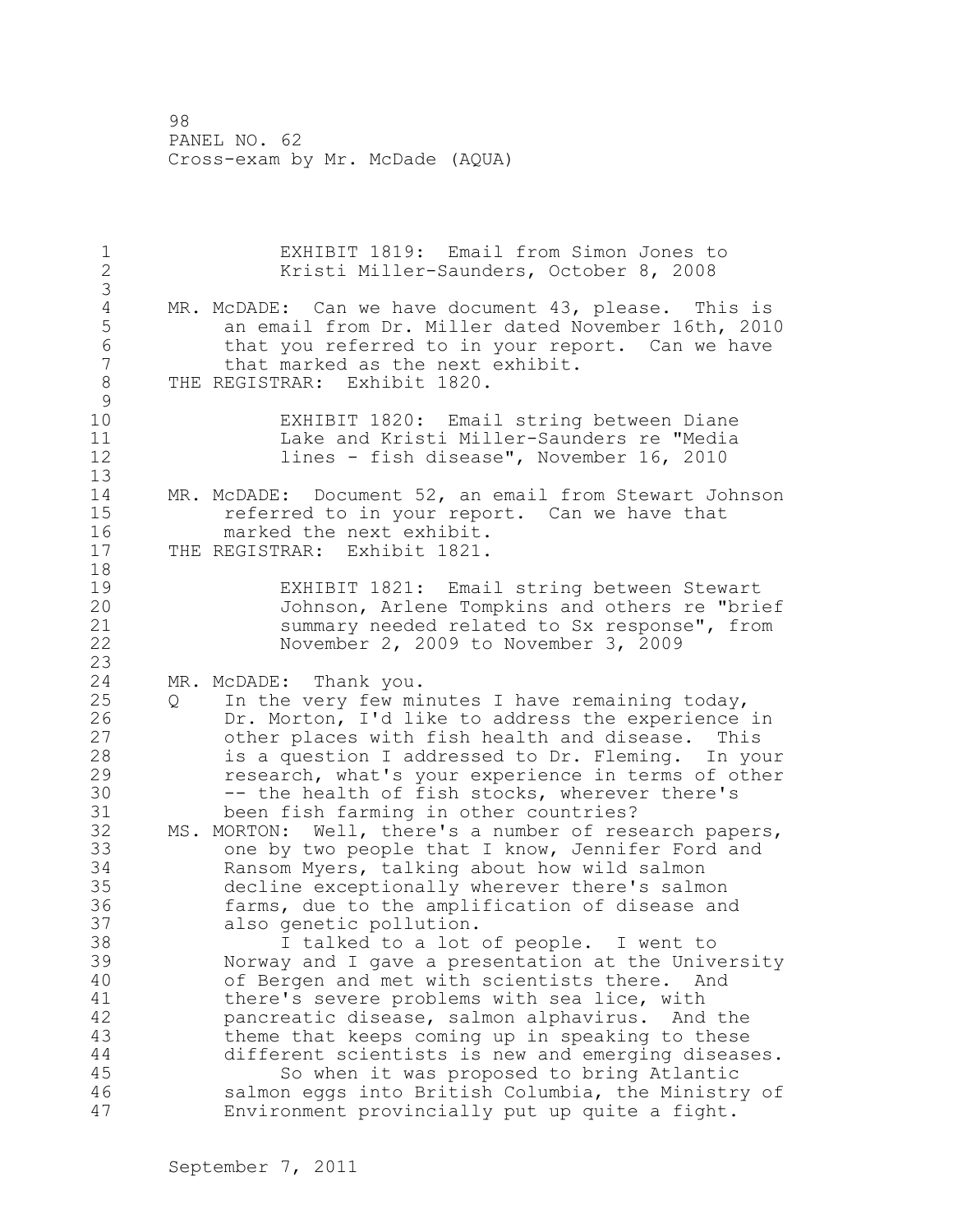1 They called it Russian roulette and many other 2 things. And so one has to wonder, of course, if 3 new and emerging diseases are constantly becoming<br>4 a problem with this industry, they were not 4 a problem with this industry, they were not<br>5 screened for in eqgs previously. 5 screened for in eggs previously.<br>6 There's serious troubles ev 6 There's serious troubles everywhere. When we talked about what Norway has and what regulations 8 Norway has, they're not doing very well either 9 with this industry.<br>10 0 So you mentioned th 0 So you mentioned the screening of eggs. Mr. 11 Backman, would you agree with me that your company 12 has not -- has imported eggs from other countries? 13 MR. BACKMAN: Marine Harvest has in the past imported 14 eggs, yes. 15 Q Yes. And I take it this is self-evident. You've 16 only screened for the diseases you know about at 17 the time you brought them in? 18 MR. BACKMAN: The screening required both at the point 19 source of the eggs and here again in British<br>20 Columbia is quite robust. They're quarantine Columbia is quite robust. They're quarantine 21 procedures. I think we've already heard a lot 22 about the process that happens at the point of the 23 source, and the -- and then what happens here in 24 British Columbia. And but your point is taken 25 that everything that is screened for is diseases 26 that are -- that are known, described, and are 27 able to be tested for. able to be tested for. 28 Q And in other countries, your company and your 29 parent company have seen a number of new diseases 30 come into their fish farms, even though they were<br>31 taking all the care that they could possibly take taking all the care that they could possibly take. 32 MR. BACKMAN: I'm not -- I'm not an expert on the 33 disease situation in other countries. But I'm 34 sure that new diseases are being discovered as 35 time goes forward. We have the very discussion 36 about Dr. Kristi Miller and her work tells us that 37 there's -- this is a field that is growing. 38 Q All right. And there's no way to protect against 39 that, is there. Simply nothing you can do to 40 protect against that? 41 MR. BACKMAN: We operate according to the available<br>42 **The according of the available** 42 accepted a procedures that are internationally accepted as in 43 Canada and British Columbia, and we make the tests 44 and for the variety of diseases that are being 45 tested for. 46 Q So for instance parvovirus, if it turns out to be 47 the thing that's been connected to the decline of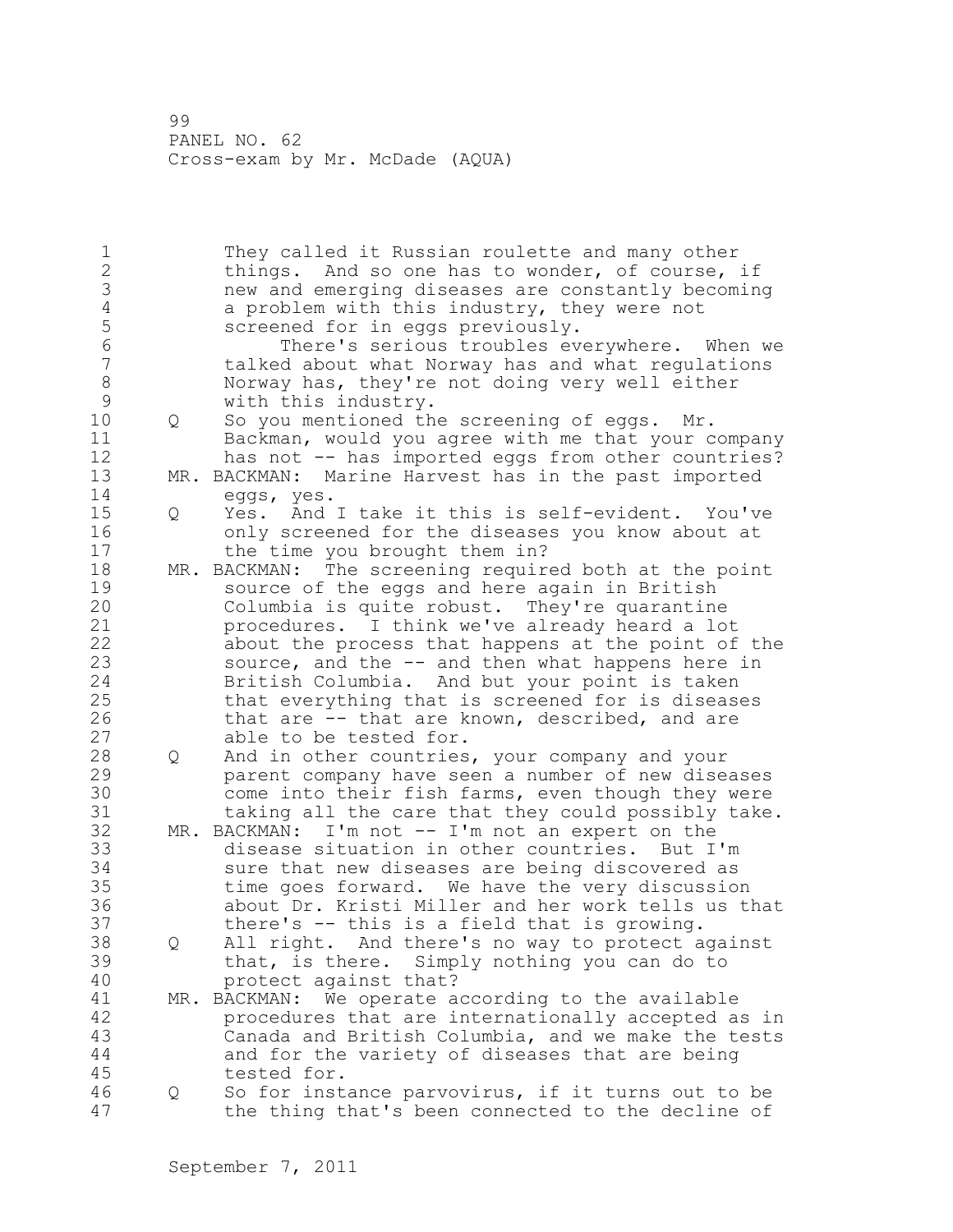100 PANEL NO. 62 Cross-exam by Mr. McDade (AQUA) Cross-exam by Mr. Kelliher (LJHAH)

1 the sockeye, you haven't been testing for that? 2 MR. BACKMAN: There isn't yet a test for that, Mr. 3 McDade.<br>4 Q Okay. 4 Q Okay.<br>5 MR. BACKMA 5 MR. BACKMAN: So when a test is developed and if it's<br>6 found to be of concern bevond the level of 6 found to be of concern beyond the level of<br>7 information that's currently available, it information that's currently available, it will be 8 added, I'm sure, to the list of tests.<br>9 0 And if it turns out the parvovirus cam 9 Q And if it turns out the parvovirus came from the<br>10 fish farms, vou'll be able to sav that you fish farms, you'll be able to say that you 11 completely complied with all the regulations that 12 were in place, won't you? 13 MR. BACKMAN: Well, that's a level of speculation again 14 that it's just bordering on -- on inventing 15 stories. But, yes, you know, we're so far right 16 now from knowing where the parvovirus is, what 17 exactly it's made up, its complete structure is, 18 where it's located, these are steps that we're 19 taking over the next, who knows, years.<br>20 0 If there's a new disease present on any 20 Q If there's a new disease present on any of your 21 farms today, there's nothing in an open net farm 22 that keeps that spreading outside to the wild 23 salmon, is there?<br>24 MR. BACKMAN: The stat 24 MR. BACKMAN: The status of the fish health on our 25 farms these days is in the main healthy and 26 without disease events. The disease events that<br>27 are occurring at our fish farms when they do ari are occurring at our fish farms when they do arise 28 are endogenous diseases that are present up and 29 down the coast and challenging the wild fish day 30 in and day out.<br>31 MR. McDADE: Well, I MR. McDADE: Well, I'll come back to that point, Mr. 32 Commissioner, tomorrow morning. I'm going to cede 33 the floor to my friend. 34 THE COMMISSIONER: Thank you, Mr. McDade. 35 MR. MARTLAND: Thank you. Mr. Commissioner, Mr. 36 Kelliher for the Aboriginal Aquaculture 37 Association until 4:00. 38 MR. KELLIHER: Panellists, my name is Steven Kelliher, 39 and I am counsel for the Aboriginal Aquaculture 40 Association. 41<br>42 CROSS-EXAMINATION BY MR. KELLIHER: 43 44 Q Mr. Lunn, can I ask you to bring up the Socio-45 Economic Benefits Report. Now, all of you may 46 have had a chance to look at this document, but I 47 understand, Mr. Backman, you've particularly taken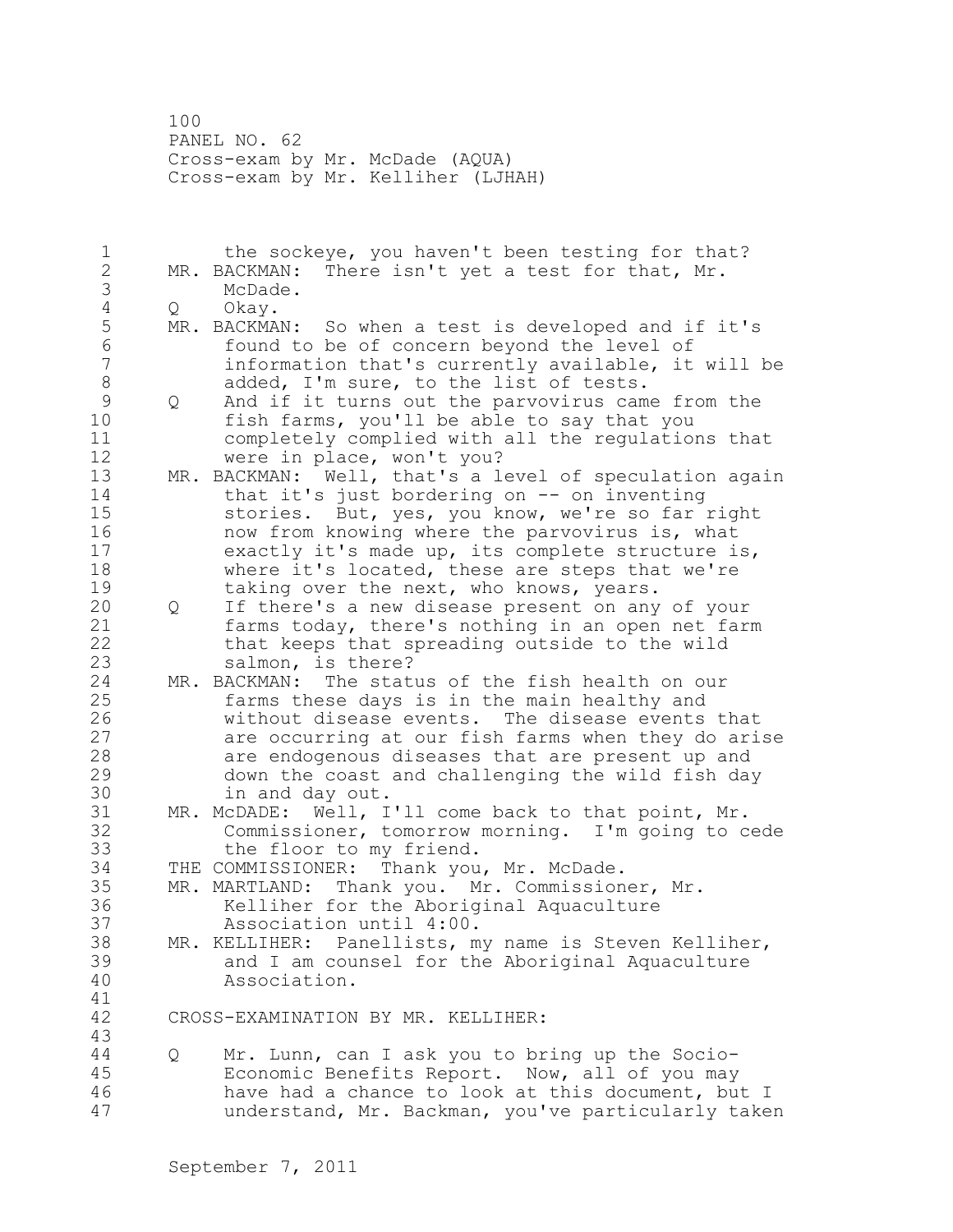101 PANEL NO. 62 Cross-exam by Mr. Kelliher (LJHAH)

| $\mathbf 1$<br>$\overline{2}$<br>3<br>$\sqrt{4}$<br>5<br>$6\phantom{a}$<br>7<br>8<br>9<br>10<br>11<br>12<br>13<br>14<br>15<br>16 | Q<br>Q | some time to review it in detail; is that correct?<br>MR. BACKMAN: I have looked at it, yes.<br>Sir, can I take you to page 5 of the document,<br>please. And particularly the second and third<br>paragraphs, if they could be highlighted at page<br>That is page 3, Mr. Lunn. Page 5 is second,<br>5.<br>and there we are. Sir, you gave some evidence<br>earlier about the involvement of First Nations in<br>aquaculture along the coast of British Columbia.<br>MR. BACKMAN:<br>That's correct.<br>And I'm asking you to address yourself to the<br>second and third paragraph here, and I'll ask you<br>if this information accords with the information<br>that you are aware of, particularly referring to<br>the number of aboriginal individuals involved in<br>the aquaculture process itself, and the reference |
|----------------------------------------------------------------------------------------------------------------------------------|--------|------------------------------------------------------------------------------------------------------------------------------------------------------------------------------------------------------------------------------------------------------------------------------------------------------------------------------------------------------------------------------------------------------------------------------------------------------------------------------------------------------------------------------------------------------------------------------------------------------------------------------------------------------------------------------------------------------------------------------------------------------------------------------------------------------------------------------|
| 17<br>18<br>19<br>20<br>21<br>22<br>23<br>24<br>25                                                                               |        | here is:<br>The 108 aboriginals employed in salmon<br>farming operations earn \$5,441,000 annually.<br>And then the various graphs are set out beneath,<br>that detail those figures. Is that an amount that<br>you are familiar with and does it accord with your<br>own research in this area?                                                                                                                                                                                                                                                                                                                                                                                                                                                                                                                             |
| 26<br>27<br>28<br>29<br>30<br>31<br>32<br>33<br>34<br>35<br>36                                                                   |        | MR. BACKMAN: On the one hand marine harvest doesn't<br>keep detailed information about the First Nation<br>or non-First Nation backgrounds of folks, so this<br>information was gathered for the report, aside<br>from myself and my Human Relations Department. So<br>we can't offer that up directly. But for the<br>purposes of doing the report, and for the people<br>that responded directly who have that information,<br>it is consistent that a number of individuals<br>working at -- 108 individuals, would, yes,<br>represent that level of income annually.                                                                                                                                                                                                                                                     |
| 37<br>38<br>39<br>40                                                                                                             | Q      | All right. These figures don't surprise you, and<br>they accord with your general sense of what would<br>be earned by First Nations in fish farming in<br>British Columbia?                                                                                                                                                                                                                                                                                                                                                                                                                                                                                                                                                                                                                                                  |
| 41<br>42<br>43<br>44<br>45<br>46<br>47                                                                                           | Q      | MR. BACKMAN:<br>That's correct, yes.<br>All right. Can I ask, Mr. Lunn, to go to page 6,<br>please. Now, Mr. Backman, as well as in the<br>aquaculture process itself, there are other areas<br>of employment that are open to First Nations, and<br>I'm thinking of the processing operations. Are<br>there First Nations employed with your company in                                                                                                                                                                                                                                                                                                                                                                                                                                                                     |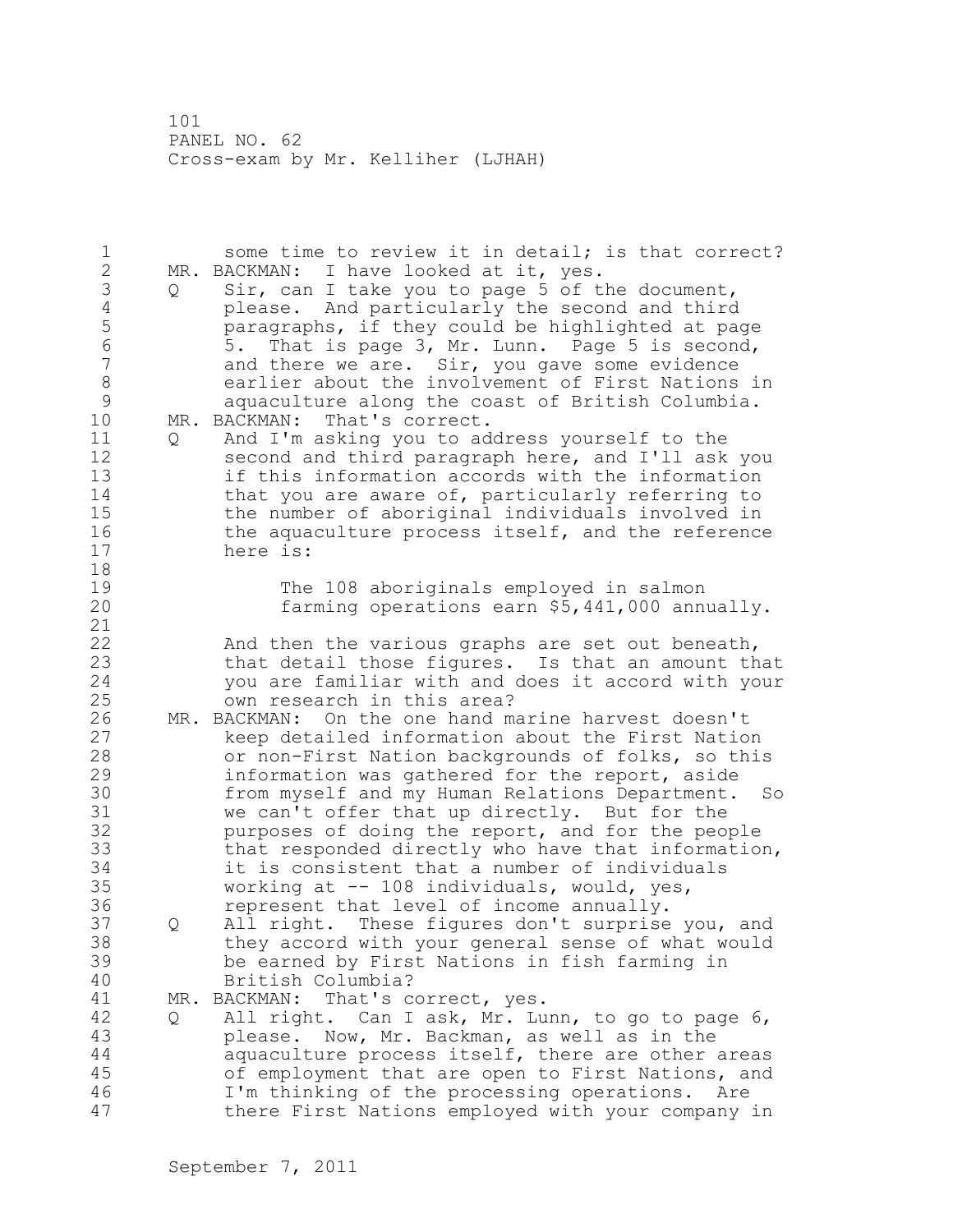| $\mathbf 1$      |     | that capacity?                                         |
|------------------|-----|--------------------------------------------------------|
| $\sqrt{2}$       |     | MR. BACKMAN: A significant number of people working at |
| 3                |     | both of our processing plants are First Nation.        |
| $\sqrt{4}$       |     | In fact, in the Klemtu operation, mid-coast            |
| 5                |     | British Columbia, almost all, I would say 95           |
| $\sqrt{6}$       |     | percent, are of First Nation origin. And in the        |
| $\boldsymbol{7}$ |     |                                                        |
|                  |     | larger facility in Port Hardy, I think the             |
| $\,8\,$          |     | percentage would be around 50 percent.                 |
| $\mathsf 9$      | Q   | All right. And if I could bring your attention,        |
| 10               |     | please, to the fourth full paragraph on that page      |
| 11               |     | 6, beginning:                                          |
| 12               |     |                                                        |
| 13               |     | The 178 aboriginals employed in salmon                 |
| 14               |     | processing operations earn \$5,557,000                 |
| 15               |     | annually.                                              |
| 16               |     |                                                        |
| 17               |     | Does that accord with your understanding of the        |
| 18               |     |                                                        |
|                  |     | incomes obtained by First Nations in working in        |
| 19               |     | the salmon processing operations in connection         |
| 20               |     | with aquaculture?                                      |
| 21               | MR. | BACKMAN: Yes, it does.                                 |
| 22               | Q   | All right. And are there other training                |
| 23               |     | opportunities that are made available to First         |
| 24               |     | Nations as a result of association with                |
| 25               |     | aquaculture in the processing of its product?          |
| 26               |     | MR. BACKMAN: Yes. Every employee working at a salmon   |
| 27               |     | farm in the first two years undergoes                  |
| 28               |     | approximately 20 separate training courses.<br>They    |
| 29               |     | range everywhere from first-aid, food safety           |
| 30               |     | training, forklift operations, WHMIS training,         |
| 31               |     | there's a variety of courses that are offered to       |
|                  |     |                                                        |
| 32               |     | First Nation individuals who are working at the        |
| 33               |     | company.                                               |
| 34               | Q   | All right. Sir, can I take you to page 8, the --       |
| 35               |     | at 3.5, "A Success Story: Kitasoo". Can you just       |
| 36               |     | have a moment, please take a moment to review          |
| 37               |     | those few paragraphs.                                  |
| 38               |     | Are you familiar with that site? You are, of           |
| 39               |     | course.                                                |
| 40               |     | In Kitasoo, yes, I've been there many<br>MR. BACKMAN:  |
| 41               |     | times.                                                 |
| 42               | Q   | All right. And if I can take you to the last           |
| 43               |     | sentence in the first full paragraph:                  |
| 44               |     |                                                        |
| 45               |     |                                                        |
|                  |     | Today, salmon farming provides 15 full-time            |
| 46               |     | equivalent jobs for Kitasoo First Nation               |
| 47               |     | members worth \$50,000 annually.                       |
|                  |     |                                                        |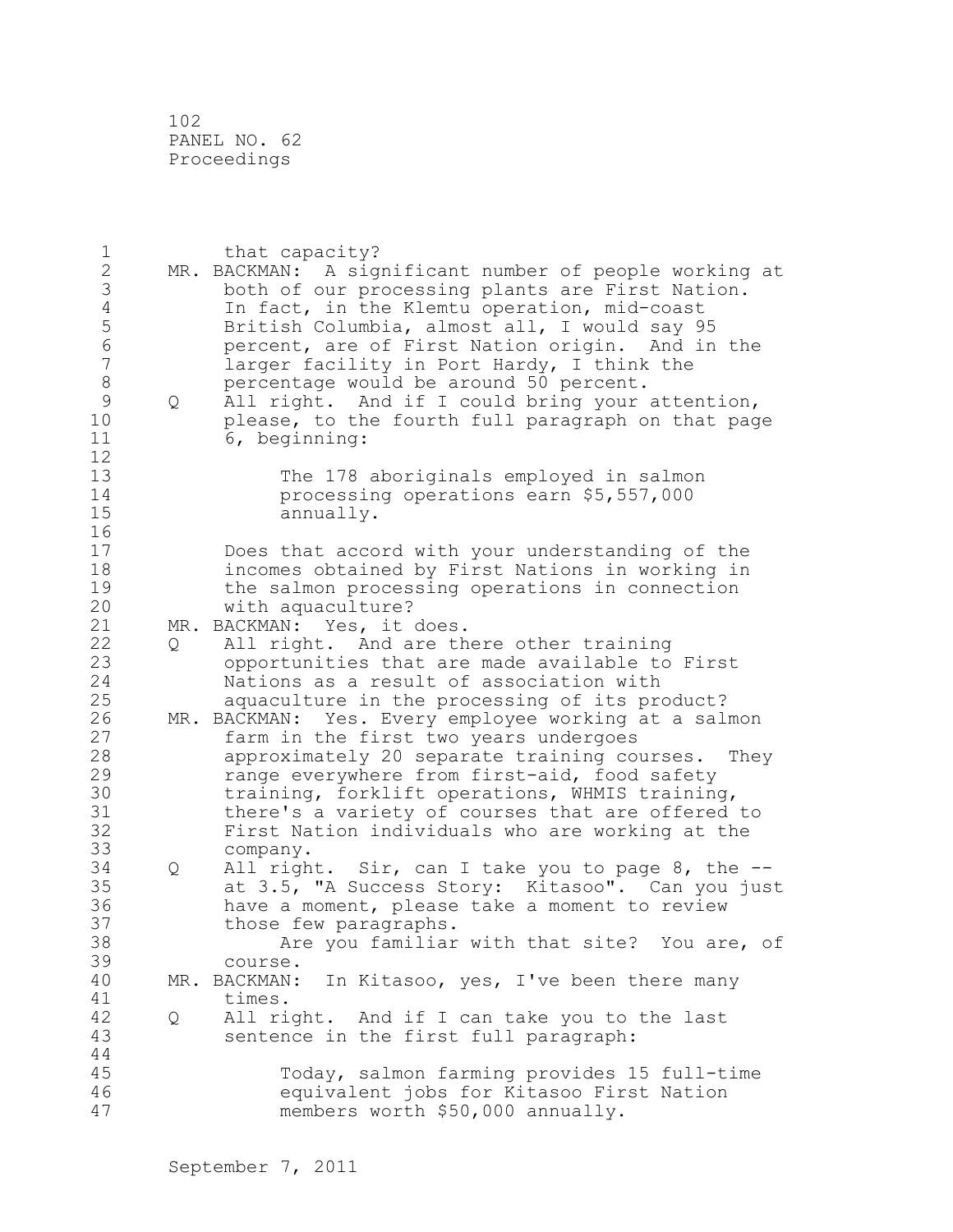| $\mathbf 1$    |   | And:                                                                                         |
|----------------|---|----------------------------------------------------------------------------------------------|
| $\overline{2}$ |   |                                                                                              |
| 3              |   | The Kitasoo have also constructed a                                                          |
| $\overline{4}$ |   | processing plant. The plant currently                                                        |
| 5              |   | processes 1.4 million pounds of farmed salmon                                                |
| $6\phantom{a}$ |   | each month - generating gross revenues of                                                    |
| 7              |   | $\sim$ \$2.2 million monthly. Processing activities                                          |
| 8              |   | employ 30 full time equivalent jobs at full                                                  |
| $\mathcal{G}$  |   | operation - contributing approximately \$1                                                   |
| 10             |   | million in wages to [that village's] economy.                                                |
| 11             |   |                                                                                              |
| 12             |   | Does that accord with your knowledge of that                                                 |
| 13             |   | situation?                                                                                   |
| 14             |   | MR. BACKMAN: It does, and it's one of the few                                                |
| 15             |   | opportunities for that remote village to engage in                                           |
| 16             |   | this level of economic involvement on the coast of                                           |
| 17             |   | B.C. So it's very, very important to the village.                                            |
| 18             | Q | Right. Meaning that the older industries of                                                  |
| 19             |   | mining, logging, what fishing there was, were in                                             |
| 20             |   | decline, and the community was in severe economic                                            |
| 21             |   | circumstances, correct?                                                                      |
| 22             |   | MR. BACKMAN:<br>That's correct, yes.                                                         |
| 23             | Q | And the benefits that have come to that community                                            |
| 24             |   | from aquaculture have been enormous and made an                                              |
| 25             |   | incredible difference in the lives of those                                                  |
| 26             |   | people, correct?                                                                             |
| 27             |   | MR. BACKMAN: That's correct, and in my understanding                                         |
| 28             |   | from many visits up there, yes.                                                              |
| 29             | Q | Now, bearing in mind this is a perspectives panel,                                           |
| 30             |   | I'm going to ask you a question, each of you, that                                           |
| 31             |   | I asked a series of scientists that have been on                                             |
| 32             |   |                                                                                              |
| 33             |   | the stand, testified over the last few days.<br>Their names were Drs. Korman, Connors, Dill, |
| 34             |   |                                                                                              |
| 35             |   | Noakes, Jones, Saksida and Orr. Each of them,                                                |
| 36             |   | with I think the largest qualification being Dr.                                             |
| 37             |   | Orr's, gave a positive answer to the proposition,                                            |
|                |   | the question of whether open-pen fish farming                                                |
| 38             |   | could on the West Coast of British Columbia                                                  |
| 39             |   | coexist with thriving wild stocks.<br>Each of them                                           |
| 40             |   | from their own specific area of expertise, whether                                           |
| 41             |   | it be a veterinarian, an ecologist, a statistician                                           |
| 42             |   | that operates in this area, gave an affirmative                                              |
| 43             |   | answer to that proposition. And I'm wondering                                                |
| 44             |   | what, if I could begin with Ms. Parker, what would                                           |
| 45             |   | your view be in that respect, and why?                                                       |
| 46             |   | MS. PARKER: Yes, I think that fish farms can coexist                                         |
| 47             |   | with wild stocks. And I think that's partly                                                  |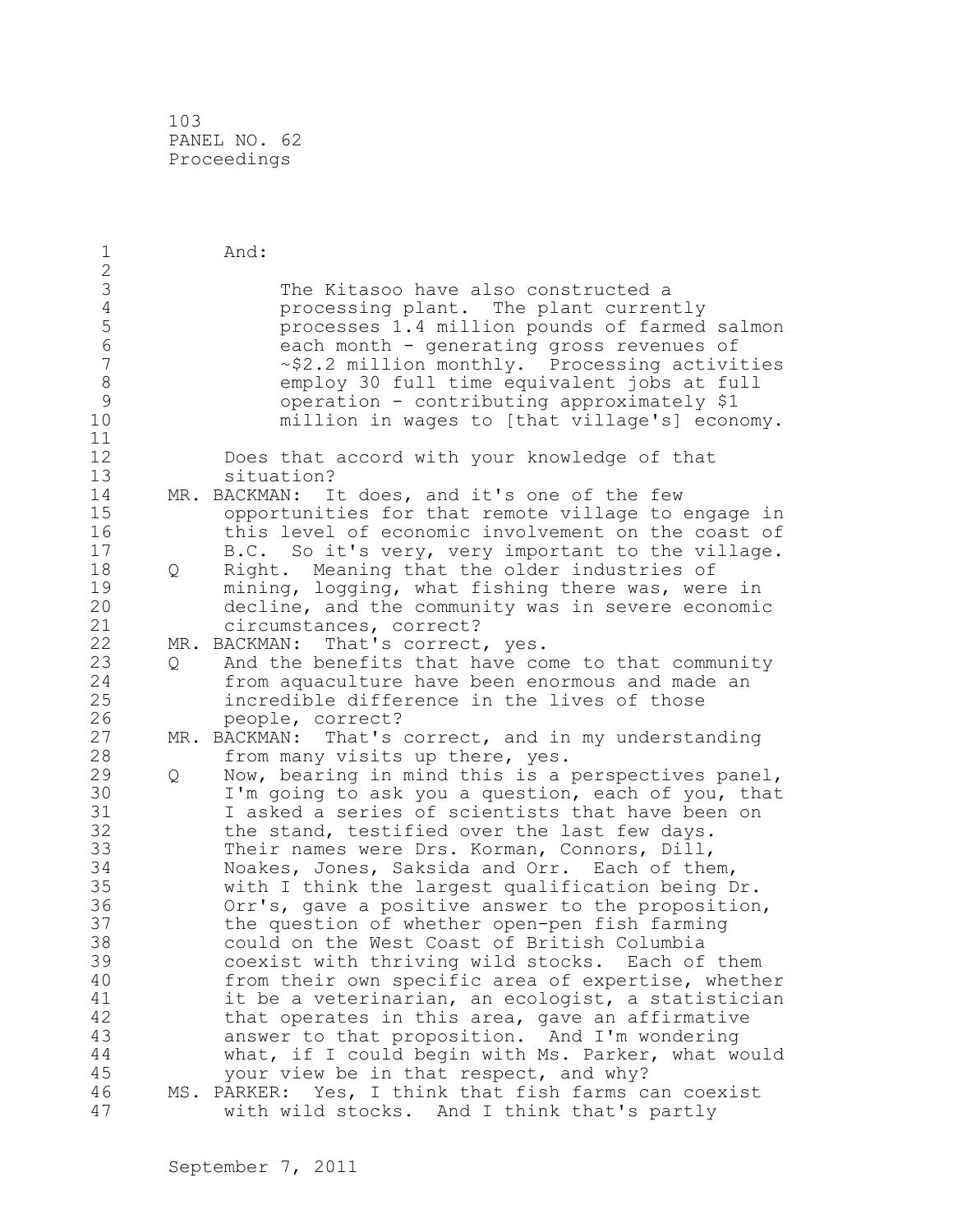1 because of the precautionary framework towards 2 management that we have in place. I think it's 3 because of the adaptive management. I think it is<br>4 because it -- we have the science to -- we have 4 because it  $-$  we have the science to  $-$  we have 5 the science and the ability to make good 5 the science and the ability to make good<br>6 decisions. We have risk-based management 6 decisions. We have risk-based management. And with all that in place, we can continue to have 8 coastal employment. And I think one of the values 9 of salmon farming is it's not just minimum wage iobs in coastal communities. It is highly skilled 11 technical positions. 12 Q Ms. Stewart. 13 MS. STEWART: I think many of the answers that you got 14 were very qualified, and I heard Mike Price and 15 others saying that it's entirely theoretical. 16 They could potentially coexist if, for example, 17 there was one open net cage farm in an entire 18 region like the Broughton Archipelago. 19 Q I didn't refer to Mr. Price.<br>20 MS. STEWART: Well, okav. But I' MS. STEWART: Well, okay. But I'm just saying that I 21 think that all of the various answers were often 22 qualified. And I would also suggest that the 23 question would have to engage around the current 24 levels of production of potential increases in 25 production. 26 But I'd just add, as well, that I understand<br>27 fully the importance of employment in those fully the importance of employment in those 28 communities. I know Percy Starr, as well, and 29 spent many, many hours and days and time in the 30 Kitasoo community, and Mr. Starr was very clear<br>31 that this was a choice that they were largely 31 that this was a choice that they were largely<br>32 forced into due to the collapse of the wild sa forced into due to the collapse of the wild salmon 33 stocks and they couldn't go fishing. And at the 34 time, I was working with Greenpeace and he used to 35 say to me, "Catherine, what do you want us to do, 36 go whaling?" 37 And honestly, I believe that if DFO would 38 support the wild stocks to the extent that they 39 support the aquaculture industry, perhaps 40 communities wouldn't be faced with those choices. 41 It's their right to make that decision, but --<br>42 0 Yes or no, Ms. Stewart? Q Yes or no, Ms. Stewart? 43 MS. STEWART: What's the question? 44 Q Right. 45 MS. STEWART: Can they coexist? 46 Q You see, it's not wholly an opportunity to make 47 speeches.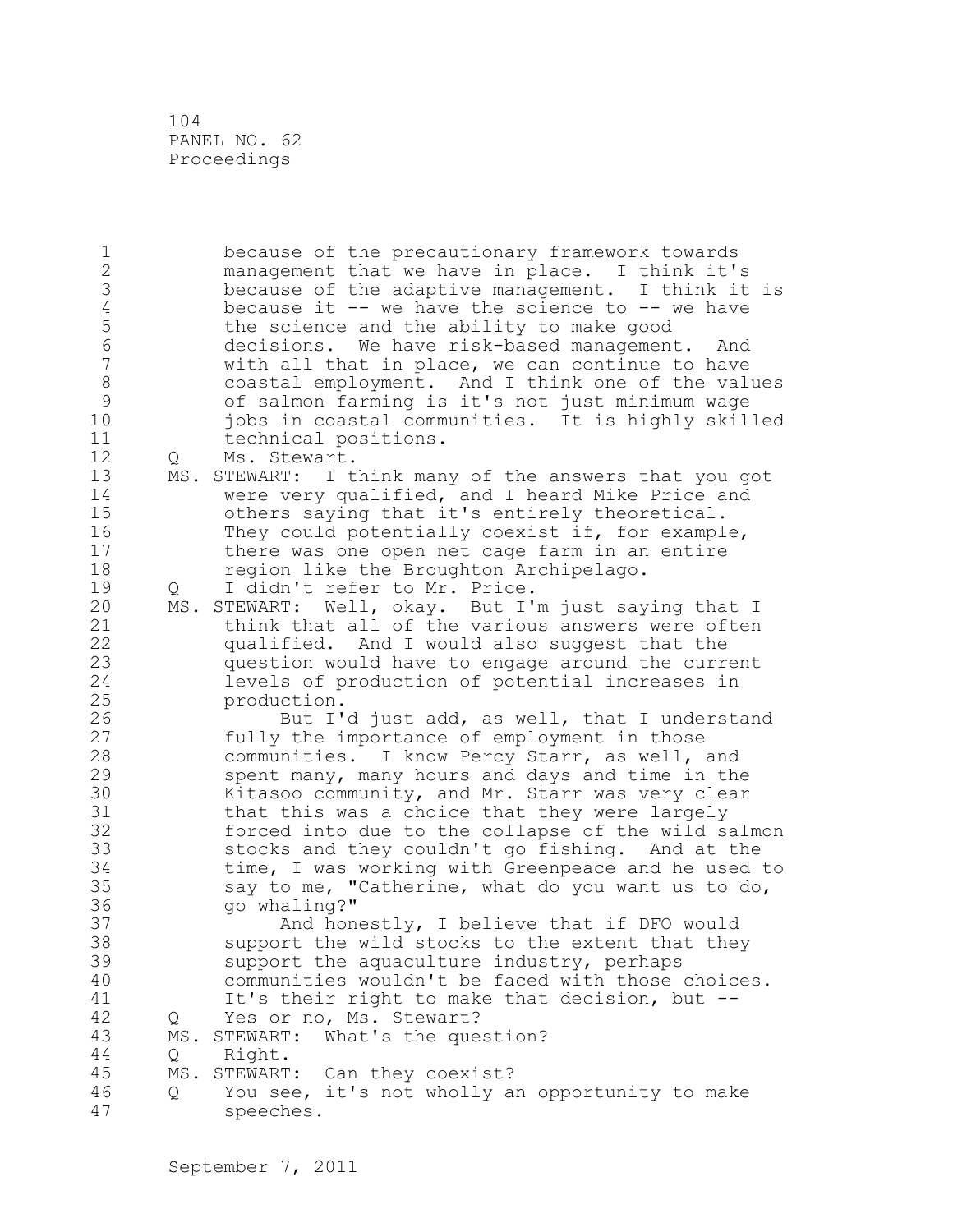1 MS. STEWART: They may coexist -- 2 Q The idea is to eventually get around to answering 3 the question.<br>4 MS. STEWART: Yeah 4 MS. STEWART: Yeah. It may be possible, and I --<br>5 0 Mr. Backman? 5 Q Mr. Backman?<br>6 MS. STEWART: -- : 6 MS. STEWART: -- said at the beginning, it may be<br>7 mossible for them -possible for them --8 Q Mr. Backman, can I ask you --<br>9 MS. STEWART: -- to coexist if the 9 MS. STEWART: -- to coexist if there is a serious limit<br>10 on the production, and at current levels, I don't on the production, and at current levels, I don't 11 believe so. 12 Q All right. It's possible if it were limited and 13 best practices; is that right? 14 MS. STEWART: Seriously limited. 15 Q Seriously limited. Mr. Backman? 16 MR. BACKMAN: I think that the report 5 results has<br>17 Shown us that currently the information that w shown us that currently the information that was 18 shared, that aquaculture is coexisting with the 19 wild fish without demonstrated significant risk of<br>20 disease, I think that the answer to your question disease, I think that the answer to your question 21 is yes, the possibility is there now and it 22 remains and going into the future, with keep up 23 the standards that we have today, and we keep the 24 actions in place to look at and reduce any 25 viability as they come up. 26 Q All right. Ms. Morton.<br>27 MS. MORTON: There are no Fi 27 MS. MORTON: There are no First Nations on this coast<br>28 that want to see the Fraser sockeve wiped out. that want to see the Fraser sockeye wiped out. 29 Q There's nobody in this room that does, either, Ms. 30 Morton.<br>31 MS. MORTON: 31 MS. MORTON: We're not talking about Marine Harvest and<br>32 Grieg emplovees at this point, but I believe the Grieg employees at this point, but I believe the 33 answer to your question is no. This industry 34 cannot survive biologically. There are viruses 35 attacking this industry around the world, and what 36 are those towns going to do when what happened to 37 Chile happens again here. 38 Q All right. So you tell the First Nations, such as 39 Kitasoo, to pull their nets out of the water and 40 close down the processing plants; is that right? 41 MS. MORTON: If I had a choice between the wild salmon<br>42 and the ability to bring them back, and an and the ability to bring them back, and an 43 industry that brings salmon from Atlantic and 44 feeds them on fish from Chile, in a small port 45 town like Kitasoo and uses them as an example that 46 all other First Nations are supposed to swallow, 47 with the scientists that have been up here before,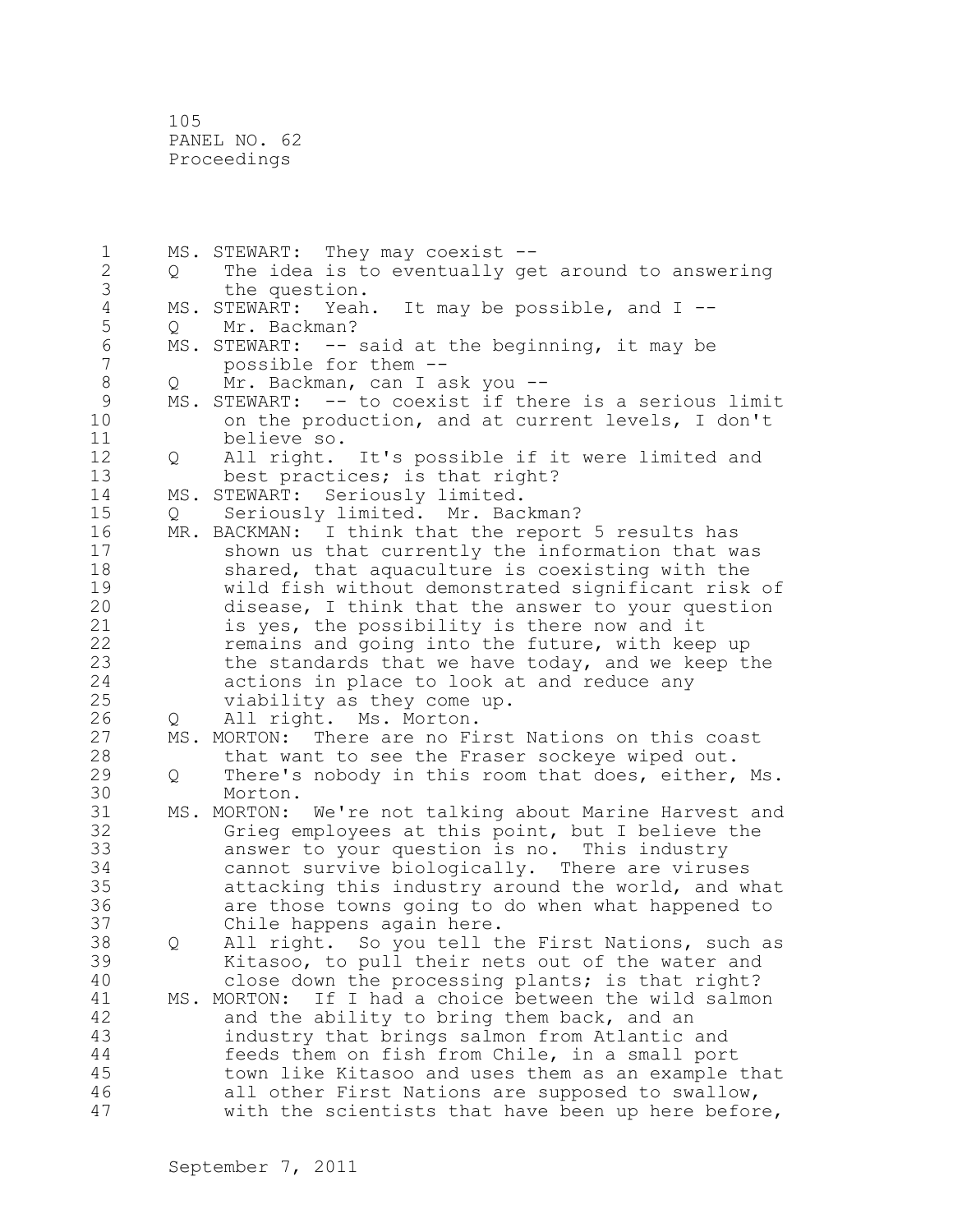| $\mathbf 1$      |   | you have preyed on their respect for First             |
|------------------|---|--------------------------------------------------------|
| $\sqrt{2}$       |   | Nations. Out of respect for First Nations, they        |
| $\mathfrak{Z}$   |   | acquiesced to you. You're a very skilled lawyer.       |
| $\sqrt{4}$       |   | But what about the people of the Broughton?            |
| 5                |   | What about the people that are in the audience         |
| $\sqrt{6}$       |   | right now who have said no to the industry and are     |
| $\boldsymbol{7}$ |   | being run over as if they don't count. What about      |
| $\,8\,$          |   | them?                                                  |
| $\mathcal{G}$    | Q | Can you -- can you explain this to me, Ms. Morton,     |
| 10               |   | the names that I read out earlier are well-            |
| 11               |   | respected scientists with a very significant           |
| 12               |   | history and body of knowledge in this sphere. All      |
| 13               |   | of them carry Ph.D.s. All of them say that the         |
| 14               |   | wild stocks can coexist within water nets. You         |
| 15               |   | are the only one that says no. Why is that?            |
| 16               |   | MS. MORTON: That's because I don't work for a          |
| 17               |   | university. I don't work for the Government of         |
| 18               |   | Canada. I don't work for the Province of B.C. I        |
| 19               |   | don't work for a First Nations community. I am         |
| 20               |   | completely independent. I might be the only            |
| 21               |   | independent --                                         |
| 22               | Q | You are pure, are you? You're the only one that        |
| 23               |   | isn't corrupted by business, by government, by a       |
| 24               |   | university; is that correct?                           |
| 25               |   | MS. MORTON: Perhaps.                                   |
| 26               |   | MR. KELLIHER: All right. Those are my questions.       |
| 27               |   | THE REGISTRAR: Mr. Kelliher, did you wish to have that |
| 28               |   | document marked?                                       |
| 29               |   | MR. KELLIHER: Oh, yes, please. Might that be marked    |
| 30               |   | as an exhibit for identification, please, Mr.          |
| 31               |   | Commissioner.                                          |
| 32               |   | THE COMMISSIONER: Thank you.                           |
| 33               |   | MS. FONG: Only as an exhibit for identification, for   |
| 34               |   | clarity, and not for --                                |
| 35               |   | MR. KELLIHER: Well, how clear does it need to be, I    |
| 36               |   | $just$ --                                              |
| 37               |   | MS. FONG: Oh, thank you, I just wanted to be clear.    |
| 38               |   | Thank you.                                             |
| 39               |   | THE REGISTRAR: That will be marked EEE, triple "E".    |
| 40               |   |                                                        |
| 41               |   | EEE FOR IDENTIFICATION: Socio-Economic                 |
| 42               |   | Benefits of Finfish Aquaculture in BC                  |
| 43               |   | Aboriginal Communities, Canadian Aquaculture           |
| 44               |   | Systems Inc., August 2011                              |
| 45               |   |                                                        |
| 46               |   | MR. MARTLAND: Mr. Commissioner, that concludes the     |
| 47               |   | first of the two days for this panel. We're on         |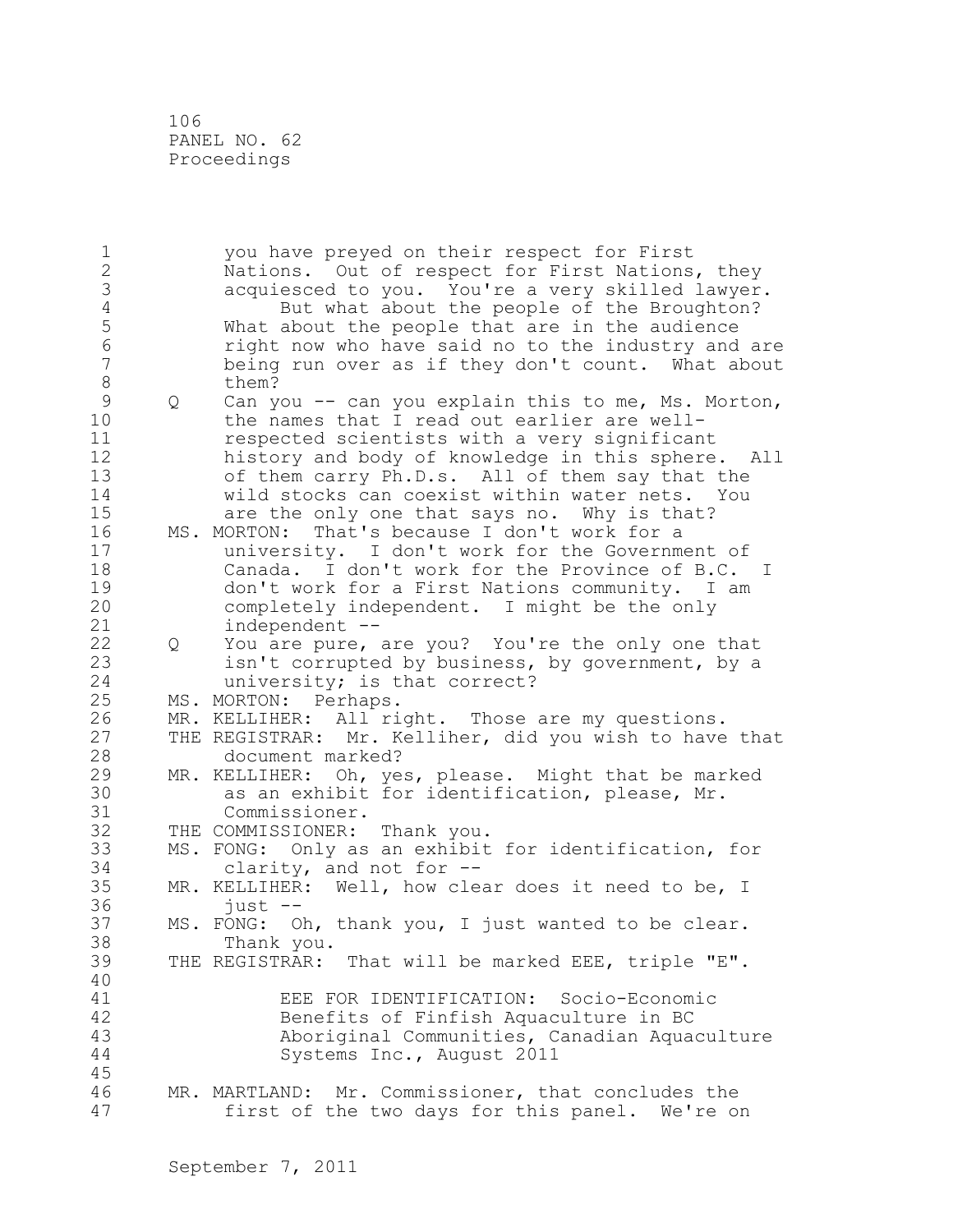| $\mathbf 1$<br>$\overline{2}$                            | Thank you.     | schedule. We convene until tomorrow at 10:00 a.m.                                                                                                                                                                                         |
|----------------------------------------------------------|----------------|-------------------------------------------------------------------------------------------------------------------------------------------------------------------------------------------------------------------------------------------|
| $\mathfrak{Z}$<br>$\sqrt{4}$                             | THE REGISTRAR: | The hearing is now adjourned till ten<br>o'clock tomorrow morning.                                                                                                                                                                        |
| 5<br>$\sqrt{6}$<br>$\overline{7}$<br>8<br>9              |                | (PROCEEDINGS ADJOURNED TO SEPTEMBER 8, 2011<br>AT 10:00 A.M.)                                                                                                                                                                             |
| 10<br>11<br>12<br>13<br>14<br>15<br>16<br>17<br>18<br>19 |                | I HEREBY CERTIFY the foregoing to be a<br>true and accurate transcript of the<br>evidence recorded on a sound recording<br>apparatus, transcribed to the best of my<br>skill and ability, and in accordance<br>with applicable standards. |
| 20<br>21<br>22<br>23                                     |                | Diane Rochfort                                                                                                                                                                                                                            |
| 24<br>25<br>26<br>27<br>28<br>29<br>30<br>31             |                | I HEREBY CERTIFY the foregoing to be a<br>true and accurate transcript of the<br>evidence recorded on a sound recording<br>apparatus, transcribed to the best of my<br>skill and ability, and in accordance<br>with applicable standards. |
| 32<br>33                                                 |                |                                                                                                                                                                                                                                           |
| 34<br>35                                                 |                | Irene Lim                                                                                                                                                                                                                                 |
| 36<br>37<br>38<br>39<br>40<br>41<br>42<br>43             |                | I HEREBY CERTIFY the foregoing to be a<br>true and accurate transcript of the<br>evidence recorded on a sound recording<br>apparatus, transcribed to the best of my<br>skill and ability, and in accordance<br>with applicable standards. |
| 44<br>45<br>46<br>47                                     |                | Karen Hefferland                                                                                                                                                                                                                          |